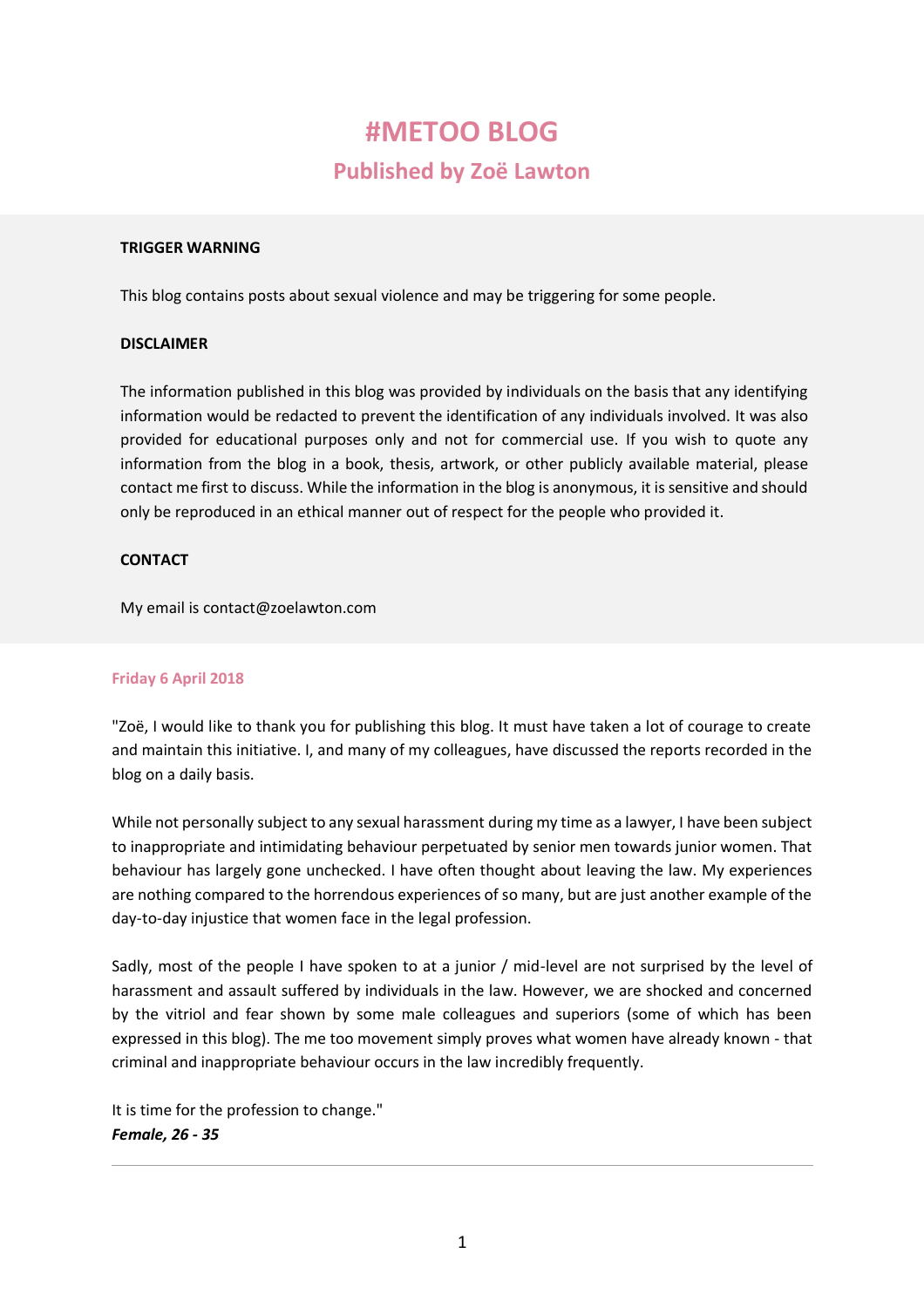"Thank you for this blog Zoë, I have read and discussed its contents with a number of colleagues (men in particular), and we all want to help make this profession a better, safer place for everyone to work. This has been a valuable way of sharing people's experiences, and I wanted to thank you for your role - as well as those who have shared their personal stories, many of which have left us lost for words. Arohanui."

*Male, 26 - 35*

"I have worked in several firms both in New Zealand and overseas. Law is not a female friendly profession and the discrimination and abuse of women is something I was conditioned to expect from the time I started clerking. I thought I could deal with it. I thought I would be resilient and aim to bide my time until the tide would turn and me and more of my female colleagues would be promoted to leadership positions and could affect the much needed change. I was naive to believe that it would happen given the number of female law grads. How wrong I was.

The system is so biased and so entrenched. Female leaders in toxic firms tend to be in their positions because they are not threats to the male establishment. In fact, they tend to behave in a way that supports it. HR is management. All the power is with the male dominated partnership. Lawyers inherently know and understand the risks of complaining and are risk adverse. Everyone knows it is better to try a different firm, take a in house job, or leave law altogether rather than taking on the establishment and risking your reputation, career and livelihood. So you accept the toxic culture and try to survive, while becoming completely desensitized to the behaviour around you to the point that you normalize it. All the while you watch your female colleagues drop away one by one until one day it's you whose had enough and is burnt out and cannot face one more day of hell.

My day came eventually and when I look back on my time in practice at one of New Zealand's top firms I only feel relief that I escaped that toxic prison." *Female, 36 - 45*

"Thank you for your work on this, Zoë Lawton.

I have heard that that the ability to use confidentiality agreements to hide lawyer misconduct is limited due to legislation. This is not however the case in other law-related workplaces (such as universities) where such agreements could be routine if one goes to HR to get harassment to stop. Victims of harassment who sign non-disclosure agreements within the workplace are effectively muzzled from being able to warn younger potential victims about the perpetrators, and also barred from speaking out in other fora such as this.

I strongly urge the government to consider legislation banning confidentiality agreements covering behaviour that meets ss 108 and 109 of the Employment Relations Act (both sexual and racial harassment). I believe this is already being considered in some other jurisdictions. I hope New Zealand can be a world leader in this regard."

*Female, 26 - 35*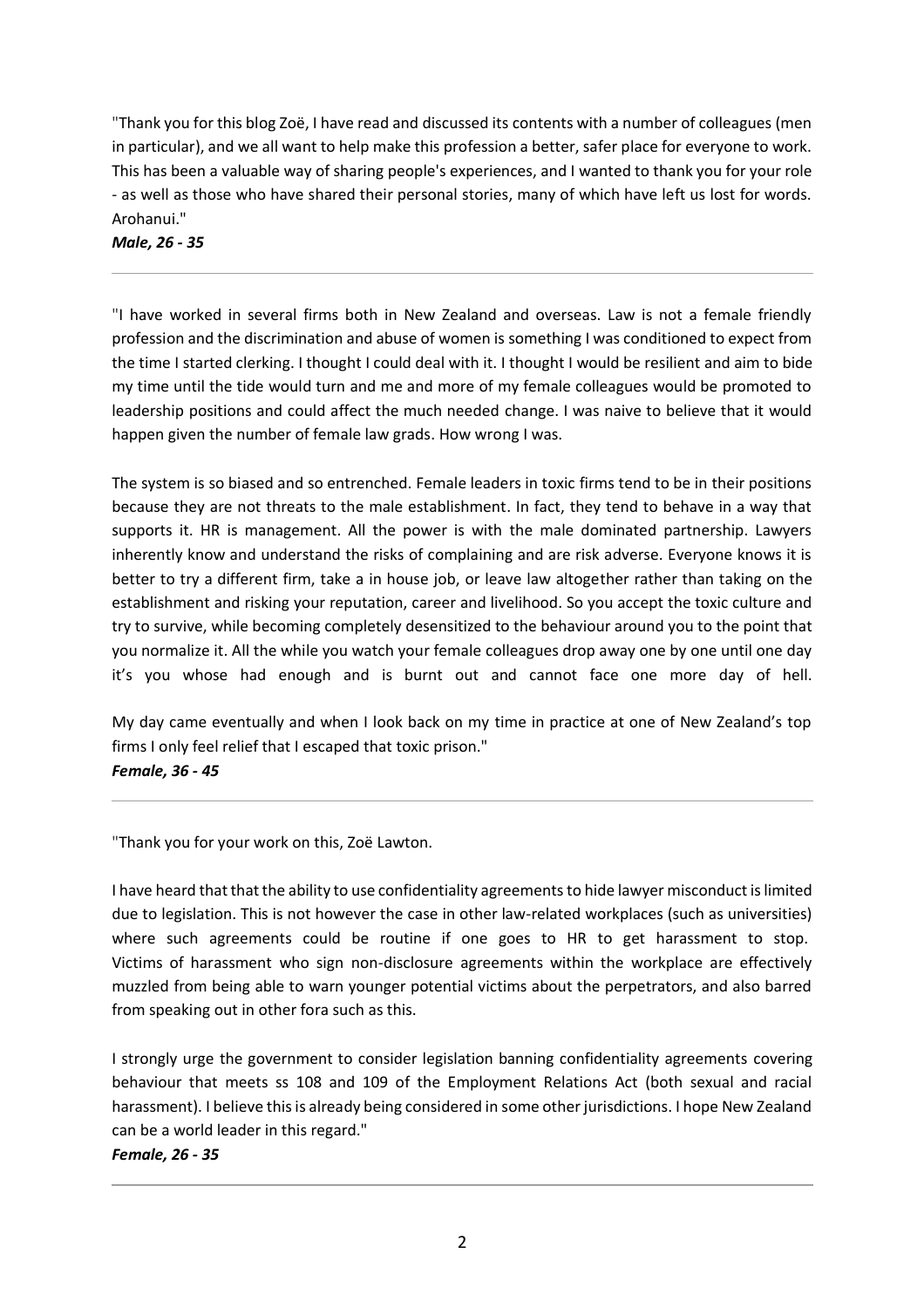"I worked as a lawyer for 10 years, in large and medium firms, and in three different cities. Across the board, a recurrent theme for me, looking back, is arrogant and bullying behaviour, largely by men over 40. Lawyers on the other side who would scream down the phone, make you feel like you had made a huge mistake, belittled your submissions or legal view - all as a tactic to make you back down. I remember one lawyer who sat down in my office in a very confrontational way, legs apart, and table thumped the desk. When I didn't back down, he reverted to what I assume was his normal demeanour.

Discourteous, rude, bullying judges are also a problem. I enjoyed the law and the clients - it is some other lawyers and judges who make it a brutal experience. Arrogance, bullying and a strong sense of entitlement. How the hell did this happen? I also remember making a complaint to the local Law Society about a firm releasing funds without the necessary security in place for my client. [Outcome of complaint redacted as cannot be verified]. Unbelievable again. The best and brightest are leaving our profession and I don't blame them."

*Female, 36 - 45*

"You are very courageous and I wish you well. The NZLS is an out dated "old boys club" which look after the interests of it old school ties. It about time that this profession was monitored by an independent outside body."

*Male, 65+*

"I am a Junior in a small rural law firm. My boss is....a boss. I am not always "ok" with what I see or experience buuuut, I love and believe I have my dream job. I was cautious about where I worked and I know I made the right decision choosing small and rural over city and big. Not that there are much choices for grads.

The Law Society will not do anything about the many examples you will be able to provide them with Zoë. Because the Law Society has the power and is made up of powerful (cough) Lawyers. The rules will protect the Law Society from being held to account. Law Societies hold the dinners where they seat known male chauvinists beside young juniors, supplying alcohol and no host responsibility and then laughing at the men and women who get drunk and throw their weight around. I am yet to see it but I know, if I am subjected to half of the experiences detailed in this blog, I will happily end my professional career with an assault charge. I'm already a #survivor.

We need more powerful lawyers who have always been under dogs to move this forward and advance the inequality in power that exists.

To the NZ Law Society, we know you know. We know you allow. We are ALL watching to see how you protect the future advocates of the people of NZ. Please take action. Usually, I would sign my name. I am #tooscared

*Female, 36 - 45*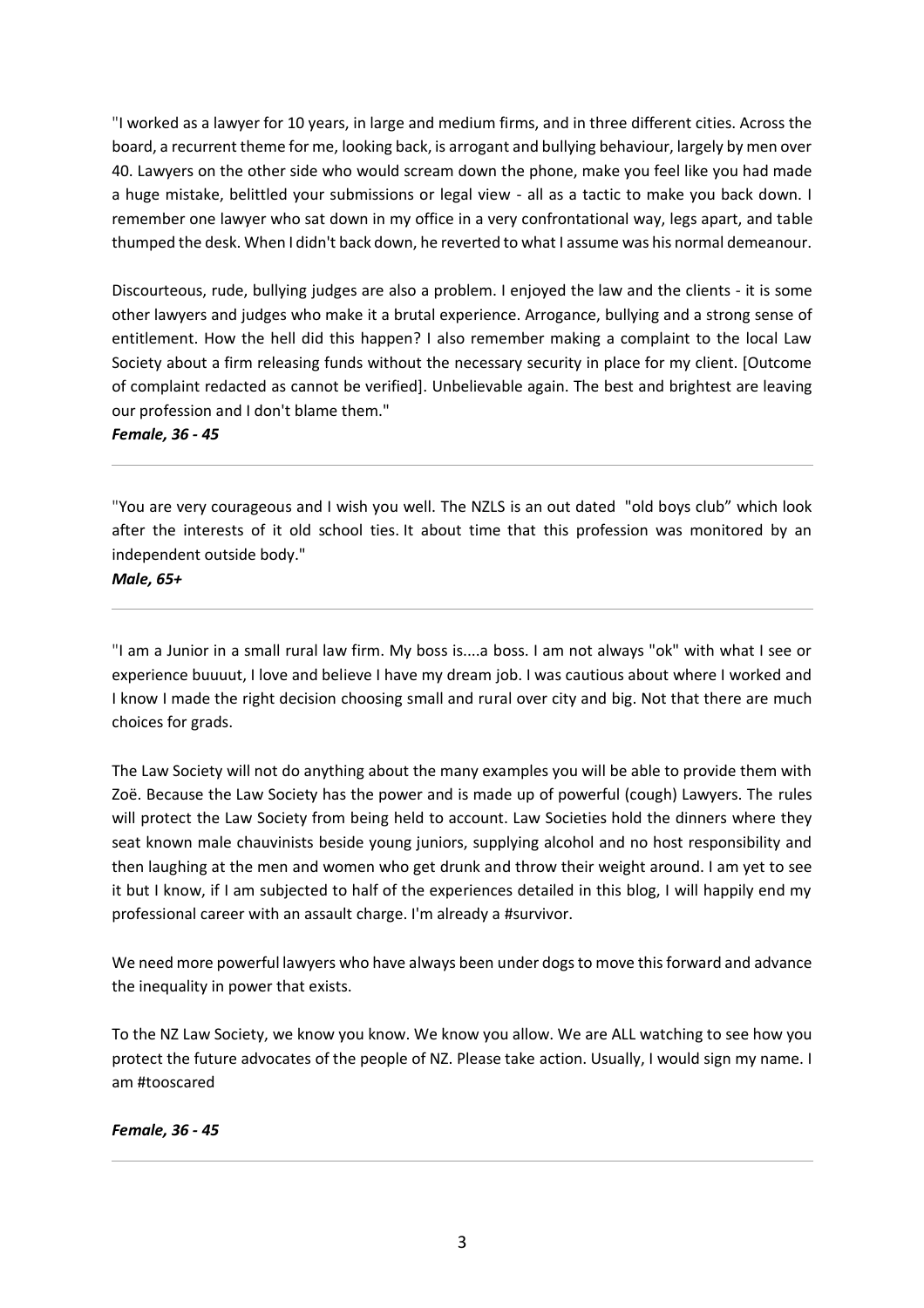"Thank you Zoë. I have been holding off posting anything here for weeks, for fear of being identified by any details I might post. Doing the NZLS survey today was hard because, answering truthfully, I had to answer yes to almost every sexual harassment question. It made me realise I want to add my voice here too.

I have experienced, and I have female lawyer friends who have experienced, so many of the things described by others here - bum and breast groping, other unwanted touching, being propositioned for sex, questions about sexual preferences/favourite sex positions, being given a sex toy as a secret Santa gift in front of colleagues, and many unwanted sexually suggestive or explicit comments/emails etc.

To the guy who wrote: "How can so much 'behaviour' occur yet it is only reported and recorded when the momentum starts" - are you actually serious? I have personally experienced, and I have witnessed other female lawyers experience, the harsh repercussions of speaking up. They range from being laughed at or humiliated in front of others, to being denied work and eventually pushed out of a job, to being bullied and stalked. When faced with those options, do you really think someone who has worked so hard at law school and to build a legal career is going to speak up? It doesn't mean the behaviour of the perpetrators is acceptable or not serious, it means female lawyers are being put into situations where they are being forced to sacrifice their physical safety and mental wellbeing to keep their jobs. It's disheartening that a presumably intelligent person could not understand this predicament.

To all the contributors, you are so brave. I realise at the end of this post I have carefully worded it so as to not identify myself at all. Sad." *Female, 26 - 35*

"My first job as a lawyer in a so-called "boutique" firm had an awful impact on my early 20s. I was naive, I didn't come from the kind of background or community which prepared me for the reality of working in a "city" firm. Having worked in other jobs throughout school and university I was used to people being decent, honest and well-meaning. I honestly thought sexual harassment, while so wrong, was the norm, and that I was alone in how I felt about it.

Where I worked, all the male partners (there were no females) were having affairs with people in the workplace, and one groomed me: it made me so uncomfortable but I felt powerless and afraid to do anything: he was my boss who I had to work with directly. There was no genuine HR function. There was such an emphasis on alcohol, which wasn't my thing at all, but if you didn't drink then you got bullied. It took leaving the country and starting at a new (large) firm for me to see how wrong and dysfunctional my first firm was."

#### *Female, 36 - 45*

"Thank you for running this blog - time for the profession to get its shit together. We are all human and deserve to be treated with respect. Props to the people who are supporting this movement. Even though it is entirely understandable to be tired from hearing about it, it is really important that we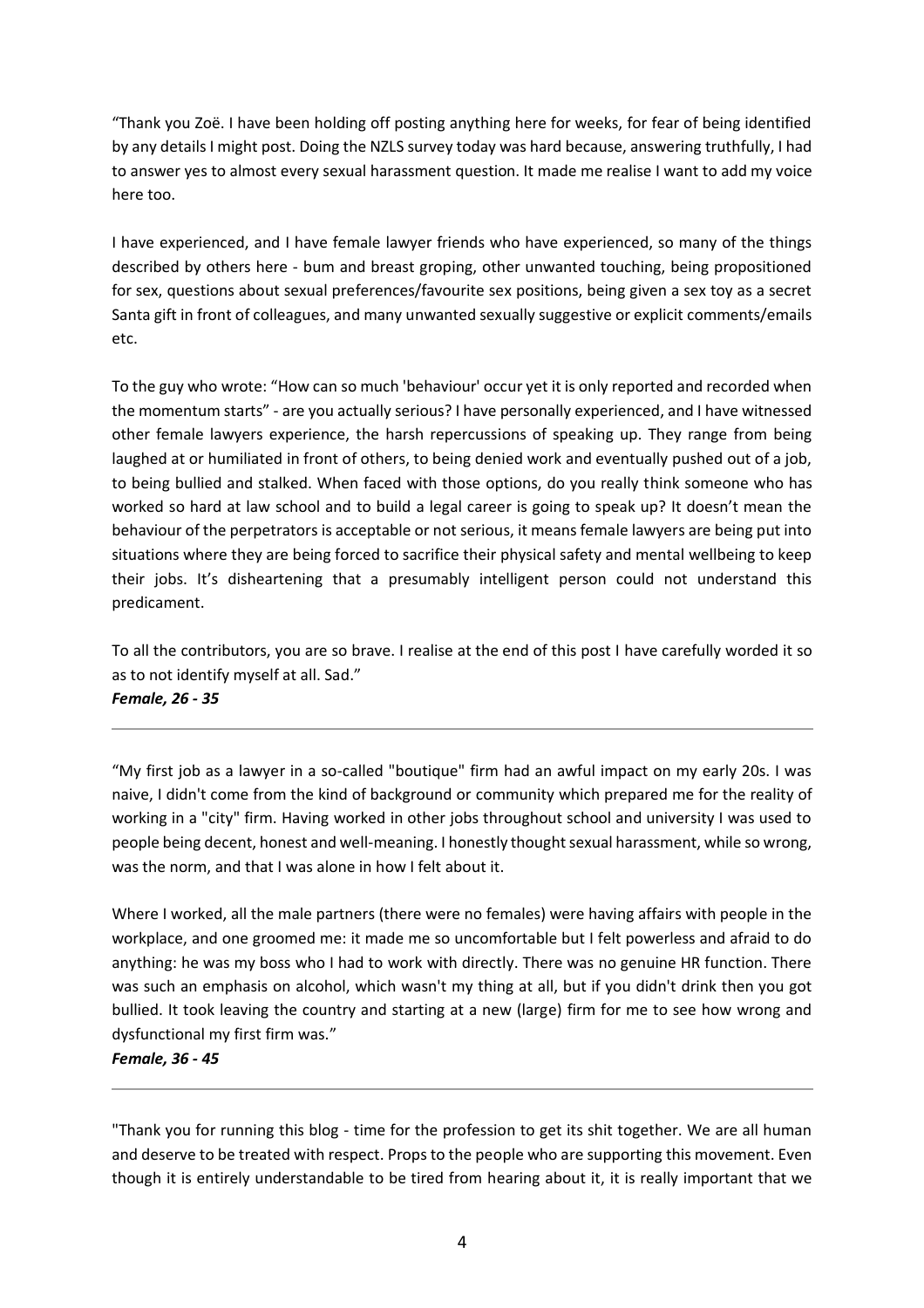talk and actually DO something about it. A law firm's (and organisation's) best assets are its people you aren't anything without them. Treat them with respect - it ain't that hard.

"He aha te mea nui o te ao. He tangata, he tangata, he tangata.

What is the most important thing in the world? It is the people, it is the people, it is the people." *Female, 18 - 25*

"To the person who wrote the below post,

*"The predominant issue here is that none of the complainants below managed to speak out at the time of the alleged incidents. This speaks volumes in itself as to the actual extent of the actions and I wonder whether, with the benefit of time, they are being blown out of proportion. How can so much 'behaviour' occur yet it is only reported and recorded when the momentum starts. I am starting to doubt the veracity of many of the reports on this blog and I think the movement is out of control." Male, 36 – 45*

It is really hard to speak out when the person who is bullying or sexually harassing you is paying your salary, controlling the type of work you are getting, and has the potential to ruin your career.

There is an article online about how HR at [employer redacted] told summer clerks to focus on the summer holistically and to be careful not to defame the firm. I understand the most serious allegation over that summer was one of rape. That's the kind of culture we are in and that is why it is hard to speak up.

*Female, 26 – 35*

"I worked in the Auckland offices of two large national law firms in the mid-2000s. I did not witness any sexual misconduct first-hand, but heard about several incidents of partners and other senior lawyers sexually harassing and/or having questionable sexual encounters with junior lawyers, graduates, summer clerks and support staff - corporate and finance teams generally seemed to be the worst culprits. Some of those may have been consensual, but there was always a strong sense of a power balance at work. I knew of several affairs between partners and junior lawyers (always women), one partner in his 40s who left his wife for a summer clerk in her early 20s, and another partner who kept a collection of pornography in his office that he showed off to younger staff.

I did witness first-hand the sexist culture that I believe contributed to an unhealthy and sexist culture: hiring practices focused on hiring attractive young women and white, privileged and entitled men, pressure to work long hours and junior lawyers having minimal social interaction outside their workplace for long periods of time (which removed perspective, and helped to normalise bad behaviour), partners encouraging younger male lawyers to adopt their sexist attitudes, and senior staff focusing their attention on young women at functions. The drinking was excessive, but only a problem in that it lowered men's inhibitions such that they were happy to act on their worst impulses.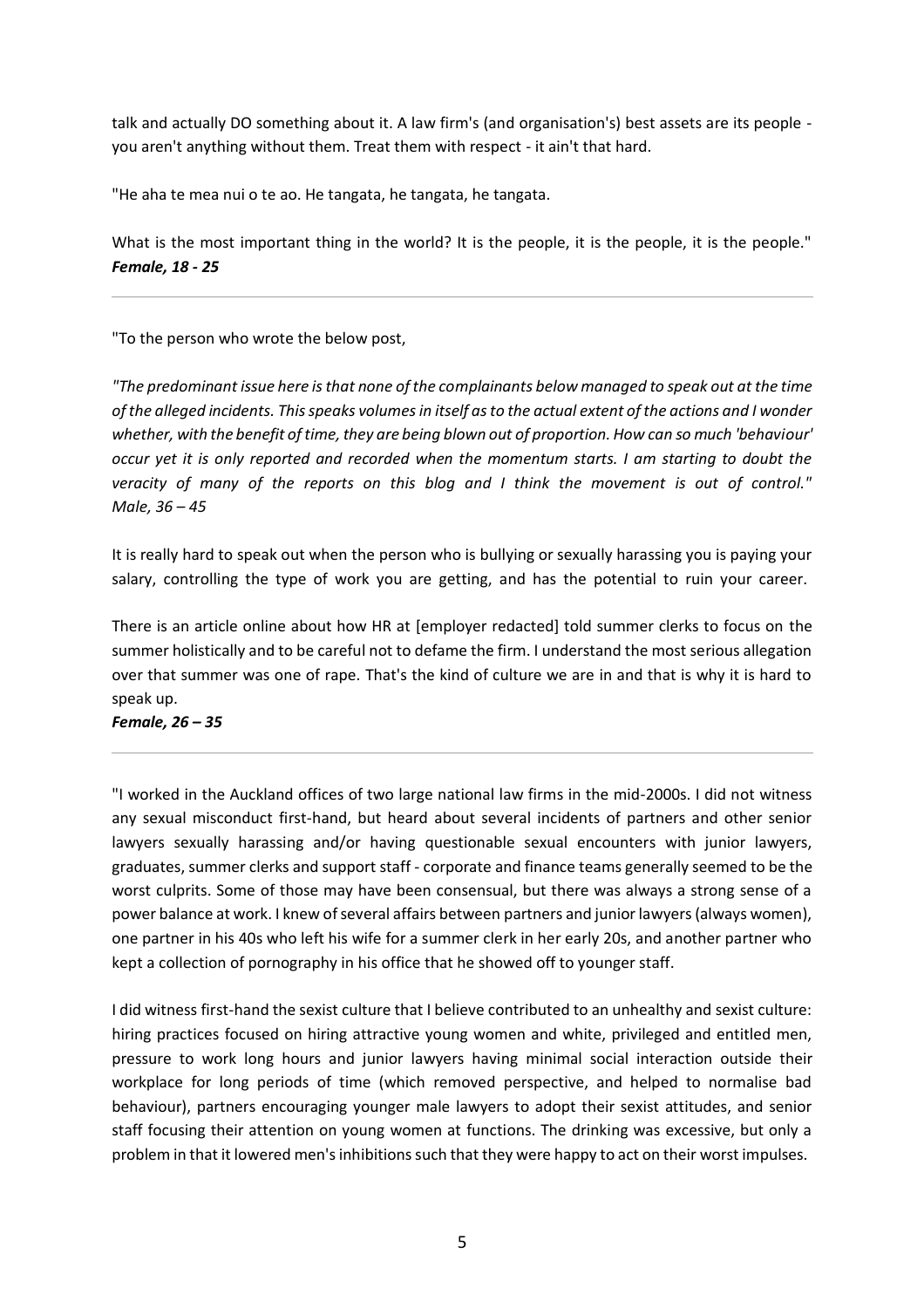The promotion of senior women to partnership was few and far between, and there was a perception that those with families did not have the ambition or working capacity to justify promotion to partnership (a perception that was wholly unjustified - many of our most diligent and effective lawyers were working mothers). The partners that made these decisions were uniformly male. HR existed to do the bidding of partners, pushing out anyone who raised concerns about the culture and behaviour of senior staff.

I found the corporate culture at the time sickening, and it worsened over my time in large forms. I wished I had done more than just complaining to my peers and sometimes cautioning juniors, although the only impact may have been on myself and my career prospects. I later worked at a smaller firm with a number of ex-large firm partners. In conversations with them, it emerged that they were just as disgusted with the behaviour of some of their colleagues and that it had informed their decision to leave and set up their own firm. I wonder what they might have achieved had they pushed harder for change in the large firms they worked within.

None of the stories emerging surprise me in the slightest, but I am saddened to be a member of a supposedly ethical profession that has done so much to entrench regressive sexist views and oppress and abuse women."

*Male, 36 - 45*

"The predominant issue here is that none of the complainants below managed to speak out at the time of the alleged incidents. This speaks volumes in itself as to the actual extent of the actions and I wonder whether, with the benefit of time, they are being blown out of proportion. How can so much 'behaviour' occur yet it is only reported and recorded when the momentum starts. I am starting to doubt the veracity of many of the reports on this blog and I think the movement is out of control." *Male, 36 - 45*

"I have worked in law firms since 1993 (with time off for children). I never experienced any sexual abuse but definitely bullying. Particularly at the barristers chambers where I last worked. Scrolling through all these posts just reaffirms to me why although a qualified legal exec, I never want to work in a law firm again. They broke me (one woman in particular. I hope she's pleased with herself)." *Female, 36 - 45*

"If the Law Soc is not aware, [employer redacted] in Tauranga has had a problem with sexual harassment the last 4 years. I know 3 young female lawyers who have left as a result of the partner's behaviour. I understand - rumours are rife - that he left on [date redacted to prevent identification of individual] due to an 'incident' at the firm's [date redacted] xmas function. It amazes me this went on for YEARS & no-one spoke out; must have been several confidential settlements."

# *Female, 18 - 25*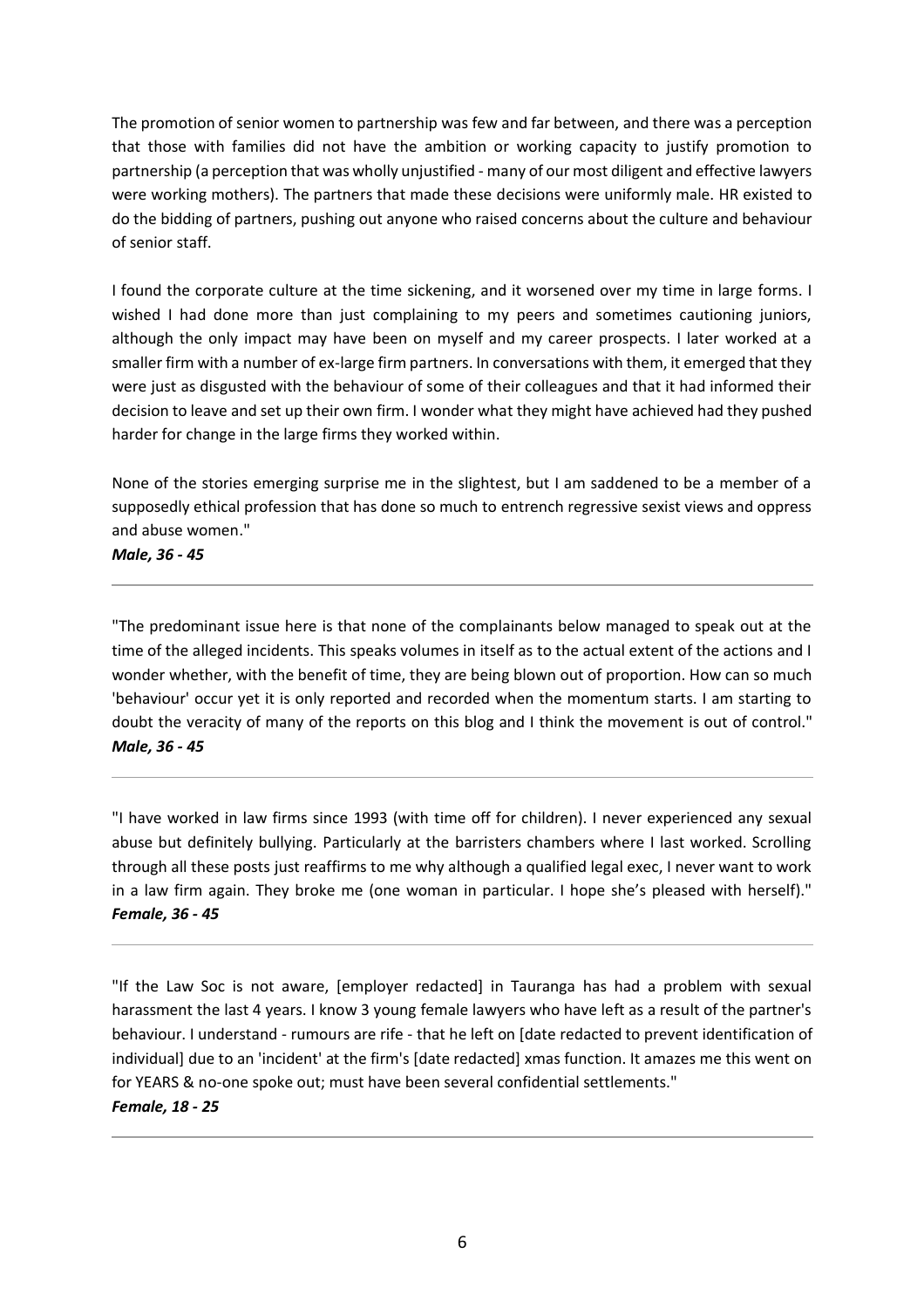"In my last legal role with the government the bullies got promoted. They work across all areas of criminal justice. It truly is a sickening boys' network that unions and employees are powerless against.

There's something fundamentally wrong with this country if people are too scared to go to the Human Rights Commission due to fear of being identified and never working again. [Name of whistle-blower redacted] has her own Wikipedia entry for goodness sake." *Male, 26 - 35*

"I was a litigation lawyer in Rotorua. Appearing in the High Court one day, there were many other lawyers - all male. Justice [name redacted] winked at me as I presented my submissions. I carried on with my case: I didn't know what else to do. Was it meant to destabilise me? It is trivial compared to other testimonies on this site. But it was inappropriate and sexist. No winks for male lawyers, just the only young woman lawyer in the courtroom."

*Female, 46 - 55*

"Dear Zoë,

I have been in practice 30 years and have certainly observed sexism, sexual harassment and bullying and had a few male clients attempt to pull me in to unwelcome embraces along the way. I was part of raising concerns about these issues 25 years ago in a major national firm. It is very disheartening to learn that very little has changed.

I want to thank you for your huge courage in opening up this blog and show my support for you. Your blog has been very important in giving people affected by these issues a safe place to record their experiences. You have stepped in and showed leadership in a meaningful way.

Kia Kaha!" *Female, 46 - 55*

"I have been reluctant to post to this for the same reasons I was fearful to speak up at the time of incidents. Most young women in the profession know or at least have been told that those who make the money are protected and those that complain are moved on or worse blacklisted and told they will never work in the profession again.

For me the situation that brought this topic to the media and started a much needed conversation is indicative of a culture in the law and symptomatic of a homogenous leadership in the law. I have had some amazingly supportive mentors and managers (both women and more often than not men).

Women in leadership are perceived to be an exception and people question what it is that they did differently to make it. Did they forego a family, did they pay for external help, did their partner take on the primary carer role, did they wait "a bit longer", are they a "bitch" or a "ball buster" or did they start their own firm?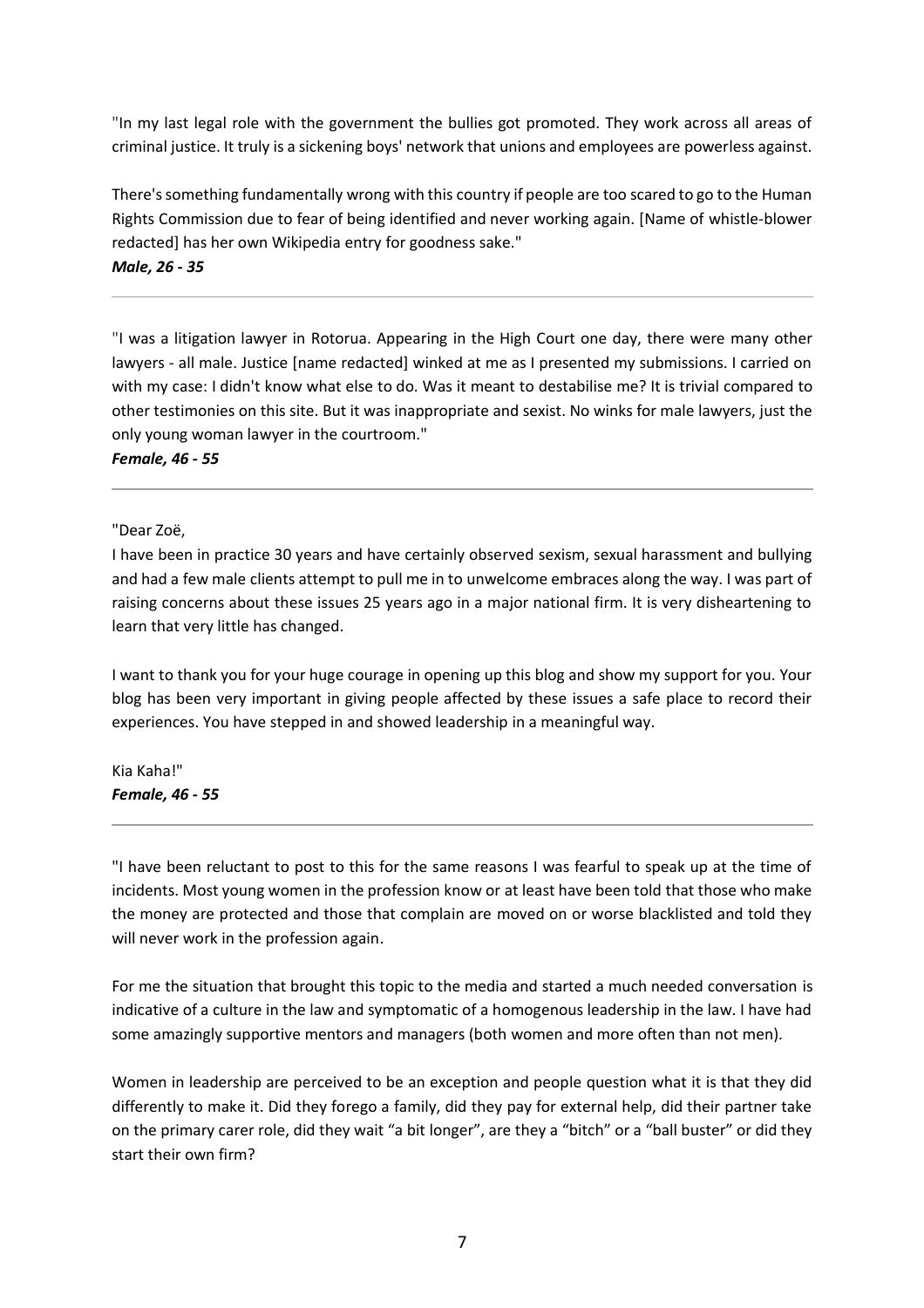The culture is so pervasive that it starts with things as small as men being praised for being "good dads" when they pick up their kids or go home early to "help out" yet women "aren't committed".

Starting at law school the "work hard play hard" party culture makes you a social outcast if you don't drink heavily.

When you have an old boys club and a group of men who protect each other it is hard to shift a culture. Standards committees are mainly senior lawyers who are male and the culture that has been created is protected. Standards committees should be representative of the profession with younger people holding a certain number of seats. Often younger people have a stronger sense of what is inappropriate as they don't have the "that is nothing compared to what we went through" or the "everyone does that they need to toughen up" attitudes.

In my years or practise I have had several experiences of being bullied and harassed (which at the time I minimised). I have been in highly toxic work places which I didn't realise were so toxic till I was out of them.

I have been bullied in the work place (which was handled poorly) by another women who took a disliking to the way I dressed.

In another experience I had a managing partner (a women) who was awful to women (who she called girls) but babied the "boys". [Redacted at the submitters request]. The culture of entitlement of the men was fed.

I had an old male lawyer sexualise my name in emails and tell me that women with big mouths are only in the law for one reason and it isn't talking.

I've been asked to tell other women (more junior) lawyers who they should avoid at client functions so they don't get groped rather than the client not being invited.

I've been told by a very senior member of the judiciary that it was nice to see me in Court as I was much more pleasant to look at than all the old men that he sees most of the time.

I have been called missy, young lady and girly more times than I care to think of.

I was brought into a meeting for my expertise in an area of law and then asked if when I went to meetings If I could not talk as the client wants to hear it from a man and that I should give the details to a more junior male lawyer and write the letters but the more junior lawyers name would be signed and he would do the talking. I was welcome in the meeting because the client liked to look at me but didn't want to hear me talk.

I have been asked 'do you want to "practice" getting pregnant with someone other your husband.'

I have supported women after receiving unwanted approaches from partners and barristers but they are their stories to tell.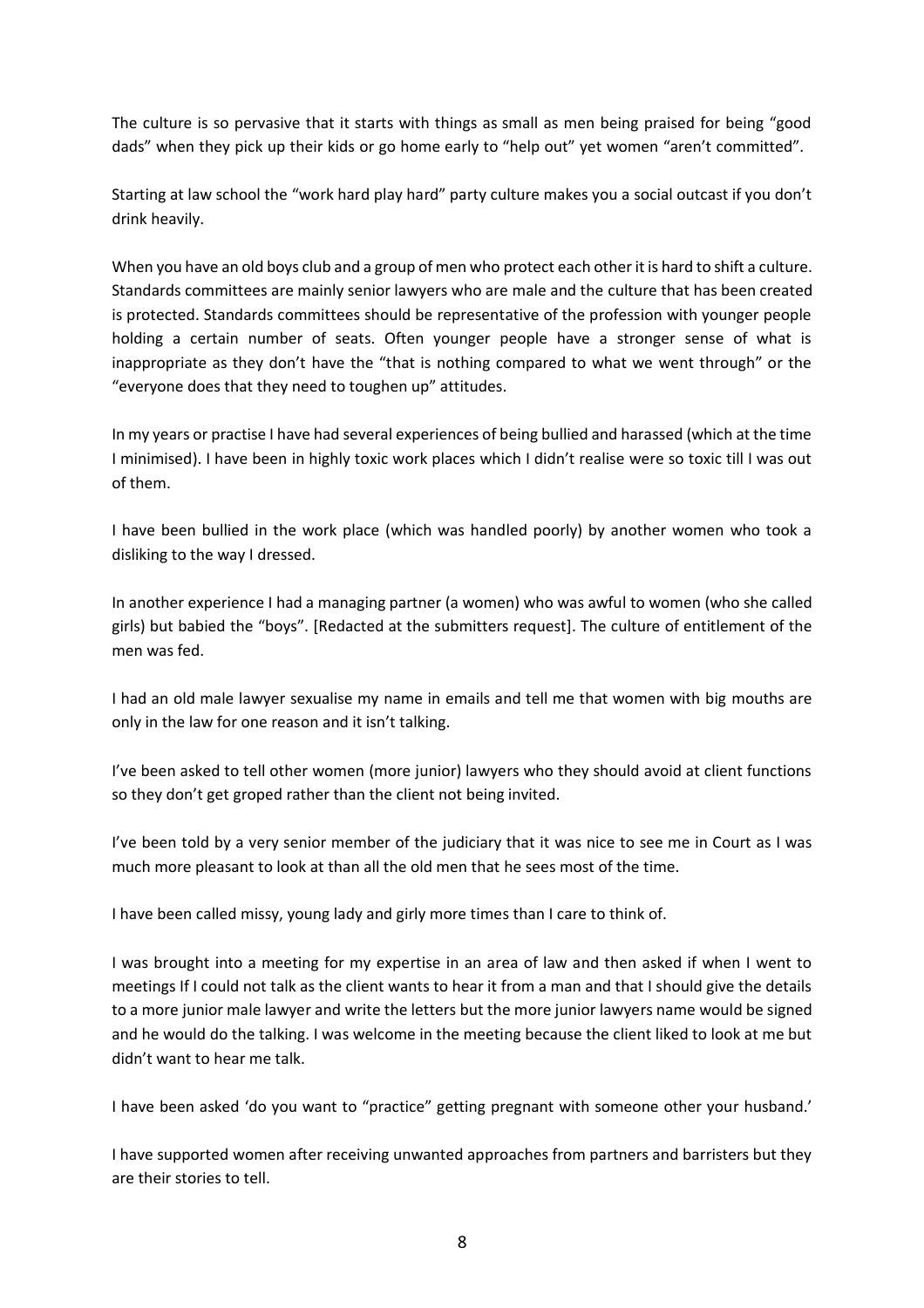# [Redacted at the submitter's request].

The reason I decided to submit to the blog is because I want change and I really don't see it coming at the moment. Hopefully if those that can make change read the experiences or people in the law they might just realise the time for talk and reviews is over.

My main suggestion is get diversity in the NZLS spots for men and women of all stages of the profession. Stop having the same voices heard.

Have categories for elections of men and women aged 20-29, 30-39 etc. Their experiences are different. Stop having white males whose wives stay at home and raised children as the voice of all lawyers."

*Female, 26 - 35*

"As a graduate I worked for a law firm on [street name redacted] in Wellington. When I was a graduate I received a call early Saturday morning asking me to go to the partners house to help him with a liquor licence, I don't know why I wasn't asked to meet him at the office. I went to his house and he answered the door with shorts on and no top, I immediately felt uncomfortable. It was only him and I at his house, and he was approx. 20 years older than me. While I was there I felt uncomfortable and made an excuse to leave. At the same firm, comments were made by 2 of the partners about how I looked, and a comment was made that sex sells so they should use me for grad recruitment advertising. It was definitely a boys club atmosphere. As a young female there was no one to mention the comments to as it would have been career limiting."

*Female, 36 - 45*

"I was learning a great deal from a partner at my work who had become something of a mentor. I was sexually harassed by him and reported it immediately.

The experience itself was awful and heart-breaking given the relationship we had had. I wanted to leave my job, particularly during the awkward limbo before he officially left.

What was most disappointing for me was the reaction of the office. He had been at the firm for decades and was a charismatic member of the team. When it was announced he was leaving, it didn't take people long to work out why (he had been involved in similar conduct before), and who was to "blame", by the process of elimination. Since then I have been ostracized by some at work, and it has become an incredibly lonely place.

I used to love my job. Now I feel that I have no choice but to leave for the sake of my mental health and career. It is incredibly unjust and unfair, but it feels like there is simply nothing that I can do other than to leave."

*Female, 26 - 35*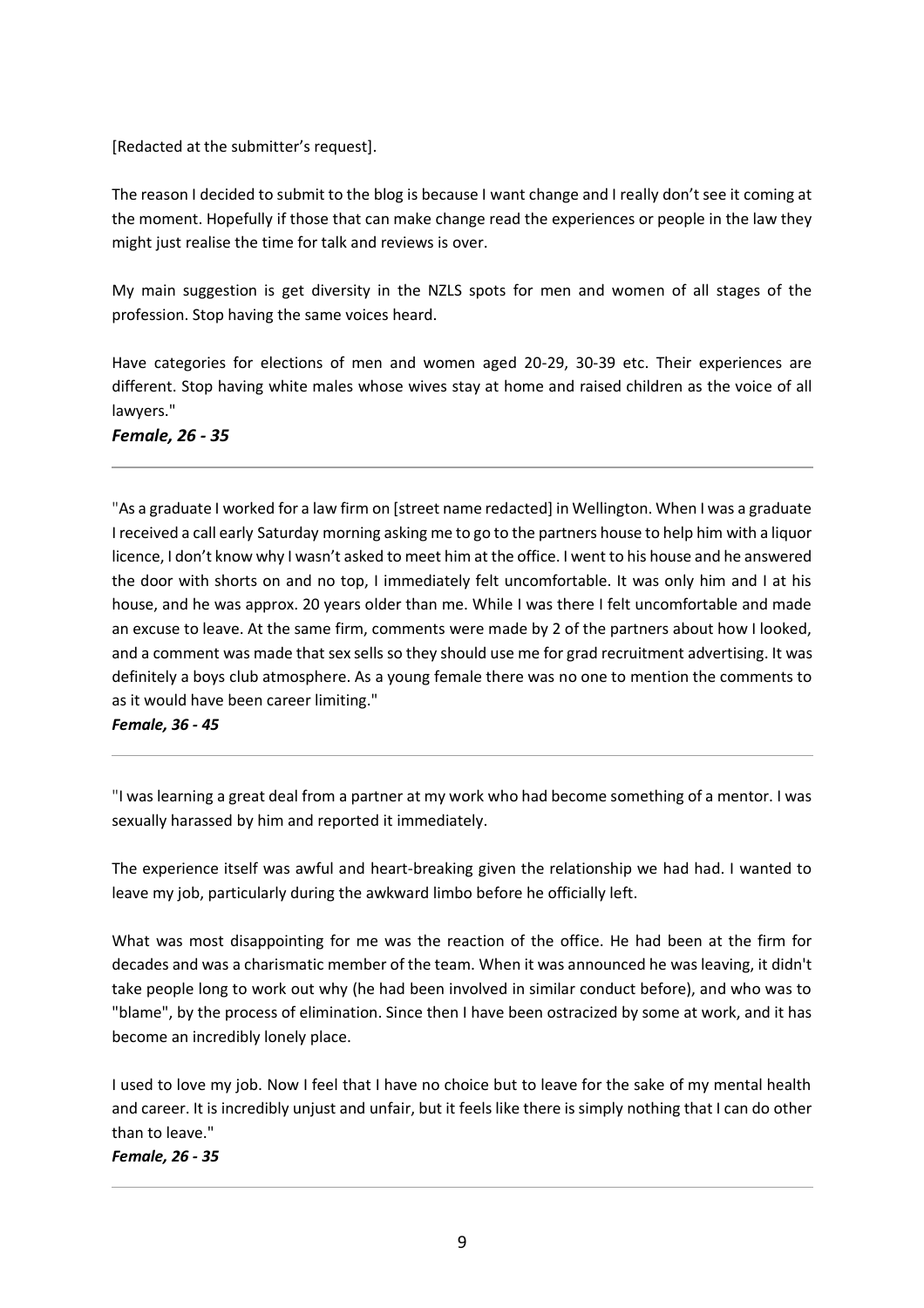"When I was still a law student, I attended an Auckland District Law Society event where I met a male barrister who specialised in [practice area redacted].

I was interested in that field, so I was excited to be talking to him and asked him a lot of questions about his work. However, out of the blue he made an inappropriate comment about my physical appearance which made me very uncomfortable. I quickly excused myself from the conversation, and thought that would be the end of it.

A couple of months later I attended another Law Society event. The same barrister was there. He saw me across the room and immediately walked over to the circle that I was in and said how glad he was to see "the pretty lady" again.

I felt uncomfortable so I moved to another area of the room and joined a different conversation. However only a few minutes later he walked over to me again. This time, he passed behind me and ran his hand over my rear end before joining the circle and standing right next to me.

I was in such shock that I had been publicly groped that I did not say anything at the time but I wish that I had."

*Female, 18 - 25*

"Following graduation, I worked as a law clerk in one of the 'big' law firms, The team was led by a senior partner renowned for being a social 'big teddy bear' and I recall other law clerks being envious that I was in the 'fun' team.

I was soon to learn, however, that the partner was also a narcissistic bully, who delighted in recruiting and eventually destroying young females. He would carefully provide mentoring and guidance through that first law clerking year, but upon admission to the bar his attitude would change overnight. Suddenly every action on every file was wrong. The 'fun' exterior remained on the surface but he employed isolationist tactics, and in private behind a closed office door he would belittle, undermine and humiliate.

Most females survived less than a year in the team following admission to the bar. I managed to last 3 years, and it all but destroyed me. I raised the bullying behaviour with HR and received no support or assistance. I tried to access the free EAP counselling service and was advised my firm's arrangement was that all counselling access had to be approved by HR. On request to HR I was advised the partner in my team would have to consent to this first, and of course his consent was not forthcoming. I clearly set out to HR the pattern of behaviour that was occurring (I could name at least 6 previous junior female employees in the team who had suffered from the same pattern of bullying behaviour who had left the firm) and they promised that the partner would 'improve his management skills'. Of course nothing changed. I eventually left the firm a shell of my former self, and never returned to practice law again.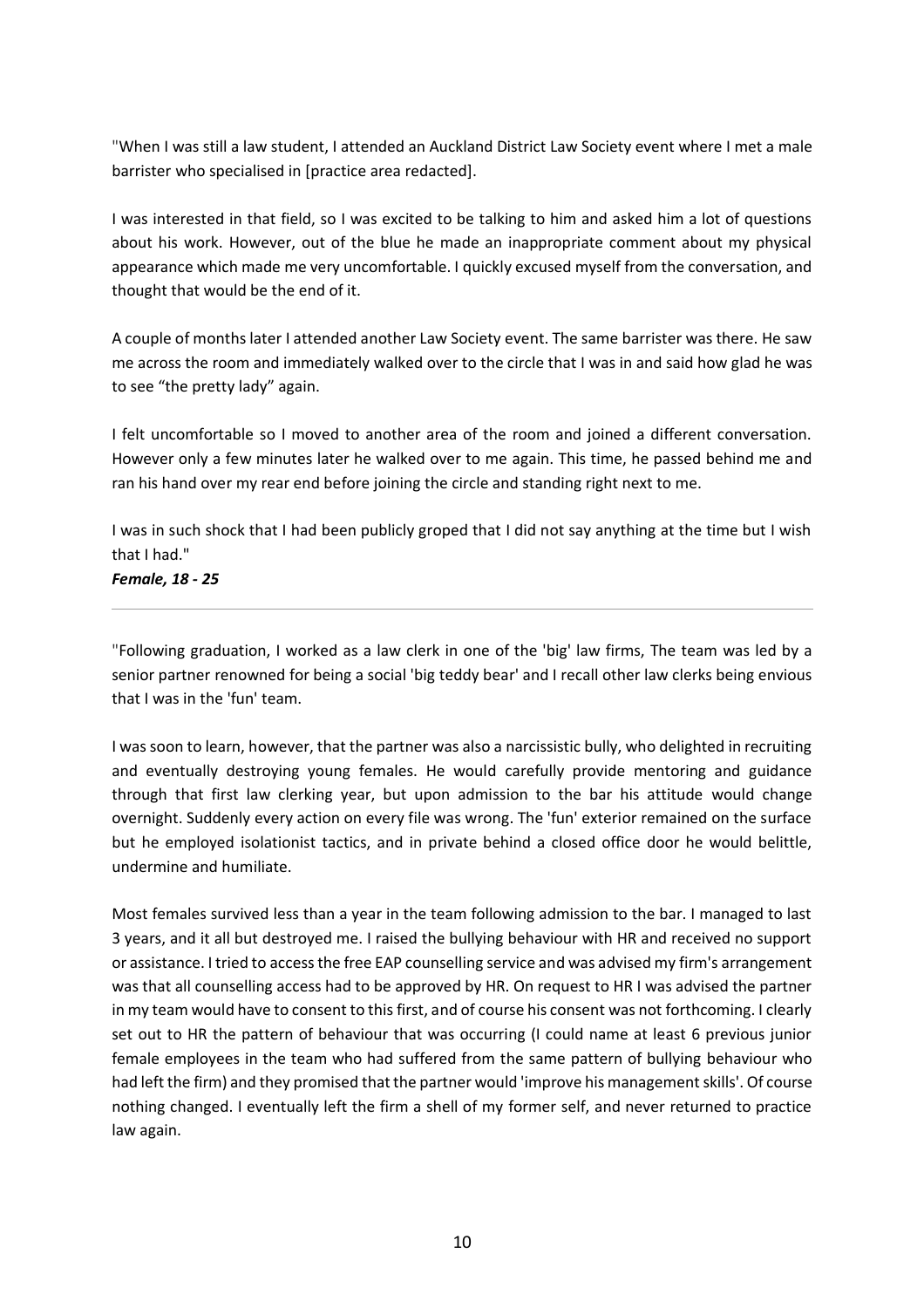Over 10 years on, I still have the dubious distinction over being the longest-standing female member of the team, and nothing about this partner's behaviour has changed." *Female, 36 - 45*

"I experienced bullying and discrimination to such an extent in my first job post-qualification that it has deterred me from working as a lawyer in New Zealand.

# Workplace Bullying

A male colleague bullied me over the course of one year. Because we were on the same team and he was constantly underperforming, there was pressure on me to pull his weight. This meant that we had to work in close proximity to each other while I practically did his work for him. Over the course of just over one year, he made sexually inappropriate and offensive remarks to me (for example, rape jokes when discussing a rape case and objectifying female victims, lawyers and judges known to us) and racially offensive remarks, which were both generalised and aimed at me. He also repeatedly called me names, taunted me, and half-jokingly threatened to harm me ("I could kill you with these scissors now if I wanted to"). At first, I tried to ignore him and was initially reluctant to report his behaviour because he is well liked and I feared the repercussions from speaking out (read: immense gossip). However, I became extremely depressed and anxious, could not sleep well, and was uncomfortable and afraid of working with him. My self-esteem and confidence also took a toll. Eventually, an internal investigation into his conduct was launched but I ended up leaving the job several months later because I no longer had the emotional capacity to work there.

#### Discrimination

That same year, an experienced criminal lawyer was racially discriminatory, rude and insulting to me at work. What she said to me was shocking, appalling and unacceptable. When I wasn't able to give her what she wanted, she looked at me and told me to go back to the concentration camp in North Korea where I belonged.

My work encouraged me to report the incident to the Standards Committee. This became a stressful and emotionally draining seven month ordeal. In her submissions and subsequent correspondence, she continued to make racist remarks and assumptions about me and by what she perceived to be my 'race' of people. She submitted that English was obviously not my first language and assumed that I spoke a certain language and was of a certain race based on my name and physical features. This was all wildly inaccurate. She also rebutted any allegations of racism by saying that she could not possibly be racist because she had made friends of the same perceived race. It was unbelievable. Though the Standards Committee found that she fell below proper standards of professional conduct, I have not received any formal apology from her.

I have since chosen not to remain in the legal profession." *Female, 26 - 35*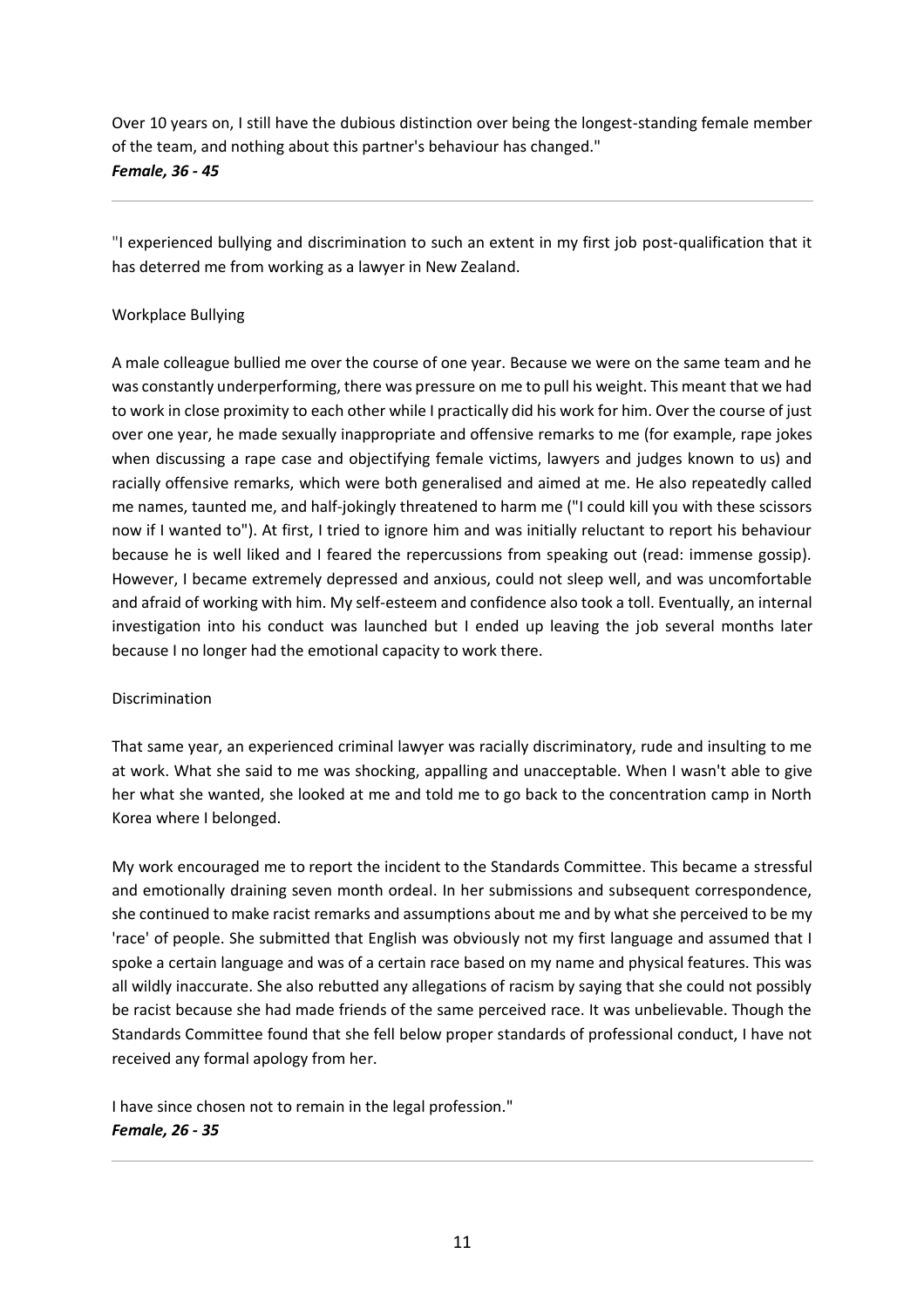"During my honours year at law school I wrote a paper comparing two cases in NZ and the UK. In the paper I critiqued the outcome of the NZ case. My supervisor sent my paper to the senior lawyer in the NZ case for feedback and arranged for me to meet him at his office.

On arrival at his office he was extremely friendly in the reception area where the receptionist was present. As soon as we went into the meeting room and the door closed his entire persona changed. He berated me for the next 15 minutes for being critical of the case outcome - I did not manage an entire sentence in my defence in that time. He started by calling me a 'silly little girl', made a number of threats that made me feel incredibly unsafe being alone in a room with him, and concluded by saying he would ensure I would never be employed in the organisation he worked for - something that until that point had been my dream job. I left the meeting humiliated and on the verge of tears and I still shudder whenever I see his name in media reports.

I was too scared to tell anyone (including my supervisor) about this encounter, given the threats he made. Although this happened almost 15 years ago, I have never shared it with anyone until now." *Female, 36 - 45*

"I worked in a Law Firm for 2 years after leaving school and was so shocked to see how sexist the men in those firms are to woman still, we are in the 21st century. I was made to feel uncomfortable when being forced to go into a meeting with two of my male bosses who would put me down, make me feel so small and just uncomfortable. There was another young woman who worked there around the same time who dressed in short clothing which wasn't appropriate, and when some staff complained and said that, they didn't care because they liked the view."

# *Female, 18 - 25*

"When I started in the profession I had nothing but respect and admiration for my direct up-line manager (who was a male) and my office manager (who was a female).

Fast forward to 3 months ago, when I couldn't manage the weight of the panic attacks and mental breakdowns, my EAP services counsellor would go on to tell me that my male manager was classed as a corporate psychopath and my office manager was one of his enablers.

Alarm bells started to go off when I used to get out-of-hours emails from my male manager, at first making light jokes and asking how I was going and citing that he had to 'look after me' because I was the youngest member of his team.

While out at lunch with the office secretary and I, said male manager asked us both; what types of guys do we date and when was my last boyfriend. He knew that the secretary was in a relationship and had a baby, but he also knew that I was single. He would veil his 'harmless' questions under a visage of brown-people-stick-together because apparently Maori and Pacific Island lawyers have a level of camaraderie that warranted talking to each-other like Uncle Bully does to Grace.

As an example of other female practitioners acting badly towards each-other – one girl in my team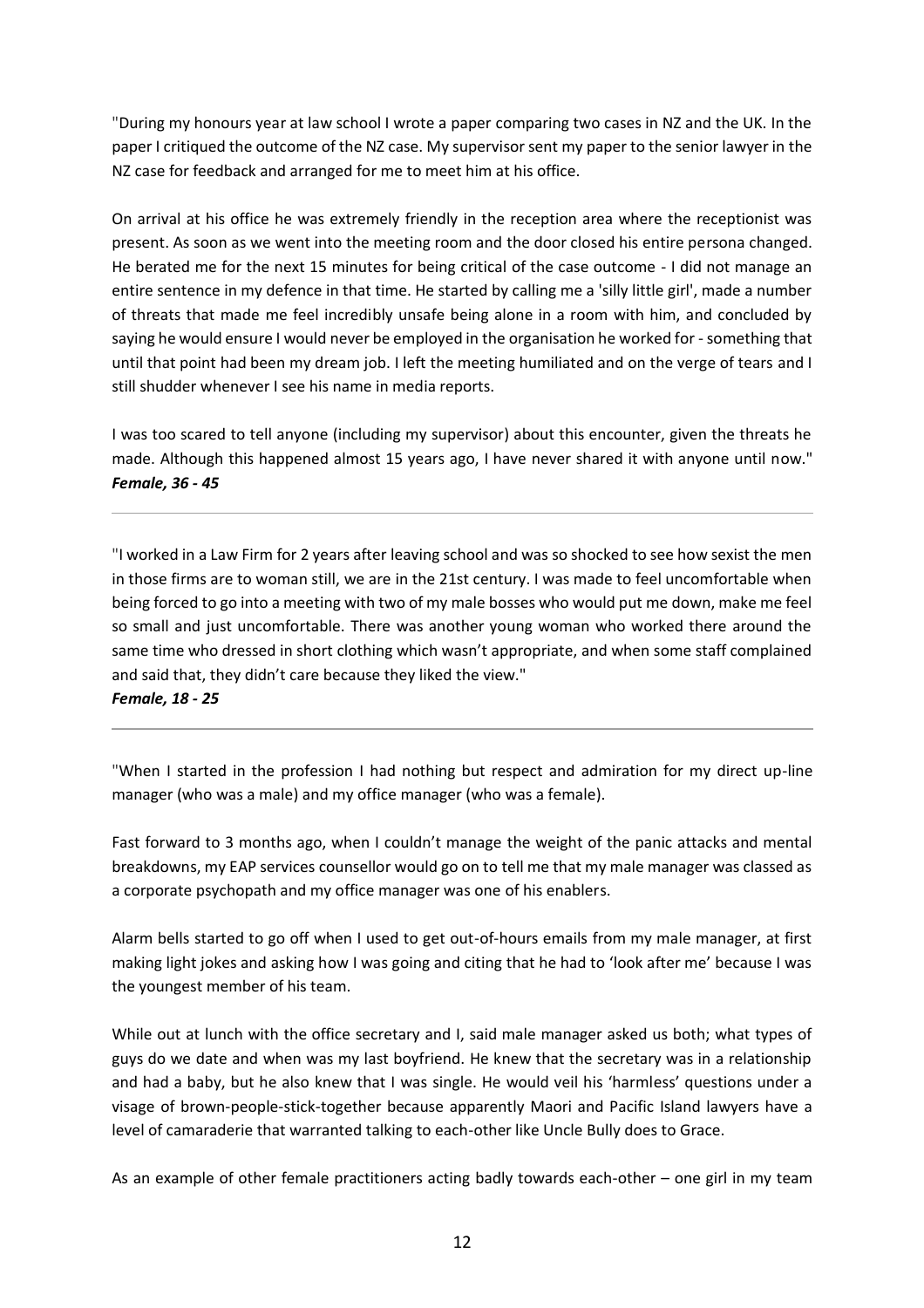who was a little bit older than me and had been at the department longer, had noticed that the limelight had shifted away from her. In retrospect, I think she was used to being the 'prize-pig' in the room at any given time. While I usually ignored her and her penchant for gossip, she took it upon herself to lie to our male manager and tell him that I had a boyfriend. I'll never forget the pleased look on her face and subsequently – the look of rage on his, after she told him. While my personal life was none of their business, I tried futilely to correct her comment as I suspected it might negatively impact me later on. I had no idea how bad it would get.

From then on every 'catch-up' with the male manager would turn into verbal abuse and ranting where he'd say things like; 'between the hours of 8:30 – 5 you belong to me' and that he expected something better from a Maori lawyer and regretted hiring me let alone paying me the wage I was on. He would always wind the 1 hour abuse sessions up with comments like that I'd never make it in another law firm and that staying here at the firm was my best, and only bet.

He said I barely knew nothing about the law and at one instance after I had run a hearing and got a positive result he shrugged his shoulders and said I did a good job for a 'average lawyer'.

My female manager, who I now regard as lower than the fleas on a dog – would smile to my face and tell me in catch up meetings that I was doing really well. But after her initial catch-ups with the male manager – he would verbally berate me about my work, my timing, my client-interviewing skills, even about what I did outside of work. He would cite that my female manager had no confidence in me.

She would go on to ask me if I had a mental impairment and what mob gangs my family were affiliated to (none if you were wondering). In another instance, she took me aside and told me I had to inform her about every instance I went to the bathroom.

I told the Union but didn't have much confidence with what , if anything they could do. He'd been there 20+ years, as had she. I had been told that ramifications for my future career could go up in flames. I balked when the union suggested we all sit in a room together and 'talk-out' our issues. No thank-you.

I hear now that there are seminars/discussion groups being run by female sections of the Law Society, where they talk about safety in the workplace and dealing with bullying. After trying to RSVP to one, I've also heard that the tickets to attend sell out quicker than a Beyonce concert. It is good to see women in practice coming together, but it is sad to think that there are countless other women who have had experiences like mine."

*Female, 26 - 35*

#### **Thursday 5 April 2018**

"One office of a national firm is well known for the "hot seat" where staff are subjected to public personal questioning. Nothing is off limits. Participation is coerced.

The CEO of a large firm directed a deliberately provocative sexual innuendo to me in front of my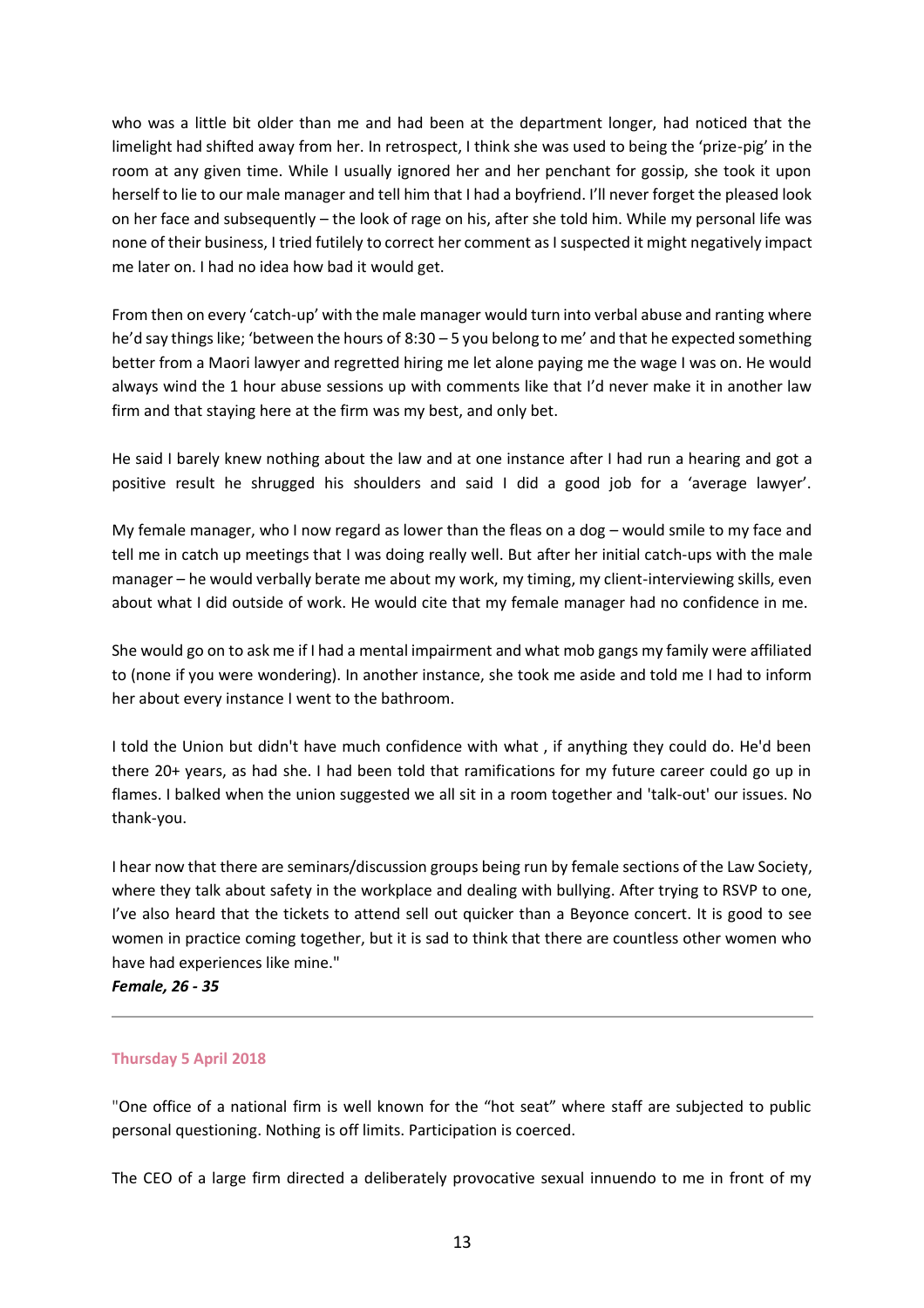colleagues. I had barely interacted with him before that remark. It was humiliating. He was also know to comment on the appearance of teenage/early 20s admin staff.

As a junior solicitor I suffered through inappropriately sexualised discussions with partners too numerous to mention.

Being invited to chambers after hearings to "work". Naively appearing ready to do so and waiting for an opportunity to escape.

And of course it's rare that a month goes by when there isn't a comment on when I might have children. Some more intrusive and inappropriate than others. The question of when/if I will be pregnant has been "not asked" in every interview I've ever had." *Female, 36 - 45*

"Having read many news articles and opinion pieces on the state of the legal profession in the last few weeks, it has made me realise how desensitised I have become to the sexist, homophobic, bullying and generally 'entitled' attitude that prevails in law firms. I spent most of my first 10 years of practice at big firms and when I left to move in house I joked about leaving a toxic environment, but I'm only now realising how bad it was. There were so many interactions every day that weren't acceptable it's like a thousand paper cuts - impossible to remember any particular one.

As a female your best approach was to laugh along with the jokes - even at your own expense or that of other females/anyone not in the 'partner's inner circle' of fawning junior male solicitors - otherwise you were too sensitive, not hard enough, not good enough, not able to take a joke etc etc and pushed even further out of the circle in terms of working on the good transactions. You ended up feeling dirty if you went along with the banter but it was one of the best ways to ensure your workflow. So much for merit based...

And as much as [employer redacted] has denied that the summer clerk list was deemed a 'menu', on a number of occasions I witnessed the list circulate closely followed by loud commentary from male partners and solicitors about the relative attractiveness of the female summer clerks and who might be 'up for it'. A particularly attractive grad who was yet to start work was also specifically called up to act as a 'tee girl' in a client golf competition. But no one could dare try and say that was unfair/objectification etc. So many examples I could go on for pages.

It will be an uphill battle to change this profession because not only are there horrific incidents like those in the media, but it's all the subtle behaviours that are so frequent and the attitudes so pervasive. This blog is a great start though. Thank you." *Female, 36 - 45*

"My first job after qualifying was with one of the partners in a boutique firm who took childlike delight in deliberately mangling any attempt at pronouncing Te Reo Maori.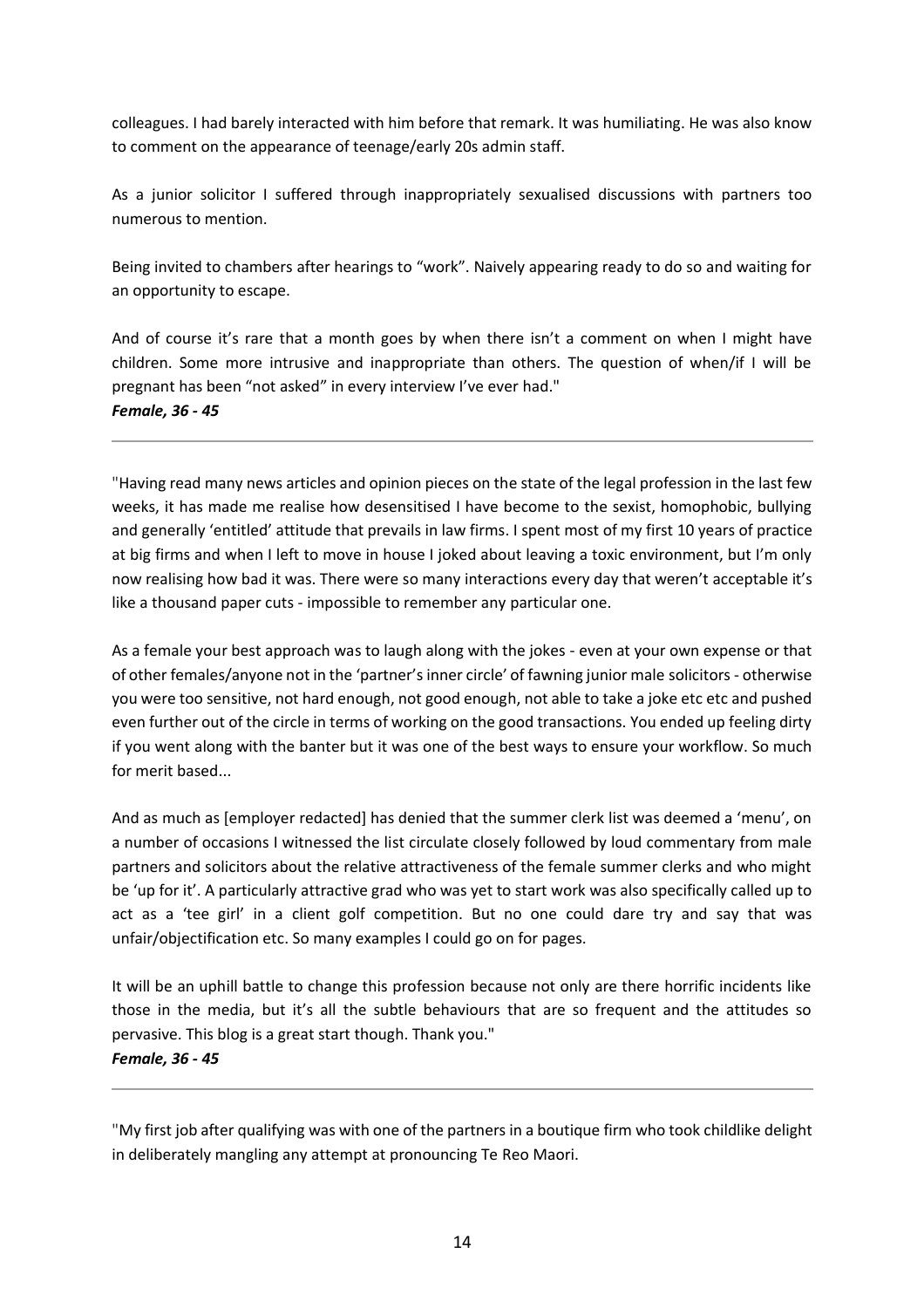He frequently referred to clients and colleagues alike using racist and homophobic slurs and continued to do so after I approached him and asked him to stop.

During a meeting he singled me out for criticism over how I had managed a particular set of files. When I explained myself he cut me off and in the same breath praised a male colleague for managing his own set of files the same way.

This partner would leave his empty coffee cups on the desks of females members of staff and on one notable occasion I arrived at work to a pile of clothes that needed to be sent to the dry cleaner.

Myself and another colleague were told during our first week about an individual who took a PG against their former employer who "will never work in [town] again".

Each time I approached HR about his behaviour, I was told to cut him some slack as he was under a tremendous amount of stress and that I should give him another week and his mood would improve. His behaviour was minimised and excused in this manner by HR for years.

We were also expected to turn a blind eye to the partner hiring his mistress. It was awkward beyond description to be forced to watch these two specimens cavorting and frolicking like mammals from one of the less well-regarded wildlife documentaries."

*Female, 26 - 35*

"I'm a practicing lawyer. Like many others, I started off my career as a legal clerk. The female employee (non-lawyer) who managed the clerks was a notorious bully.

Several clerks developed depression and anxiety because of the bullying.

I won't give details as those would identify parties involved, but suffice to say management knew about her awful behaviour (which included sexual harassment of the clerks and other staff members) and did nothing, despite receiving many complaints from many different employees. As far as I know, she's still working there.

Thankfully the clerk job was relatively short-lived and I moved on to another job.

Now, most of the members of the legal profession I know are decent, professional and humble people. I love this profession and my job. Hopefully it stays that way." *Female, 18 - 25*

"Being a law student and a young lawyer in Wellington was wonderful, and instilled in me a great love for the law. I was mentored, nurtured and supported by some great men and have felt so grateful for that in my 25 years of legal experience since.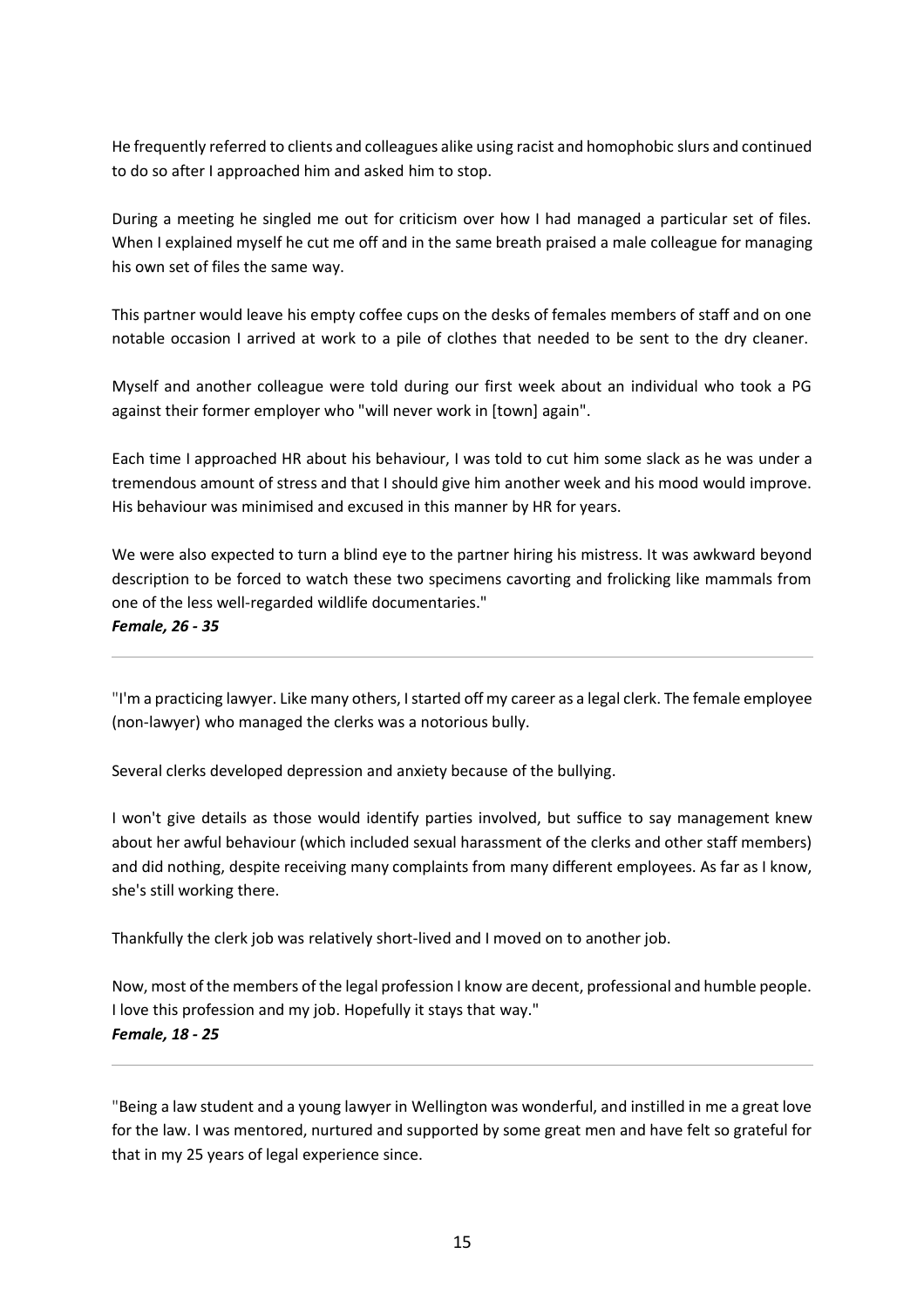But sexual harassment was an unrelenting and continually occurring background noise, at least in the 1990s. At university, there were sexually inappropriate comments and touching by law teachers. As a summer law clerk in major firms, there were comments about the way that women lawyers looked and edicts about how we were meant to dress and act. As a recently qualified lawyer there were comments from judges about our bodies and a gaze that focussed variously on breasts and buttocks; and non-consensual sex with a senior lawyer while travelling elsewhere in NZ for a case. While I strongly identified as a feminist, I found it impossible to take any actions to stop the more violent of this sort of behaviour and accepted the words/gaze as inevitable.

My experience of leaving NZ in the late 1990s to work abroad unfortunately showed me that things were worse elsewhere! Somehow, the dominant paradigm in the UK legal profession, for example, was more obviously and obnoxiously sexist. Nevertheless, we should be demanding that the NZ legal profession do better - now a senior lawyer myself, working outside NZ, I still have postcards of Kate Sheppard and Ethel Benjamin on my desk which fill me with pride for many of the 'firsts' achieved by NZ women.

I am pleased to have this opportunity to contribute to this, and look forward to watching the next steps. As I read over what I have written, I see how unacceptable this behaviour was; I would be incredibly distraught if my daughters were to tell me similar stories! It is good to take a stand." *Female, 46 - 55*

"I have been working in the legal profession continually since 1990, except for a year or so off with my first child.

I started in admin roles for a large NZ firm, and progressed to solicitor roles in the private (small NZ firm, large UK firm) and public sector (UK Local Authority, NZ Govt) here and overseas.

I have never been sexually harassed. A couple of times (a coffee catchup, work thankyou lunch) male colleagues enquired about whether I was "available", but after a polite "not interested" the topic dropped.

I have had awesome male and female mentors and colleagues, of all ages, and some disagreeable ones - likewise for clients!

I've had great support with pregnancies and flexible working, in both the private and public sector. 14 years ago I chose to move to the latter after having my first child, as I wanted to be the primary caregiver and didn't want to work overtime or attend marketing related things in evenings/weekends taking me away from my children.

Early on in my career, a male judge in his 60s ripped my case to shreds, whilst being chummy to his law school mate of a similar age and sex. I don't know if that was because of his age, his sex, or my case (I did have a losing case). Equally, in early days I recall a male police officer help me out in Court when I was landed with someone else case and was about to forget to ask a crucial element. My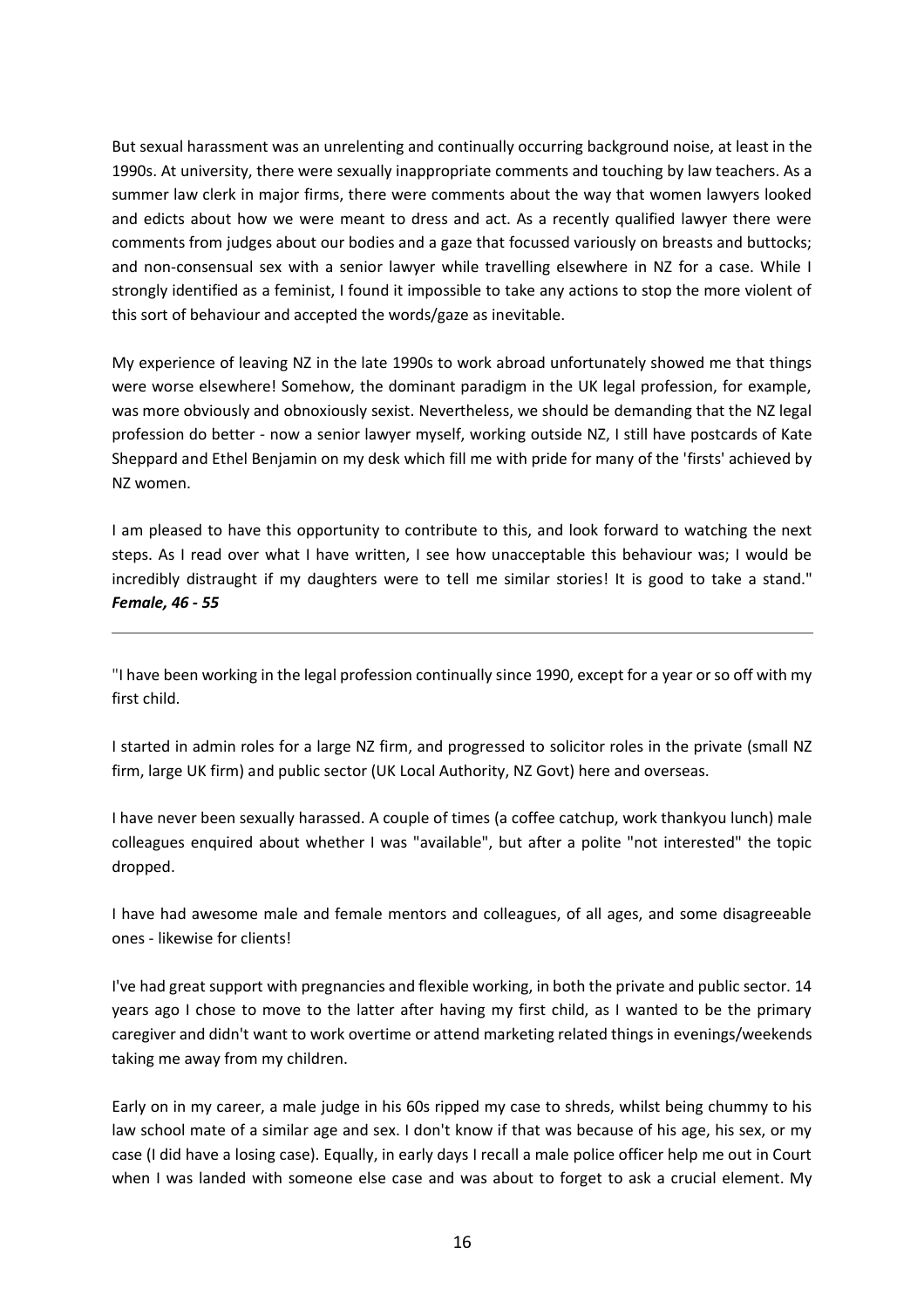experience was that litigation or corporate teams used to have more impolite aggressive (even loudmouthed) individuals than other teams such as tax or property. I also thought the nature of their work was generally more stressful. I identified and stayed around the agreeable members of the former, and chose to work in the latter departments.

I've seen personal relationships forged through these working environments leading to decades long marriages.

I've heard gossip about office liaisons (consensual) - the difficulties have only arisen when work time has been used inappropriately or I've met (through work) the spouse too.

I am shocked and saddened beyond belief by the suffering evident in stories on this blog. I hope it leads to an open reasonable discussion, beyond any group identities (we are all individuals, with responsibilities and rights) about our responsibilities and our rights so that we end up with workable responses, as opposed to unworkable ones - and in that regard I suggest we'd be well advised to think carefully before adopting some of the "solutions" in America and Canada (mandatory reporting of workplace relationships or the Ontario Law Society's mandatory Statement of Principles (to get a Practising Certificate))."

*Female, 46 – 55*

"First job as a newly admitted solicitor at the age of 22. Employed by an all-male firm of solicitors to practice as a family lawyer.

When the time came to employ a new graduate as the family practice had grown after a year or so I asked the Litigation Partner - in front of the Family Law Partner - and support staff what qualities they were looking for with the new graduates. The answer "Blonde hair and big tits" - this from the man who interviewed and employed me in front of the other man who interviewed and employed me. (And guess what? I have blonde hair and...)

We then both went to court and the Registrar asked the same question of this man - and he gave the exact same answer in front of me again.

Same firm - when asked by the new graduates what the firms policy was on maternity leave at a staff meeting - the same male partner said - you get pregnant, you leave. In the presence of the same other partner.

Same firm - male associate lawyer - saw all female graduate lawyers as potential girlfriends inappropriately and obviously to those watching. My experience was you had to be rude to him to make him back off. The firm did nothing to stop this and the partners joked about it.

The same partners got annoyed when anyone spoke of attending any women lawyer functions as they don't have those for men (um partners meetings?) and are blatantly homophobic and generally sexist.

The women professional staff were called girls by the practice manager and comments were made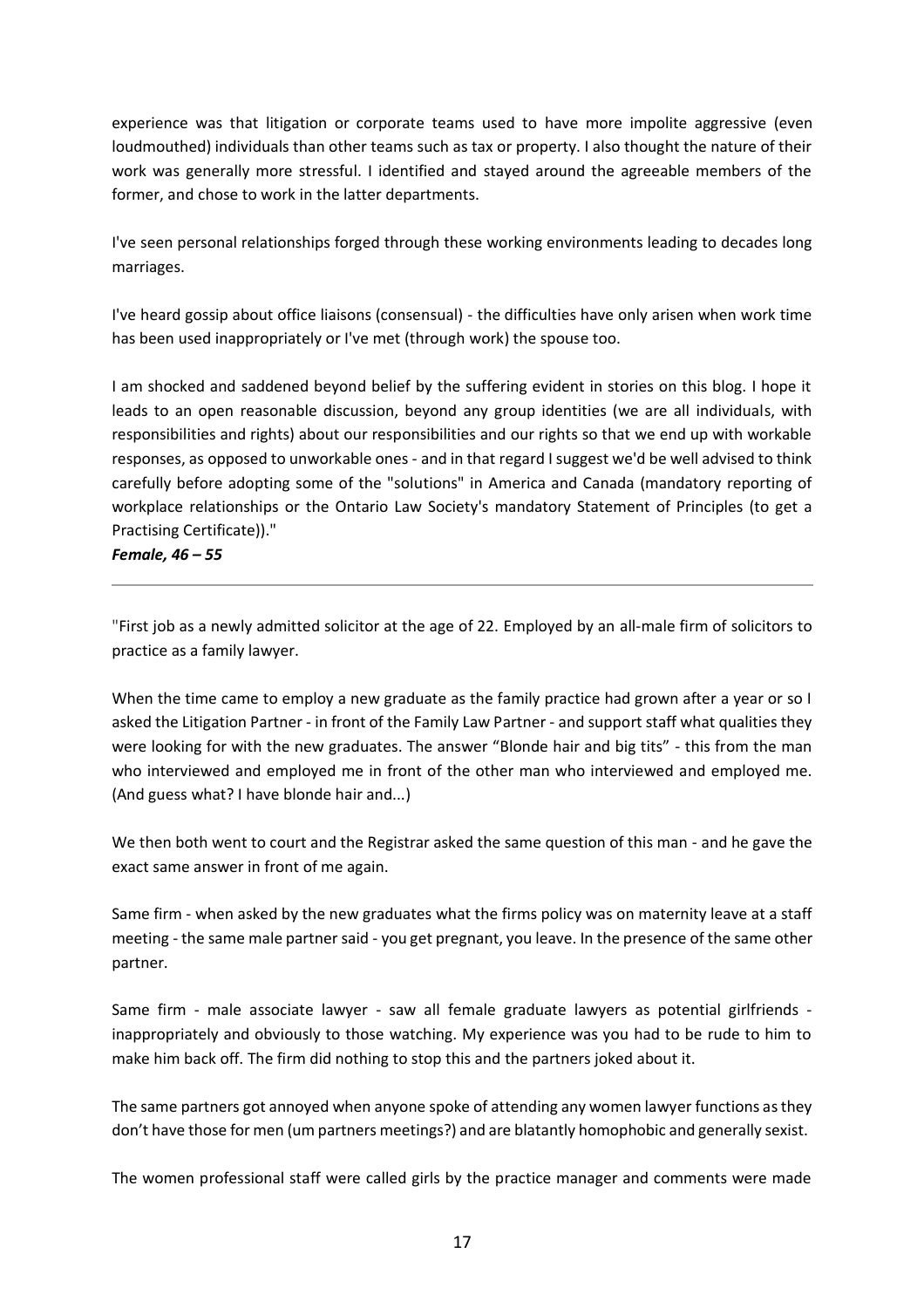about our women clients needing to be branded when they applied for more than one Protection Order after being repeat victims of Domestic violence from partners.

25 years on and this still makes my blood boil."

## *Female, 46 - 55*

"I am a litigator and have been in practice for three years. I am one of those who are "lucky" and frequently have said this. This movement tells me we need to stop that attitude, saying minor things that happen to us make us "lucky".

I have been bullied by older men in this profession and it's bullshit.

The first time I was yelled at over the phone for sending a letter "that was the most outrageous claim" this lawyer had EVER read and he was going to report this to my boss who "clearly didn't know what I was doing". After he hung up and I stopped crying, I was able to tell my boss who quickly told the other lawyer he had drafted it but I had completed it when he was away. The guy then settled the case on the sum I had provided in the letter. I later bought it up with him at a social function, I said (laughing of course) "you were the first lawyer to make me cry" he said - "I don't even remember that".

I have had letters from a male lawyer at a certain firm on multiple occasions (they must have a precedent) saying they will make a law society complaint (against me!) if I didn't force my client to withdraw their urgent protection order.

Most recently a male older lawyer called me and yelled that I had lost my client "tens of thousands of dollars" by my court actions. As he was yelling I tried to explain I had taken parenting proceedings, not relationship property ones (not that we weren't entitled to both) and then he got an email form the court mid rant and said "oh it's about parenting... she's still going to lose money over this". At that point, fed up I said "I don't appreciate these threats ..."but before I could finish this sentence he said "I don't like your tone miss", ranted about my inappropriate tone to a senior lawyer and hung up on me.

This intimidating, bullying behaviour has to stop." *Female, 18 - 25*

"Just want to say, thank you. Thank you. Thank you." *Female, 36 - 45*

"When I was a graduate at the Auckland office of [employer redacted], the senior partner, [name redacted] was well known for looking female staff up and down. You could not walk into his office without him doing a full up and down ogle.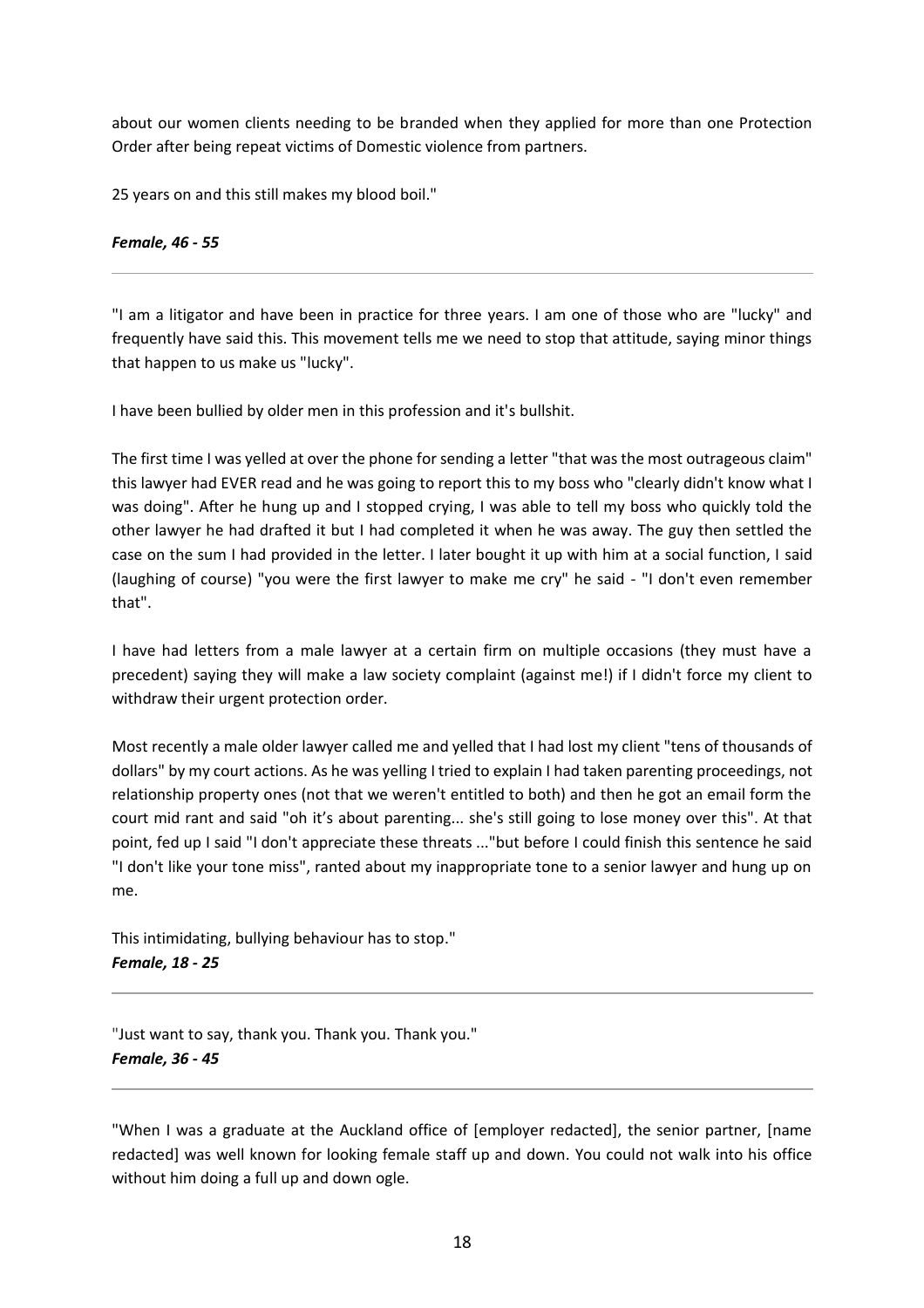Before the Christmas party the secretaries would tell the young / new female lawyers to keep away from him as he had wandering hands.

It was true what they said - in my first year, his junior had a terrible experience where he groped her breasts after a client function. For the next function, us juniors discussed how she could get out of drinking and staying longer. The best idea we came up with was to pretend she was on antibiotics. There was no question of going to HR - she was the senior partner's puppet and completely untrustworthy. We all accepted that there was nothing the junior could do or she would likely lose her job. I still feel guilty that as lawyers we just accepted it and did not do more.

The firm has such high turnover rates. At that time it was an all-male partnership. In the past few years, 1-2 females have become partners. I realise now after working in other places where the culture is great, that it was a really toxic workplace. Bullying, sexual harassment were rife.

Thank you for doing this blog. It has brought up a lot of thoughts / feelings about my graduate experience. It is satisfying to know that predators like [name redacted] may have been forced to reflect on their behaviour and by being "on notice" will hopefully have curbed their actions." *Female, 26 - 35*

"I've worked in the court system and would like to share some of the experience I had with lawyers.

In 2016, NZ Herald published an article: *Lawyer told court staff 'go back to North Korea'* http://www.nzherald.co.nz/business/news/article.cfm?c\_id=3&objectid=11726791

Unfortunately, the name was suppressed by the Law Society. There are a lot of lawyers who have a sense of entitlement and bully their way to get things done.

In one incident, I can vividly remember, a lawyer's invoice was queried (for government-funded family court matter), he called and verbally abused me for 15 minutes and I had to cut off the phone. Being intimidating and verbally aggressive was one of their tactics to succumb to their way.

The Law Society can censure a person (as the above case shown), but there is no social stigma placed on the aggressor and often money is not the way to compensate the wrong that the person had done to the victim. We need a better transparency."

#### *Male, 46 - 55*

"Back when I was aged 7-13 a close family friend who I respected so much had the audacity to slowing groom me gaining my trust 100% and bribing me until he had got that much in my head I couldn't see what he was doing as wrong until the day he sexually assaulted me. He threatened me not to speak of what had happened and then went onto continuously stalking me. I would get a new number and I got a message from a close friend that she had a new number and to meet for lunch expecting to see her - it was him. Years of police investigation went by and he has now been charged with 15 years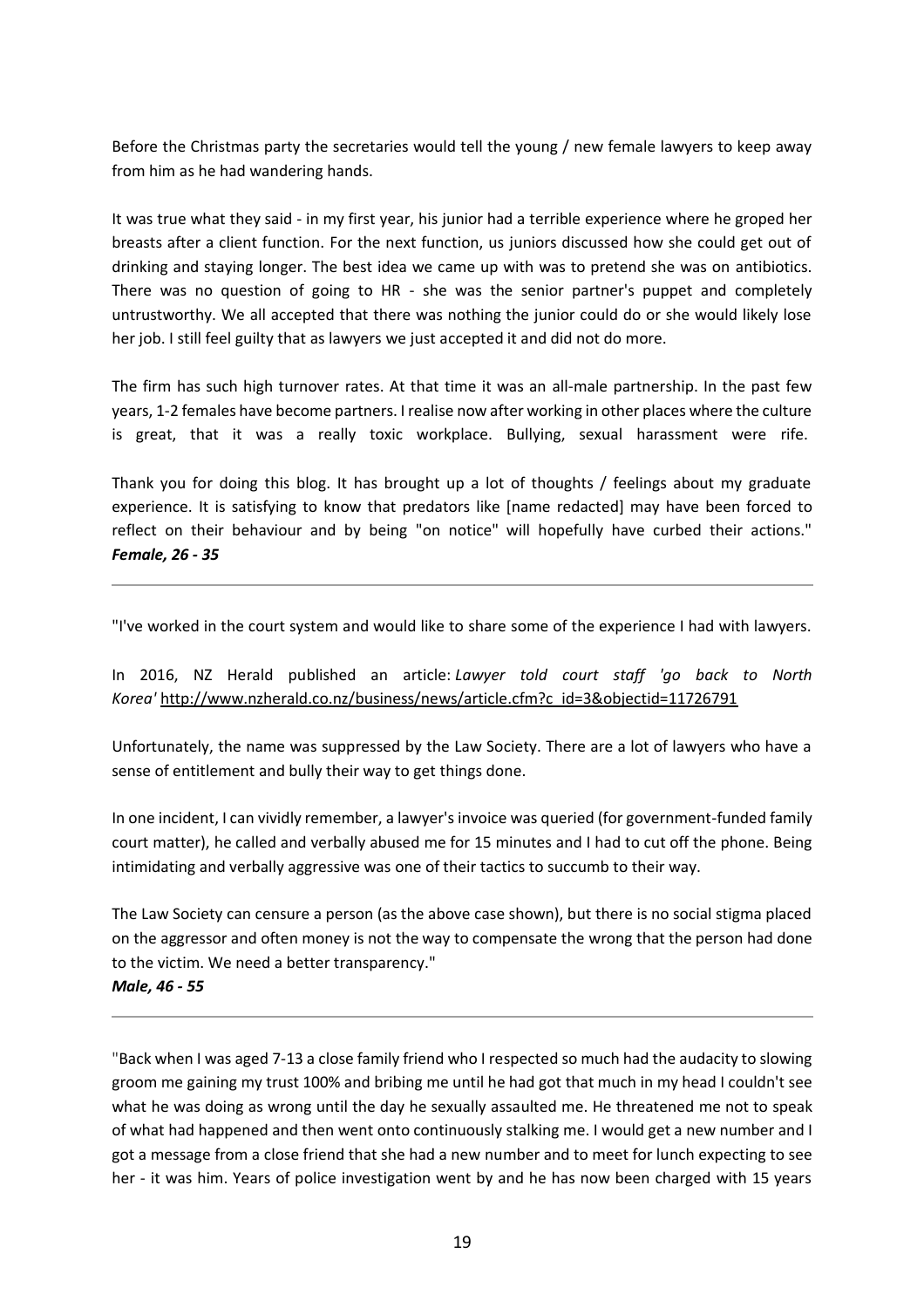imprisonment for the rape of 3 girls aged 7-12. I regret never coming out the moment I felt a bad vibe with the comments being made by him." *Female, 26 - 35*

#### **Wednesday 4 April 2018**

"A former partner from [employer redacted] joined my workplace a few years ago. He attempted to joke about referring to female summer clerks as the "menu" with some of the younger men at my workplace (they were not amused). It makes me angry that [employer redacted] publicly denied referring to summer clerks as the menu, when it's something everyone knows is true." *Female, 26 - 35*

"Racism. Racism in the hands of senior lawyers that could quote the NZBORA in their sleep. Sadly, New Zealand has a long way to go and it's sad how just about every law firm won't employ you if you are not 'white skinned'. Even when you are offered the job, you are made to work harder than your white colleagues and even when you do, it gets you nowhere. No one will address this issue because more than 99% of the practitioners are white, be it male or female. It's been a traumatic experience but I will continue to hold my head up and show them that I can do it and that I will make it." *Male, 26 - 35*

"Sexual harassment and gender discrimination are common in law school too, both inside and outside the classrooms. There was a news story recently on a report into the problems at [university redacted] Law School. (The report is not hard to find on the web.) Not much seems to have been done about it - the Law School has just gone quiet. Maybe the management believes that if you ignore the problems, they'll go away. After all, that strategy worked so well for [employer redacted]..." *Female, 26 - 35*

"I summer clerked, and practiced law, at one of the "big three" commercial law firms in Auckland. When I was a summer clerk, a partner tried to leave a work function with me. In my time at the firm, I know partners sexually harassed my peers, but I don't feel those are my stories to tell.

In all cases, we just shuddered and did what we could to forget about the incidents and make them go away. We bore the burden of these incidents alone, or with each other, knowing that if we told our superiors, or HR, we risked harming our reputation and professional futures. We knew the perpetrators would not be held to account.

For me, the hardest part of working at the firm was the daily discrimination I received from colleagues - because I am a strong, opinionated, independent feminist. One senior man in my team bullied me on a daily basis. He would make comments about my sexuality, my gender, my relationships, the way I spent my money, etc etc. He would deliberately say things to offend me, in order to get a rise. Eventually, I heard that a partner in my team thought it was my fault, because I shouldn't have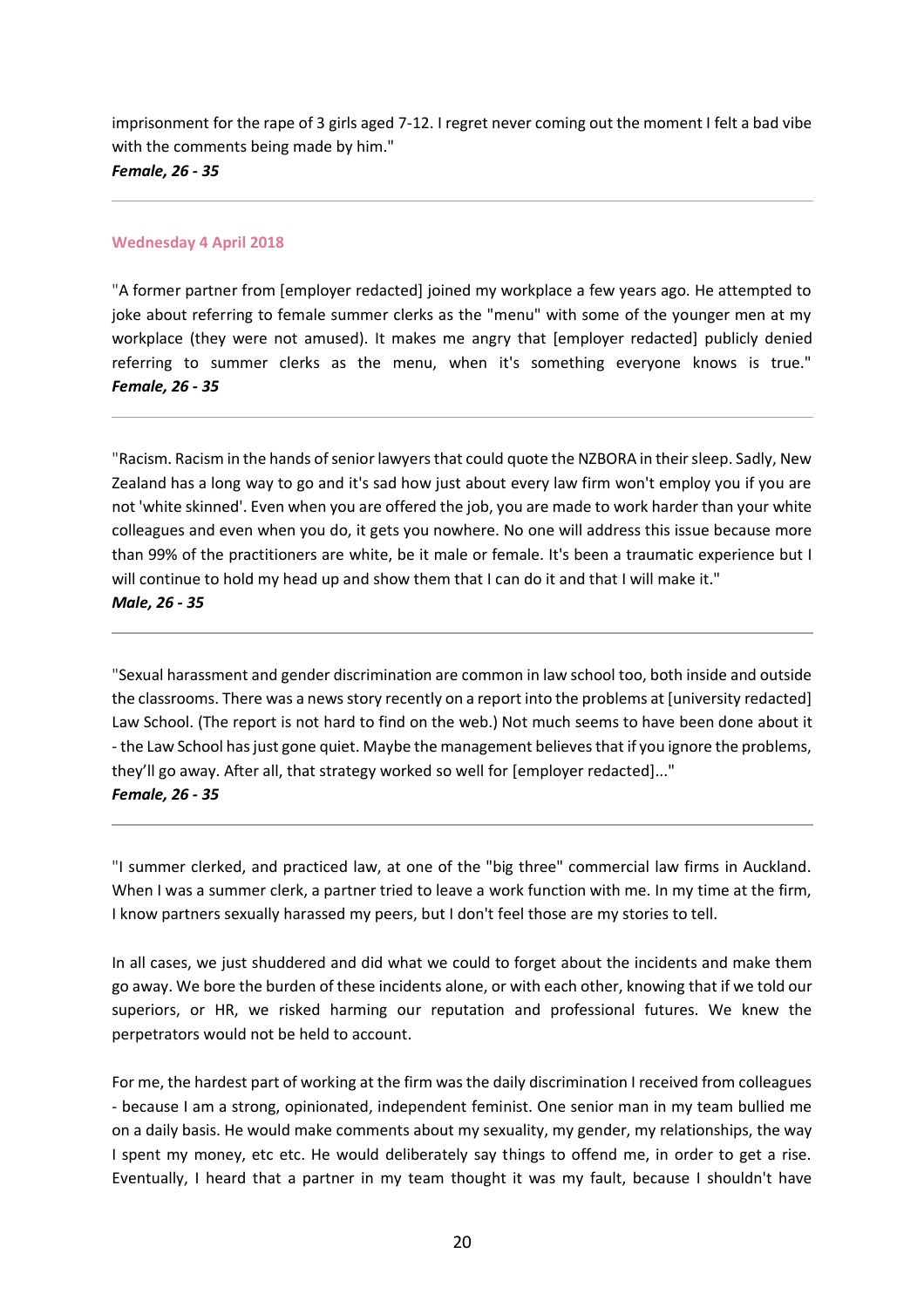engaged with him. I was livid. This was bullying. This was harassment on the basis of my gender. And I got it from most of the men (both junior and senior) I encountered. Some of it was overt and explicit. A lot of it was "casual". There is an institutional hierarchy and culture propping up inherent female subservience and discrimination. Sexual harassment and sexual misconduct are symptoms of this problem.

I did not see a future for myself in law, under the current structure. I have since left the profession." *Female, 26 - 35*

"I was wearing a below-the-knee-length black pencil skirt, which has a zip right up the back. I was showing my middle-aged white male client into a meeting room when he said "I'm going to unzip that, it's too tempting." I was shocked and kind of went into a stunned silence as I didn't know how to respond. What's worse is that my female managing partner, who was in the meeting room with us, just laughed along and made some comment implying that she agreed with him. I've never felt so selfconscious in my life."

*Female, 18 - 25*

"On being wined and dined by [employer redacted] for the summer clerk recruitment programme, the (then) HR Manager spoke to us openly about the selection process. We were told that with regard to Otago's male law students, "we tend to give them a bit of a break with their grades; they get a bit distracted down there." It is no wonder that when the boys got a head start to get into the firm, the gender imbalance and sense of entitlement was entrenched into the organisational culture." *Female, 36 - 45*

# **Tuesday 3 April 2018**

"Just to confirm sexual harassment has been going on for a long time. I was approached by a senior associate as a summer clerk at a Christchurch law firm about 15 years ago. I couldn't get over the fact he was married and acting like this! I had the distinct feeling the behaviour was usual and I was expected to play along. I didn't go back to that firm and knew there would be no future legal career for new female lawyers who were permanently employed there and wouldn't play the game." *Female, 36 - 45*

"My experience in the legal profession has been senior white males who encourage you to drink alcohol without food, text and talk in an overly familiar and unprofessional manner (e.g. late at night and under the influence of alcohol), make comments on the appearance of other women and are physically affectionate towards female staff, none of which are acceptable." *Female, 18 - 25*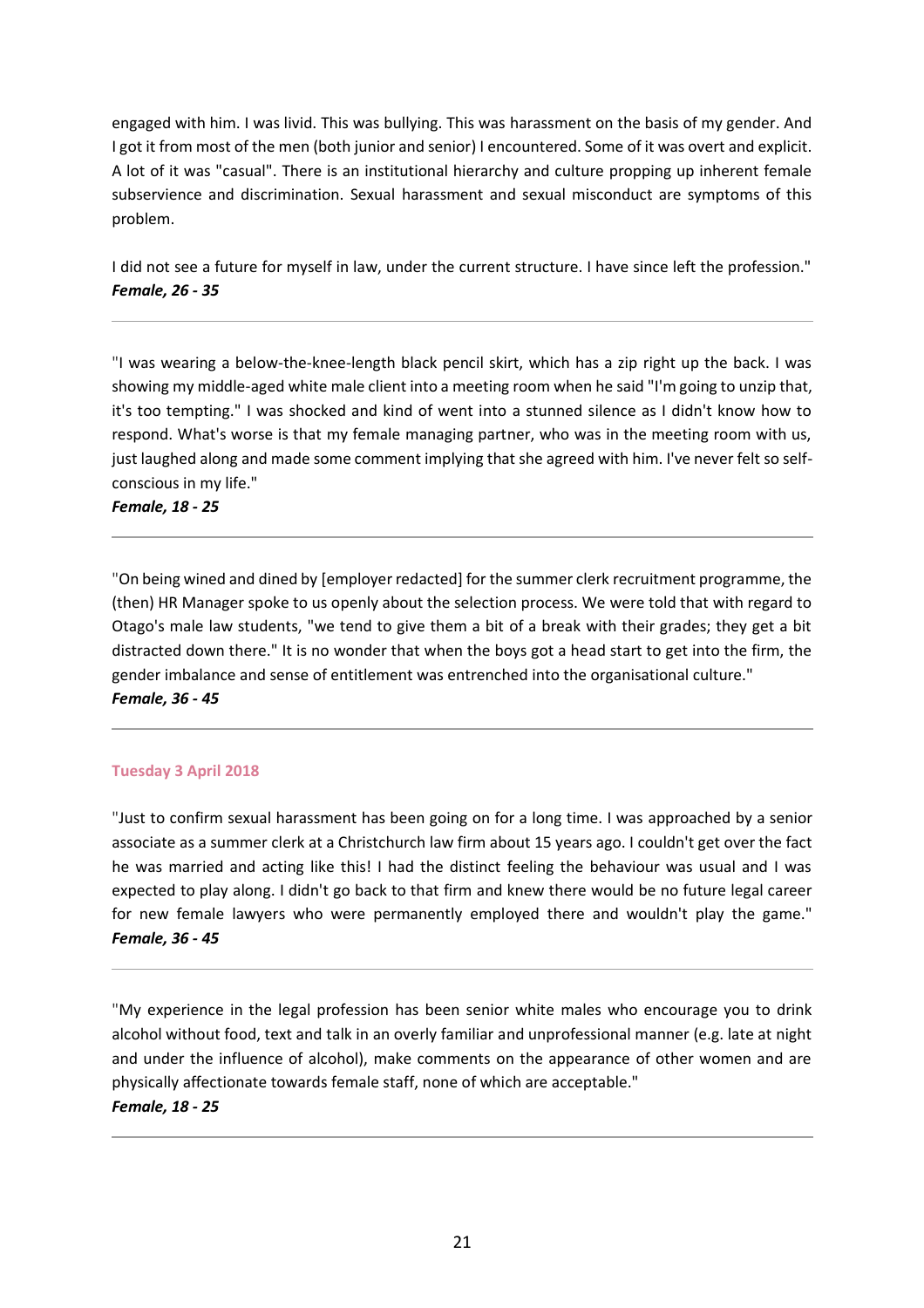"I was a partner in a large law firm. Sexual harassment was a regular issue. In response to a diversity programme, male lawyers set up 'The Prostate Club'. Several male partners assaulted and sexually harassed both female and male juniors. Many events were swept under the carpet by HR. Attempts to address the problems were short-lived and constantly criticised by partners and many staff as 'going too far'. The helpmates of sexual harassment were often female."

*Female, 56 - 65*

"I studied law and decided early on that the culture of the big corporate law firms was not something I wanted to be exposed to or involved in.

When I left Uni, I joined a government department, starting out in a more administrative role in Finance. This area was male-dominated. A male team leader in another team made me very uncomfortable. My team leader and a senior in my team described him as having a "crush" on me which I found to diminish how I was feeling as using the word "crush" made it seem innocent. I was 22, and he was in his 50s, married with kids. He was also in a much higher role.

He used to stare at me as I walked around the office, he would comment on what I was wearing and used to "accidentally" touch me. He also instant messaged me when I moved into a different area of the government department telling me he "missed me".

Still today I bump into him on occasion and feel absolutely sick at the sight of him. One of my biggest regrets is not complaining about him to HR or confronting his behaviour myself." *Female, 18 - 25*

"I was terrorised by the partner I was assigned to for several years. I'm not going to write about the details as they are humiliating and identifying. I have since found a position in a different firm however I am looking to leave law in favour of a profession that doesn't reward and promote narcissistic sociopaths."

*Female, 36 - 45*

#### **Sunday 1 April 2018**

"I was sexually harassed in my workplace. A senior partner took me aside from the bar at a work function, gave me a drink and told me to skull it with him, then put his arm around my waist and leant into my neck, trying to kiss me. I know that I am not alone in this experience. Friends at the workplace told me this was not okay and should not be swept under the carpet, that I should feel comfortable reporting it to HR (so I did). However, they said that they too felt unsafe around this partner. They both cited this in their exit interviews with this workplace.

Later, legal staff from another team made jokes that they didn't have to bother learning our names, that we were all the same, blond summer clerks. Two of our male clerks, who looked far more alike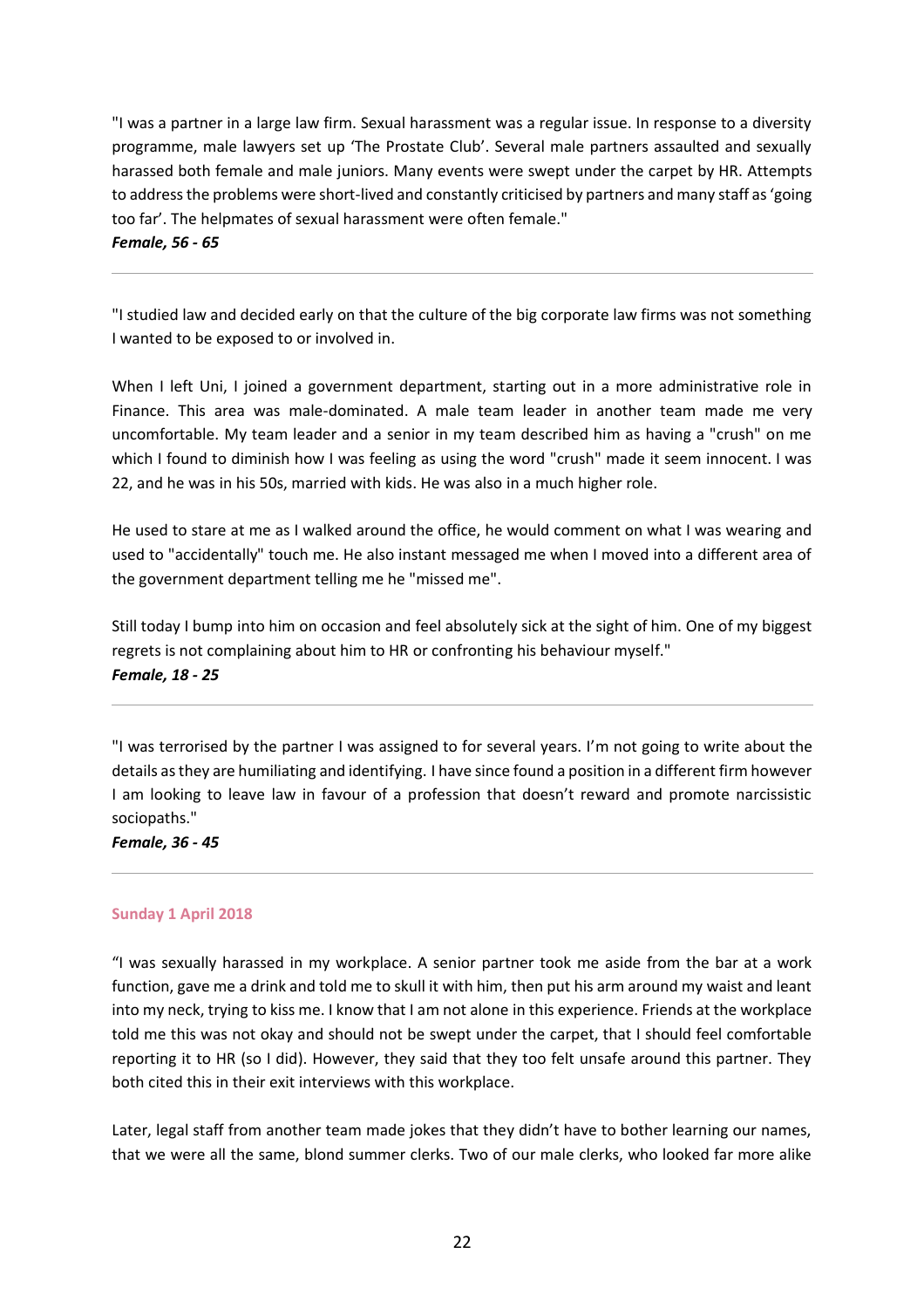than any of us females did, were always referred to by individually by name. This shows a culture of disrespect of women."

*Female, 18 - 25*

"I am about to graduate with first class honours in law and I have considered leaving the profession due to my experiences being sexually harassed. People are leaving because we feel we "can't cut it". But if making it as a young female lawyer involves an acknowledgment that you will likely be sexually harassed while in the profession, then why do we want to make it? I have only just convinced myself that I can still be a lawyer after all that."

*Female, 18 - 25*

"It's not just lawyers who sexually harass and make lewd comments, it's also male clients, even old guys who think you should be keen for them and get hostile when you tell them they are out of line. They are disgusting."

*Female, 18 - 25*

"Every week the male lawyers at [employer redacted] go to Showgirls at lunchtime, which supports their culture of objectifying and groping women." *Female, 18 – 25*

#### **Saturday 31 March 2018**

"The #metoo movement has made me angry beyond anything I expected, because I have taken pause and thought about all the incidences that have occurred over my time in this profession. And as I write this, so many feelings have surfaced. And the bad behaviour is not all from males, but it has been from those in power and it has all chipped away some of my sparkle.

At one job, the male partner, white, in his 60's revealed he was particularly pleased that he had hired me so he could ogle my breasts whenever he wanted and didn't have to wait for me to walk past his window each day.

At my first interview after qualifying as a lawyer, the two female partners asked me if I would go on a diet plan if they hired me so I would be more aesthetically pleasing.

At another job at our end of year Christmas function a white, male partner in his 40's thought it was funny to put his head between my breasts and "motorboat" me in front of my colleagues.

At this same job, I went to the HR manager over grossly inappropriate behaviour by another male, white, senior partner. I was told she wouldn't even raise the inappropriate behaviour because that's what men of his era did to be at the top of their game and they weren't going to change. She did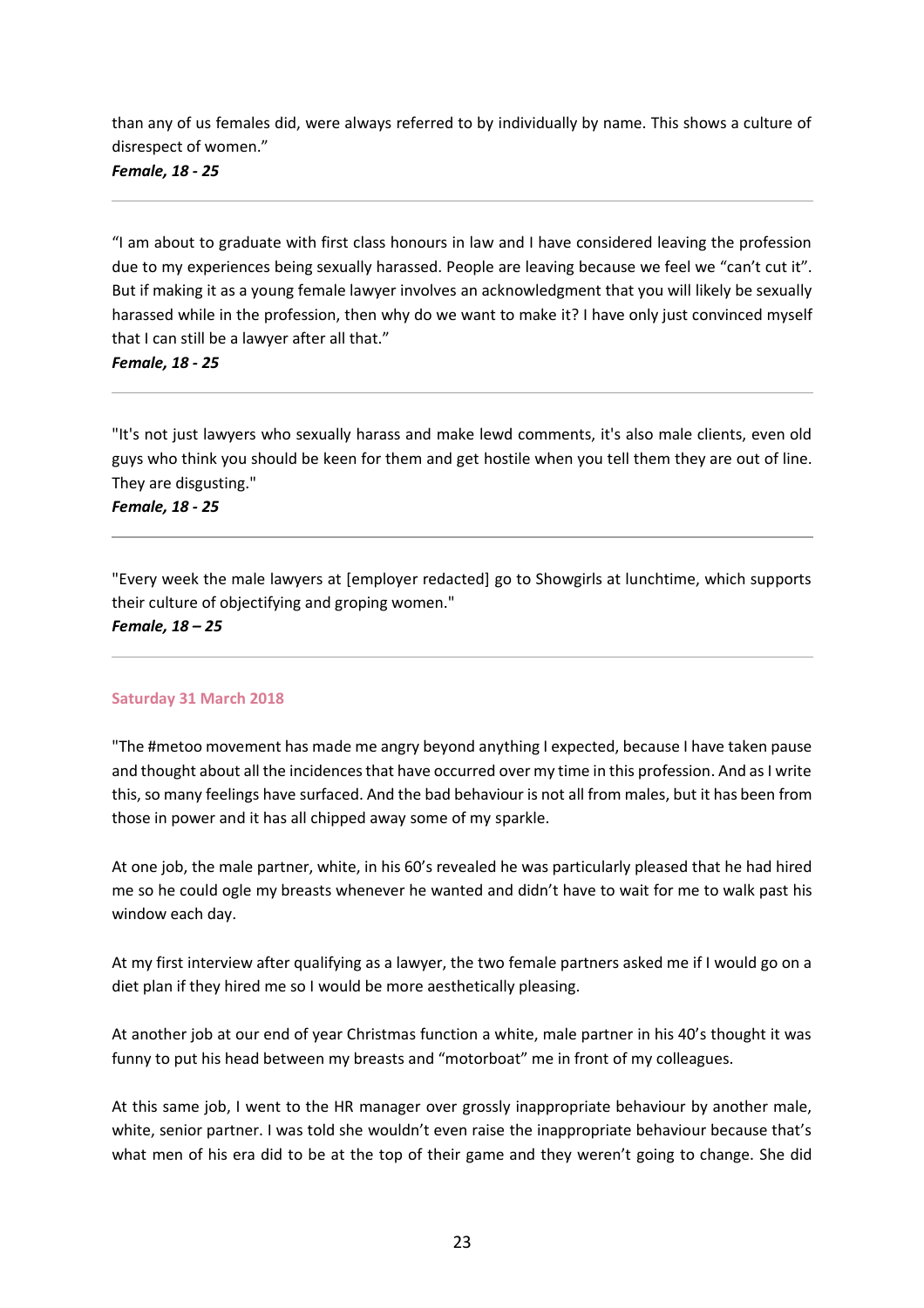however offer me counselling to help me cope with the inappropriate behaviour that was standard in that firm.

At another job with a government department, I had to assist to remove a mentally challenged adult female out of an environment where she was being kept in depraved conditions and was being sexually abused. I had to disclose this to my manager, white, in his 50's. Later at Friday night drinks in front of other male staff he asked me to give more details of the sexual abuse because he wanted to write a book on erotica and he liked hearing about that sort of thing.

These are just a few examples. I am now working in a firm that although does have issues, I do feel safer."

#### *Female, 36 - 45*

"A [role of employee and employer redacted] was fired as a tutor from Law School for sexually harassing students."

# *Female, 26 - 35*

"There is an annual law schools' sports camp for law students from most unis, apart from one. At this camp, women are harassed, drugged and got drunk so that male students can rape them. The idea is to get women out of law school - and some are traumatised and do drop out." *Female, 26 - 35*

#### **Friday 30 March 2018**

"I am not a lawyer. It became clear to me when I was in law school that these attitudes and situations were the norm, and I wanted no part of it. Not because I wasn't strong, smart and up for a fight - but because it was one that was near impossible to win and had such a huge personal cost attached to it. It's said that Law schools in NZ have a high number of graduates who never even set foot in a law firm, and we were told it was because a law degree was 'useful in so many places' and so many other things. I can't really think of a single example we were given, however - other than working 'in-house'.

Law school really just felt like a conduit to one of the firms though. The education and socialisation we received, along with the meet-and-greets with the firms, the booths they had at university, events the sponsorship they gave the student unions - it was pervasive. I was part of the Honours programme right up until my final year. I was so disillusioned that I gave it up. My dean (who I liked and respected) tried very hard to talk me out of it, but when I asked him what was the use of it, the only thing this smart and articulate man could offer was 'it will make it easier to get your foot in the door in a big law firm.'

I write this because one of the questions asked in this forum was 'what can firms and universities do to make a change?' I don't know what Universities are like now, but speaking to my education, and my hopes for the future - I would want them to work hard on opening up the prospects and horizons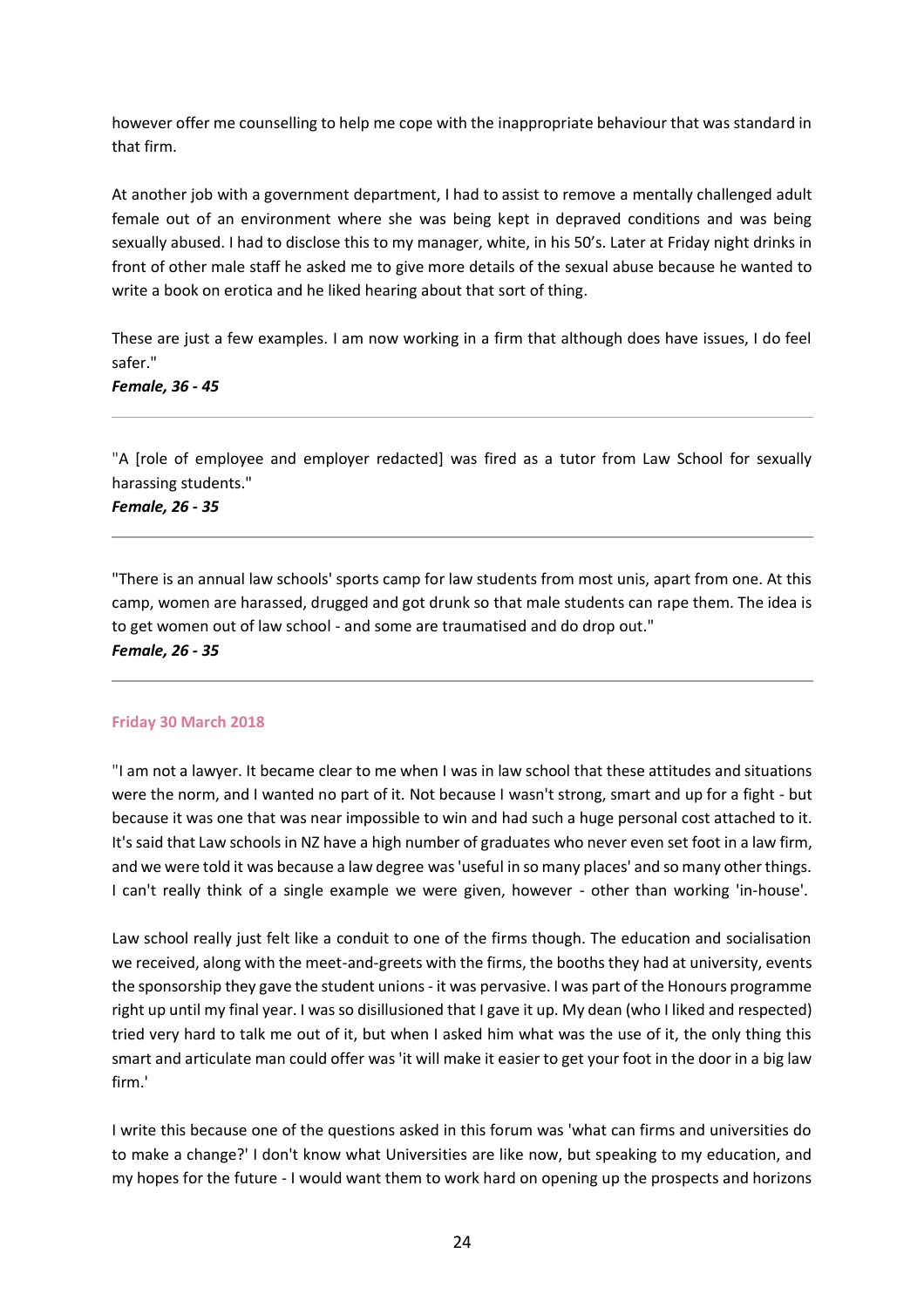of students regarding their employment on leaving. If the law firms have to compete with other very attractive ideas of employment elsewhere - they may well have to lift their game.

That would be only one small part of the equation. One very important one is what this blog is doing - exposing the attitudes and saying we're not going to put up with it anymore." *Female, 36 - 45*

#### **Thursday 29 March 2018**

"My experience relates to bullying by other female colleagues. It is so bad I seriously though of folding my practice. It started over a fall out between our daughters - real high girls stuff. None of this would have occurred if I was a guy. It has been a campaign of emails and complaints none of them having any substances. They complain about the hours I keep, the emails I write, my clients it is silly stuff.

For me the ability for the NZLS to be able to be the watch dog but not protect its practitioners is part of the problem. We need an independent watch dog." *Female, 46 - 55*

#### **Wednesday 28 March 2018**

"Such a brave and inspiring thing to attach your name to this blog and give a safe forum for law students, current and former lawyers to voice what creeps did to them.

I am shocked that Zoë and many other here sharing their horrific stories have been threatened. The fact that some people are trying to bully you into silence is cruel and undemocratic. Keep up your fantastic blog Zoë!

My heart goes out to all of you who have been creeped on and bullied." *Female, 18 - 25*

"I recently left a "reputable" mid-sized firm after being subjected to intolerable bullying and sexual harassment. I can't bring myself to write about my experiences yet. I handed in my practicing certificate with a sigh of relief and vowed that I will never work in a law firm again." *Female, 46 - 55*

"As a young law student I was doing work experience at a regional firm. This was during the Bill Cosby rape scandal. Every staff member made jokes about how Bill Cosby's victims were lying and laughed off the rape. Of course I couldn't say anything."

# *Female, 18 - 25*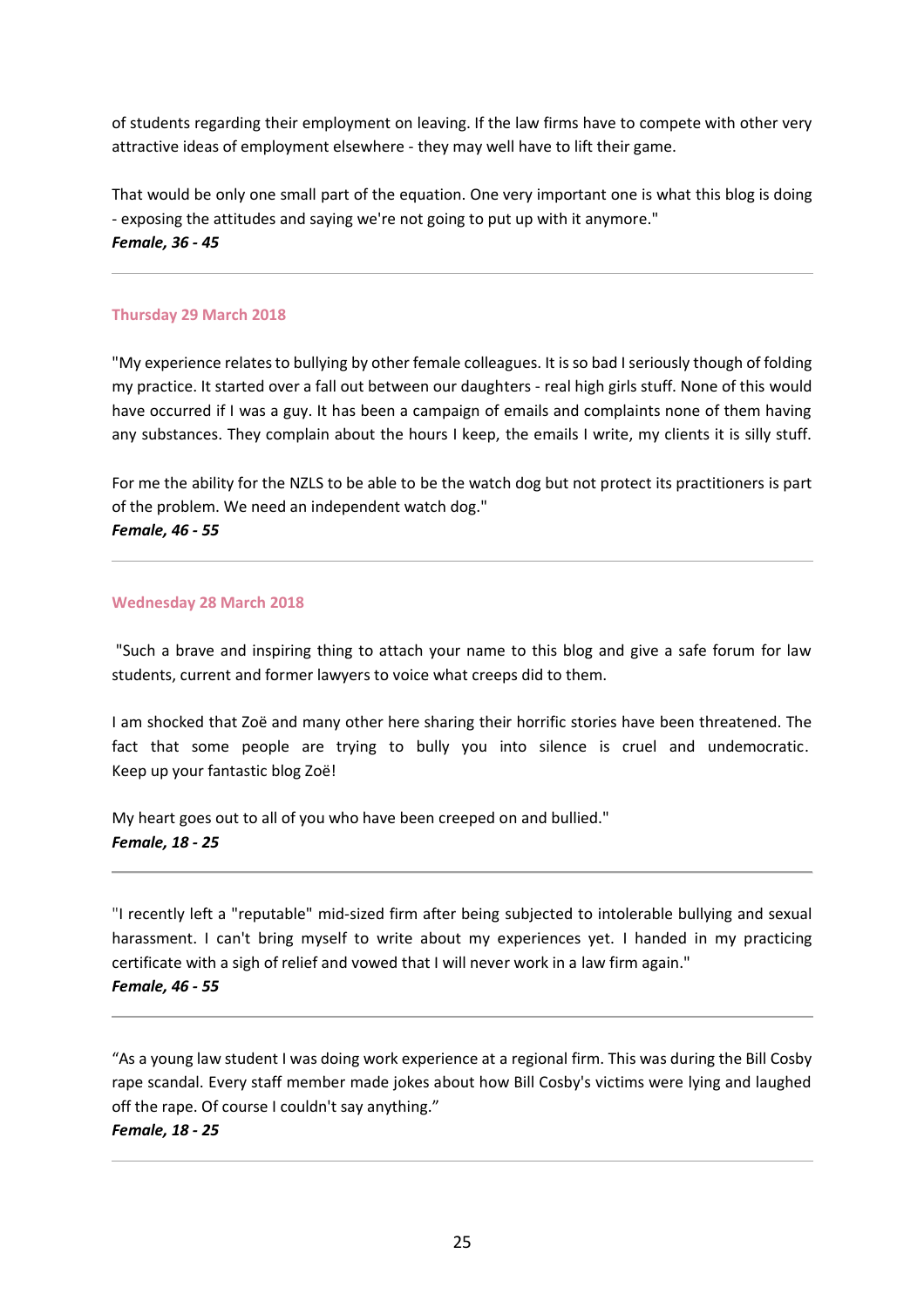"I am not a lawyer and do not work in a law firm. I do work in the NZ public service.

I don't want to take away from the lawyer's here but I really hope someone starts an anonymous blog for Government employees who are also subject to all of these behaviours.

Workplace bullying is endemic, is destroying and disadvantaging careers, ruining people's mental health and in one instance a man some years ago committed suicide when he was relentlessly bullied by a government department. That department went very quiet about it.

I have been subjected to several episodes of bullying - by both men and women managers as well as collusion to remove my work responsibilities from me. I have also put up with sexual harassment by a male manager. But the bullying is by far the worst aspect of the public service.

Everything that happens to us needs to come out in the open at this point and these people need to be held to account."

#### *Female, 46 - 55*

#### **Tuesday 27 March 2018**

"I experienced sexual harassment throughout my career as a lawyer in government. When my marriage broke up I was given as a giant condom for my secret Santa at work with a note saying "your New Year's party kit". When I complained I received bullying in my workplace and I pushed for my boss to do something about it. It turned out it was the union rep in our legal team. He was made to apologise and I was made out to be a trouble maker.

In another government agency I was asked by a male colleague after I had mentioned I had a date the night before if I had done the walk of shame home with my heels in my hand. I said it was inappropriate and he replied that I loved it.

I have been accosted in the lift at the district court with a fellow lawyer telling me I looked hot and reaching to stroke my hair.

I have had a senior government official tell me "not to worry my pretty little face about it" and a member of his legal team calling me a bitch and making derogatory comments about me to a fellow lawyer because enforcement action was taken against his agency.

I have had male lawyers bully me and complain that I bullied their client through them because I would not let them push me around.

I had a female lawyer, bully me and tell me to withdraw my sentencing submissions and file new ones because she did not like what they said. She then bullied me in front of the Judge and mentioned discussions we had about the case in phone calls during the course of sentencing suggesting that I had a vendetta against her client.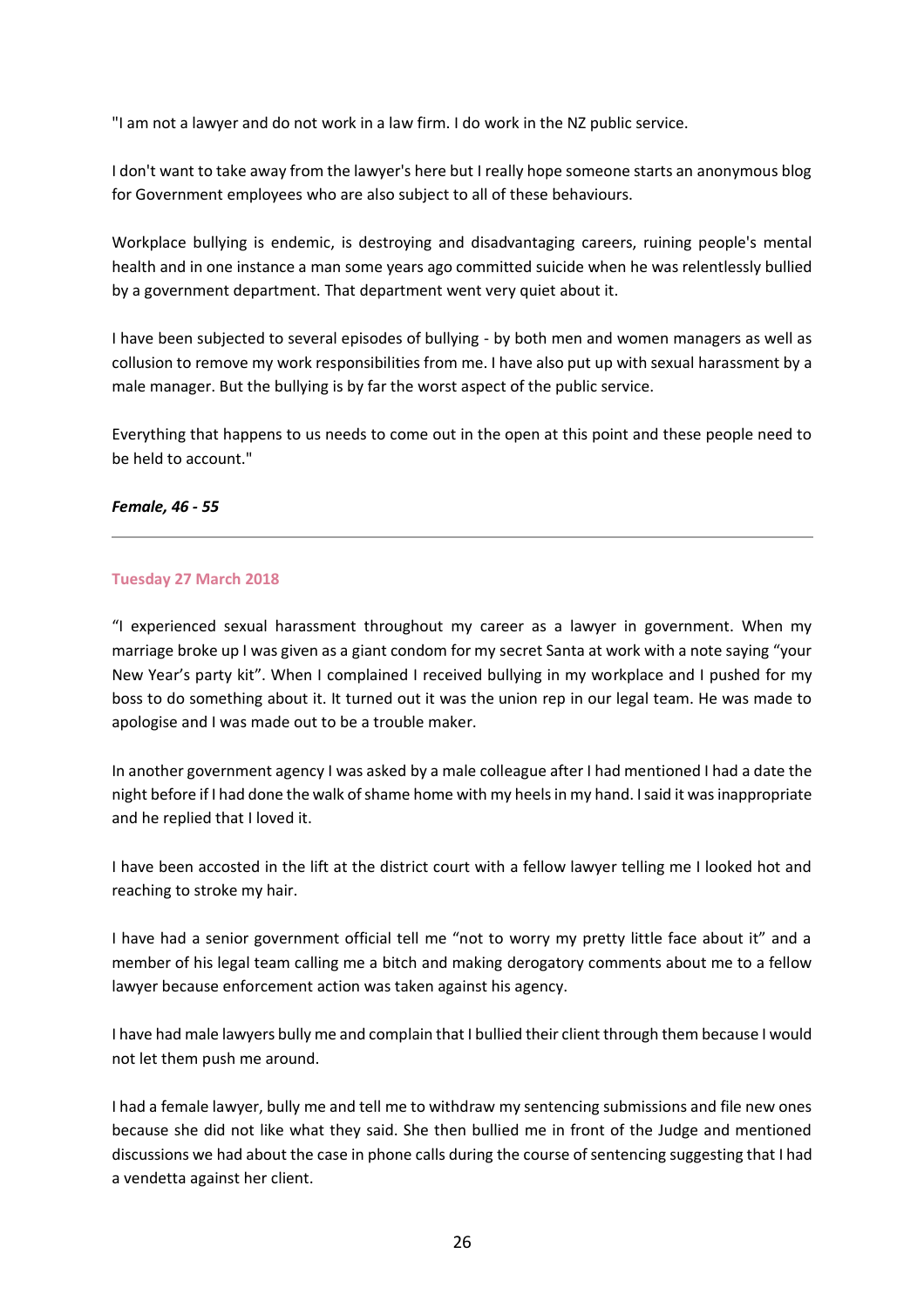I have had comments about my legs and breasts and was told that the person had spied my tattoos on my back while they were standing above me on the mezzanine floor at work and it turned them on."

*Female, 36 - 45*

"In my second interview with [employer redacted], the two interviewers brought the employment partner (I don't work in employment law) and the receptionist into the room at one point. The original partner interviewing me then asked me when I was planning on having children. The partner explained that he had four children, but that it would be difficult for him if I were to have children after beginning a role with them. The four interviewers waited and studied me while I tried to come up with a response. The situation left me disheartened at an early stage in my career about the assumptions that are placed on different genders and how those assumptions and viewpoints (as well as outright discrimination) affect peoples' futures.

At the time, I wanted to make a complaint to the law society, but I was generally warned that it would affect my career and may not achieve much.

I don't want to be part of a legal profession where people in or around the industry feel that they cannot make complaints or that they will not be listened to and taken seriously. I don't want to work in an industry that tolerates the type of conduct that has been raised on this blog. It has to change!" *Female, 26 - 35*

"I have worked in-house in corporates and government and in a major firm in just about every legal environment, and have seen and experienced bullying and sexual harassment from all angles, directed to both men and women, but mostly women. I have been the subject of it, been engaged in informal action (such as being present in a space to deflect an abuser) to protect other women from it, and witnessed a woman complain about it - and then sadly watched her career tank.

As a young lawyer I deflected continuing unwanted requests for sex from a senior man in situations where I was alone with that man, often in an unfamiliar city. In my next job I put up with constant comments about how I looked and whether I was wearing high enough heels or short enough skirts. In a major firm I watched younger woman being taken out with senior men as bait to client events and being described as such, in that same firm I became involved in underground efforts to protect another woman from her harasser by constantly being in the same space when he was there, at one Christmas event my secret Santa gift was a sex toy that I opened in front of the almost completely male table of older men all giggling and waiting to see my reaction, at one drinking event I witnessed a senior woman start a conversation with a group of summer clerks by asking who was a virgin, I was frequently encouraged to flirt with clients and encouraged to stay out drinking with them.

I have heard young men and women discussed like pieces of meat. I have sat in meetings where rape jokes were made, and have received a leaving card full of obscenities relating to my body. The list goes on and on and on.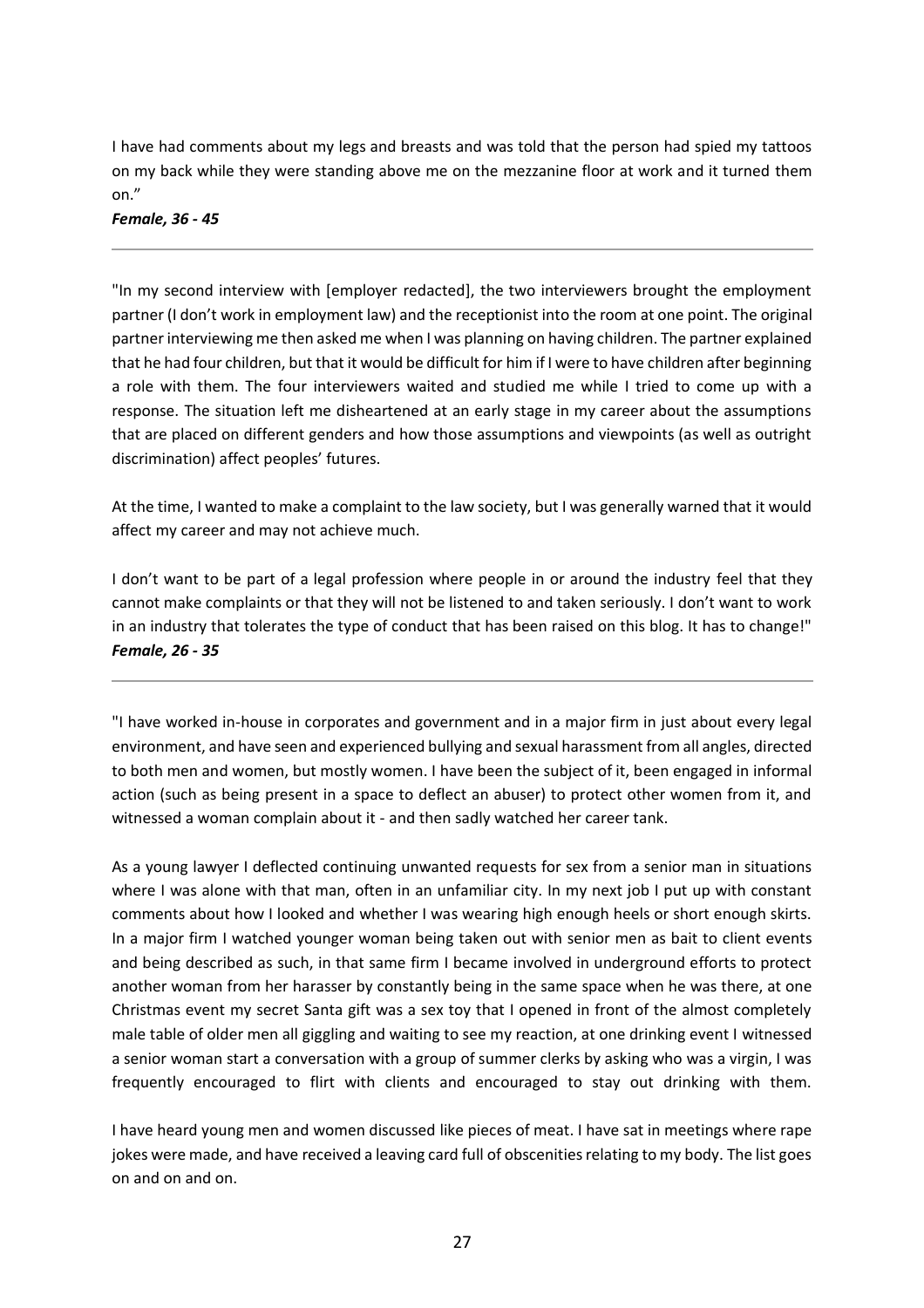I have worked my guts out in this profession and while some people have been great, on balance I would liken my experience of the working culture within the profession to a war zone. I am caregiver to girls now. I am afraid to say I would never suggest they go into the law. While I am not crushed by my experiences, I am tired, angry and hardened. As a young person it was so dispiriting to think while you were working hard to impress with your brain, your breasts or legs were the real focus. As a middle age woman, it is equally frustrating to be dismissed as a moaner or a bitch because you are no longer a visual commodity. It's not what I want for my girls."

#### *Female, 36 - 45*

"I am speaking on behalf of a close friend who was a victim of the Russell McVeagh assaults. A huge concern for my friend is that the independent review will be an echo chamber of Russell McVeagh's own opinions and spin if employees who have suffered or witnessed this kind of behaviour don't speak out. This review should be an opportunity for those voices to be heard.

If you are a past or present employee of Russell McVeagh and would like to provide information as part of this review please phone 0800.779.779 or email ereview@rmcvexternal.com. This phone number and email address is managed by Dame Margaret Bazley and the two female lawyers, Jill Atkinson and Julia Spelman, who are undertaking the review." *Female, 18 - 25*

"As someone who was sexually assaulted, reported it to the police, and managed to go to trial (after much difficulty)...No-one wants to go through New Zealand's criminal justice system. I was lucky in the sense that I was a law student at the time and had access to so much support. There is nothing so traumatising as being cross-examined by a defence lawyer who insinuates that "you simply just forgot that it happened", calls you a liar and questions your sexual history. While I respect that defence lawyers are doing their job and their duty to the Court, I would never wish for anyone to go through the system.

It is incredibly disheartening when you know that your friends are making sexual harassment complaints against their employer (in the legal industry), and that they're most likely going to leave regardless of the outcome. The perpetrators have been men in higher positions. My friends are tired - they just want to leave. I don't blame them."

#### *Female, 18 - 25*

"When I was about 21 and in law school I spent some time working in summer with a well-known, senior barrister. I accompanied him on one trial when he had another lawyer assisting him as well. That lawyer made me feel extremely uncomfortable. One day I wore my hair in plaits and he leered at me saying he really liked my "piggy tails." On another day, he commented that he could see my breasts as my top was low cut. He also asked me if I had a boyfriend. He was at least 20 years older than me. I felt unsafe by the way he looked at me and spoke to me. I had to avoid being alone with him, and couldn't concentrate on learning from watching the trial. I was too embarrassed to say anything to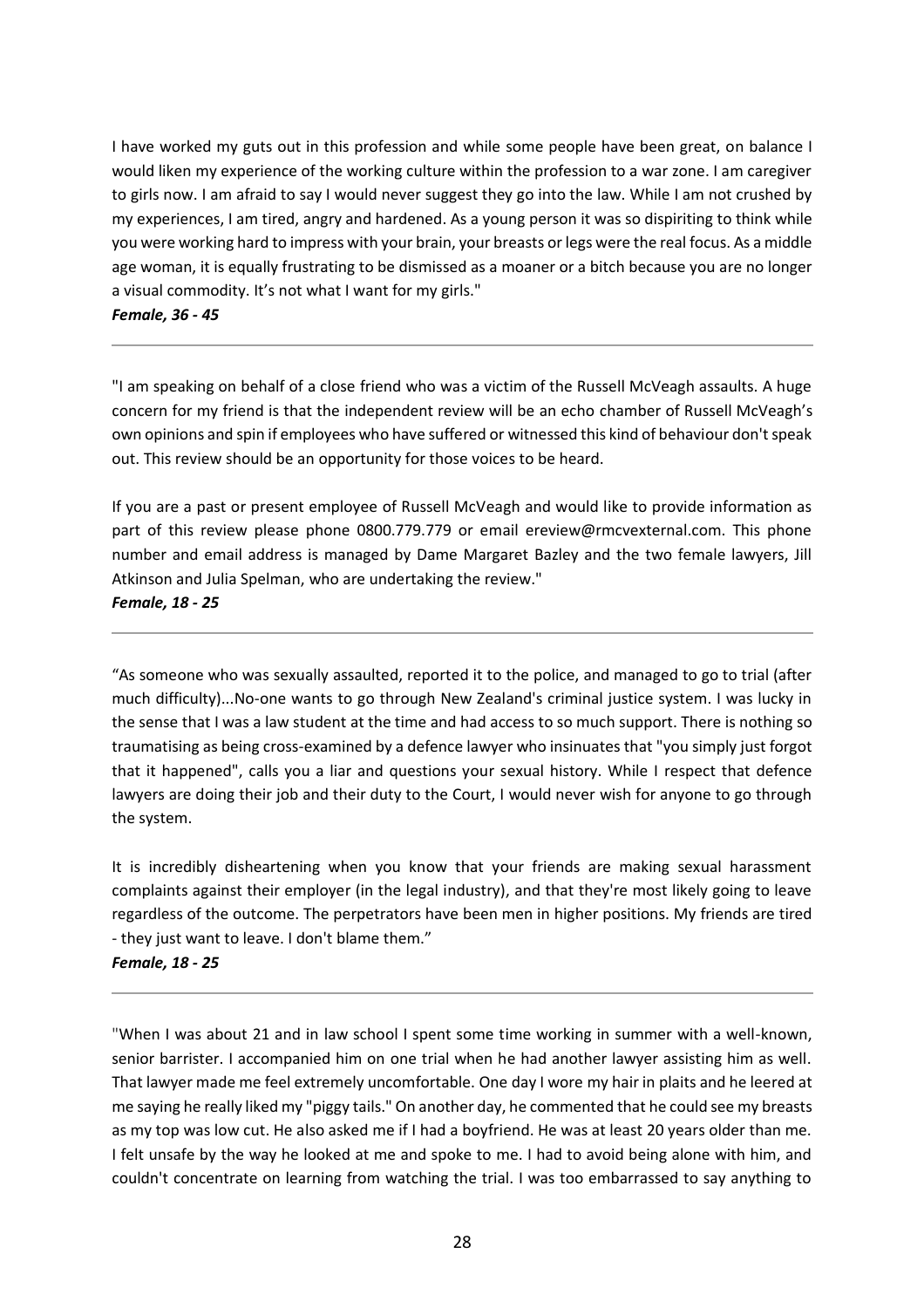the senior barrister, who was completely unaware of the situation. I didn't want to distract him from his trial. I was only working for him on an informal basis and I didn't want to make things awkward.

Thankfully, I now work for an extremely supportive large firm. I specialise in criminal law. My bosses are male and would not tolerate any inappropriate behaviour in the workplace. I do criminal defence work, and my clients are almost always male. When I began, I expected that I'd experience some sexual harassment from the clients as I was young and female. With only one exception, they have never made inappropriate comments to me and are very respectful. In addition, both my clients and my bosses have never made me feel like I'm a less competent lawyer because I'm female." *Female, 26 - 35*

"When I was a young, 24 year old, first year solicitor, I worked with a very attractive, aggressive, female partner. She was in her 40s. I think she was married. I know she had kids. She was ambitious and was not yet an equity partner.

This partner and I worked together on a big case. We worked long hours and she was incredibly demanding. Documents needed to be re-written urgently and research done immediately. I was extremely stressed at the time and many times swore that I would never become her. On a number of occasions she told me that her sex life wasn't as active as she'd like. I thought that was a strange thing to share but didn't think too much more of it.

One evening, we broke for dinner and went to a restaurant downstairs. Immediately she turned the conversation to sex and she asked me if I had been with an older woman. I said I hadn't - which seemed to intrigue her. Not long after, she came back from the bathroom, sat down next to me and straight away placed her hand on my crotch. Soon after, she told me what she wanted to do to me in the disabled bathroom. Soon after that, she took me by the hand and we did 90% of what she had described.

At the time, I thought it was absolutely awesome. But now I wonder whether she took advantage of her position of power over me? I also wonder whether she chose me to work on the case just to shag me? The more I think about it, the more I think she used me. I'd be interested to know the views of others."

*Male, 36 - 45*

"I was raped and they had a video of them doing it. 2 years later I am still trying to have it removed from the website that they uploaded it to. My lawyer says I can do nothing about getting it removed as they did not name me and have blurred all faces." *Female, 18 - 25*

"There are lawyers who think the law applies to everyone else, but they are above it. Accompanying that is a power trip in which they despise anyone who points out or complains about their conduct and they can be very vindictive. Keep up the good work."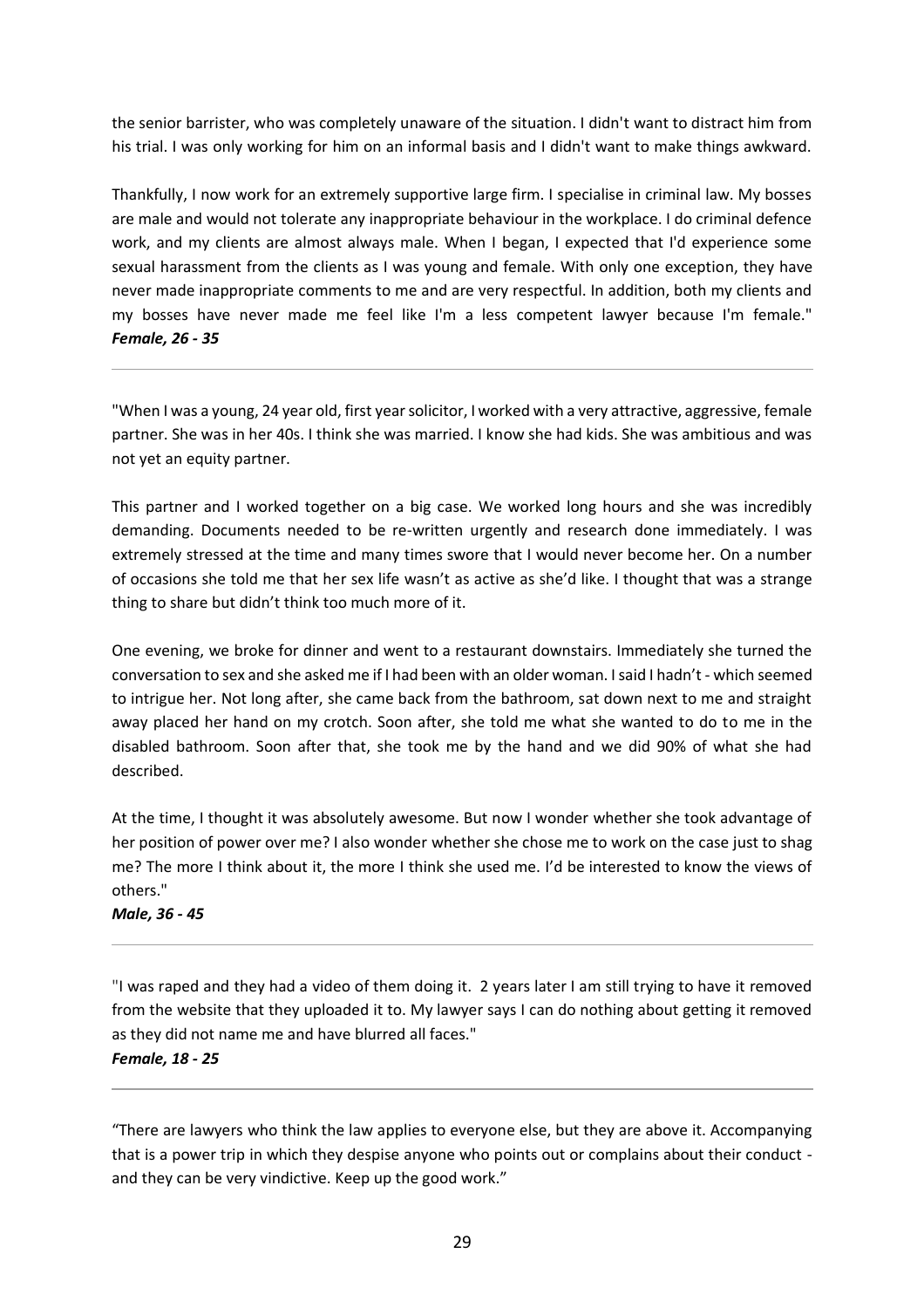"I am massively disturbed that Ms Lawton is subject to threats for having this site. Truth is not evil so should be encouraged. The legal fraternity is under substantial attacks for its behaviour from the wider public. Trying to 'gag' people from telling the truth will only help plunge this profession deeper into a business without honour. I have little trust in the integrity of this field already, having a mafia like reaction to this blog should worry all New Zealanders."

*Male 56 - 65*

"It might be 2018 but it seems "black listing" is still as popular as it was 20 years ago when I fell victim to similar attempts.

In my final year at Law School I participated in a recruitment programme facilitated by the Law School on conjunction with the participating firms. As an honours student, I had landed interviews with several law firms. Most of the interviews were fair and stock standard stuff. One however, stood out for the sheer volume of sexist questions asked. Female interviewees were subjected to protracted questioning on our love life, relationships and the job prospects of our partners (if we had one) to the point where I felt that the person they really wanted to interview was not actually in the room. Male interviewees? What sports do you play? What societies are you a member of?

It was enough for me to lay a complaint with the Law School (ah, so young and foolish). To outward appearances the Law School seemed to take it seriously. They 'kindly' gave the senior partner who was the key offender details about the nature of my complaint – as well as my name. Of course he denied it vigorously, promptly offered a job to a fellow female student (who ironically was on the verge of laying a complaint herself) and, other than the formal letter from the Law School advising me of his response, nothing seemingly happened.

About a year later I chanced to meet at the local supermarket a law student who was studying a year or two behind me. She told me she had taken a summer law clerk position locally. She also told me she now knew all about my complaint to the Law School because the partner looking after them (yes him again) had told all the summer clerks about it, including how he had taken steps to ensure that I (yes, he named me) was blacklisted and would never work in law. I was stunned to hear this (and thankful his reach didn't extend to the barrister who employed me) as I was no threat to him and my complaint had cost him nothing – his firm was obviously still involved with the Law School.

So what was the real purpose of his message? To ensure that every summer law clerk understood that to complain is to end your career. A culture of silence doesn't just happen, it's deliberately cultivated.

I am also somewhat sceptical about the ability of the NZ Law Society to appropriately deal with complaints given my experience with the Auckland branch. In my experience, the Society has greater interest in protecting its most senior members as opposed to the most vulnerable.

Eleven years ago I was working at a small law firm in Auckland. It's fair to say I was not enjoying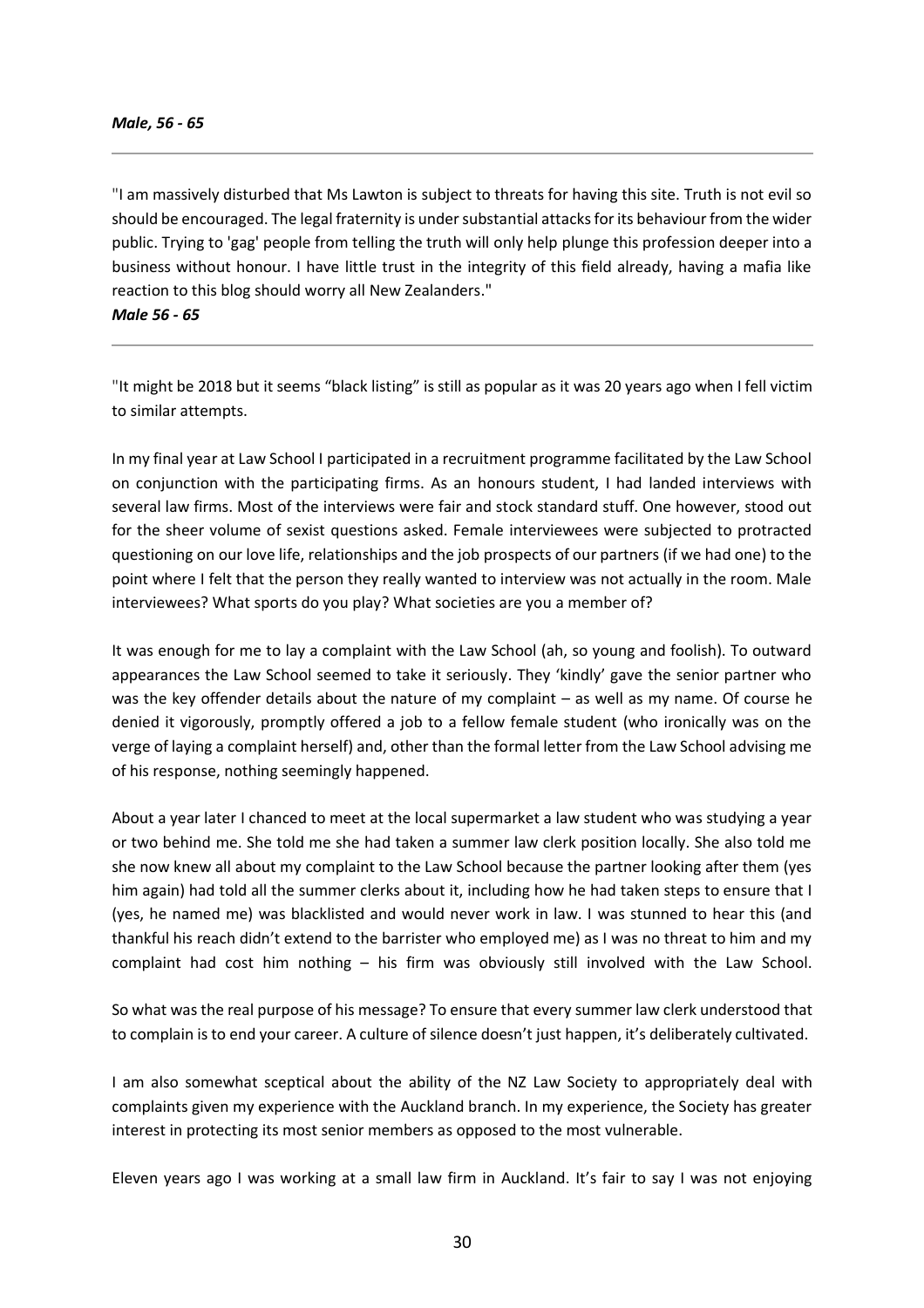working at that firm for a number of reasons, but the tipping point to considering alternative employment options came when I discovered one of the Partners had been negligent in his work causing difficulties for a client. Long story short, I was not satisfied that the partner was sufficiently upfront with his client about his role and this prompted me to mull over alternative employment options.

As other suitable law firms weren't plentiful where I was living, I toyed with the idea of practicing on my own account. Not sure if that was what I really wanted to do, I enrolled in and paid for the "Flying Start" Programme (as it was then called ) run by the Law Society. This programme, which was compulsory for all law practitioners who wished to become partners or sole practitioners, was run entirely outside of work hours.

Shortly after I completed the course, another partner at the firm where I was working advised me she had been contacted by a friend of hers who worked at the Law Society to tell her that I had just completed the "Flying Start" programme and that, as a result, my employment was now terminated. Ironically, when my employment was terminated I still hadn't made up my mind whether to become a sole practitioner or not.

I know that my termination was contrary to employment law and I could have brought a claim, but if a "leak" from the Law Society had cost me my job, what would a legal claim against a firm do for my career as a whole? When your life's work is on the line, silence is golden.

Yes, these incidents happened quite some time ago but there has been nothing I've seen to suggest that in 2018 it's a changed profession, quite the contrary. So whenever I hear a law firm partner, law school dean or law society member say yet again, "We didn't know", I call BS. They know all right but protecting the select few at the top is the priority."

*Female, 46 - 55*

"I worked in the litigation team of a well-known Tauranga firm at the start of my career. The senior partner in that team was well known as having made sexual advances on his junior female solicitors.

During a client dinner to celebrate a large win, the senior partner placed his hand on my upper thigh under the table and asked me if that was ok. I told him that it was not at all ok. I couldn't leave altogether given it was a client function, so had to stay for the remainder of a very uncomfortable evening.

After that incident I noticed a decrease of work received from that senior partner. However, as I was also working with two other junior partners, it did not impact my overall productivity." *Female, 36 - 45*

"In 1978 I began working for Barristers & Solicitors in Tauranga. I was an incredibly naive and ignorant girl and felt that my bosses (employers) who were all called Mr (no lady solicitors in my firm then), could make a difference if I worked or didn't work. So I kept quiet and made sure I never got into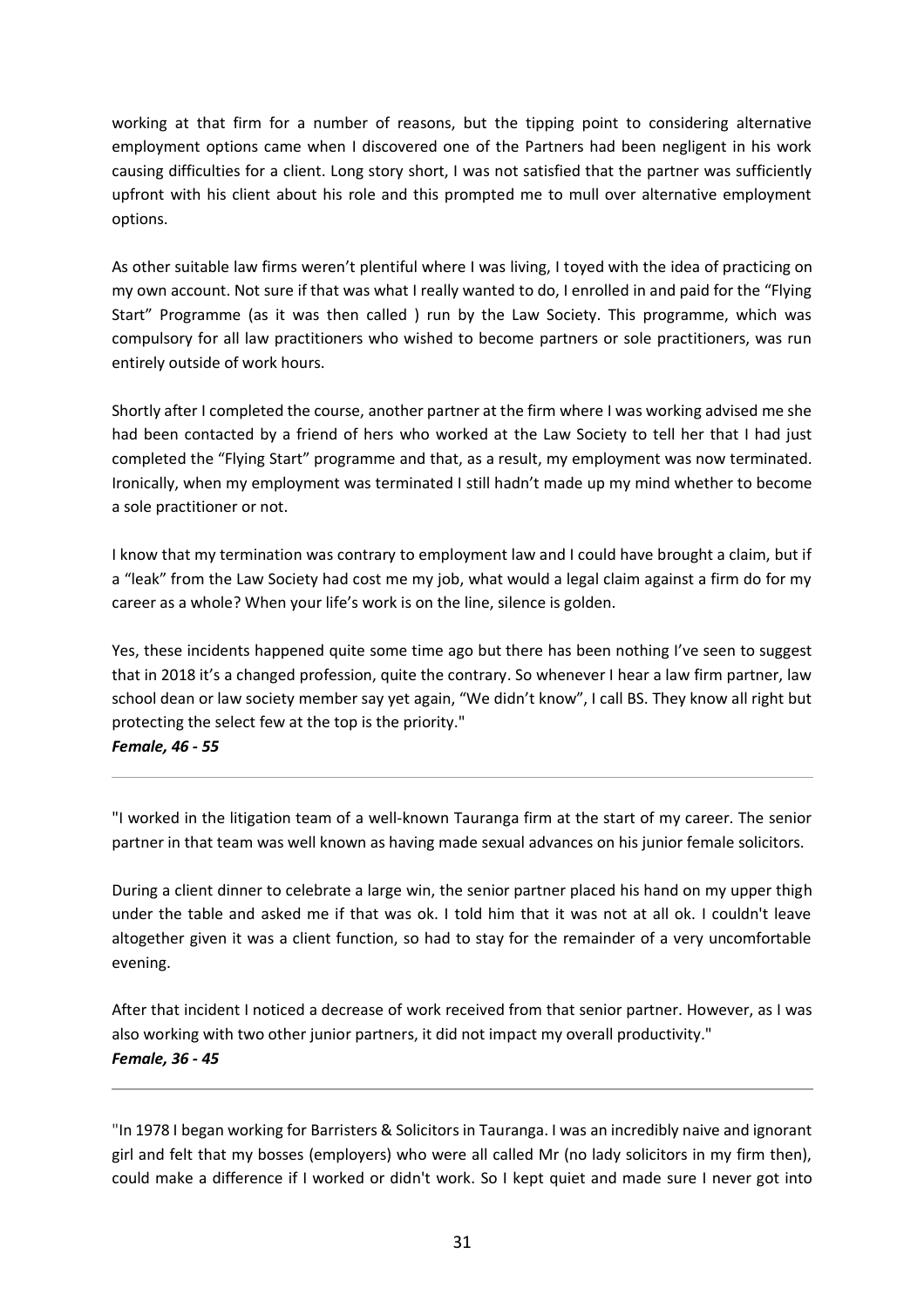situations again that left me trapped in the Deeds room with the company accountant.

I moved to Auckland in 1981 (to the "big smoke") as most young people set off in the world. By then I was 21. My experiences until 1987 were fine. In 1984 I joined a firm in South Auckland [employer redacted]. Later it would be changed to [employer redacted]).

I was subjected to sexual advances and comments virtually from the beginning, but again I didn't want to lose my job so kept avoiding those solicitors in isolation. In the end it affected me mentally. I became nervous and anxious and to this day when I was working in other law firms, I could have complete breakdowns just from what those bastards did to me. I was going through (in 1987-88) marriage hassles and this was used against me.

[1st Manager's name redacted] would pointedly remark about my moods as "women's issues". But the real kicker was [2nd Manager's name redacted] who forced himself on me in his office one day while I was filing. His wife was working in an office 2 doors away. I fled the office, saying I felt sick and went home. My doctor put me on anti-depressants because I was blaming myself for what happened. Then [3rd Manager's name redacted] fired me although they called it re-structuring. I went to the union for help and was laughed at. [Employer redacted] had made arrangements for those women being laid off to basically get no redundancy, no notice and no help from the union.

Now decades later I wonder if we were all being "targeted" by these bastards sexually and they were cleaning up the office. [2nd Manager's name redacted] left the firm for another in Auckland city just prior to this. He took with him his secretary who he had moved in with and I called him to ask him for help in being fired. Wouldn't even speak to me. Was unavailable I kept being told. I had done nothing wrong ever and here I was being told on a Thursday that there was no more work for me from Monday. They cited the economic crash which had occurred a month before.

I know what occurred to me is not isolated and it has mentally affected me for ever. These solicitors are all old guys now but the attitude of male lawyers has been that the women in their firms are there for their pleasure and if they don't comply, they are out the door. Or they didn't get promoted." *Female, 56 - 65*

"I have worked as a legal secretary for most of my working life. Memorable moments were tempting for a large Wellington Government department for the legal division and being yelled at by a young female solicitor because she misplaced a file and thought that I had taken it. She later came out to me and apologised for overreacting and said "sorry but I am having a really bad period at the moment". Yes period, the period that females get monthly!!!

Another time I temped for a lady barrister who became a QC who is now a judge. It was raining heavily one day and she had gone out somewhere and when she returned she put her wet handbag and umbrella on a bench while she took her coat off. She then took the handbag and umbrella and put them away in the cupboard. About 5 minutes later she came out with a handful of papers and put them on the bench right where there was a pool of water. She started on at me that I should not leave water on the bench. She got really nasty with me and I felt humiliated. She went back to her office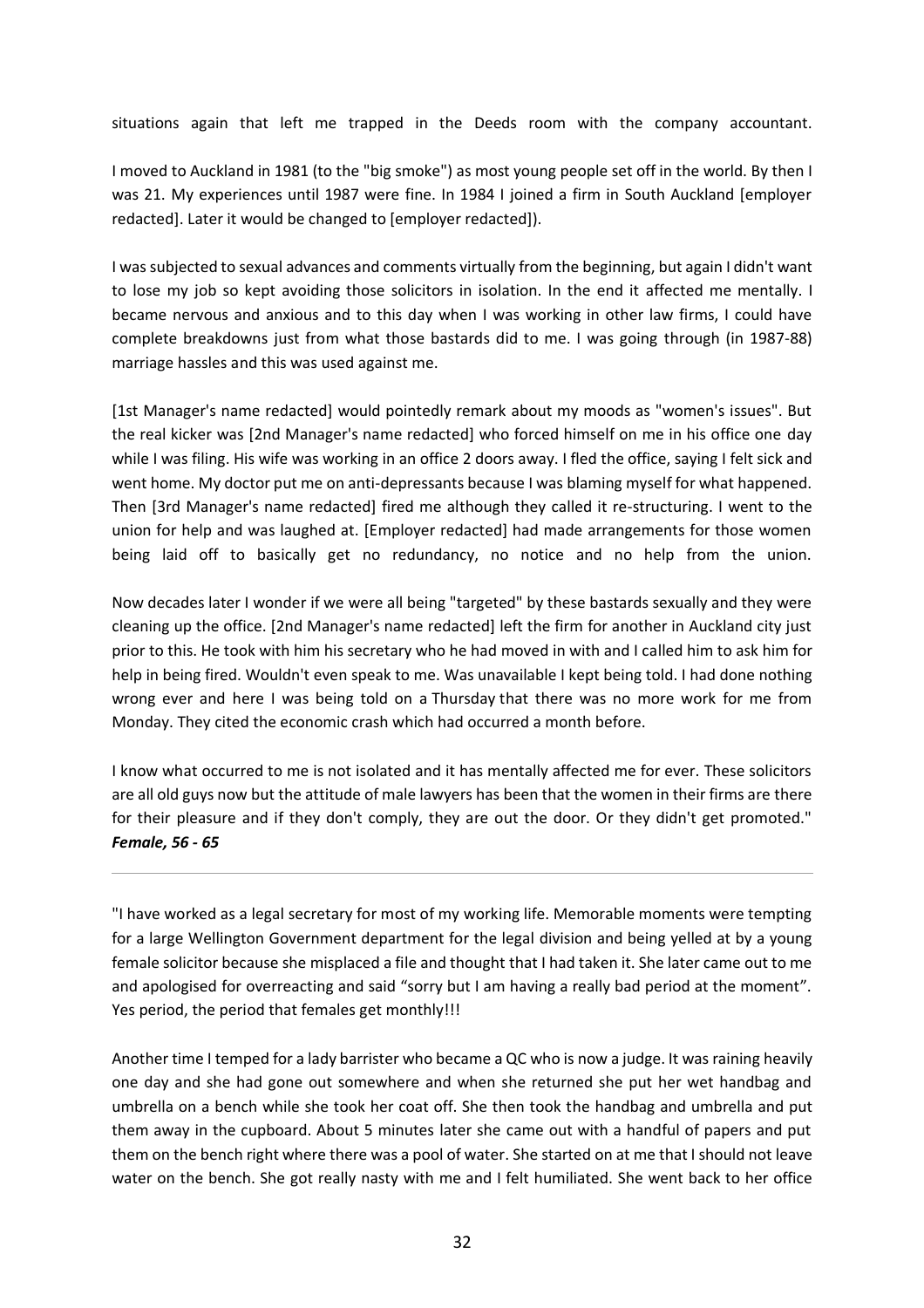and I stood there and thought about how she had just treated me so I went into her office and said to her who did she think she was speaking to me like that and I wasn't putting up with it and that I was going home (this was about 2pm). She said you can't do that and I said yes I can because I actually work for myself not a temp agency. Her whole attitude changed and she was very apologetic and pleaded with me to stay because she had to get very important documents filed at court that afternoon. So I stayed but didn't go back the next day. What a cow she was.

I watched other secretaries be picked on by the partners that they work for that the secretaries have resigned.

I've temped for the Chairman of a large law firm in Wellington who acted like a child having a tantrum because he dictated a short letter and thought that he had uploaded it to the server so that I could transcribe it. But he hadn't done it correctly. He came out of his office and said have you got it yet? I said no and he made out it was my fault. He got really shitty and kicked his briefcase so hard that it flew across the room. What a dick!"

*Female, 56 - 65*

"I worked for a well-known sole practitioner in [location redacted due to small size of town]. He was intelligent and well-respected professionally. There were many positives working for him. The downside was the ceaseless sleazy comments. Whatever the topic, whatever the phrase an employee used, he would twist it into something sleazy, a double entendre, a sexual innuendo, something suggestive, a comment on a staff member's sex life. Most of the lawyers and all the support staff were female. We were all expected to laugh along, though clearly, several of us were very uncomfortable. It was mentally exhausting to cope with on top of trying to do the job well." *Female, 46 - 55*

"I don't have a submission - but I want to encourage you all to speak up. Let 2018 be the year that this kind of thing is stomped out for good. NEVER EVER stay silent." *Female, 26 – 35*

"My friend was sexually assaulted by another woman in the workplace, this woman thought it would be funny to walk up to her and grab her vagina, not cup, not touch, not brush but grab her pelvic bone and squeeze. My friend reported this to her employer and her employer immediately put the victim on garden leave. My friends husband who also worked in the same workplace was also put on garden leave. The perpetrator was not put on leave.

During the time they were both away from the workplace, the perpetrator was given a promotion.

Not long after this a formal complaint was made about the victim's husband by a large number of friends of the perpetrator, they were saying that they felt unsafe with him in the workplace and said they had witnessed violence - none of this could be corroborated by an independent witness. He was called into a formal hearing and promptly dismissed. One of the complaint statements outlined an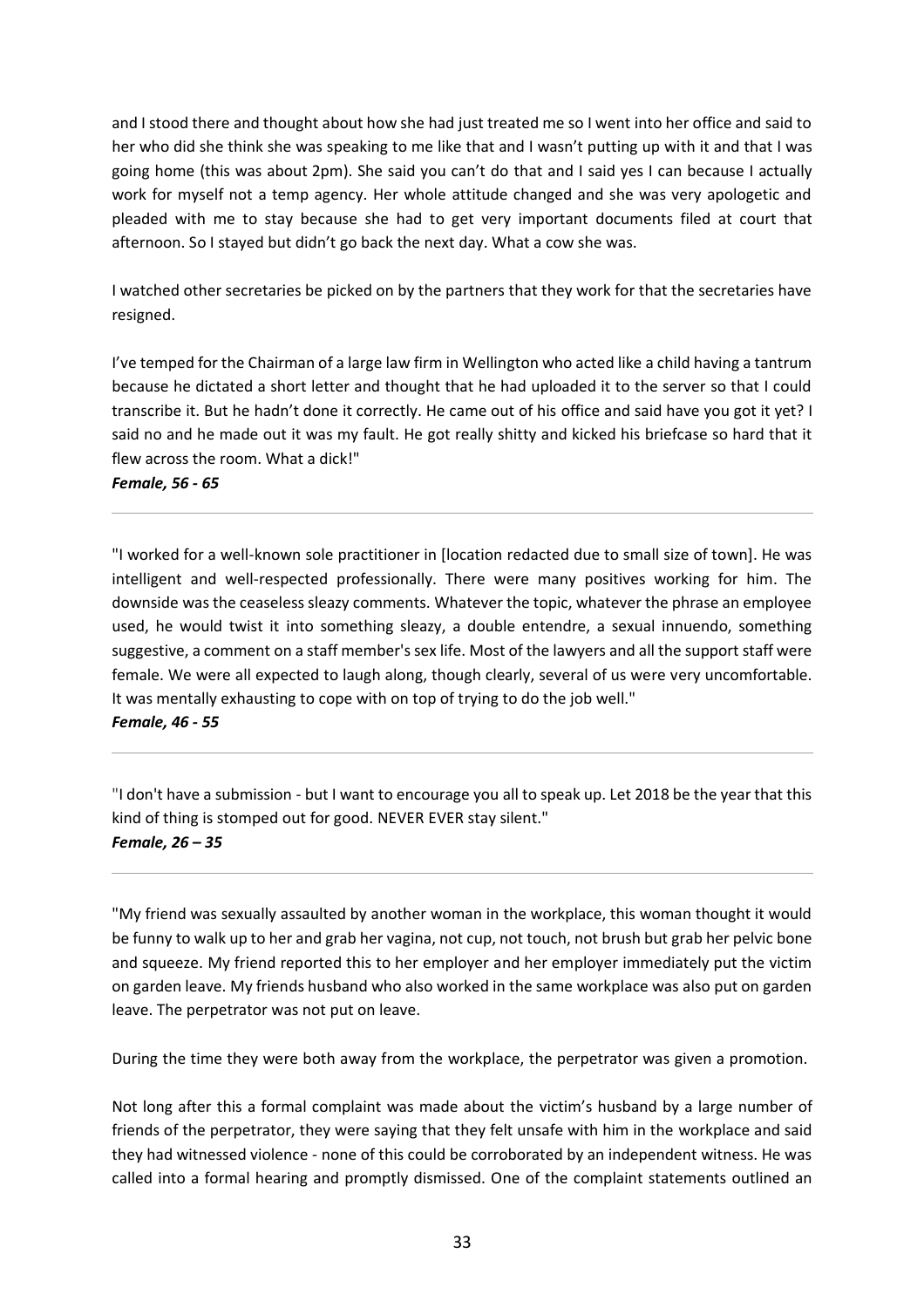incident by a staff member. The complainant was not at work on the day they alleged there was an incident. But it was used anyway.

My friend had an ERA meeting, the company offered her a confidential agreement which she took just to make it stop. Her husband was also offered a confidential agreement for unfair dismissal.

On the day of this meeting I turned up for work (at the same workplace) and witnessed the perpetrator grabbing another woman by the vagina. I made a formal complaint and was told I would be put on leave while they investigated. I resigned that day. To my knowledge that complaint was never followed up on.

Almost 2 years later I am still unable to work full time, that workplace caused my mental health to collapse. I am a mentally strong person and my experiences in that workplace have turned me into a negative vulnerable person. My friend is in a similar state and has move out of region to escape it. The bullying and the nepotism is rife and the hiring practices aren't much better.

That SOE (or any other business, CG or LG) should not be allowed to have the option to pay people out for sexual assault. This allows them to keep it quiet, this allows them to not have this behaviour in their workplace recorded.

The victims are regarded as troublesome by ERA if they insist on it being heard by the authority.

For sexual misconduct cases, they need to be heard (and not penalised for refusing a payout)otherwise how are we going to know just how prevalent it is and how are the innocent going to prove themselves?"

*Female, 46 - 55*

"Bullying rampant at [employer redacted] in Wellington by Senior Partner [name redacted]. Saw him reduce women interns and law clerks to tears with his bullying. Said to one young woman she was too fat to wear that top and then said to the rest of the office that he didn't want to see her fat belly. Would humiliate staff in front of other staff who would be too scared to tell him not to do so they would laugh along with him in fear of being targeted. Refused to let staff go on leave. Would go out to the toilets to wait for staff to come out, not sure if he was checking they were actually in there or if he just thought he would start barking orders out and not wait for them to return to desk. Nasty place to work. I resigned with no alternative work lined up as I could no longer stay in that environment as I was getting sick from the stress. Huge staff turnover by those that get bullied and he sets the benchmark for other partners and lawyers in how they treat staff."

#### *Female, 46 - 55*

"When I was 19 I began my first full time job at a national law firm doing administration. We had a dress up Christmas party and had pre drinks til about 7pm. During that time we stood in groups chatting and I happened to be chatting with one of the partners and 2 others. While discussing my costume he reached over and grabbed the zip which was over my bust and started pulling it down - in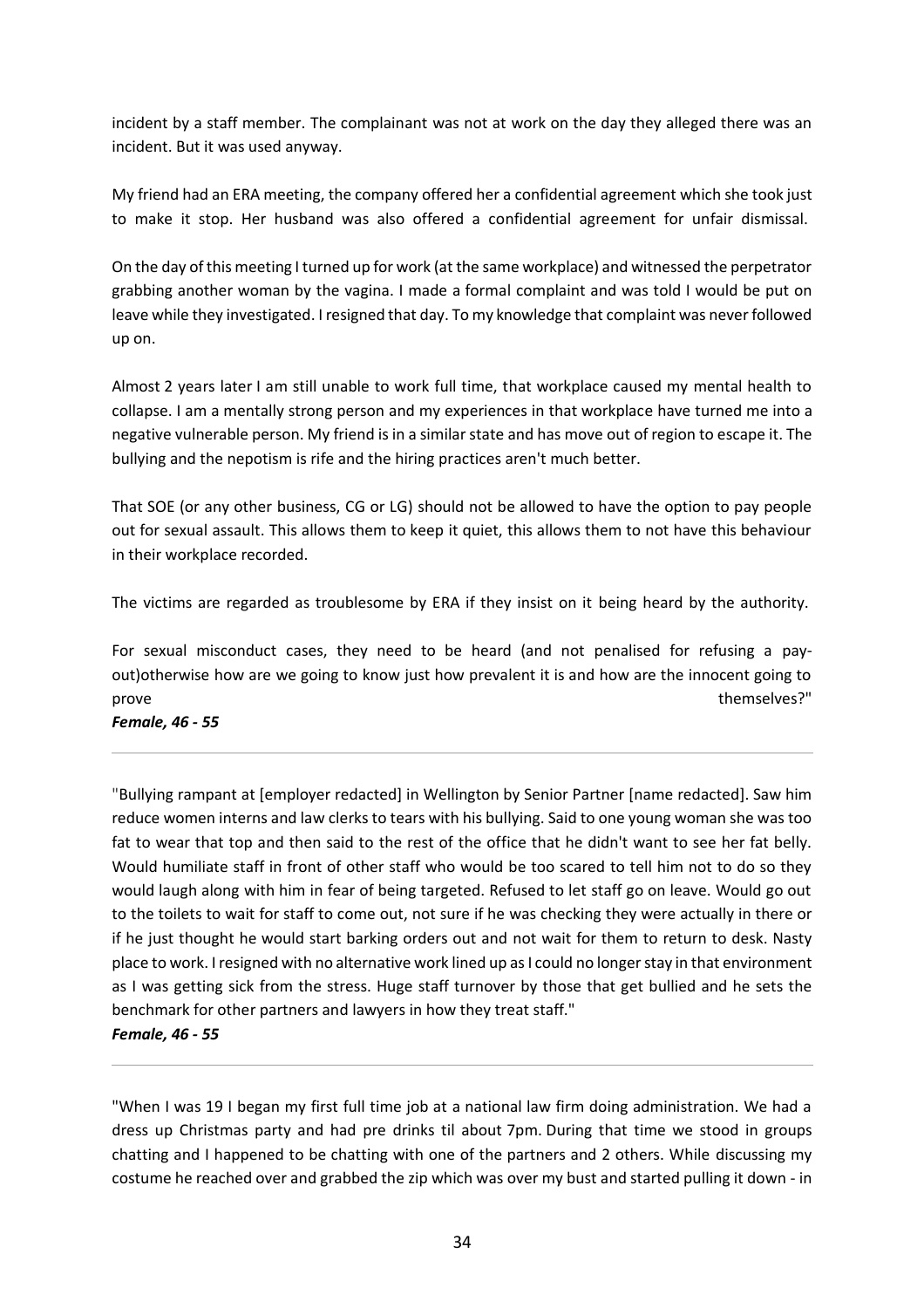broad daylight in a party full of people! I stepped away and the conversation continued. I felt violated and on Monday following the party spoke to the HR manager. I said I didn't want to make an issue of it but wanted to make it known as I thought it was inappropriate.

As soon as I got back to my desk I received an email from one of the managing partners asking me to meet him in a meeting room. He made plenty of excuses for his colleague's behaviour and tried to sweep it under the carpet. He said "I'm sure he only meant it as a friendly thing". I thought, he pulled down the zip where my breasts are! What if I had pulled down the zip on his pants?

During my time at the firm I heard lots of stories about him that dated back to the 80s. I saw grads come into the firm and heard about experiences they had.

As my time continued at the firm, I avoided the partner concerned like the plague. 10 years on, me confident in a different career path, I saw him at an event with his arm around a younger lady I knew (not his partner, just an acquaintance) joking away and with a wandering arm near the small of her back. Fear ran through me and I was a violated 19 year old again.

I still struggle to write this now, editing details for fear I will be identified. I don't know why as I am not even in law any more. At the time family and friends told me if I talked that would be the end of my job at the firm. It is he who should be identified and shamed. Thank you Zoë and everyone who is giving us the strength to have a voice."

#### *Female, 26 - 35*

"As an in-house lawyer, I am not immune to the bullying behaviour of entitled senior male law firm partners. They think nothing of going behind my back to my CE, my board etc - they actively engage in boys club "networking" in undermining me, constantly. They still feel entitled to be instructed by me, demanding explanations of why they're not getting more work, while at the same time speaking down to me, objectifying me in meetings and back stabbing me.

Ironically, the firm who is the worst offender [employer redacted], is a firm I declined an offer from because of sexist and objectifying comments in my interview with them for a summer clerk role.

The sense of entitlement and arrogant attitude no doubt means they would deny they bully women, which only further reinforces how low their opinion of women (internally and externally) is." *Female, 26 - 35*

"I summer clerked at [employer redacted] in Wellington in the summer of 2004 to 2005. A boat was hired for a Christmas party. There was a very old and senior named partner of the firm who was renowned for being a creep. He pulled up my dress in front of the entire assembled party and said "show us your g string". I was offered an apology the next day by other partners (not him), but funnily enough my application for a permanent job was rejected.

However, I did enjoy a career at [employer redacted] in Auckland after that where to be fair, in the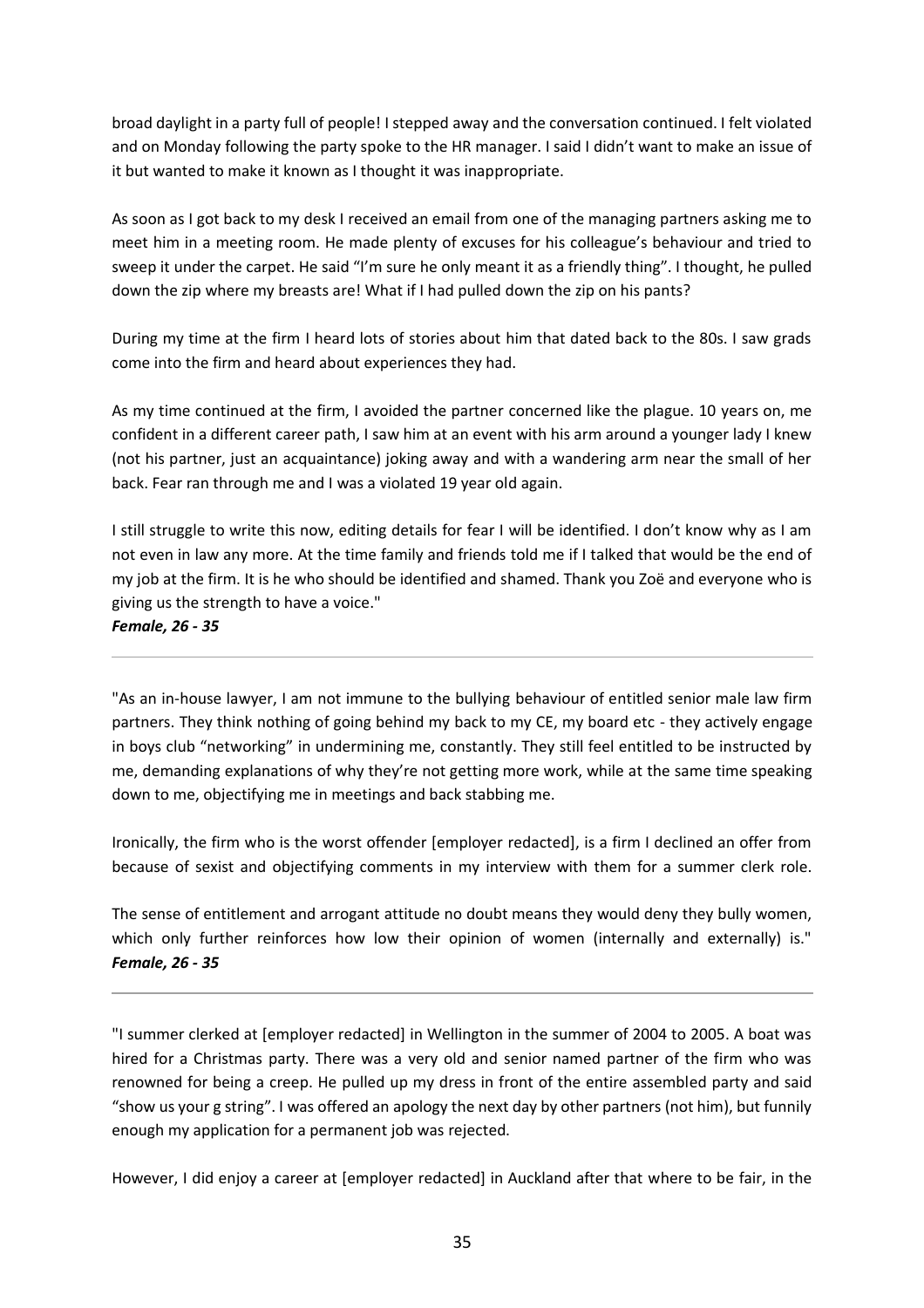banking group, the male partners were good to work for and promoted women etc, it wasn't an issue for me at [employer redacted]".

*Female, 36 - 46*

#### "Kia ora

I know of the incidents that occurred at [employer redacted] over a decade ago - I was a recipient of one of their scholarships they offered to Māori students during our undergrad years. I wasn't witness to the partying or drinking behaviour at the seminars or talks held where students were invited. I just knew of the senior partner who instigated those evenings, organised the drinking sessions afterwards and I knew the women who had sex in the boardroom with that partner had spoken to lecturers (women) the next day/s about what happened.

Actually, everyone knew who he was. I went on to work in Wellington immediately after this incident and the lecturers involved had be silenced by [employer redacted]'s HR & comms machines and by their own Faculty at the University. So they took their emails and sent a letter which was forwarded on (social media wasn't a thing then) that reached ex law students whether legal professional, public servant or private practice that were part of the University's network of ex-students etc. It reached wider as people realised the seriousness of the events.

The protection of the women involved though has always been maintained. I don't even know who they were and it would be hard to guess, that's how good the lecturers were at keeping them safe. That partner involved is a very high visibility powerful public figure now and he is the type of person that would strike back if threatened with a leak or action against him now, no matter who or how he would do it, it's just his manner and he has a hell of a lot to lose."

#### *Female, 46 - 55*

"I suffered bullying and intimidation at the hands of a senior male partner in a well- known law firm. While it was not sexual in nature I strongly believe it was because I was a woman, worked part-time and therefore didn't fit the ideal of a good lawyer. I was fired without notice, without any kind of performance management and the rest of the partners, including the women did nothing despite knowing it was wrong. I was paid to keep quiet. He is well known for treating people badly and people don't stay long in his team."

*Female, 36 - 45*

"Qualified as a legal executive. Went to a recommended consultant who said my C.V. was crap and that I'd never get a job like that. Landed a job after 8 months post-graduation, thought it was the perfect role. From day one, no support, training or direction from principal, left my 2 colleagues to do it all. Said 'it's best to learn hands on'. Never available to staff and blamed everyone else for everything, was threatened with dismissal when things went wrong, even when I had asked for help and the principal was the one doing distributions. Copped abusive clients screaming at me due to lack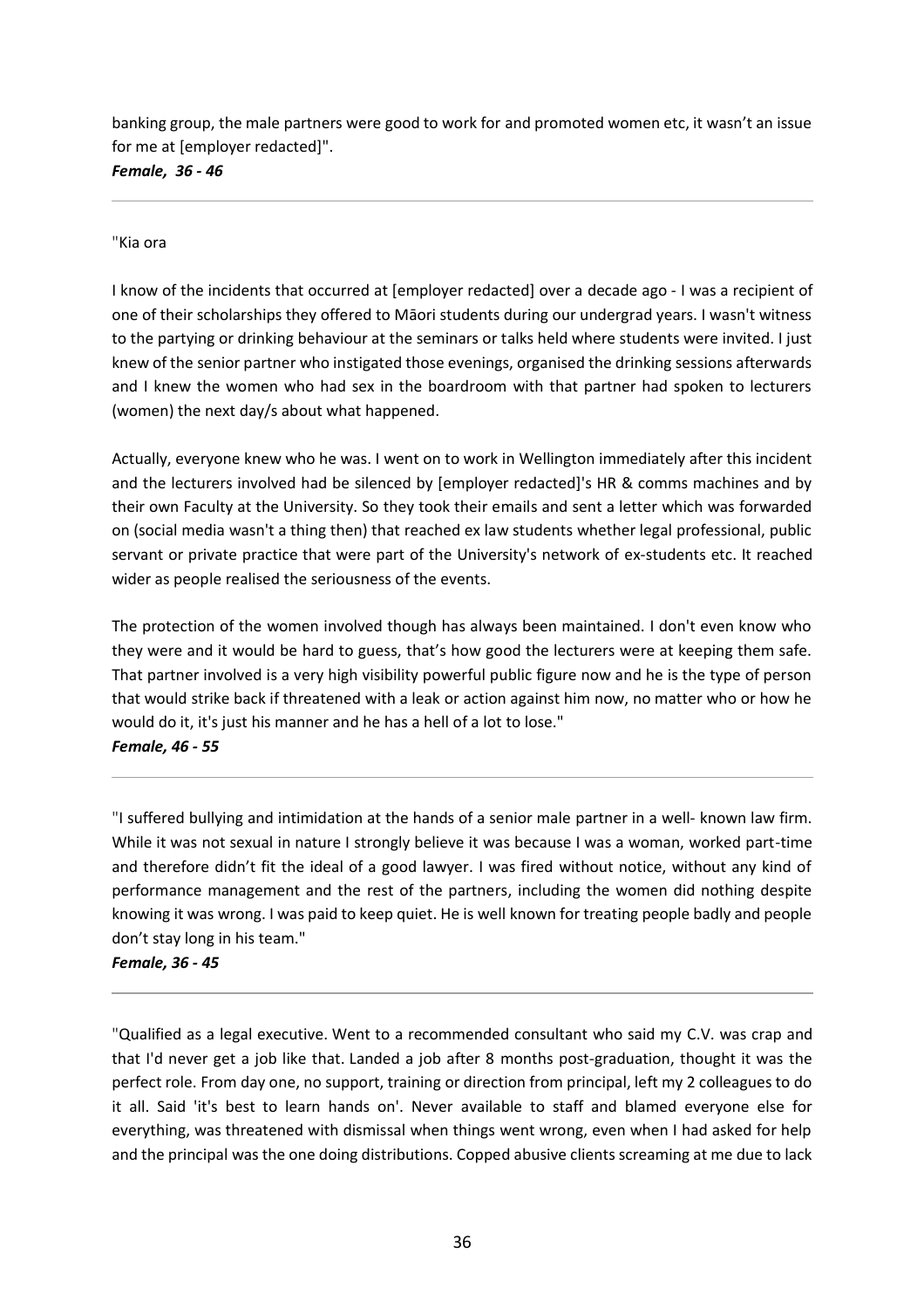of principal communication. They screamed and cried when colleagues resigned, then promptly slagged them off. Asked me to work ultra viries.

After all this, refused to sign off my registration. I lasted just over 3 years before burning out and getting sick. I worked so hard but not sure if I will go back to law, and I am left wondering what to do now. It's been over a year now."

*Female, 36 - 45*

# **Monday 26 March 2018**

"I was told by a Senior Partner at [employer redacted] (as it was known then) that he didn't take women lawyers seriously unless they were wearing high heels. Apparently it was unprofessional to wear anything else. I was a grad wearing sneakers at the time having just run urgent documents up to the High Court."

*Female, 26 - 35*

"My first job after graduation was in a national law firm. It soon became clear to me that although there was a group of us and we were all in a graduate programme everything depended on your relationship with your supervising partner - what kind of work you got, what experience you had, what you learnt. We were like plants: those of us that got looked after were given work and supervision and flourished; those that were ignored, withered and died.

My supervising partner was charismatic and compelling. He gave me interesting work and paid me a great deal of attention. He was interested in my development and said he wanted to be my mentor. I admired him greatly and was very impressed. He was supportive and helpful. He took me into his confidence and gave me advice. I felt I was being groomed for success.

Unfortunately that wasn't the only grooming going on.

He also constantly hit on me, starting off so subtly it was barely detectable and gradually building the pressure. It was like a drip on a stone, inconsequential initially, but incessant and eventually damaging. I was alternately confused, distressed, flattered, exhilarated, distracted, anxious.

I was also young and naive and thought I was strong enough to handle the situation and come through unscathed. I was committed to my career and wanted the mentoring on offer, and I genuinely really liked working with him. It was a really messy, complicated couple of years and I was lucky it didn't end up seriously screwing up my life and career.

After a couple of years I left the firm and went on to have a successful career in another domain, never returning to private practice.

Looking back 25 years later I see it all very differently. I shouldn't have had to deal with that in my first professional job. Why did he feel entitled to mess with my head in that way? To mix up the personal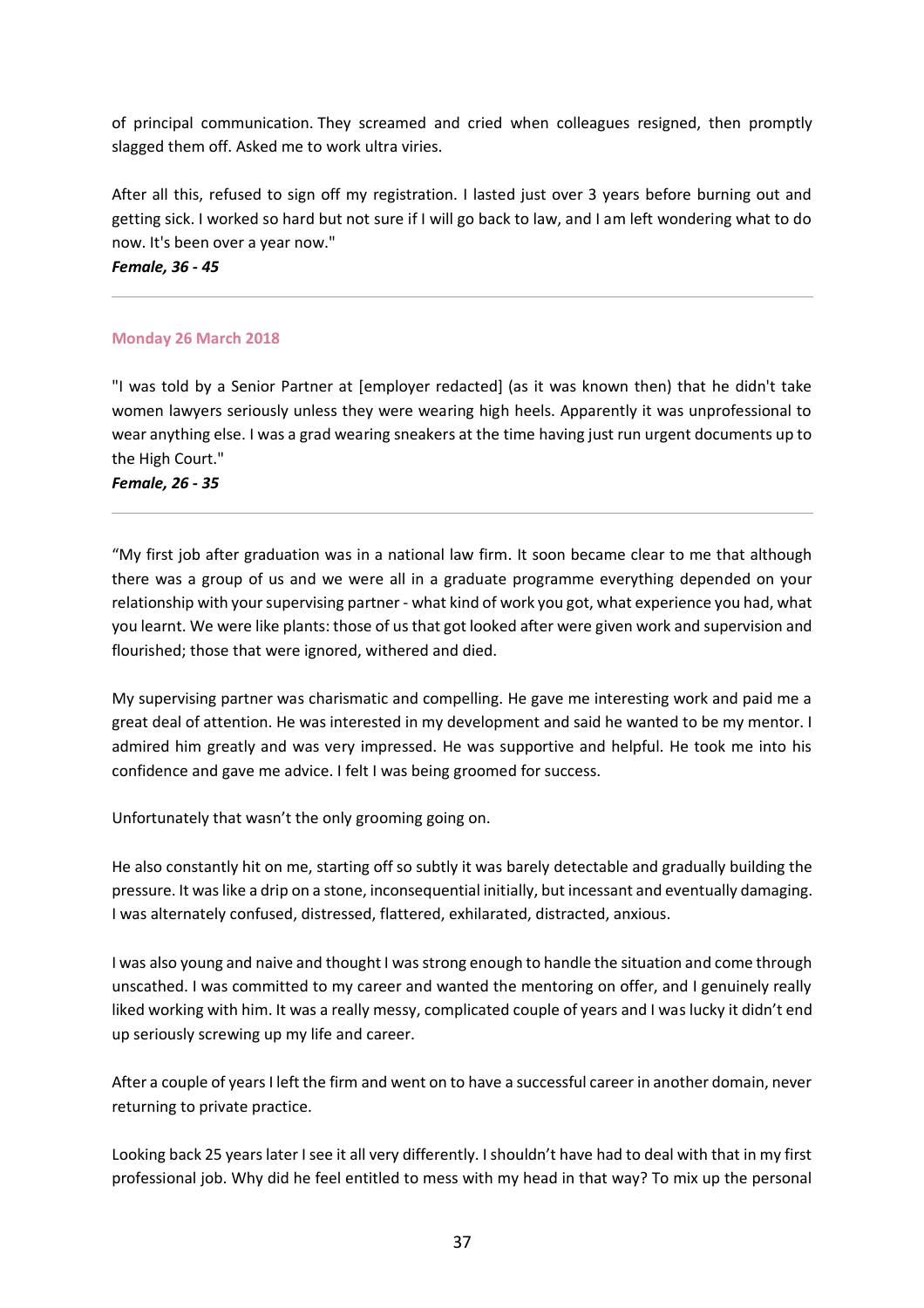and professional in that way when there was such a disparity in our positions? When I was clearly not seeking that kind of contact with him and he should not have been seeking it. Why were there no structures in place, no supports in the firm to avoid this or help me address the situation without tanking my career. Did the firm have sexual harassment policies? Why were we new graduates each so dependent on the relationship with one senior partner?"

*Female, 46 - 55*

"My boss stifles any disagreement by verbally attacking anyone who questions his decisions or holds a different point of view. He holds grudges and forces people out of their jobs by making life difficult for them. Multiple employees have left due to his conduct. He didn't like the results of a staff bullying and harassment survey so pretended it didn't happen, refused to tell anyone the outcome, and reissued it with different questions. Anyone who whistle blows knows they will lose their job. He has worked in the legal profession for years and is well known."

*Female, 36 - 45*

#### **Sunday 25 March 2018**

"And to add to my comment below to the president of the Law Society - we deserve to be treated with respect whether we are drunk or not. Sorry, I'm just so angry that this victim blaming is still around in 2018!"

*Female, 26 - 35*

"I've been the subject of severe bullying by my previous employers and also the subject of sexual harassment and bullying by other counsel. I have been extremely disappointed by the Law Society's weak reaction and, on occasions, victim blaming.

When the first story broke in February this year, the president of the law society spoke about how young women need to drink less alcohol at social functions (!). The steps so far have focused almost entirely on how victims can protect themselves.

With respect, Ma'am:

1. All the bullying and sexual harassment occurred when I was sober (and indeed, fully clothed) - as it was with others on this blog;

2. That sort of comment from someone representing my profession is like being abused all.over.again.

You are meant to be supporting us and helping to fix the situation, not making it worse.

The underwhelming reaction of the Law Society has made me contemplate leaving the law. I love helping clients achieve a good outcome and helping stand up for those who have no voice but I am struggling in the profession's toxic culture and unless something changes drastically the Law Society will continue to support that culture. And I have many friends who feel the same way.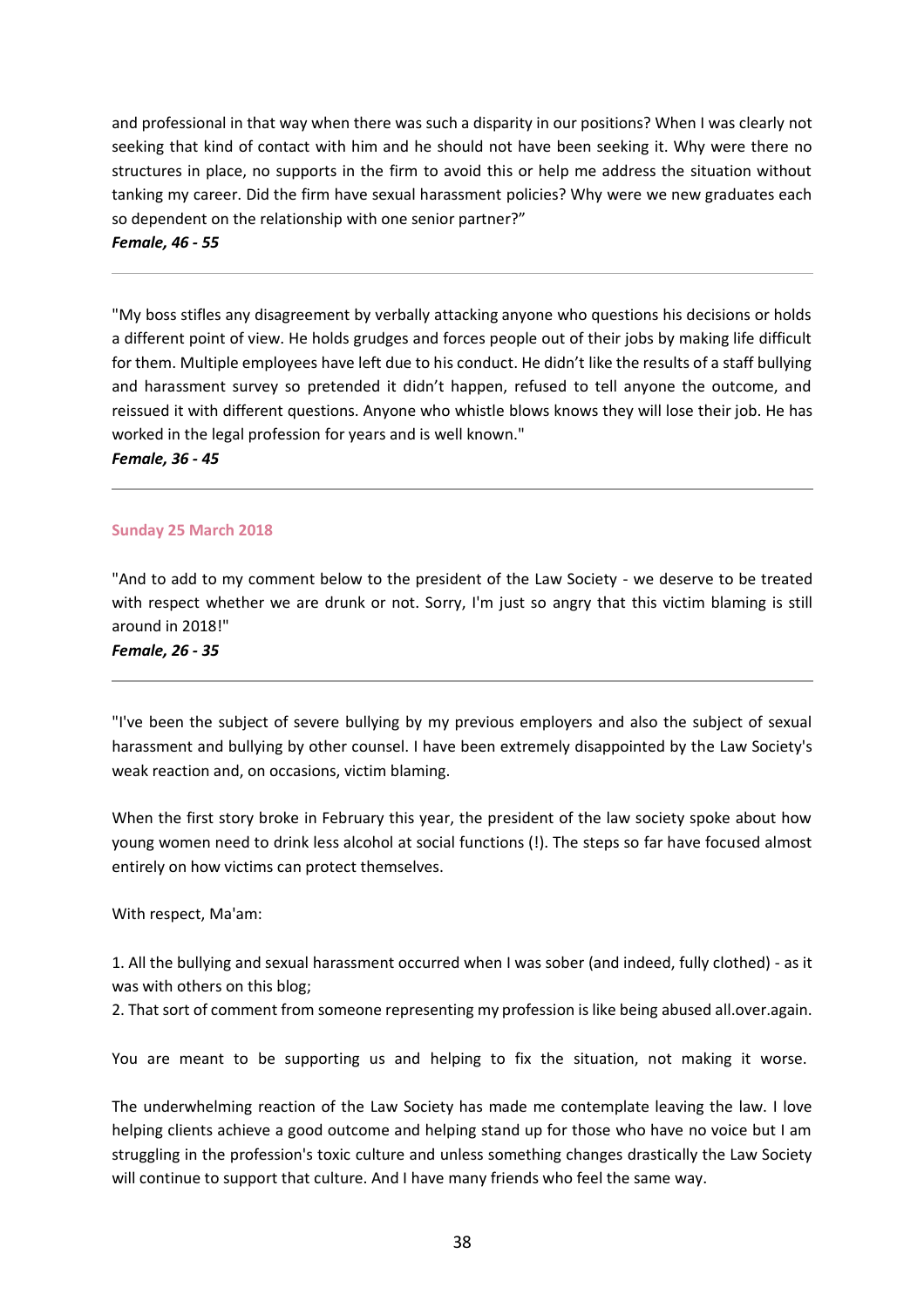Ma'am I suggest you read the Chief Justice' system response to the survey that found Judges have been bullying counsel. That is how you respond to allegations without victim blaming.

Also thanks Zoë Lawton and Olivia Wensley and Steph Dhyrberg for speaking out, and to the Minister of Justice for taking this matter seriously." *Female, 26 - 35*

## **Saturday 24 March 2018**

"I am now residing in Australia. Before my move, I worked in an Auckland small size practice. The firm was financially unstable and would "employ" vulnerable immigrants with "no pay basis."

The immigrant worker was vulnerable and willing to be exploited in order to gain some experience to be "employable in the future" and the employer was willing to do that to facilitate the exchange. That went on for a year. The cycle would just repeat itself from time to time.

It was dishearten to see how someone who is supposed to uphold the law to end up exploit and misuse the law."

*Male, 26 - 35*

"My experience in law and patent attorney firms brings very much truth to the saying "power tends to corrupt, absolute power corrupts absolutely".

It's human nature, and more psychologists need to have a voice in this discussion to get to the underlying causes of harassment, bullying, etc in these firms - identity that, then fix it.

Until recently the only way to register as a patent attorney in NZ was to pass exams written by senior attorneys/partners who have no experience in writing exam papers (bar some perhaps having lecturing experience and know how to write good questions).

The exam writers and markers and any tutoring is done by other patent attorneys for free so are treated as if they are doing you personally a huge favour (mentoring was my main goal of working there, and yes I expected it and expected it to be top notch yet felt very let down by my main supervisor).

Exam papers are given back to candidates with no marks given per question, no ticks (as this would open up arguments over how right or wrong the answer you have was) so absolutely no idea how they arrived at the mark.

The fact tutors and the exam board do it for free means they hold ZERO accountability for their performance. Never has feedback been sought on how trainees find the process. We are at the bottom of the heap and it's expected that we be treated as such.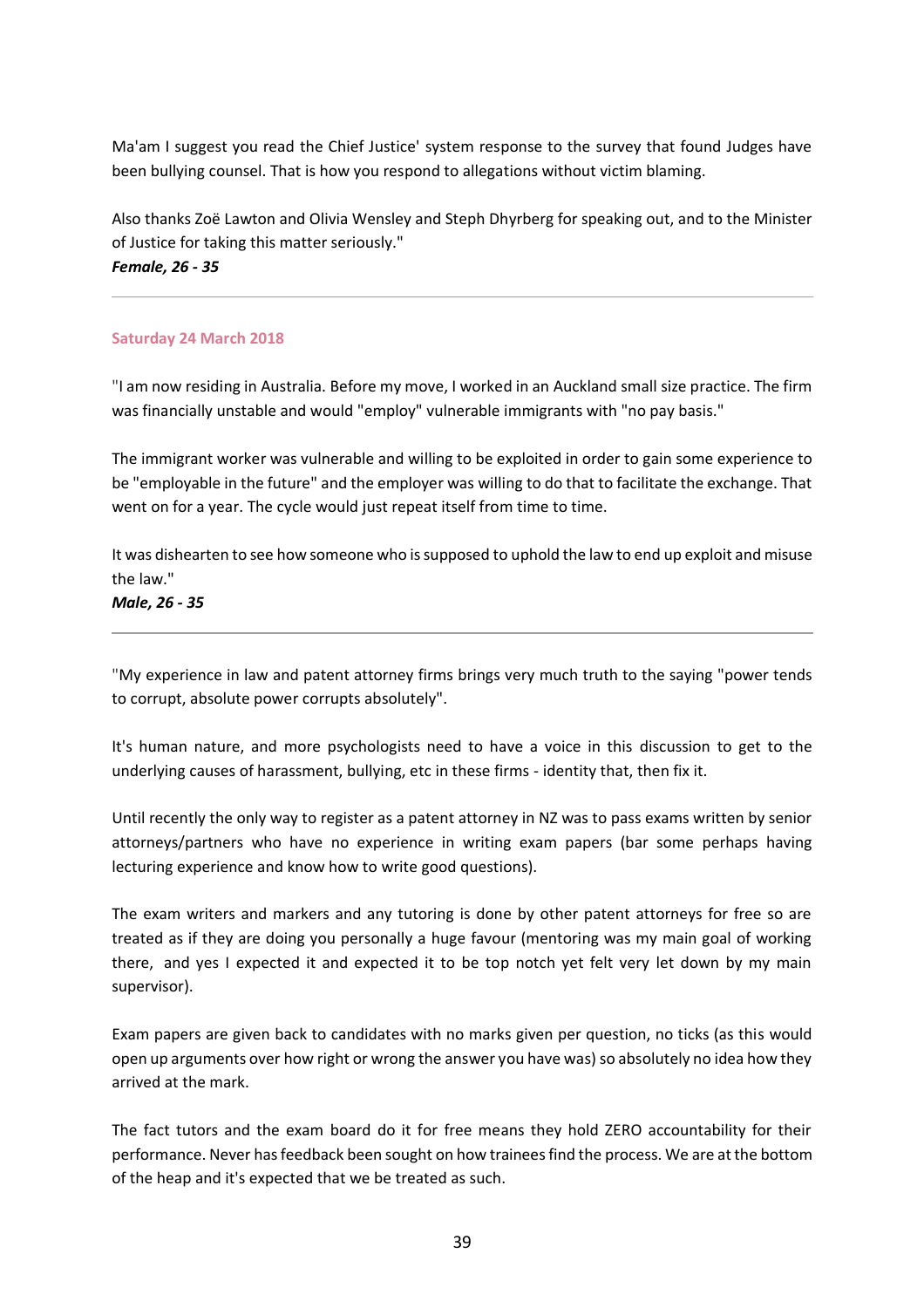Everyone's fine earning their stripes - so long as it's clear what is to be expected. At the end of the day I felt like the dog in the learned helplessness experiment where he is shocked repetitively despite trying all 'botton/ levers ' to stop it. Eventually the dog lies down and accepts the shocks having learnt he is helpless.

Exam prep, marking, tutoring 'for free' is also a misnomer as it would be a first thing to bring up in a performance review of the 'volunteer ' so they get paid in career progression, worth far more than a few dollar an hour.

The competitive environment also leads some (very few in my experience) to have motivations that may not be best for your own career - mentoring and tutoring shouldn't be done by those who are easily threatened and perhaps have insecurities that cause them to take pleasure in colleagues failings.

They control the supply of new patent attorneys exclusively. Calling out any behaviour of partners is a sure way to be exited from the profession." *Female, 26 - 35*

"When I was working for a sole practitioner in my first year of practice, he took me up to Masterton to junior on a JAT with him. At the hotel, while I was looking for my room card in my bag he suggested I come and put the bag down in his room and look for it in there. I did, and sat down on the bed to look for it. He asked me how to work the tv (he was much older than me) and I showed him. He then lay down on the other side of the bed and pulled me down next to him. I was too frightened to do anything until he pulled my arm over his body and started stroking my hair and telling me how beautiful I was. I felt like I was frozen for a few seconds and then I said I had to go and I ran out of the room.

I felt sick after that and I quit my job a month later. I felt so stupid after it happened, like I had somehow allowed it to happen by being so naive and going into his room.

I'm glad things like this are being brought to light. Old, male practitioners shouldn't feel like they have the power to do whatever they want to women and get away with it. I thought long and hard about whether I wanted to do anything, but then his career is almost over and mine is just starting. I'm afraid of the backlash, and I shouldn't have to be."

*Female, 26 - 35*

### **Friday 23 March 2018**

"I've worked in four law firms and in three of the four law firms I have experienced sexual innuendo from the most senior male lawyers. One would tell me in an exaggerated way how he hit long and hard in the weekend at rugby and other creepy things like that. He was a short, fat, pig of a man who I found creepy. One of my other bosses was discovered to be chatting an innocent, sweet, beautiful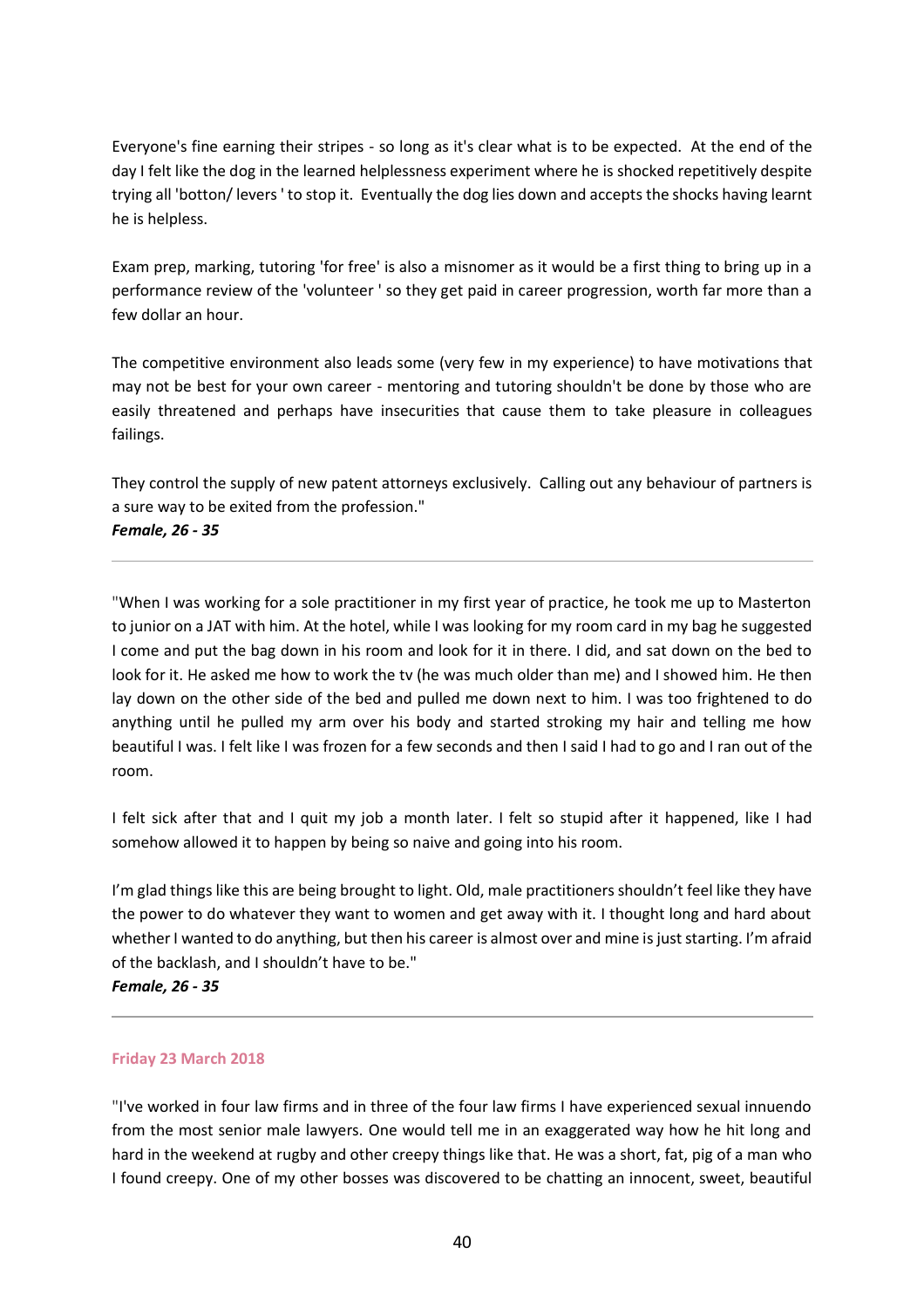19 year old girl throughout work. It all came out one day when she walked over to his desk, threw a bunny outfit (an actual onesie, she was really innocent) over him in front of the entire office and declared that that was the bunny outfit she had that he had kept asking her about over a chat. Another kept booking my buddy to go away on work trips for weeks at a time and she would complain to me that he would turn up at her hotel room at 10pm wanting to talk. I never knew if anything happened but he was so fat and repulsive it must have made her feel so sick.

Equally, I think a lot of female to female bullying happens in law. I know some workplaces to be terrible and it's not just because it's a woman and not a man. Law can be the cliquest, bitchiest profession I've ever seen where some women have the arrogance to think that they've got the right to bully others out of the law, like they have some kind of right to decide who should serve law and who shouldn't. It's arrogant entitlement at its finest."

*Female, 26 - 35*

## **Thursday 22 March 2018**

"My experience ranges from small but insidious things - like emails that begin with "Dear Gents and [insert my obviously female name]" - that draw attention to the fact that I am the often the only woman in the room. To networking functions where a group of senior men have joked about how much money I would make if I offered to have sex with every man I know. To being told that I "get more credit than I deserve" because I am confident and "earn people's trust without trying" - feedback that would never be given to a man.

It's rare for me to suffer sexual harassment, but conduct that is gendered, demeaning and confidencebruising is frequent enough. The vast majority of men that I work with are wonderful people, and many of them are shocked at what they're learning about the behaviour women are subjected to. I hope that we can all get better at calling this type of behaviour out, for ourselves and each other." *Female, 26 - 35*

### **Wednesday 21 March 2018**

"When I was at [university redacted] in 2012 I participated in jelly wrestling at law camp. This was organised by the male leaders of [university students association redacted]. The jelly wrestling was for females only. I participated because I wanted to be seen as cool and popular but now I am disgusted by my actions. How dare the 'boys' (certainly not real men) think it's cool to encourage this behaviour so they can watch for their pleasure and then gossip about it later? I would never do this again and would stand up to the males. This kind of activity exploiting females should be banned. I hope [university students association redacted] has reigned it in and there is now 50/50 gender representation on the exec. Males shouldn't dominate uni execs as bad things happen and they perpetuate their lewd culture."

*Female, 26 - 35*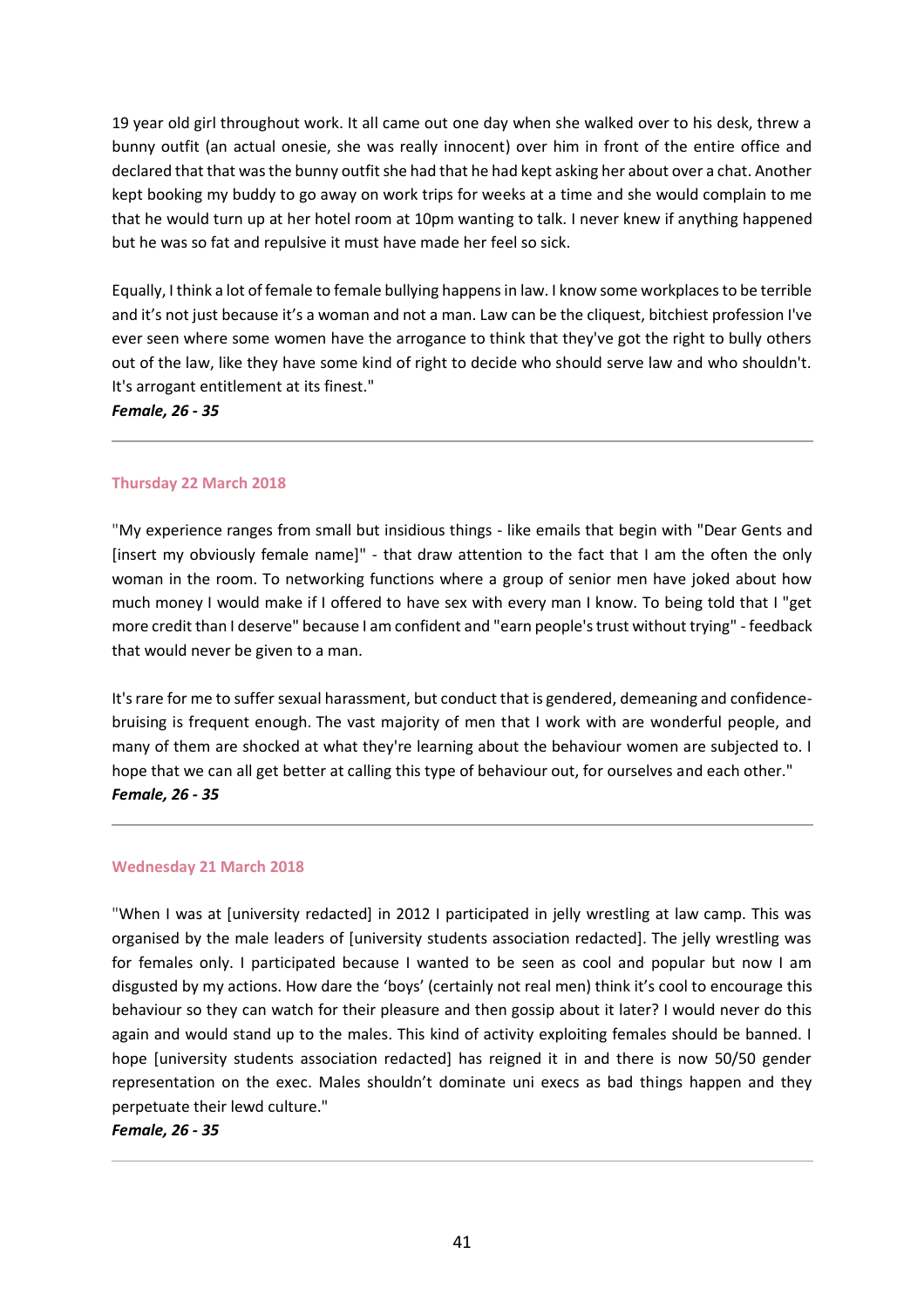"My firm targeted me and bullied me to the point where they denied the workplace was stressful and giving me anxiety. They were financially struggling and targeted me as the most junior lawyer. All their frustrations were taken out on me and I had no option but to engage an employment lawyer to negotiate me an exit and pay-out. Unfortunately since I have left, my firm has decided to target other staff members because they have mental health issues. They do not acknowledge that they are to blame, and they continue to act unlawfully. Lawyers are terrible employers and after the whole experience I'm done with the industry. Never going back."

*Female, 26 - 35*

"My boyfriend works for a law firm where there is a lawyer who slaps girls asses. The lawyer makes too much money to be let go. I don't reckon other men would say anything as their career progression is too important."

*Female, 18 - 25*

"I worked for a firm where the partner used to be inappropriate towards female PAs but never female lawyers. He got to keep his job. Should have been booted out but of course he's bringing in most of the income. He also had an attitude and would sometimes ignore the female staff. Other times say inappropriate stuff to us. Always felt super awkward being a younger lawyer. He once asked why I wasn't dating a rugby player because I was dating a professional and that wasn't 'my type'." *Female, 26 - 35*

### **Tuesday 20 March 2018**

"Working at a law firm I witnessed male and female staff members openly referring to a women with red hair as Clifford (the big red dog from the children's books) and pasting images from the book around the office. Nothing was done by the female partners who dominated the floor to stop it.

On the other hand, I was the only male in a team of 13 run by a female partner and was commended for lasting the longest out of any male who had been put in her team, and that was only 6 months before I just about broke down and another partner offered to help me change teams before leaving law as a profession. Interestingly, the response from an independent employment lawyer was to suck it up because if I said a word the firm I worked for would make sure I never worked in law in NZ again.

I have been shocked by the fact that the general public thinks the recent revelations are a surprise. Apparently it was even worse before my time." *Male, 36 - 45*

"I have seen a number of comments on this blog from (mainly) younger females claiming that senior female colleagues have been bullying them and making their life at work difficult and/or claiming that their seniors are sociopaths.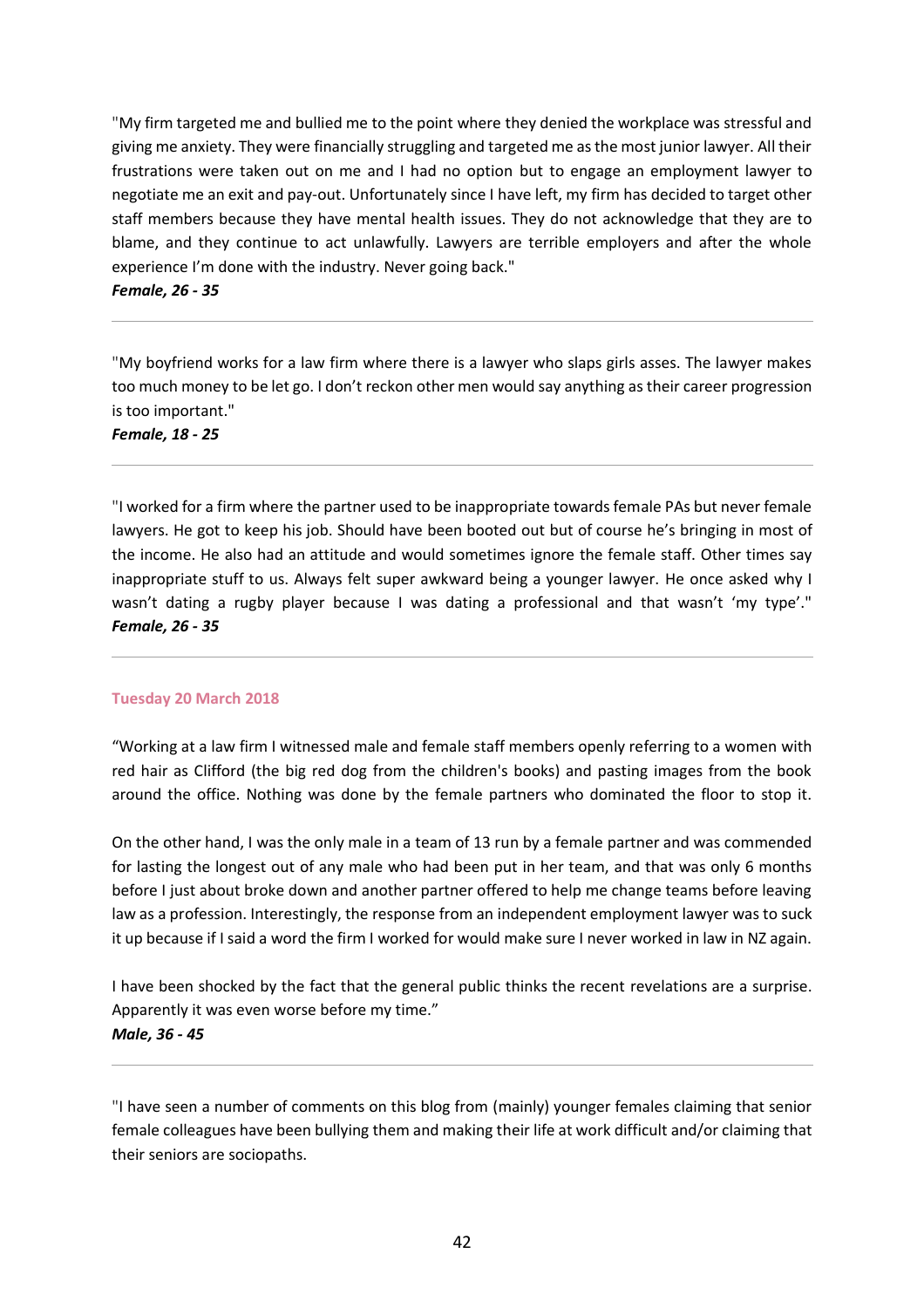I strongly encourage those women to think carefully about their senior's approach, and whether their reaction would be different if it was a senior male behaving in the same way.

Senior women are often put in a very difficult position where they are expected by their peers and seniors to supervise in a direct, authoritarian and non-emotive manner (i.e. business-like) and in my experience this is usually the most effective in a law firm environment. However, because they are female some juniors expect that they will act in a highly compassionate, caring and comforting manner towards them (akin to mothering). For some people, if a woman behaves in a direct and authoritarian manner they see it as b\*tchy and bullying. For others, if a woman is not direct and assertive they will see them as weak and not follow their instructions. It comes from society's entrenched views of what is 'female' and what is 'male' and it can place senior women in a very difficult bind.

I encourage young lawyers to change their mindset around this - if your senior is spending the time trying to teach you then she is trying to help you grow your skills and career. Not everyone is perfect in their approach, but most people don't set out every morning with the intention of being mean to their colleagues - they're just trying to get the job done in the most efficient way possible while juggling a number of other workplace pressures.

We need to openly recognise the very different challenges women face in succeeding in senior leadership roles. Junior staff reacting in this way is one of them. Help your senior women, don't try to tear them down and undermine them, and I guarantee the majority of them will do the same for you." *Female, 26 – 35*

### **Sunday 18 March 2018**

"I am not a lawyer but I have experienced sexual harassment in a law firm.

Six months into my first job I was sent alone to meet with two partners at a boutique law firm that was working on a project with my company. In part due to my naivety and showing respect for my seniors (they were over 20 years older), the conversation drifted away from my reason for being there.

Eventually I was asked how many men I had slept with, whether I had slept with someone in particular that we all knew, and if I would get on the table.

It took a lot of courage to report this to my employer, only to then hear my employer a few days later, after meeting with the partners, question whether I'd made it all up.

This has had a lasting impact. A few years on and I am still anxious about not being taken at my word and paranoid when I'm the sole female in any meeting." *Female, 18 - 25*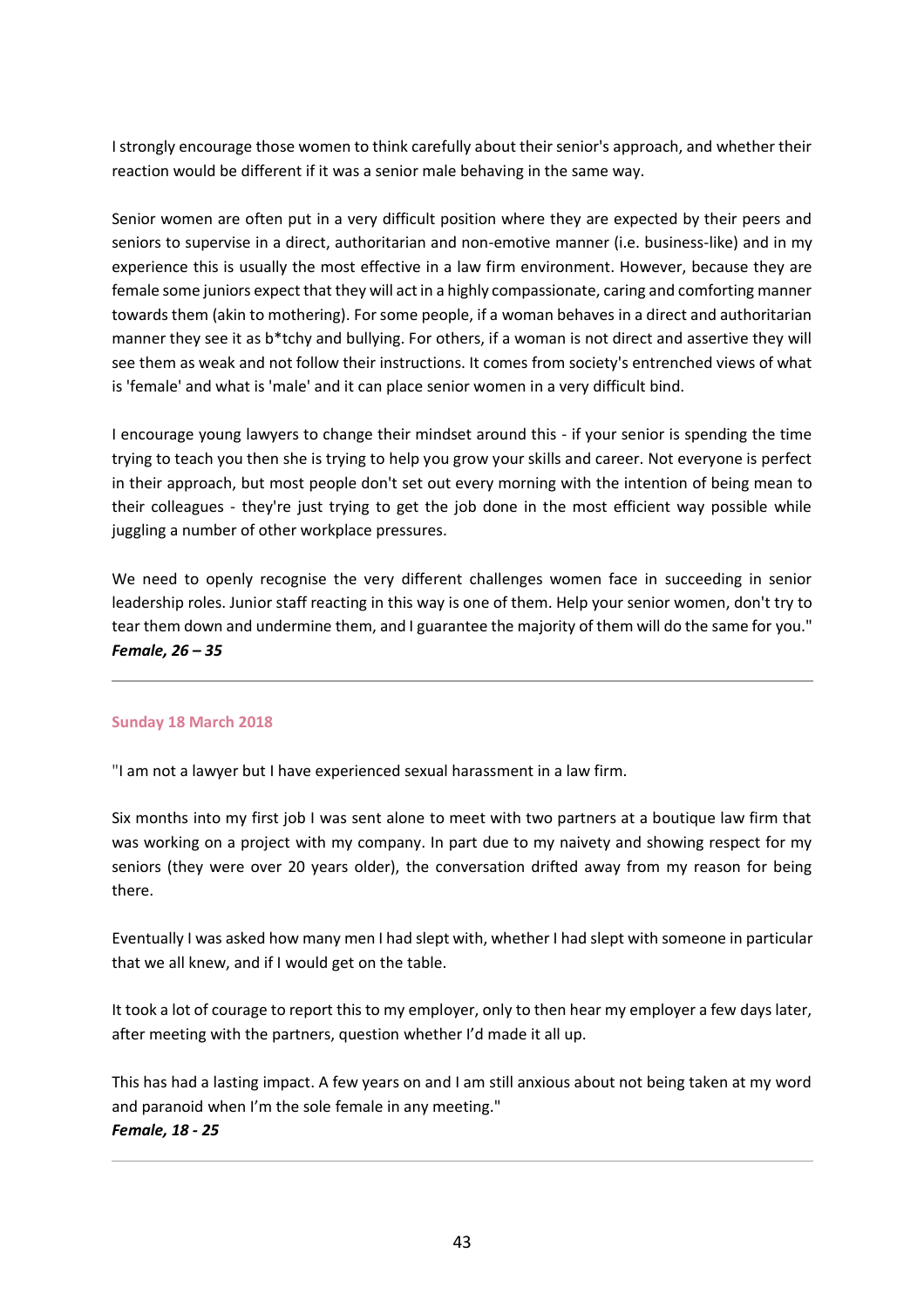#### **Saturday 17 March 2018**

"Male 36-45 says below that:

"Most of the content here and in the media is all consensual and not in breach of any laws... Yes, it may reflect a poor culture and diminished values but it is a reality that has been ongoing for some time [Oh, so that's okay then...?]. I think the focus should be on behaviours and incidents that are actually against the law otherwise we are going to have a constant stream of innuendo and stories."

The real creep is always someone else isn't it. It couldn't possibly be you or your mates, could it male 36-45...?

This sums up the problem in a nutshell. Men seem to be able to accept that actual sexual violence is not okay but abusing one's position, sexualising the work place, hitting on people who can't say no is not illegal and therefore okay. Just good old consensual fun.

Sexual harassment doesn't have to be illegal to seriously undermine a woman's health, confidence and career. If you have read this blog and failed to appreciate that then you really need to start asking yourself some questions."

*Female, 18 - 25*

"I work in a legal role for the government, and sexual harassment/gender discrimination is rife there too. This has involved:

- Comments about women's legs/arms showing the sexualising of women's legs/ankles/arms/shoulders;
- Ass grabbing;
- Questions about whether women can work if they have a baby/ want to have a baby/ plan on having a baby."

# *Female, 26 - 35*

"I am grateful to have the opportunity to share my experiences in an anonymous forum. I wish I were courageous enough to make my comments publicly.

I worked at one of the large commercial law firms in Auckland for about four years. During my time there, I experienced the following:

- The male solicitors ranked all of the female solicitors on a three-tier ranking system. They openly discussed women's rankings in the office.
- When a young female lawyer travelled up to the Auckland office to assist on a case, several male solicitors took turns to walk past the office where she was sitting and then indicated whether she was worth sleeping with by giving a thumbs up or a thumbs down.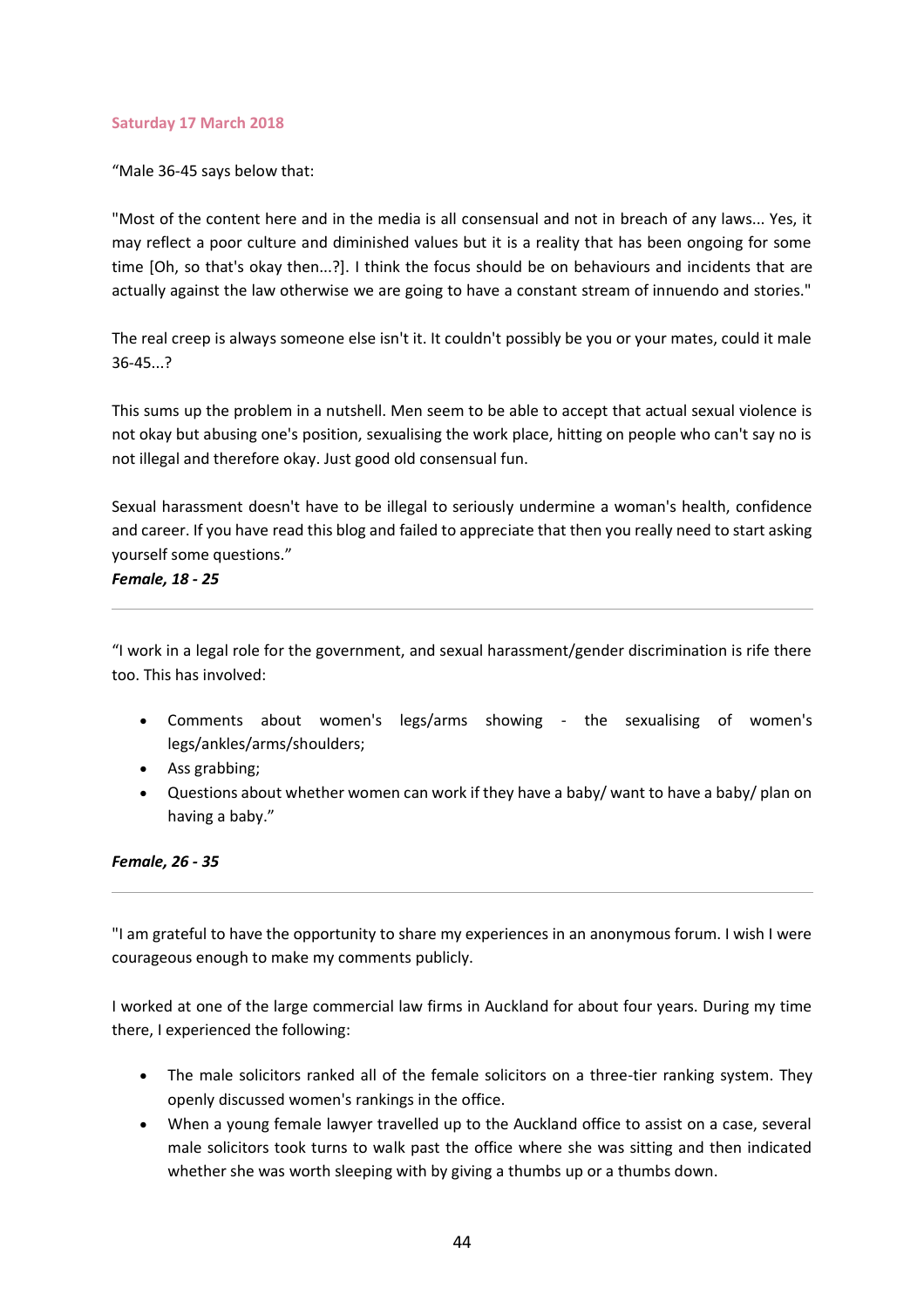- The women in the team were given nicknames that corresponded with their physical attributes.
- When a young woman was frustrated about a legal issue, she was asked if she was on period.
- A partner was talking on the phone to a client and assured the client that there were 'plenty of good looking sheilas in the office' and he would make sure he sent one down to deliver the documents.
- Many, many loud conversations in the office, during work hours, where the men discussed their Tinder exploits in graphic detail.
- Men who would walk past women and make gestures as if they were 'motor-boating' them. They thought the women didn't realise what they were doing.
- A partner with a creepy reputation who always found a way to end up going home in a taxi with a particularly drunk female solicitor, 'just to make sure she got home ok'. This happened several times. I don't know what happened after they left the function.

Many of these are not offensive enough to warrant a complaint to HR alone. However, looking back on the experience, I now realise that this was a toxic environment that was rife with sexual harassment.

I commend all of the brave women who are standing up against this culture." *Female, 26 – 35*

"Amazing range of stories for such a small nation. Some truly sickening reports. In my experience, workplace harassment is symptomatic of managemental dysfunction in a business (at best) and statewide or international corruption (at worst). Protecting vulnerable parties from victimisation in a bad workplace can be very difficult, especially if potentially influential persons (or any who pursue justice) are targeted with pressure as well. Some prefer to walk out than stay in toxic environments, others have even resorted to taking their own lives to send a message to peers. This problem is bigger than the law."

*Female, 46 – 55*

# **Friday 16 March 2018**

"I am one of the many males who has seen the misogyny and rape culture that is fostered at law school - but has done next to nothing about it.

I know my silence and cowardice has made me complicit and a part of the problem and there are no excuses.

I've considered myself an intersectional feminist for a long time, and yet I've been friends with male law students who are open with their misogyny and warped attitudes about sex and consent - from sharing private photos of their 'conquests' with others to making 'jokes' that shame and sexualise female law students. I think I sat there time and time again saying nothing to fit in or because I thought I was okay because I wasn't like that and I should just let them be without ever calling them out. I am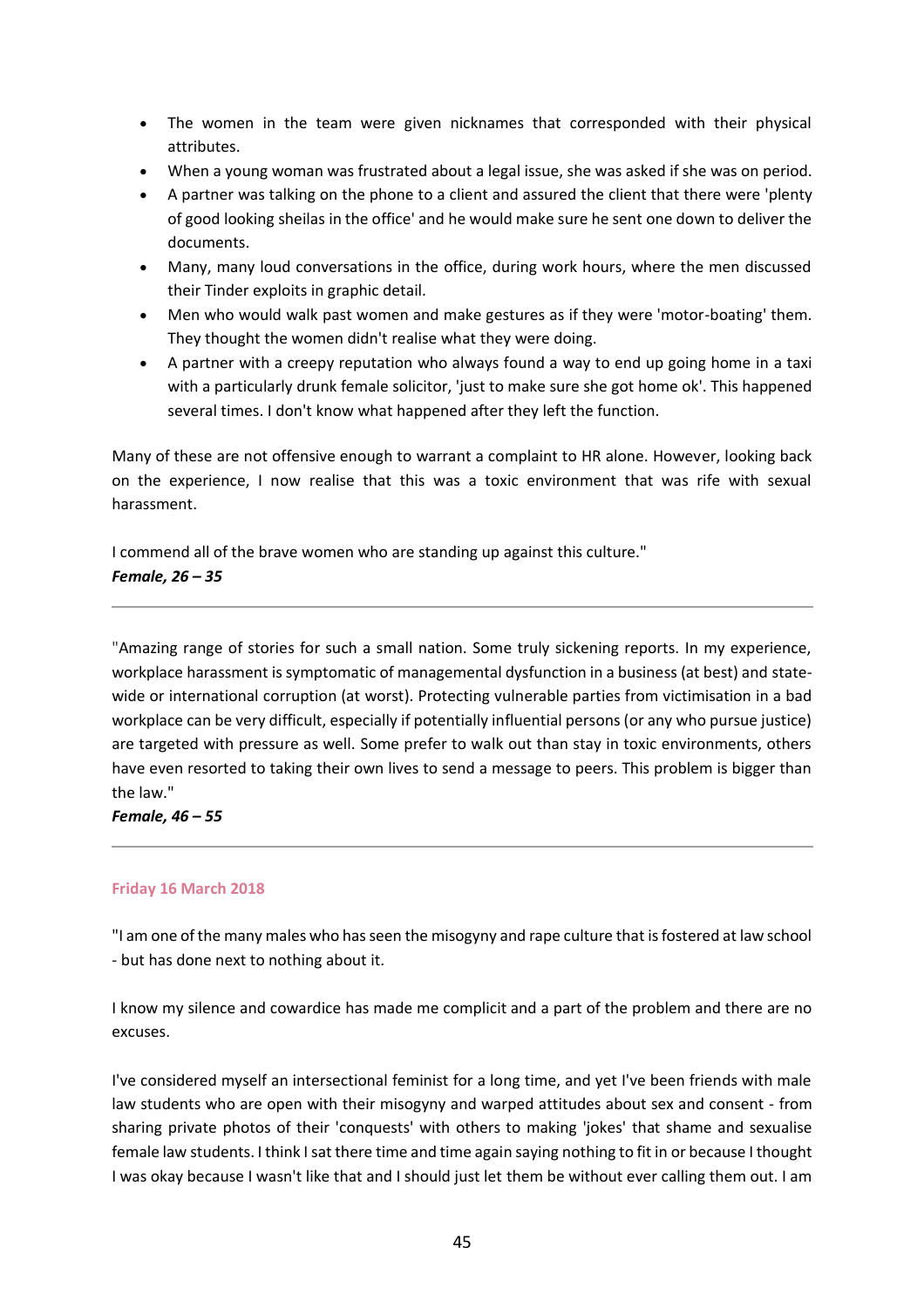disgusted with myself and vow to never be complicit in this culture of misogyny ever again.

I think the problem is so pervasive that the New Zealand Law Society needs to look into making education on the responsibilities that all law students have to end the culture of misogyny and sexual harassment at law school a compulsory part of Legal Ethics courses in the undergraduate LLB programme and in the professional responsibility modules at Professional legal studies programmes.

I think there also needs to be better avenues of accountability and reporting - including for example, the explicit prohibition of sexual harassment and misogyny in the Lawyers and Conveyancers Act (Lawyers: Conduct and Client Care) Rules 2008 - with reference to sexual assault in the Crimes Act 1961.

I want to express my support to all the courageous women who have shared their stories here and in the media -and all the courageous women who have not shared their stories for whatever reason. I vow to do my best to use my male privilege and other privileges I have to support this #metoo movement in enabling a radical cultural shift within our field so that women can feel safe and respected not only at law school and in legal practice, but also in wider society." *Male, 18 - 25*

"If the commenter below can seriously read the many posts on this blog and say that it is mostly consensual, then that pretty much sums up the problem. Just because something isn't illegal doesn't make it okay."

*Female, 18 – 25*

"I don't condone any predatory or illegal behaviours however most of the content here and in the media is all consensual and not in breach of any laws. Yes, it may reflect a poor culture and diminished values but it is a reality that has been ongoing for some time. I think the focus should be on behaviours and incidents that are actually against the law otherwise we are going to have a constant stream of innuendo and stories (i.e. the Chapman Tripp story from today) which are, for all intents and purposes, merely casual liaisons between consenting adults." *Male, 36 - 45*

"I would like the Law Society to conduct a thorough survey of both men and women in the profession asking them if they have experienced, conducted or witnessed various behaviour being conducted in or associated with the workplace by a senior lawyer (male or female) towards a junior lawyer (male or female). The survey should be worded as neutrally as possible. The questions do not have to identify whether the person being surveyed is the perpetrator, witness or victim, but it would have to identify the gender, seniority and size of law firm of that person. They could state the number of times such behaviour has occurred.

The survey would be purely for fact-finding purposes and anonymous to protect individuals' and law firms' identities. I would like law firms and senior members of the profession to publicly encourage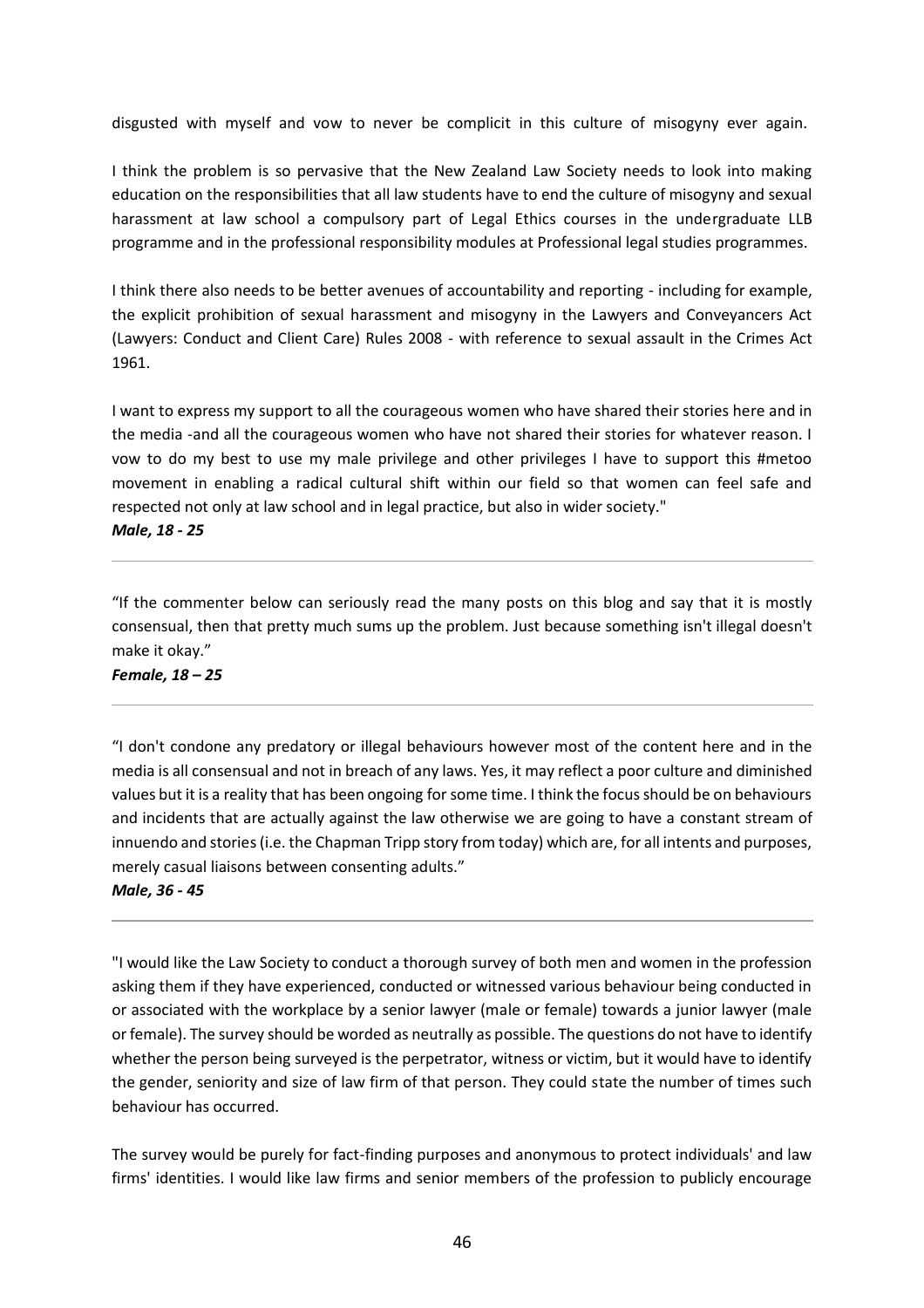their staff to participate in the survey as honestly as they can and give staff the time during work hours to complete it. The data should be submitted directly to the Law Society without any intervention from the law firms.

If critics have a better way of collecting this data I would welcome their constructive feedback. The Law Society could solicit such feedback prior to designing the survey.

I personally believe this should be the very first step because it appears that no amount of anecdotal evidence (no matter how extensive or egregious) is enough for a law firm or senior lawyer (especially male) to come out and acknowledge that this is happening. It is frustrating that people have to re-live negative experiences only to feel like they are shouting into the void of silence. I have yet to see a senior male lawyer publicly and honestly acknowledge and validate one of these experiences.

Once the survey results come out, I would like law firms to have to make a public statement on them and proactively state what action they will take. Part of the disappointment in [employer redacted]'s response to its scandal is its lack of proactiveness and how it, in my opinion, has only acted in response to and only as much as it has to respond to the criticism du jour."

*Female, 26 - 35*

## **Thursday 15 March 2018**

"Having a lot of really close friends who are girls, I have seen first-hand the objectifying, casual and snide things done on a daily basis by an unaware male cohort. Offhand remarks, like the one I heard last night about one of my friends that "she's bitchy but she has nice boobs though". Or the way that men will talk about 'annihilating women'. I was in a dilemma recently where I felt horribly offended at a video someone was trying to show me, where two men comment on random photos on women and "if they would". I had such an urge to tell this person that the video was horrifically objectifying and very offensive, but I had almost a fear of speaking out and stopping, only mustering a "that is quite objectifying though and not really a nice video". The guilt that came with that was strong, but I can never understand the guilt, pain, and torment that comes from speaking out about personal sexual advances which were unwanted. I have tried every day of my adult life to ensure I never overstep my own endeavours toward women, but it is always a learning curve. There is always something I can do which can serve both myself and a woman better.

I will also say that the men who try to placate gender issues by making it about "those men are just some of us, but not all of us" are unnecessarily diluting the problem with their own insertion (I didn't want to make a pun there but it happened anyway). While this is a noted observation, I can only see they serve to protect their own agenda. Men of all backgrounds have a lot to learn. It took me over five years of constant learning about what is and is not okay and I still feel I have come short. But that surely is better than expecting that since most men are 'ok' that the others should not be looked at. The culture is pervasive, it is disgusting, and it has to stop now."

### *Male, 18 - 25*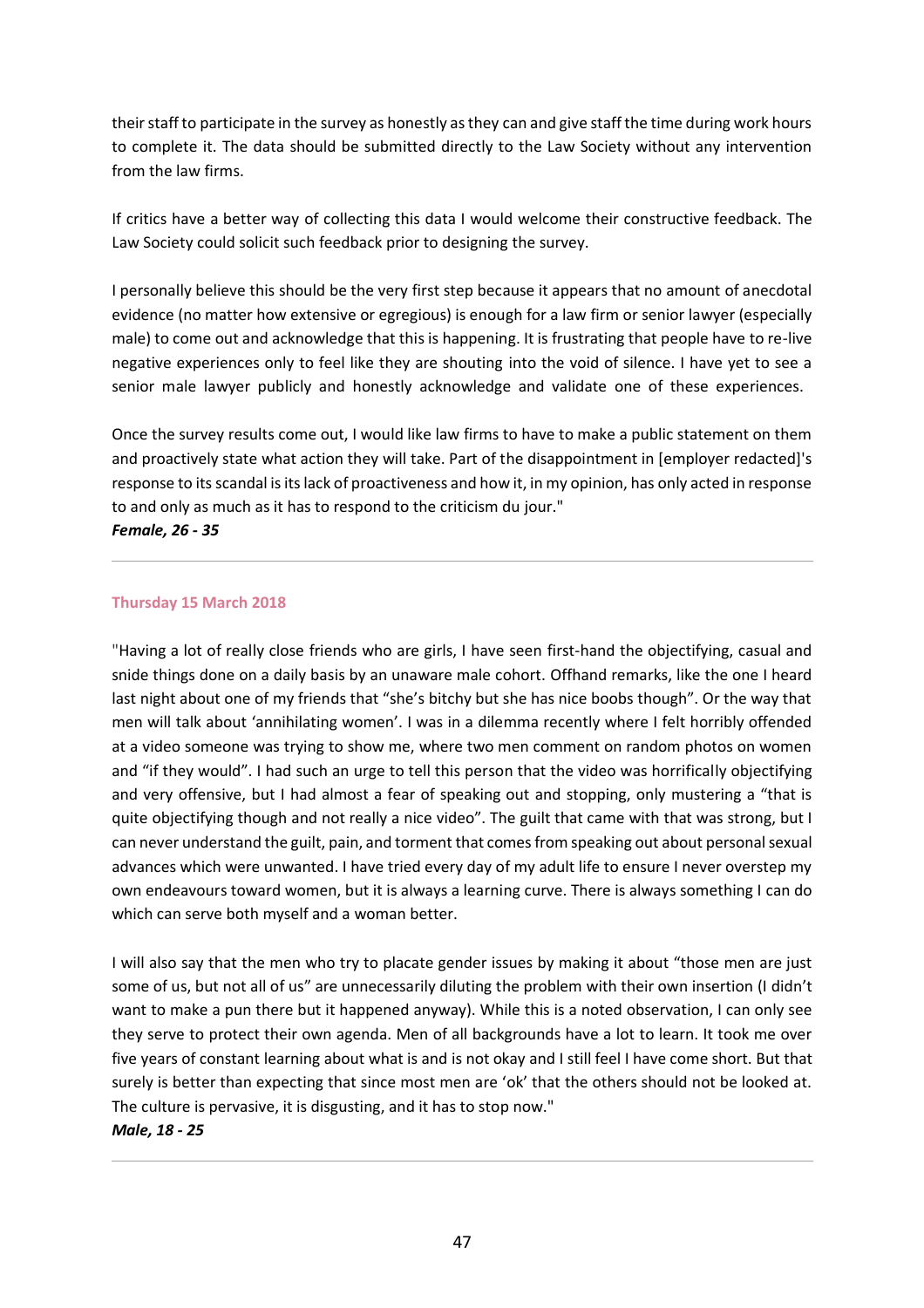"I struggle with the constant sexual innuendo, crude banter, foul language and "jokes" by some lawyers/police at Court. It's as if to "fit in" in the District Court arena you have to have a filthy mind and be happy to share it. Those who don't share that jocular, "ballsy" approach are left out and, I suspect, are considered weak. It's extremely difficult to put yourself out there and say you feel uncomfortable, for fear of being side-lined. Only once was I so shocked at what was said to me that I called the man out on it (he used the word  $c^{***}$ t). To be fair he appeared to acknowledge he'd gone too far and after that he toned things down around me, but I always felt he was then overly cautious and treated me as a "stick in the mud" from then on. He's a judge now. Many women barristers have a very aggressive, hard persona and I can't help thinking they are assuming a more typically masculine attitude in order to be able to survive in the role. That saddens me.

In terms of Second Year Law Camp, it's been running for over 20 years (not 10 as the media keeps saying). I had heard enough about the drinking and activities to know I didn't want to go. So I didn't. And I always felt left out going forward. I missed the opportunity to bond with my fellow students and never formed the close ties and networks that can be so important. At the time I didn't think too much of it, but looking back, it is a sad indictment that a law student's entire university experience, and potentially even their career options, can be negatively affected because they don't want to get drunk and wrestle half-naked in jelly. Thinking about it now, it is clear that the belief that confident, successful lawyers/law students are those who drink lots and get down and dirty, begins and is perpetuated in law school. This needs to stop."

*Female, 36 - 45*

"I attended the [university redacted] Law camp in 2012. Everything that has been written is true. As the first proper chance to get to know my law school cohort I felt significant social pressure to "fit in". Fitting in definitely meant drinking excessively and sometimes meant acting in an overtly sexual way. I did not fit in at law camp. It was not traumatic for me, but it was uncomfortable and as a 19 year old it formed the basis of my understanding of the culture in the legal profession. Subsequently I made an, initially subconscious, and later very conscious decision not to spend any of my free time with other law students (outside my immediate friend group). I also thought for the next three years or so that I no longer wanted to enter the legal profession. I changed my mind and am now a lawyer who is lucky enough to work in a small and supportive firm." *Female, 18 - 25*

"I began my legal career as a summer clerk at a top-tier firm in Auckland. The young male partner in the team I was working in refused to address me by name and only called me "summer clerk". At the Christmas drinks, he put shot after shot of tequila in front of me and instructed me to drink. A male senior associate at the same firm, at a separate function, stood next to me at a bar, put his arm around my waist and asked me if I worked out. Other females in the firm came to my rescue and warned me to watch out for him. He was clearly notorious for creepy behaviour, yet no one had reported it because they knew nothing would be done. He was later promoted to partner.

I have been treated like crap by a number of male partners who I have worked under, but have similarly worked for some great lawyers both male and female. Poor treatment of junior employees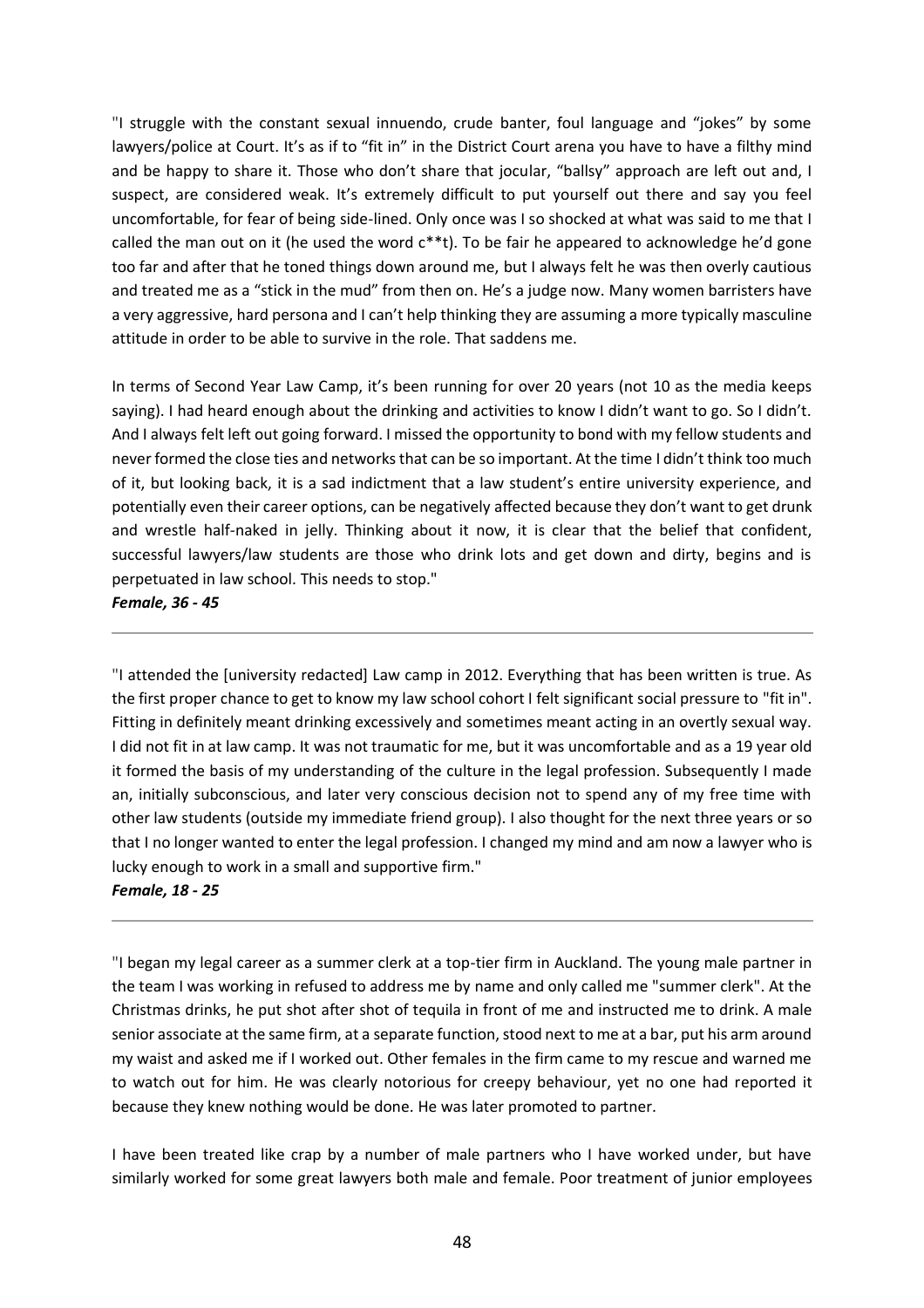is not exclusive to the legal profession, but in a profession where we are meant to be held in high regard, it is so important that this issue, particularly in relation to sexual harassment, is properly addressed."

*Female, 26 - 35*

"I was a law clerk at a top 5 law firm in Wellington about 17 years ago. A partner I was working with me asked me to come over to his house to have dinner with his family. I wasn't that keen but thought I should probably go. I turned up and was met at the door by his teenage daughter who said "are you dad's new girlfriend". I thought that was strange but didn't think too much of it (moody teenager perhaps..)

The partner's wife and daughter were there at dinner but it was all a bit formal and awkward. After dinner I went to the kitchen to help with the dishes. I couldn't see the wife and daughter, they had disappeared. I went back to the lounge only to walk in to see the lights had been dimmed and there was the partner sitting on a couch, legs folded, arms flung behind him on the couch and a large red glass of wine waiting there for me next to him. I said I had to go and fled. Creepy!!

Things were very awkward from that day on but I had to put up a brave face.. I remember being pretty frightened about having to travel to Nelson to attend a hearing with the partner. Luckily nothing else happened but I was extremely uncomfortable whenever I had to be alone with him." *Female, 36 - 45*

"I did not feel comfortable when I appeared in court as counsel more and more these days now when it seemed to me that some of the judges had been personally offended by me even though I had not done anything.

In one morning, I was in a call over. While the judges addressed others in the court room by their surnames or when she did not know their names, as counsel, she called me you people.

I sense growing amount of aggression towards me when I appear in court, simply because I am an ethnic counsel. I was once told before I made my submission that the judge did not find my argument convincing."

*Female, 36 - 45*

# **Wednesday 14 March 2018**

""I left the law after 7 years in practice. I was tired of the toxic culture where bullying and sexual harassment was the norm. The final straw for me was being assigned a case with a trial that lasted a few months (hence working 7 days a week and many hours a day). I had to deal with the barrister's constant mood swings and belittling conduct towards me. After the trial was over I was exhausted, depressed and had no self-confidence left. I finally made the decision to leave the profession, even after all the years of hard work to get where I was. The day I left a partner who I respected emailed me to say it was a shame I was leaving the law and that he thought I suffered from 'imposter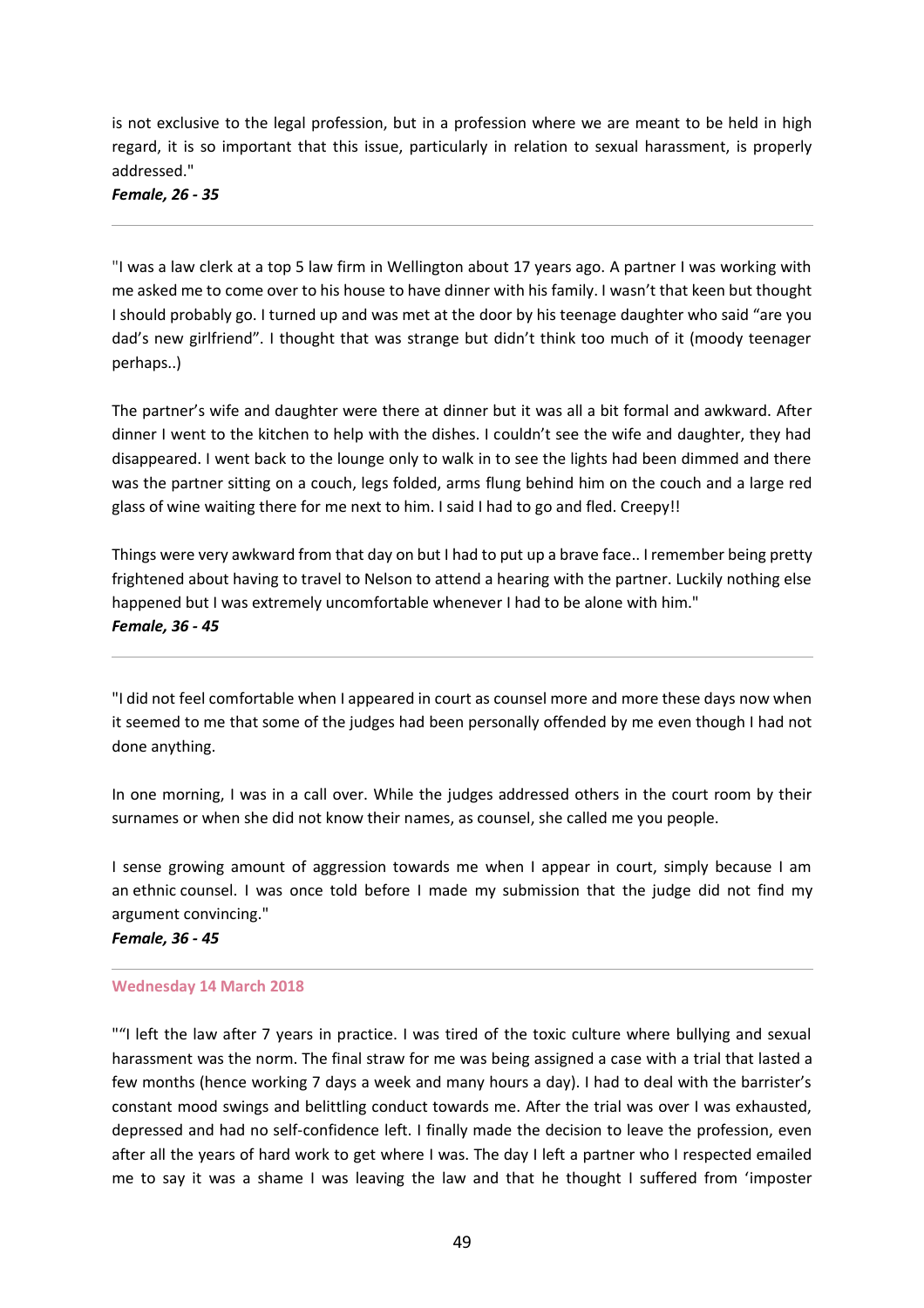syndrome'. Looking back, I wonder how much was self-induced and how much it was simply having my confidence eroded by all the bullying behaviour in the legal world. It seems from this blog a big part of it was the later."

*Female, 26 -35*

#### **Monday 12 March 2018**

"I began winter clerking at a large Auckland law firm and progressed through to a summer clerk then a law clerk and eventually a solicitor. In this time I was the subject of sexual harassment numerous times and heard of my colleagues being sexually harassed numerous times. This ranged from inappropriate remarks to unwanted sexual advances. I also experienced bullying behaviour from my female partner.

In each case the common denominator was a power imbalance where a more junior person was harassed by a person in a 'higher' role.

I have now moved to a medium sized firm and the sexual harassment and bullying are no longer an issue. However, there is still an unconscious bias / 'old boys club mentality'.

Gender discrimination and sexual harassment is still very much an issue and is by no means a thing of the past. Incredibly sad to say in 2018."

*Female, 26 - 35*

### **Saturday 10 March 2018**

"I've worked in both a small and large firm and have never experienced, or witnessed, any sexual harassment or inappropriate sexual behaviour. The men I work with are very respectful towards women. However, it is clearly happening in some workplaces and it is a disgrace to the profession. At the moment, I'm embarrassed to say I work in a large law firm because of the current connotations.

It is clear that the profession has much work to do. Setting harassment aside, we need more women in senior positions in firms, more women QCs and more women judges. It's not going to magically happen by itself - women law graduates have outnumbered men for a long time, but still men overwhelmingly dominate the top ranks of the profession."

*Female, 26 - 35*

### **Friday 9 March 2018**

"A partner at [employer redacted] openly admitted to me that they hire attractive women. [Employer redacted] is not the only firm who refers to the "menu." *Female, 26 - 25*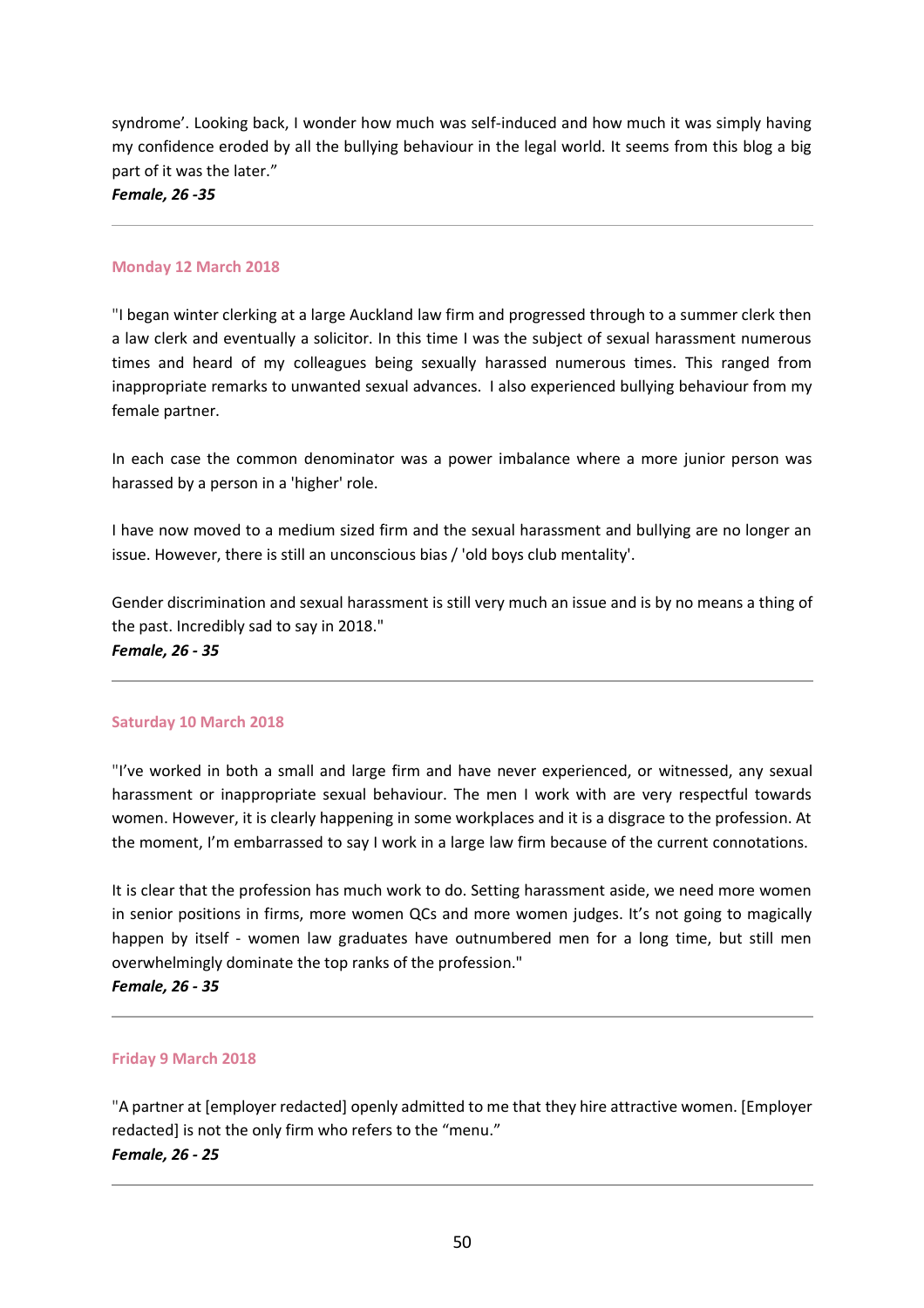"The partner I worked for had an affair with another partner. They made us feel sick with their flirting and suggestive behaviour in the office. It was so disgusting and disrespectful to see them carrying on like horny teenagers that most of their teams left. It ruined our work on some otherwise really interesting litigation files, and should not have been tolerated by the firm."

*Female, 26 - 35*

"I did the summer clerk process, doing the rounds at the cocktail parties. At the [employer redacted] cocktail party they did a mock interview in front of the group. The purpose of the mock interview was to prepare us for the interviews. A summer clerk candidate was chosen and went to the front with a male senior associate at the firm. In the mock interview the senior associate asked the candidate what she's doing later and if he could have her number. Everyone laughed. I put my offer from them in the bin."

*Female, 26 - 35*

"The senior women in law firms are complicit in the sexual harassment that exists within firms. When you start work in a firm, they take you aside for a fire side chat, and let you know how to abide the system and get ahead. Don't raise issues or you won't get work. If you don't get work, it's game over." *Female, 26 - 35*

"When I summer clerked a partner at [employer redacted] was expelled from the partnership for having sex with a summer clerk. It was his third offence and he had been on his last warning. [Further information redacted to prevent identification of individual].

*Female, 36 - 45*

### **Thursday 8 March 2018**

"I work for one of the big corporates in Auckland. I fully support this focus on sexual harassment in the workplace. It is not acceptable on any level.

I have to ask though, at what cost are these reviews coming at?

With such a firm focus on sexual harassment my workplace seems to have closed their eyes to the constant bullying, belittling and daily harassment that occurs at the hands of seniors (very much by female partners) to their juniors.

Creating a culture that encourages people to speak out is impossible when that same culture has allowed these people to humiliate and belittle those around them. How is one meant to speak out against sexual harassment when you're encouraged to go to partner or the partnership that creates such an atmosphere where you feel victimised, harassed and bullied on a daily basis.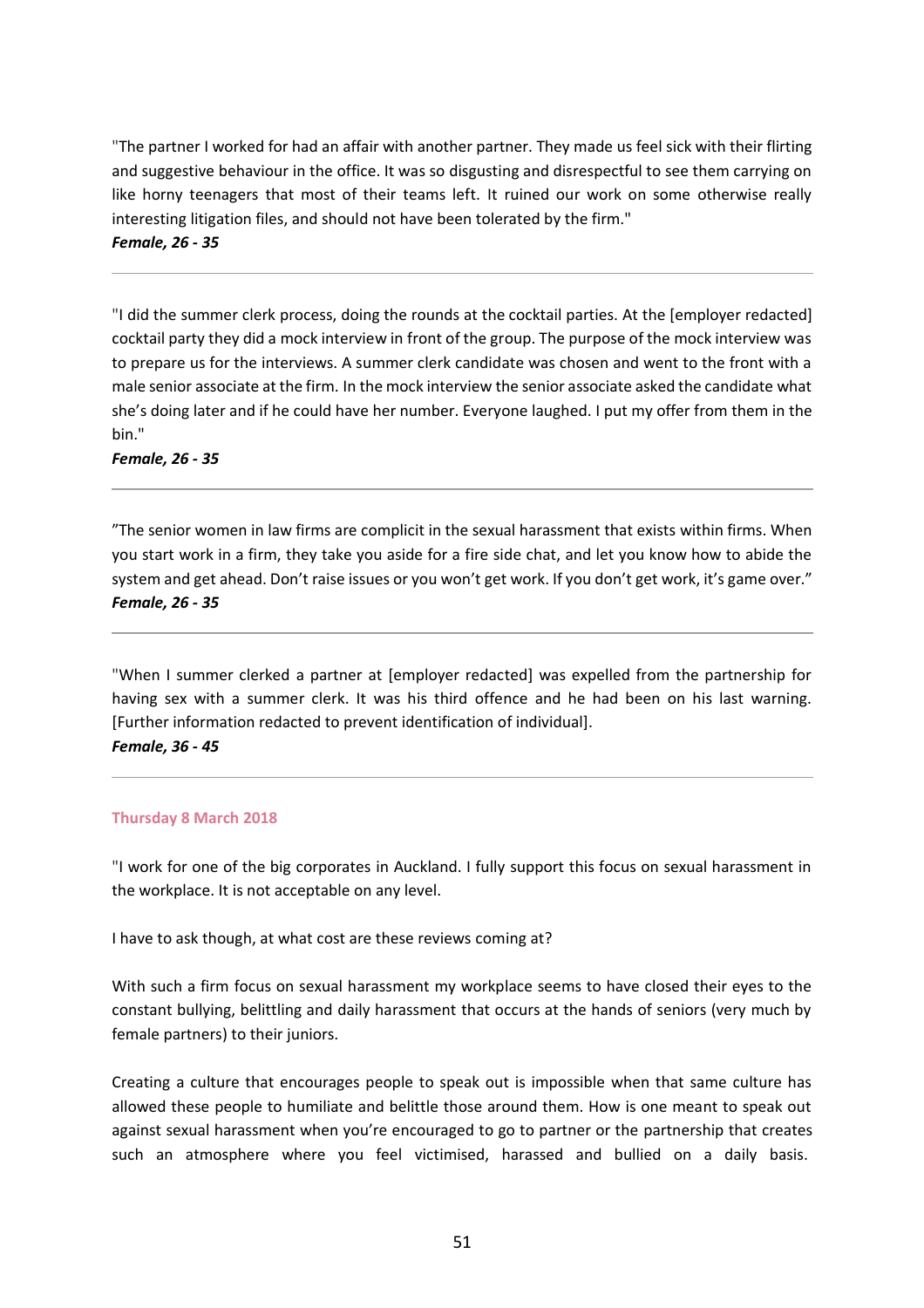It is well known that lawyers often suffer from significant mental health issues. At what point are the partners at the top of these firms, men and women, going to look themselves in the mirror and ask how they are contributing to the issue.

Where juniors feel they cannot approach the partners because all the partners witness how they are treated on a daily basis, how are we meant to survive in these firms?

Big firms lose many fantastic solicitors to other industries due to the horrible environment they are expected to endure. What will make these bullies change? A suicide at their hands? Because that is the way it is heading. Over and over again." *Female, 26 - 35*

"I worked in a large national law firm 25 years ago as a young solicitor. There were 4 partners on our floor and two of them were having an affair with each other. The male partner would come to work and brag about how he was shagging the female partner and about all the other women he had sex with. I felt so uncomfortable around him. He would look at any woman as a potential conquest. It got to where I would walk the other way if I saw him coming. I avoided doing his work. It made me feel like I did not fit in with that culture and I ended up leaving. I have stuck in the law but made it on my

The ugly flip side of the coin on all this sexual harassment stuff that no one wants to talk about much is all the senior women who have not spoken up, but stood back and been part of the problem. I remember about 20 years ago, a female lawyer, who is now one of the "glitterati" of our profession, saying that the only the way to get ahead in law is to have relationships with men who can help you advance your career. She then went on to bounce around various affairs with high ranking men even though she was married, and so followed her own advice but it's a shame she could not have been a better role model for younger women and tried to achieve greatness on her own efforts. Those comments she made have always stuck and I still feel sickened by them. Women who think they have to suck the dick of a boring, ugly, aging, lawyer just to get ahead is part of the sexual harassment culture of the legal profession."

### *Female, 46 - 55*

own.

"Having never worked in a law firm (but in professional services), I'm not sure I'm the correct person to be making these observations, but rape culture and institutionalized ignorance certainly doesn't start at a grad/working level, it begins in law school. While at law school I saw significant amounts of concerning behaviour that, both the university and law society, deigned to take responsibility for addressing.

It starts in year one where voluntary older students often hosted review sessions and extra pass/tutorials ran both at the university and in the halls. I heard of many instances where older students leading these extra study sessions abused their positions, promising exam or test answers in exchange for sexual favours from first year students trying to get into competitive second year entry. When students complained to their RAs the behaviour was almost never reported as the tutors were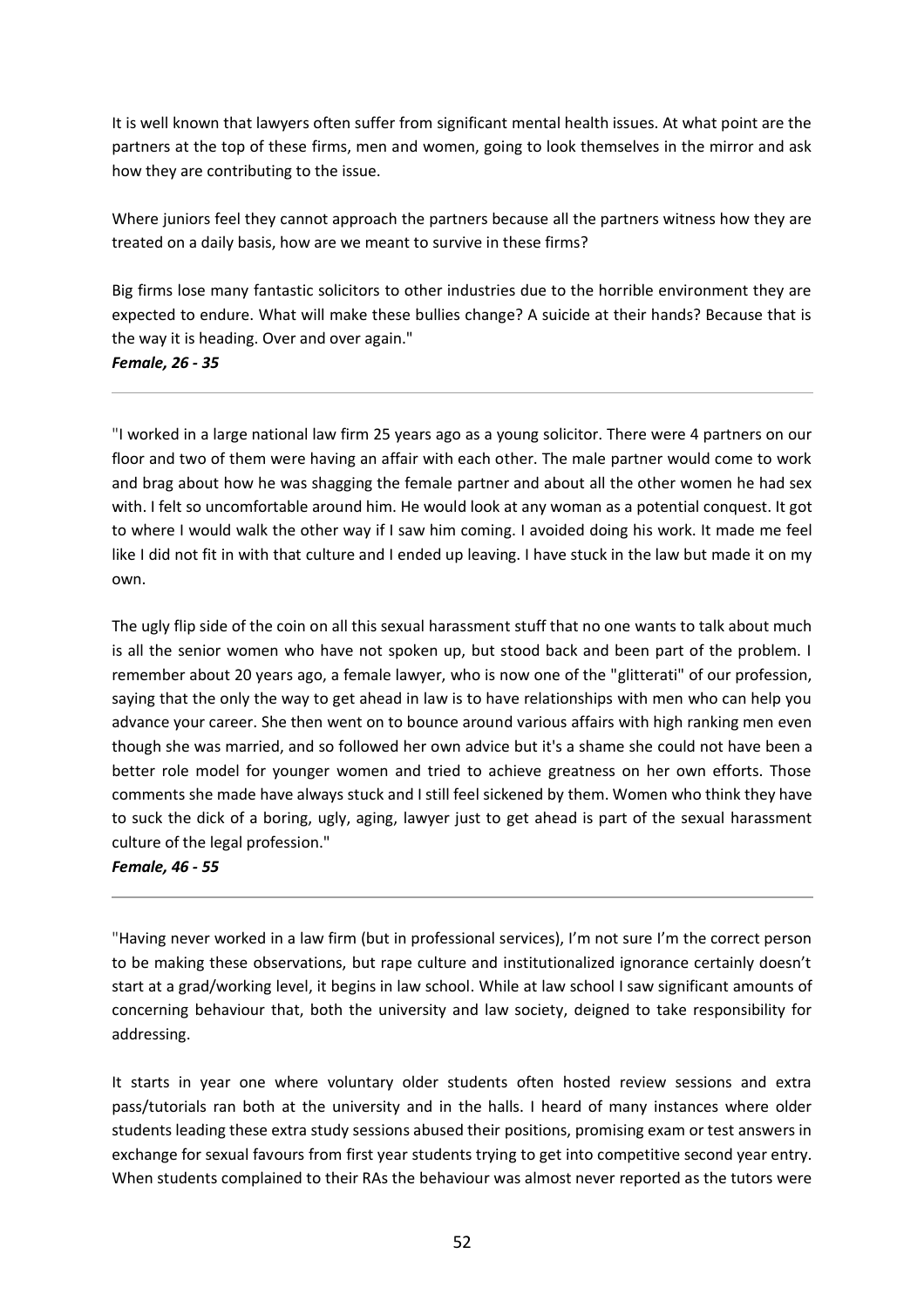often friends of the RAs, or there was no one to report to: they weren't always employees of the university (pass tutors were), the law school didn't organize the sessions, and the halls claimed they were part of the universities responsibility.

Year two law camp was an utter shambles. The predatory behaviour from senior law students, and at times, university staff, was rife. Students were plied with heavy booze and often 'mandatory' drinking games/sessions. Occasionally drugs made their way onsite too which added fuel to the fire. The amount of senior students who crowed about drunken conquests, alleged threesomes and 'downright filthy' \*said with a grin\* sexual antics, haunted my girlfriends throughout their law school experience. You would often end up being tutored by said senior students who were responsible for grading tutorial tests or assignments, or granting you a pass/fail participation mark. Despite multiple complaints the university refuses to take any accountability for events at law camp - 'its organized outside of university grounds and through an independent student organization'.

There was an incident with a friend who ran for a position in the student law society against an exboyfriend who had been abusive. She knew going into it, it wasn't going to be pretty, but ran anyway - something I will always respect her for. While she had a clean campaign, the ex degraded her all over social media with posts on university pages, Twitter etc. where she was called a 'rigid bitch', 'pretentious cunt' and 'too fat for her own good'. She was a size 6 at the time.

There were rumours the ex shared nude photos of her with members of the existing society executive, friends and he threatened to post them on social media if she didn't withdraw. The law school and law society both refused to take any responsibility for his actions - law school saying they had no involvement in student clubs, society claiming they had no control over what students do in their personal lives. When she gave her speech at the annual AGM, on international women's day of all days, one of the ex's friends asked her if 'she'd continue wearing skin-tight dresses for the boys if elected'. There was one women in the crowd of almost 200 who shouted that it was a totally inappropriate question to ask, but the [role of person redacted] who was meant to be timekeeping and moderating the questions, existing executive and staff members present, said nothing. She lost the campaign. That year the executive had 2/12 members who were women, despite our law school having more female law students than male. The ex was re-elected two other times while at law school and was confirmed to be one of the most predatory executive members at second year law camp and law society events.

If we are ever going to make a change in this industry, it starts at the beginning. When we are training young lawyers. Our law societies, schools, firms all need to take accountability and step in when they see or hear in appropriate behaviour rather than passing the buck." *Female, 18 - 25*

"I don't think that this issue is limited to big firms only and is just part of the wider bullying culture that exists within the law profession. I started my career in a smaller law firm (4 partners and around 10 lawyers). Good work was definitely handed out based on gender. The males had "boys nights" outside of the office (I only found out about this as one showed me the email as he did not want to be part of it) where they played poker and drank whiskey (how cliché!) then they got all the high level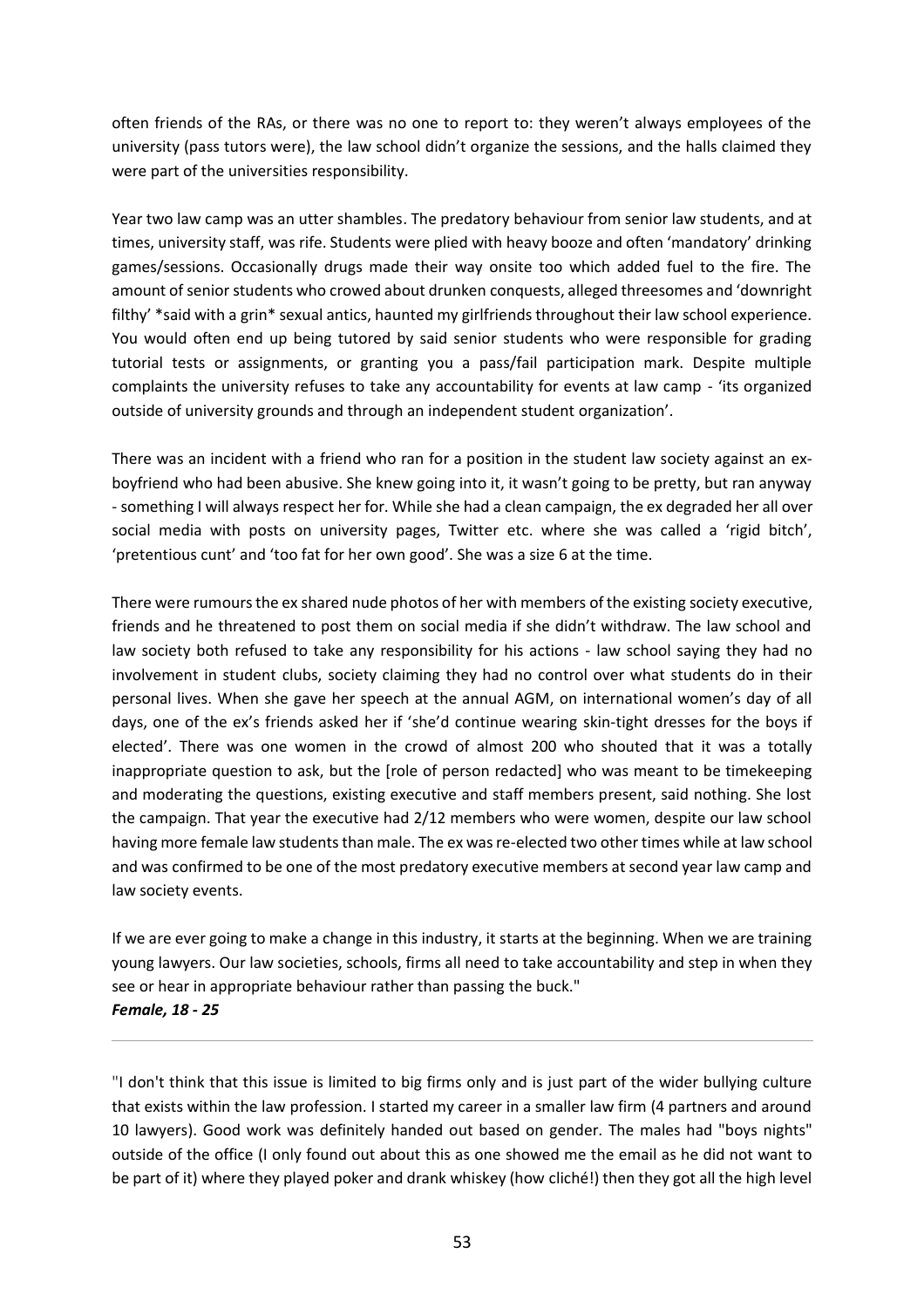work whilst the females got the left over/low billing work which resulted in us not reaching our targets therefore not getting pay rises/promotions etc. The emails that circulated even said "don't tell the girls". I kicked up a stink but the issue was not addressed by the partners - even though we had a female managing partner, she didn't seem to care. However, at times where there were male clients to impress the females were invited to drinks/events to secure the client, never getting to work on the file.

I work in litigation and during my time in Court have seen police prosecutors treat males and females very differently. The men seem to get better outcomes from the prosecutors. I do think there is bullying in general due to the hierarchical nature of the profession. I remember being in Court and asking a very innocent question of a senior female barrister who responded with "don't get smart with me missy". To succeed it is almost like the females act like super aggressive men just to cope. Even though I've now been practicing for 12 years I still feel like these women want to pull up the ladder behind them. I can totally understand why females have children and don't return to the profession who wants to deal with this when you have other, far more important things to do at home!

I don't know the answers to how we fix this though...." *Female, 26 - 35*

"I witnessed a partner in one of the top law firms in Auckland (notably NOT RM), who is 'happily' married with three children act inappropriately. It was an industry function, with a mix of companies and professional firms in attendance.

The said individual targeted a graduate from our company (in her first 2 months of employment) and proceeded to charm her with champagne, then nip out to the balcony to start kissing her.

His brash confidence combined with her complete naivety resulted in an awkward outcome for all involved. We as employers felt an obligation to help her understand the importance of remembering that industry functions are still a form of workplace. Not sure who was going to help remind this older and wiser gentleman of that fact...."

### *Female, 26 - 35*

"I summer clerked at a big firm in Auckland. Throughout the summer, a senior male paid me a lot of attention. In the office, he was always appropriate and it was nice to have friend, despite the 15+ year age gap.

Then came the Christmas party. While I consensually kissed him at the party, at the end of the night when we had returned to the office to pick up our stuff things started to get a bit intense. I said no multiple times and attempted to leave. It took multiple attempts for me to get him to accept that I wasn't interested in more. The night ended with me walking out the foyer of the building with him hot on my tail, telling me how badly he wanted to f\*\*\* me, that he could get us a hotel room, and telling me how he loved checking me out at work.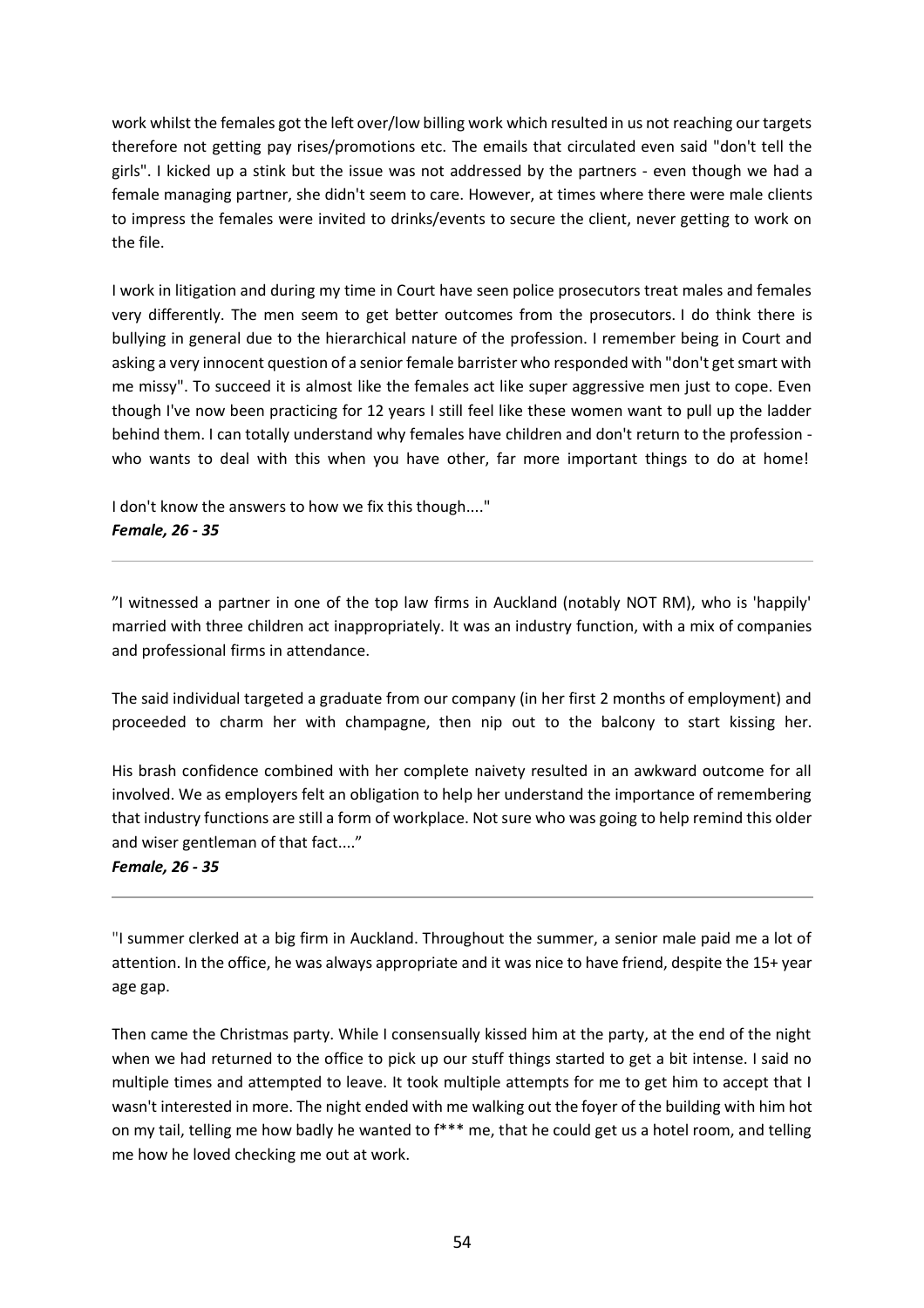Checking Facebook the next day, I discovered he was married with a number of children.

Every day I walked back into the firm and through that foyer I felt sick to my stomach. I couldn't wait for the summer to end. I was incredibly unhappy and uncomfortable being in the office, and my work suffered.

I confided in a female colleague about what happened and she told me not to tell anyone else and to just forget about it. I (apparently foolishly) ignored her, as my way of dealing with it was to talk about it, and I told a couple of other senior women. At the end of the summer, HR told me that those women had approached them and said I wasn't a good fit for the firm.

I wasn't asked back. Knowing I wouldn't have to return to that building could not have made me happier.

He, obviously, kept his job, and was promoted shortly after." *Female, 26 - 35*

"After having to put up with drunken clients in the working office of a Friday who hit us and stop us working, I brought it up with the Partners...I was told to suck cock or fuck off....they pay my wages...then, a couple of days later I was frog marched out of the office. The only way to deal with this is to get a better employment lawyer than they have. Part of being a good person and a great woman is to stand up for other people, and live by your own values. No single young woman under my charge EVER faced any harassment from a man or otherwise. They were my ducks and I would rather lose my job than have them in unhealthy jobs or environments.

Oh, I was also called a F\*\*\*\*\*\* Bitch and Dick by a colleague...that resulted in me getting a poor performance review because I would not sort it out...I expected my "female" boss to speak to him and sort that...she was gutless, cringing, and I got the lawyers in - again. I got what I wanted (an apology and a good review as I deserved) and kept on in my job for another 14 months...Outrageous to think I had to do this...colleagues were a waste of space. I was on my own...until a fab new man came to the office and sorted promptly. Took a year to get my apology BTW."

*Female, 46 - 55*

"My ex-boss, male partner in a Family Law firm asked me:

- whether I had a Brazilian wax
- whether my new boyfriend and I were having sex yet
- whether I would be living with him before we got married (I am a Christian)
- when the relationship became serious, whether I would be asking for maternity leave in the next few years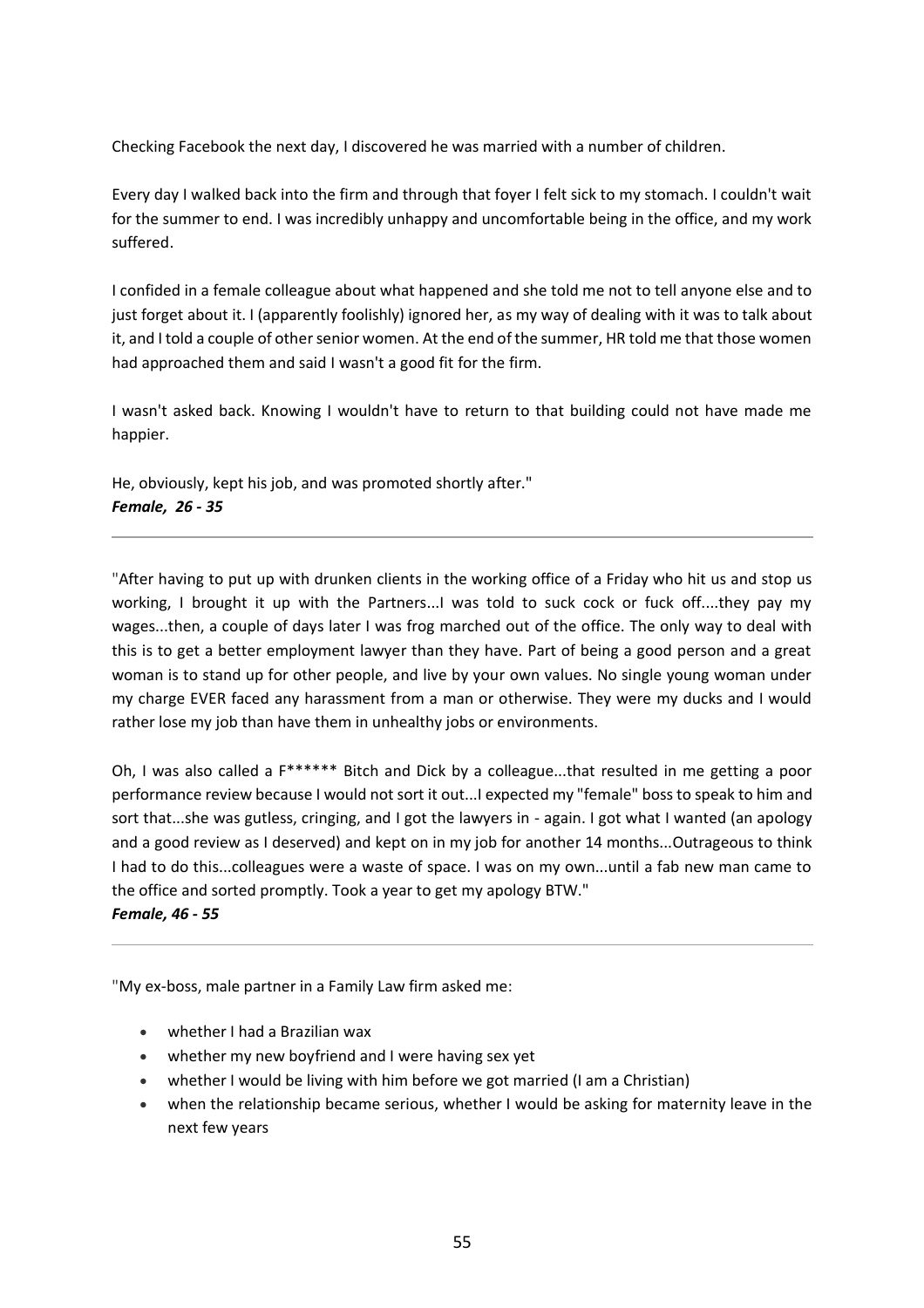He acknowledged he shouldn't be asking these types of questions on each occasion, but dismissed his obligations as an employer as 'it's okay though because we don't have that type of relationship'.

ALL of these comments were overheard by two female partners. They listened eagerly for the answers.

Years later, after having my first child, I asked to return part-time. One of the female partners met me for coffee to discuss my request. She asked:

- how many children did we plan on having?
- what would the age gaps likely be?
- how long would I be wanting to work part-time for?

When I wouldn't answer her (ducking the questions, rather than outright calling her on her outrageous questioning - because how would that help my negotiation position?!) she asked me to go home and discuss my "family planning" with my husband and then let her know what we had decided.

Unsurprisingly, my request to work part-time was declined when I refused to give them the information sought. I was told the role was full-time or nothing. I resigned.

I did not take a personal grievance. As a new mother, working in a specialised area with a relatively small bench, against the resources of a successful firm, legal action was simply not a realistic option. If I had been leaving the law altogether I may have taken legal action.

I did not make a complaint to the Law Society because it did not occur to me. Even if it had, I probably would not have done so for the same reasons listed above." *Female, 26 - 35*

"I heard how important it was to network at law school and in the legal profession and so I spent a lot of time at law school building up positive relationships with my lecturers. I would email them and ask to see them to discuss course material and to get feedback about my grades etc.

I became friendly with one lecturer and we would often get coffee every now and then. I enjoyed our conversations but after a while he began kissing me on the cheek every time he saw me. It started off in his office when no one was around but then he started to do it publicly in the hallway when he thought people weren't looking. One female lecturer actually caught him doing it one time and she looked absolutely horrified. I was really embarrassed the whole thing but, for his sake, I pretended like I was completely fine with it.

Each time he would kiss me, it made me feel extremely uncomfortable but I didn't want to say anything because of his seniority in the law school. Moreover, I had heard about how small the legal profession is and I wanted to maintain a good relationship with this person and not kick up a fuss just in case it came back to bite me.

I felt disappointed that just because I was a woman being friendly and wanting to build up a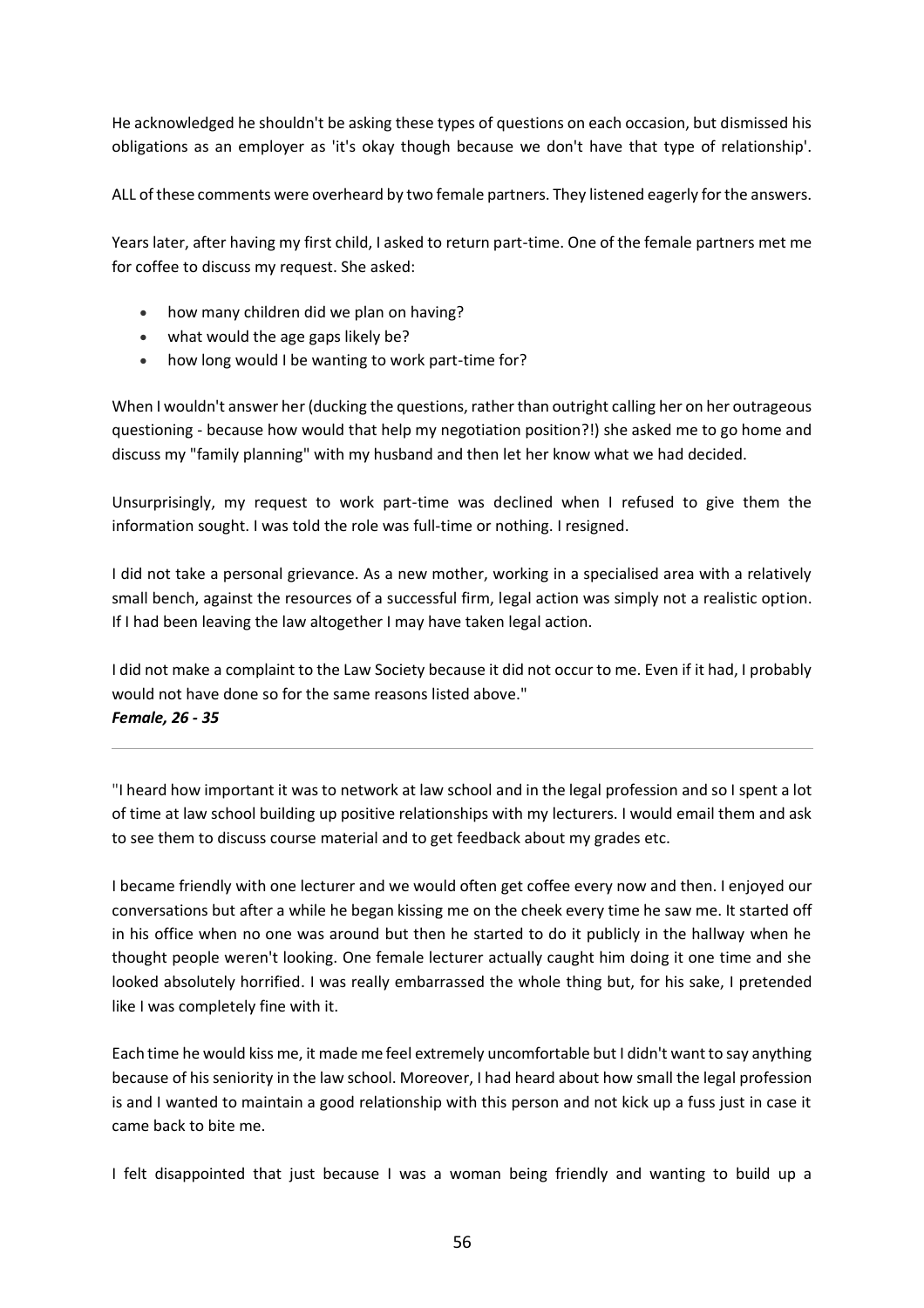professional relationship with him that he felt the need to kiss me. He certainly would not have done that if I was a male student building up a friendly professional relationship with him. It makes me feel like I have to worry about building relationships with older men in the profession." *Female, 18 - 25*

"I worked in a small firm one summer while studying.

One day I was asked to come into the board room after a client meeting and to sign the documents on the table, as a witness to the signatures on them. I said I hadn't seen the signatures and the principal lawyer stated that this was just how it worked - so I went with it.

A few days later, I was again asked to do the same thing. I said I wasn't comfortable doing that unless I saw the signatures, to which the principal said: "that is never going to happen" and it would be a "waste of money" for me to join them in those meetings. I disagreed and it made for an incredibly unpleasant discussion. Later, he did concede that I was right - but asked if I could just do these second ones because they didn't want to get the clients back in again.

I still feel uncomfortable when I think about the fact that I did it and nowadays (working in a big corporate) there's no way I would do that. But – like so many stories here – I was well aware of the power imbalance that existed, and I wanted to 'do well' in my first job in a law firm." *Female, 26 - 35*

### **Wednesday 7 March 2018**

"The very first time I was employed as a lawyer, fresh out of law school and 22 years old, I worked for a medium-sized law firm in one of the larger cities. There were a lot of things I found challenging about that job - the sense that I didn't belong as I hadn't gone to the 'right school', the deep divisions between the lawyers and the support staff, the bullying attitude of my supervising partner, the heavydrinking culture... but one incident that has always stayed with me was the time that two women lawyers who were more senior than me but below partner level, took me aside before the office Christmas party and advised me about which partners to steer clear of at the party. Apparently some of the male partners were inclined to get 'handsy' after a few drinks and so these women I suppose felt they were doing me a favour by alerting about who to avoid. I look back on that now and feel sad and angry too that the whisper network operated in that firm to possibly protect young women lawyers but also to shield senior male lawyers from the consequences of their behaviour. I wonder now why I didn't speak out. Why none of us did. But it's no mystery really - we were powerless, we were unsupported, we feared the costs of breaking rank."

#### *Female, 36 - 45*

"At the Christmas function, a young lawyer was harassing and being sexually forward to a woman who clearly had too much to drink. I told the man to bugger off and leave her alone and all he said was "She is asking for it". I wouldn't leave her sight until he had left.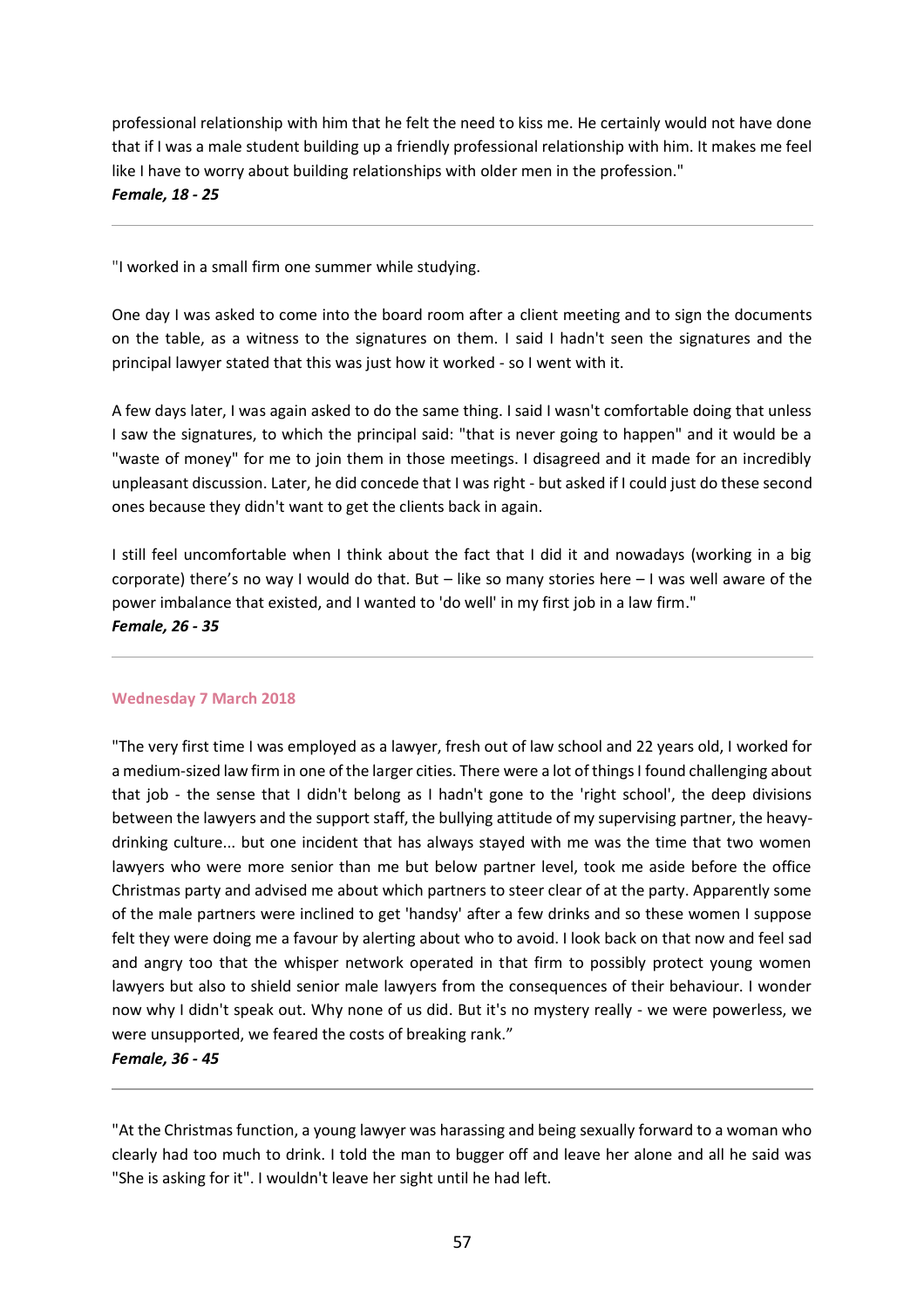The manager who I expressed my concerns too, did nothing! She said "I didn't see it, so I can't do anything about it."

*Female, 26 - 35*

"There is a man at work who always gets in your personal space and says inappropriate things. One day, he took things too far. He told me I looked "sexy" in my new dress and if he could have a picture with me. I now can't be in the same room as him in the office. I have raised my concerns with my manager, but she won't do anything."

*Female, 26 - 35*

"At [employer redacted] in Auckland new employees have been required to watch porn as part of the induction process. One of the named partners appears to think that it's a huge joke to pull out his penis at work and rest it on the shoulders of his young female solicitors. I have heard other male lawyers talking about this in recent weeks say that it was OK because they (the women) thought that it was funny and had not complained."

*Male, 18 - 25*

"The post by [name redacted] on [social media site redacted] is exactly why [employer redacted] won't learn from what happened. Sexual harassment may not have been her experience but she was a senior when she came in. Sexual harassment was my experience at the firm - and no it wasn't in Wellington. It was in the Auckland office. It happened multiple times. And HR and the partners were wilfully blind to what was happening. All they had to do was look up and ask their grads what they were experiencing. In one case it was happening at the ball in front of HR and they pretended they didn't see. I think it's an absolute shame that a senior woman like [name redacted] would write something so out of tune with the culture at her firm and the experience of young women at her firm.

Stop silencing young women [name redacted]. #metoo" *Female, 26 - 35*

"I was raped by an older colleague at work after a work event. He told other colleagues I was "up for it" and a slut so no one would believe me. I haven't told anyone what really happened but I'm thinking about it."

*Female, 18 - 25*

"I was sitting in a lecture as a second year student dressed in formal attire, in preparation for my mock moot assessment later in the day. Once the lecture was finished, I made my way down the stairs as I did every day.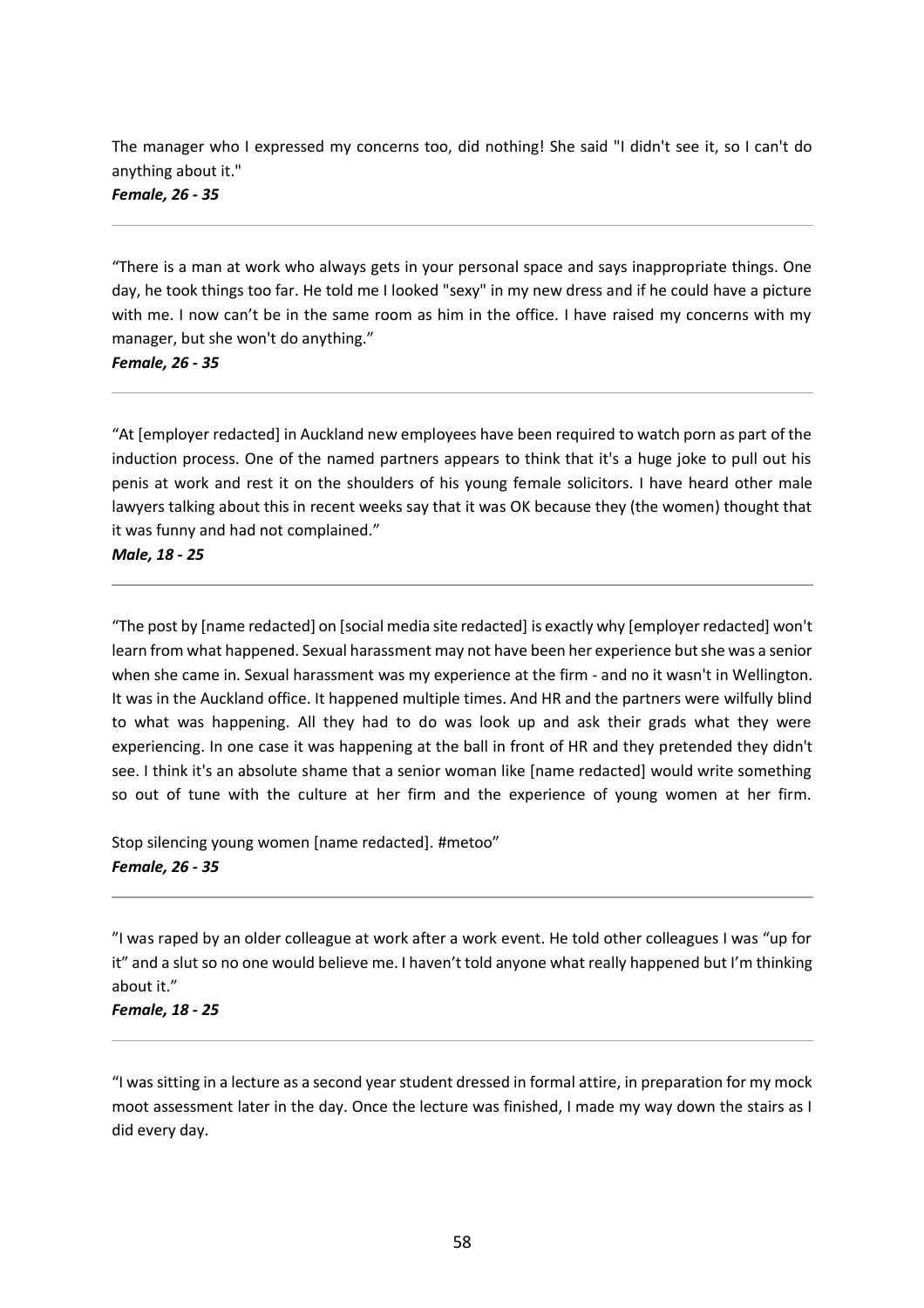Except this time, the lecturer stared right at me, winked and said 'Looking good. Don't get into too much trouble.'

The lecturer had a rumoured reputation as a creep, constantly asked the 'pretty' girls in lectures to answer questions, and uncomfortably fawned over them when they answered. I've often thought about how many times a similar experience would have occurred to a student like me. The culture of sexism doesn't just begin in law firms. It's everywhere."

*Female, 18 - 25*

"There is a [role redacted to prevent identification of individual] at [university redacted] who has been well known as being 'a creep' for many years.

His reputation is that of only hiring attractive female research assistants - often without regard to the usual hiring processes (an example being a research assistant he met at his child's dance class). He not only lectures the course but takes one tutorial group (a practice that is uncommon at the law school), and often meets future research assistants (exclusively female) through this. Research assistants are told they have to dress 'professionally' - a requirement that does not apply to any other lecturers' assistants.

His favouritism starts often when a young female is in first year (a time when the power imbalance is most pronounced). Selected students have been given private assistance by him with course work (such assistance was not available to other students). Another escaped formal processes for plagiarism after meeting with the lecturer (which contravenes university protocol). His relationship with research assistants consistently involves weekly private meals and drinks outside of university hours as well as gifts.

His behaviour is well known amongst students, staff and Senior Leadership in the Law School to no avail. It was once used as comedic material for the annual Law Review.

This post only scratches the surface of his behaviour and to dismiss it as a joke is to ignore its serious nature."

*Female, 26 - 35*

"My senior solicitor was a female and a sociopath. While I faced many #metoo moments at the law firm I worked, the reason I ended up resigning was due to my senior solicitor's actions. My partner acted oblivious to how she treated me, but in reality she was wilfully blind to the treatment because the senior solicitor brought in more money than I did. I was bullied and treated horrifically, and HR knew about it...but the bottom line was more important than my mental health for the firm. So out I went."

*Female, 26 - 35*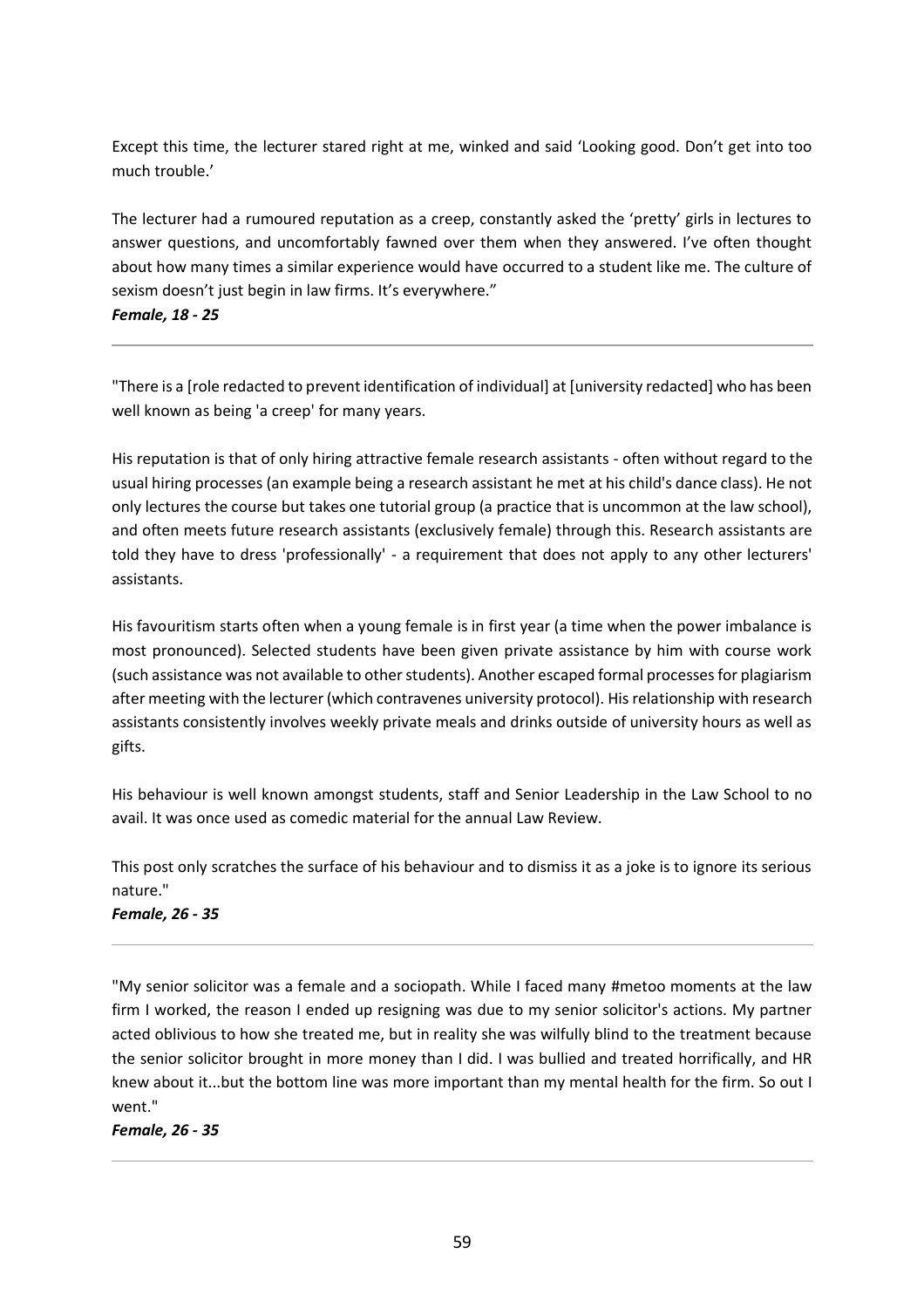#### **Tuesday 6 March 2018**

"I was a law student in the mid 2000s, and student/peer tutors who were at least third year law students were a cheap option for the uni to run tutorials. I slept with my student tutor who was only a year older/above me (drunken night, no regrets at the time) and then went overseas for a few months as it was the end of the year.

When I returned he invited me to a party at his flat. I said no, I wasn't interested, and then things turned **nasty.** The contract of the contract of the contract of the contract of the contract of the contract of the contract of the contract of the contract of the contract of the contract of the contract of the contract o

It turned out he had taken photos of me doing intimate acts, and also had a video camera set up in his room that recorded what had happened that night. He threatened to print the photos and leave copies of them hidden in the law school library if I didn't come to his party, or meet up with him that night. He also threatened to spread rumours about me to the other tutors if I kept ignoring his requests.

He didn't go through with it in the end and apologised the next day saying he was drunk and didn't mean what he said. But he kept texting me and harassing me to meet up with him anyway. I ended up transferring to another law school the following year anyway as the stress of potentially having my career torpedoed before it started was too much so I moved closer to home." *Female, 18 - 25*

"I had a gap year before Uni to work as an office assistant at a commercial law firm in the city, so I could get some work experience before doing my law degree. As this was my first ever full time job and straight out of high school, I had nothing to compare this job to anything else.

I was bullied horrifically not only by two of the male partners, but also by my office manager who was female as well as the secretaries. The office culture was so toxic there that even the secretaries were horrible and mean to each other.

I had a salad thrown at my head by a partner because I had forgotten beetroot, I had to clean up kick marks in the walls, I got belittled in front of clients, had my hair pulled by one of the partners, rude remarks were made about me in front of colleagues, I had my butt smacked when I was bending over...these to name a few.

Every morning I would feel sick and dread going into work, but I just thought this was what work in the 'real world' was like.

The day I left I was belittled by a partner in front of a client who then rang back to the office to say what he said to me. When I got back to the office I was made fun of by the secretaries and the other partner. These behaviours had been going on for 6 months. I was mentally and emotionally exhausted by being treated like garbage for so long.

The next day I went to the doctor and was put on stress leave. I resigned during this period and was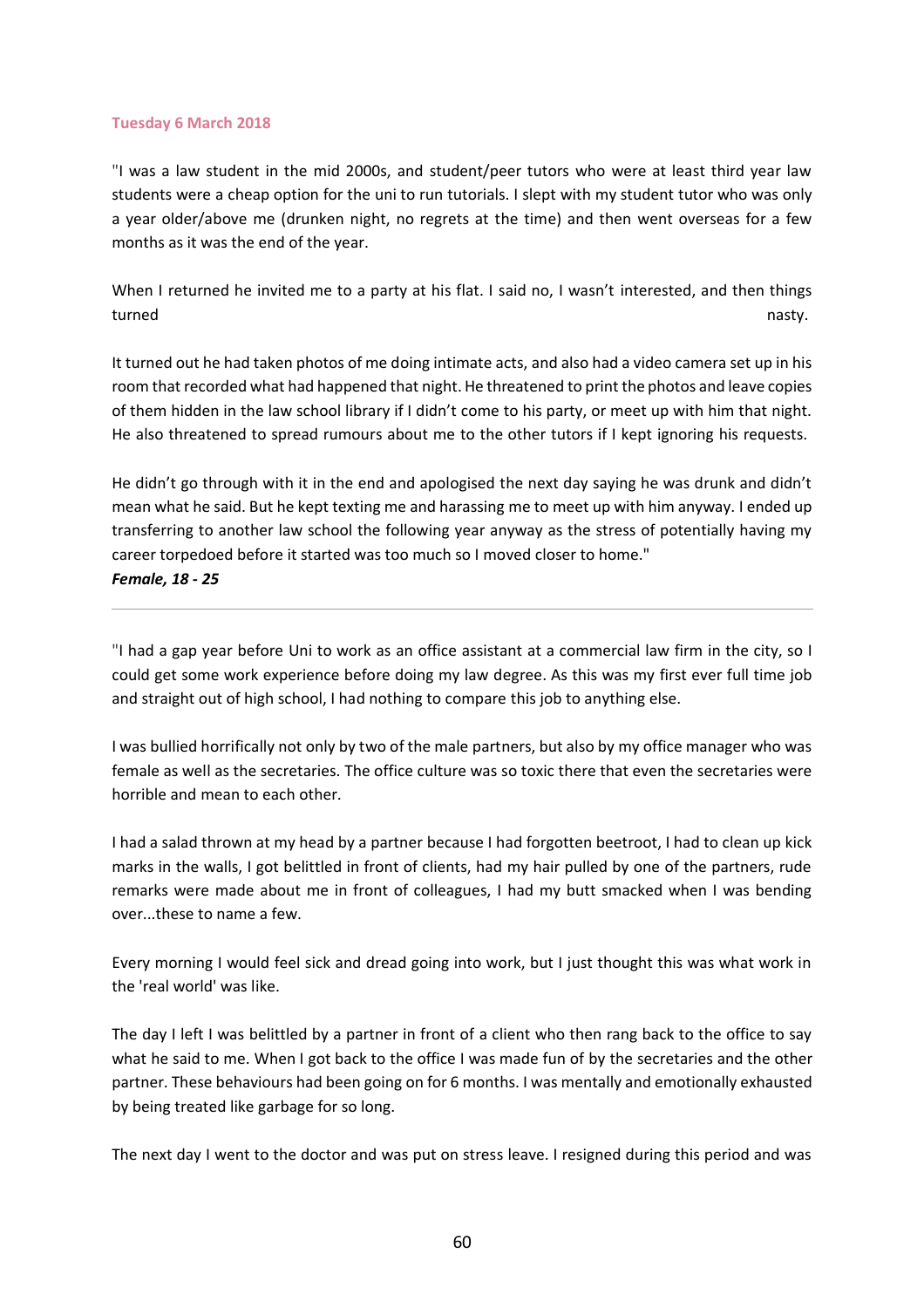forced to either sign a confidentially agreement or come back to work my notice, they obviously knew which one I would take."

*Female, 18 - 25*

"My experience is of bullying by senior female practitioners. The first was as a grad lawyer. I was given no guidance and left to deal with situations far over my head. I was picked at, belittled and subjected to comments about my appearance and weight. I received unclear and incomplete instructions (if any) and berated about my work. Largely because she overcommitted work wise (it was all about the \$\$) but sometimes it genuinely felt like she was doing it on purpose to play games. There was no accountability for the fact that she was supposed to be teaching and supervising me. I felt stomach churningly sick all the time, I dreaded going into the office and it started to affect all areas of my life. I wanted to leave but crazily felt I owed it to her to stay (she constantly told me that grads drain the firm and cost money rather than make it). I also felt like I needed experience because grad jobs had been so hard to come by. In hindsight I should have left much sooner but it's not that easy when you're in it. It was like everyone in the firm was institutionalised – there were excuses, "it's just the way she is" etc. It feels like female partners are untouchable because firms need them to maintain their gender quota. I later spoke to two of the grads before me and one had cried almost every day before coming in to the office and one had a breakdown.

The second was a few years later in my career and almost a carbon copy of the first. I tried to put steps in place so I wouldn't have to take work from her but that in itself was career limiting. There were the same excuses, "it's just her" etc. My ability to handle it was so much less - the dread returned and followed me around outside of work. I left and left practice altogether. At times I regret leaving a career that I put so much into building but the bullying would have destroyed me  $-1$  still feel much less resilient than I was, anxious, easier to upset. "

*Female, 26 – 35*

### **Monday 5 March 2018**

"I went to a second year law camp, where I saw senior staff members visit. It was led by older law students. Everyone was encouraged to binge drink. In the 'talent show' there was excessive nudity (mostly women) and simulated threesome sex act, and simulated blow job. I felt really uncomfortable and purposely didn't drink much because I was scared of being taken advantage of." *Female, 18 - 25*

"I didn't experience sexual harassment personally but witnessed a lot of it at my old firm. It's fair to say that "locker room talk" was the norm and not just on Friday nights when people are drinking/socialising. Everyone laughed along, partners and seniors, males and females, even when it was obvious that someone (usually a female) was uncomfortable. If you said anything it was brushed off as a joke and you were made to look like a politically correct party pooper ruining all the fun.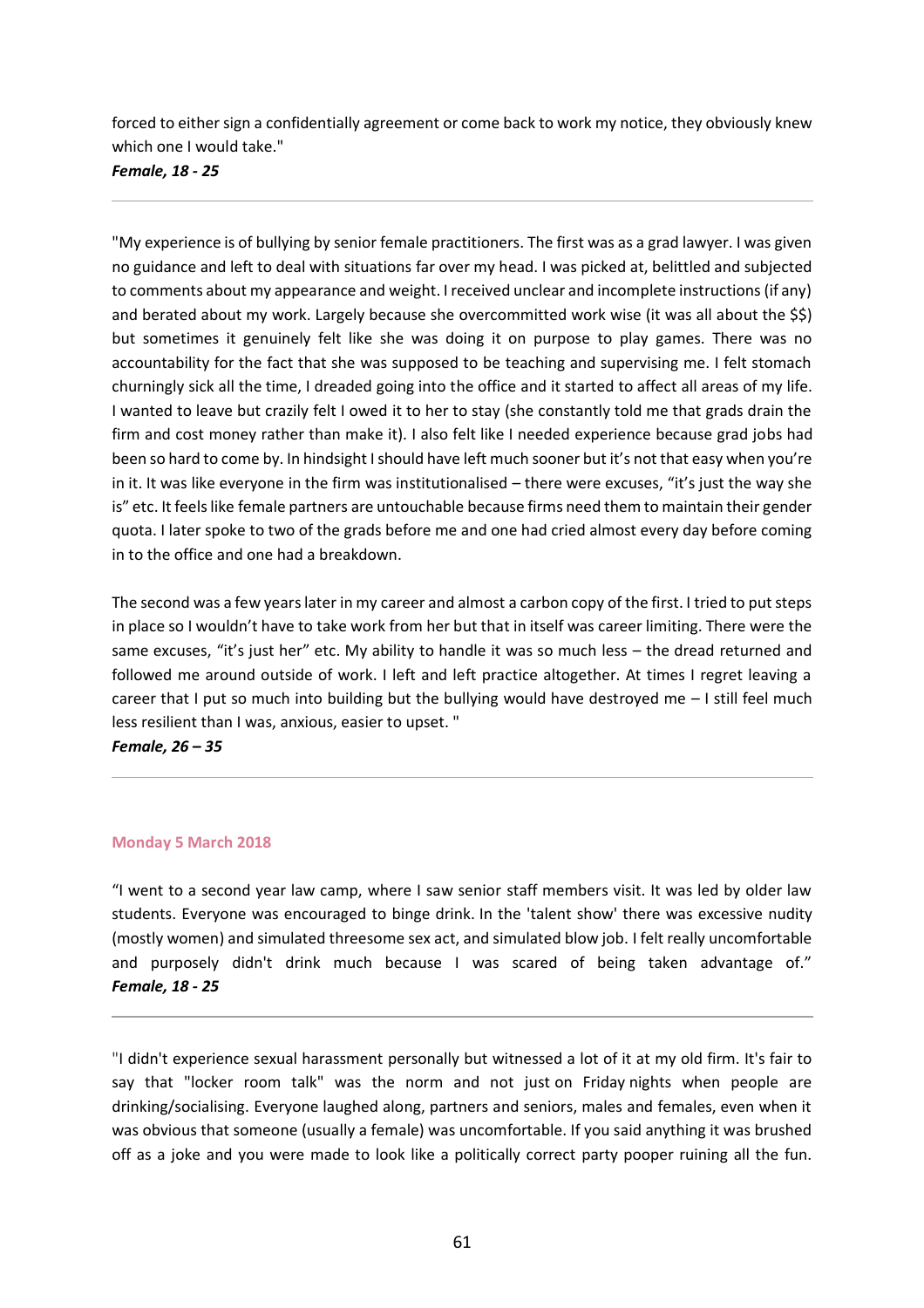I complained to HR about one particular senior that made a lot of inappropriate comments about women almost daily. The response from the HR director (a female) was: "But isn't he so funny?!" Some girls in his team felt too uncomfortable to stay at work late when he was there and the rest of the team had left - as a result they missed on out work. The partner that this senior reported to was the sexual harassment officer for the floor and she was completely oblivious to the behaviour in her own team, let alone the firm in general.

I've seen other people say they feel too scared to "like" articles on social media discussing this (I am too) which says a lot - we have a long long way to go before women will even speak up while they are still employed at the workplace they experienced the harassment - and even further before HR actually does anything about it."

*Female, 26 - 35*

"I have worked in two large law firms and while my experience in the first was largely positive and sexual harassment free, in the second I was not so lucky. From my first day in this firm I was targeted by a senior colleague in my team. Despite being married and having a new born, nothing stopped this predator from using all forms of social media and communication work and personal to get to me. He continued to wear me down at work events, drinking events and during networking opportunities. As awful as this was I was more surprised by the lack of support from other females in the office, in particular other juniors who turned their backs on me, looked at me as if I was the one leading him on and basically put out the word that I was "giving as good as I got". For those of you out there who have experienced the female vitriol which often occurs simultaneously when you are being sexually harassed by the "jock of the firm", know that you are not alone.

While the details of how I was being sexually harassed I am not comfortable divulging I will say that this behaviour only stopped when I left this firm and cut off all contact, with most of my colleagues and my sexual harasser. I by no means think I was his last victim and know full well I was not his first. While I know "running away" doesn't solve anything, if I had not left when I did and without taking further action I cannot honestly say I would have made it to my current firm where I am valued and go to work every day, loving the law and eager to work hard for my clients, my peers and my supervisors.

For those of you who are in the position I was, change is slow and it is not easy. If your mental health, your relationships, your work and your physical appearance are suffering, it is time to get out. Cut your losses and go somewhere where female empowerment is encouraged, women are treated as equals and you aren't getting fondled while you are trying to enjoy a beverage or make conversation. Go somewhere where you can enjoy work every day and not have to look over your shoulder.

I welcome the media coverage of these issues, I applaud those who have come forward so far and those Universities and institutions who are openly saying no to the organisations that encourage and tolerate this kind of behaviour and abuse.

I thank God every day that I escaped the sexual harassment I suffered in a previous firm and that my health has recovered. I could not be more grateful that my personal relationships remain intact and I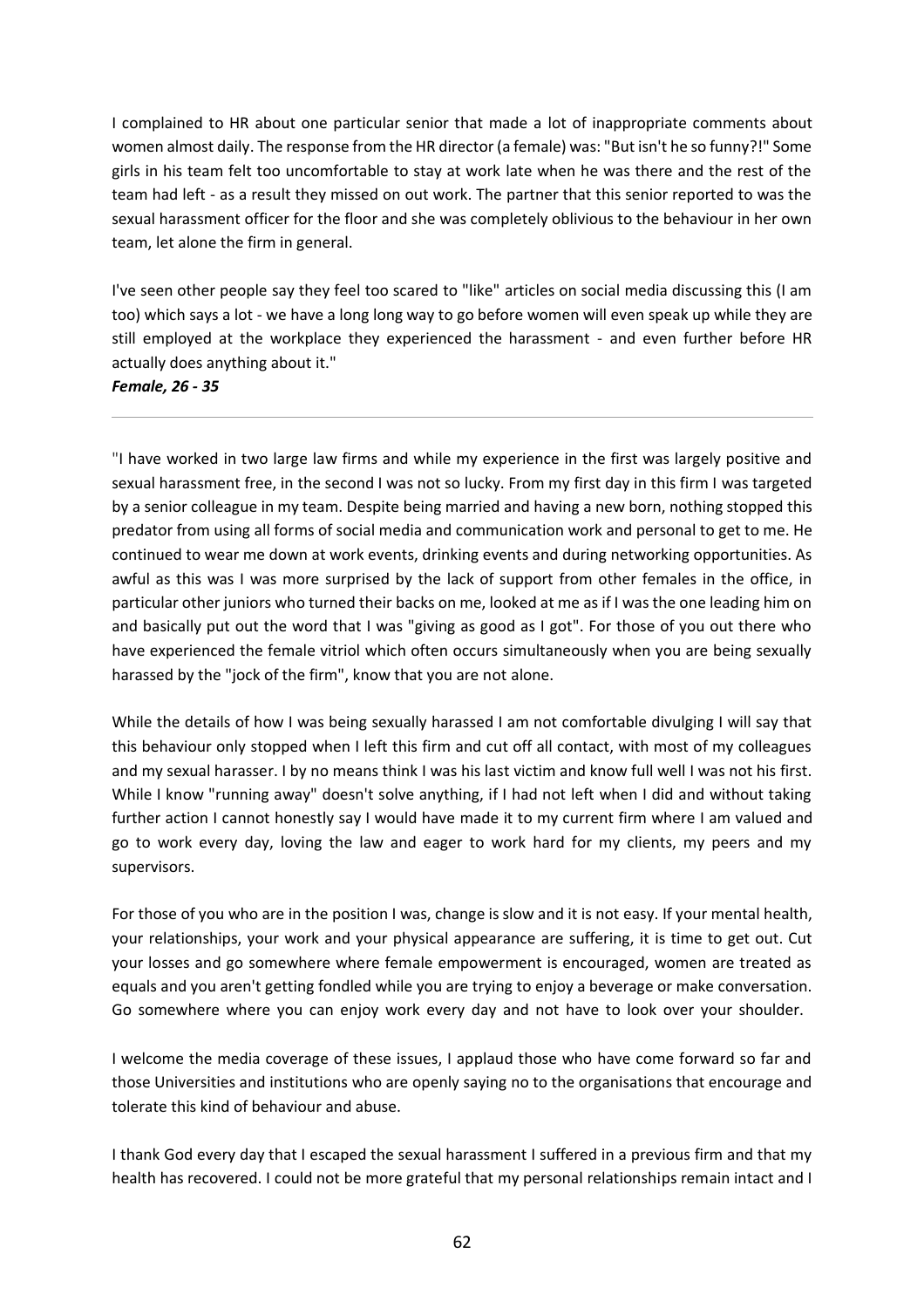do believe I am stronger for having experienced that. But, I would never wish what happened to me on my worst enemy. For anyone who this post resonates with, be strong, get support and take any help you are offered in dealing with this problem. It is not you, it is the institution, the power imbalances and the absolute creeps who choose to act like this and think it's okay.

Do not tolerate it, sexual harassment is never okay and don't blame yourself. If it is right for you as it was for me, then get out and get out now. I have no regrets." *Female, 26 - 35*

"I didn't go into a large firm as a graduate because I was told by the big firm's HR people at uni, my grades didn't cut it. They didn't. But when I saw my friends become law clerks, I also realised that I wasn't skinny or pretty enough. Their stories of sexual harassment; long hours; drinking; drugs; sex with colleagues and male chauvinist clients were overwhelming. This was 12 years ago, this isn't new.

The worst sexual harassment I experienced was at a bar dinner, when a "colleague" and "contemporary" explained to me in great detail all the sexual things he wanted to do to me in the toilets that night. He told me I wanted to sleep with him and it was inevitable it would happen. He did it so openly in front of lawyers and judges, no one commented.

I took the path of a smaller firm in the provinces. When I arrived at one workplace – an older male partner frequently touched the female staff on the waist, hips and necks. They were uncomfortable. He would laugh and say he was like the old grand-pa, harmless. He wasn't. He slept with clients, he preyed on the vulnerable and weak – both for both sex and power. He told me he hired the receptionist cause her "big tits" impressed the other male lawyers who came to the office.

People saw the partners as upstanding members of their community, yet the cheating, drinking and exploitation was rife. In the end I became a target when change slowly came in as there was no room for this behaviour, I was called a "fat c\*\*t" and a "vicious bitch". When they left the firm they openly spread rumours about me. They thought I'd closed their club down.

Sexual harassment, sexual assault and bullying – law culture norms. The law society is either unaware or turns a blind eye – I'd say the latter. These men who behave like this are known yet form some reason the "old boys club" closes rank for them. When I went to NZLS, branch or dinner events with the partners, people told me I worked for great men."

*Female, 36 - 45*

[First half of the post redacted at the request of the author].

"Based on my own experience in the profession, I have the following recommendations:

1. When a person is applying to practice on his or her own account, they must provide references from junior members of the team and support staff in each place where they have worked in the past 5 years.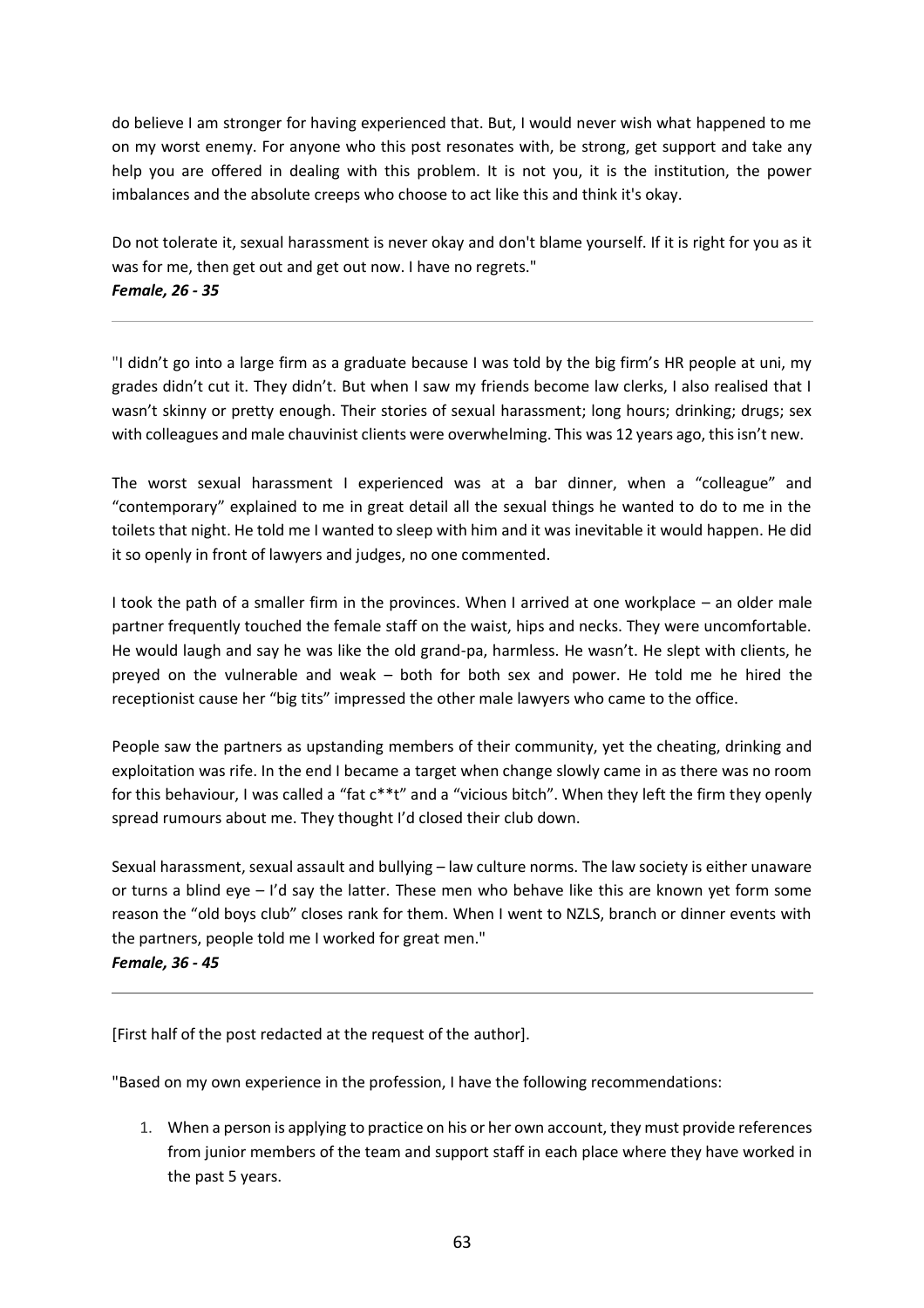- 2. Send out an email to all lawyers who have worked with that person to give them the option of giving any reason why that person should not practice on his or her own account.
- 3. Making it compulsory for all law firms with more than one lawyer to be a part of the EPA programme, or somehow ensuring people in small firms are not disadvantaged by not having access to EPA.
- 4. Having an external person to whom complaints about bullying can be made I know there is the friends panel and the Law Society, but it would be good if this person/group had a legal background but wasn't practising.
- 5. Having the practicing on own account licence renewed every 3 years and any incidences raised to the independent person be brought to the attention of the select committee.
- 6. Compulsory seminars on workplace bullying and sexual harassment in the practising on own account course. This would include people like those on this blog set out the impact of bullying and sexual harassment so these seniors can see for themselves what their behaviour is doing.
- 7. A compulsory course for people wanting to renew their practising on own account licence which includes a seminar on the impact of bullying and sexual harassment.
- 8. One criteria for practising on own account being that the Law Society is satisfied that the person won't bully or sexually harass staff.
- 9. Having a mentoring programme like the Judges do having someone who isn't in your firm who you can go to if needed. I think this is especially important in litigation. Maybe if each area had a few lawyers with 5+ PQE who could put their hands up to mentor each new grad. I would not have coped in my year in that other firm without support of senior lawyers outside that firm and from my former bosses.
- 10. The Law Society, if it decides to take action on all of these blog posts, to give the option for all of us to speak to the Law Society face to face about matters.
- 11. Having a staff satisfaction survey annually and employers having access to those results, if they have good results, they could use them in recruitment."

# *Female, 26 – 35*

"I went to one of those university camps at the start of my second year (which is meant to be a celebration of making it into 2nd year) and it was disgusting. We were forced to drink huge amounts of spirits during compulsory drinking games run by the older students and there was lots of sex between students which probably wasn't consensual because people were so drunk. I felt scared the whole weekend that I was going to pass out and be taken advantage of by some creep.

Some of the students (including the older students) had this boys club/predator mentality and bragged in the weeks after about their "conquests". Several of my friends were the subject of horrible gossip and then had to endure the remainder of law school with them. I think universities need to take some responsibility for essentially enabling the kind of behaviour that goes on at these camps because it clearly has a flow on effect into the legal profession."

# *Female, 26 - 35*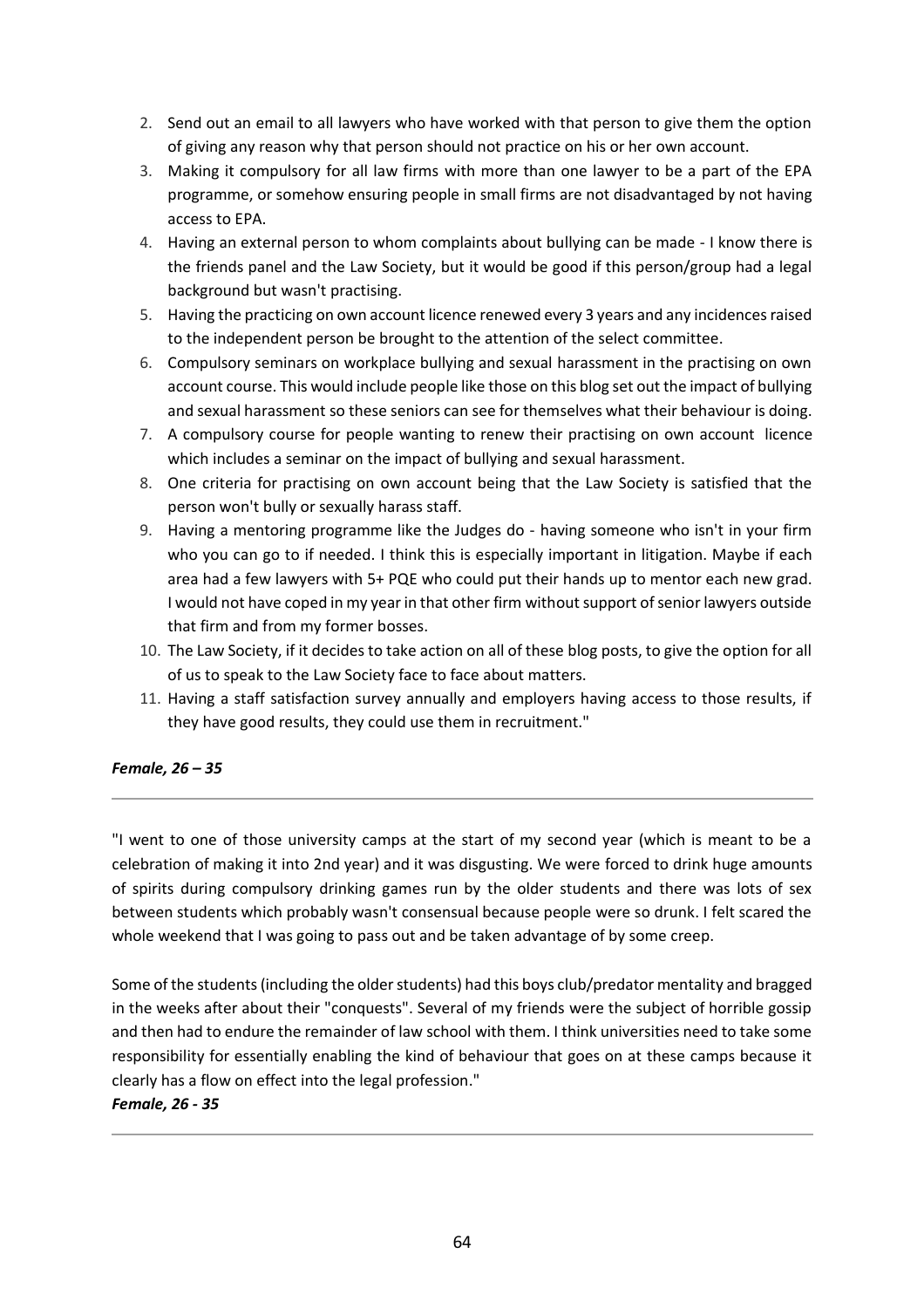#### **Sunday 4 March 2018**

"This is a noble effort, but I do have some concerns with some of the reports being posted here, which I share as someone working and trained outside of the legal profession, but with strong personal and professional ties to the profession.

- 1. Several of the complaints here paint university legal training as insufficient for working as a lawyer. Do young law students/graduates not understand that universities are not vocational institutions? The purpose of a law degree is to give one a grounding in the law, not to train one as a lawyer. These are very different things. No one graduates from university with the skills to do a specific job. No lecturer in their right mind would (in New Zealand at least) write a course description to suggest as much. Sour grapes because you graduate with a degree to find there is still a long road ahead of you is not grounds for a grievance. Deficiencies in the quality of mentoring and training provided to graduate employees are.
- 2. Actual \*abuse\* aside, many people are assholes. To succeed in any field, you need to be able to tolerate and deal with dickheads. That is reality. Employers can be horrible, colleagues can be horrible, clients can be horrible. One thing young professionals need to learn, and quickly, is to discriminate between personal and professional criticism. When people are passionate (which the best minds in a field tend to be), the lines can be blurred. Conflating this with systematic bullying does no one any favours.
- 3. The culture around overworking, under-resourcing and undermining young graduates in large law firms is a massive problem. But it is well known, and it is not restricted to the legal profession, but is common across the professional services and many other sectors. Yet graduates still line up to get a foot in the door. You know what will force change? The inability of these firms to attract quality talent. Vote with your feet, there \*are\* other options. The naivety of respondents here is quite astounding, "No other trade or profession would continue feeding graduates into the jaws of firms and practitioners where the average employee lasts less than a year"? Think again. Massively. At least in law, if you leave, you can most likely get a job elsewhere in the same sector...
- 4. Everyone who is surprised that a big law firm, and [firm redacted] in particular, might act unethically and immorally needs to read "30 Pieces of Silver" by Anthony Molloy, QC. The nature of these firms is not secret, and if you were to read this work, and reconsider your employer of choice, you wouldn't be the first...
- 5. Law firms, in their structures, are inherently inefficient in getting work done, which probably has a lot to do with the complaints of overworking/exploitation. Leave the office. Don't answer your phone/email beyond reasonable hours, force your seniors to think about WTF it actually is they would like to achieve. My fear for the legal profession (globally) is that the AI and data science crowd are going to figure this out before the lawyers."

### *Male, 26 - 35*

"The bleak truth is that a law degree is completely useless in preparing you to actually practice law, and so graduate and junior lawyers are completely under the thumb of the senior lawyers who actually have to teach them how to do the job they just spent tens of thousands of dollars qualifying for.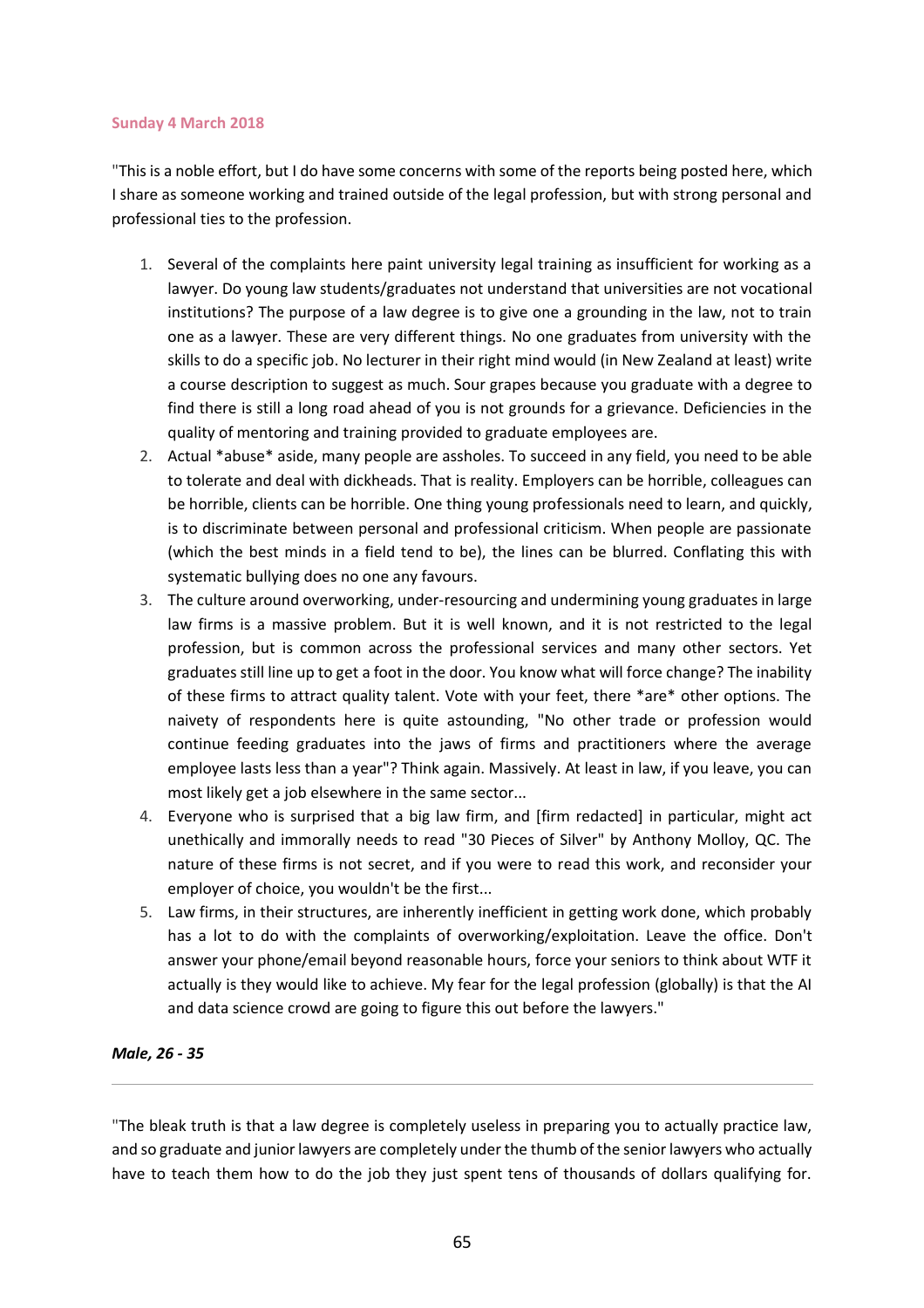Some senior lawyers are good, wonderful mentors. Some - far too many - are sociopaths or worse, and the worst thing is that the profession collectively knows exactly who these people are.

No other trade or profession would continue feeding graduates into the jaws of firms and practitioners where the average employee lasts less than a year. But the Law Society doesn't seem to care." *Male, 26 - 35*

"I know two ex-[employer redacted] lawyers. One had sex with at least 4 co-workers while he worked there (including in the boardroom). The other with numerous, including the "HR girls". They chatted about their sex life in their office and emailed each other about the Friday night "possibilities". I believe these same lawyers were told to stop looking at porn at work, that was for the home computer."

*Female, 26 - 35*

"While I was in his office alone, my supervising partner used to tell me stories of his sexual exploits and talk about how his clients had sex with their junior staff all the time. These conversations made me feel very uncomfortable and I would try to change the subject but it would keep going back to that topic. There was alcohol every Friday night but never food provided (or rides home) and lots of pressure to drink more, more, more.

My supervising partner was also a terrible manager, a poor communicator, imposed totally unreasonable deadlines on me and bullied me. When I tried to sort the problems out, he stopped giving me work & tried to get rid of me by putting me on a performance management program (even though I was at 140% of my billing target and had recently received a good performance review & 15% salary increase). HR were totally unsupportive and took his side over everything." *Female, 26 - 35*

"After completing my law and arts degrees, I applied for a job at a small Christchurch firm in 2004. I was successful in getting an interview - at the interview, one of the male partners asked: "We know we probably shouldn't be asking this, but do you intend to have children?" I answered truthfully (I figured I wouldn't be doing myself any favours by refusing to answer) and responded that while I didn't have a partner at the time, I was hoping to have children one day. I didn't get the job. I'm not sure whether my response about wanting children was material in their decision, but it was an unpleasant experience. I was later successful in getting a job in Wellington.

I'd like to think that attitudes in the legal profession have changed in the last ten years or so (I now work in the public sector) but hearing recent stories I'm not sure they have." *Female, 36 - 45*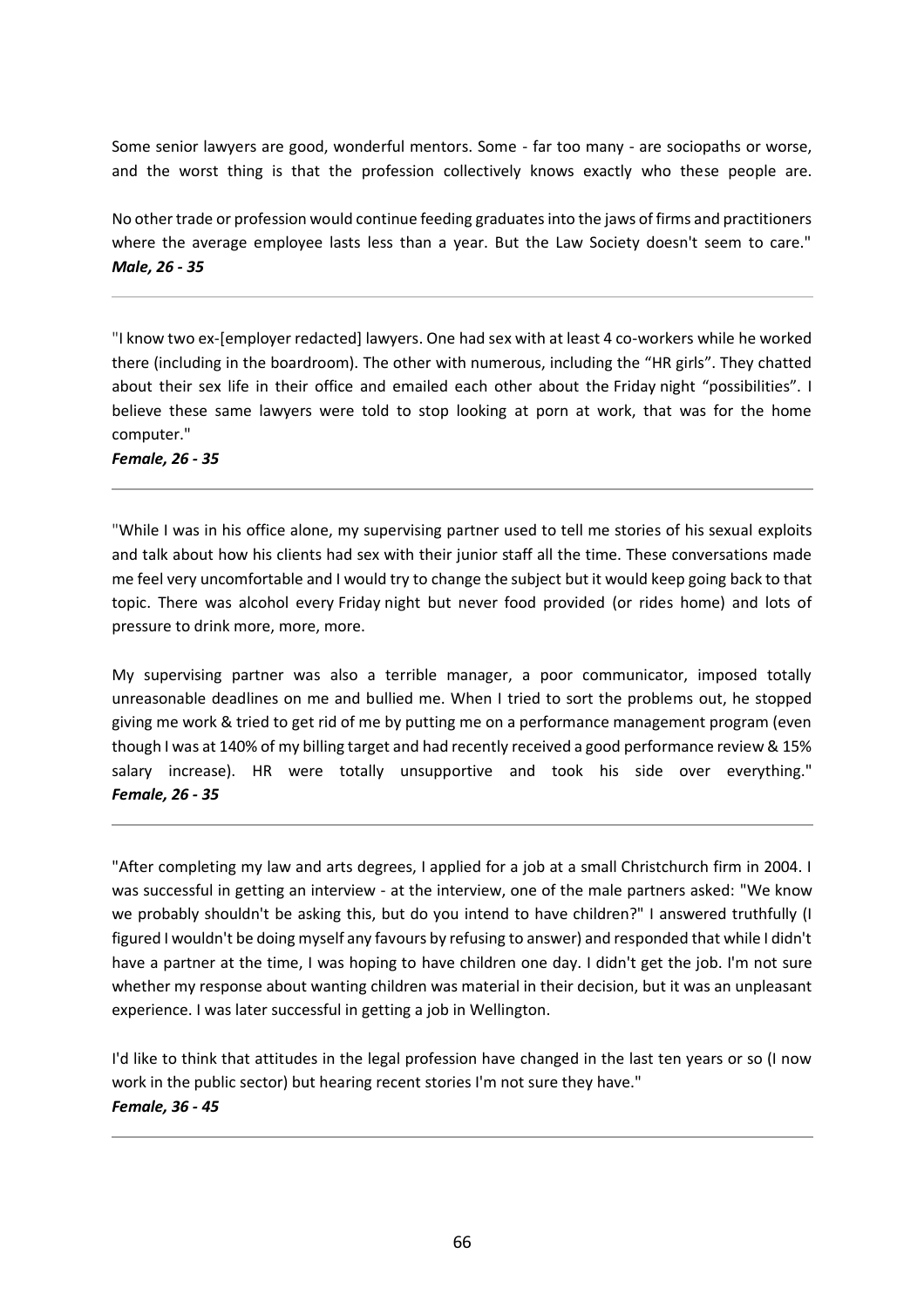"In keeping with the myopic self-indulgence and avaricious scorched-earth wealth distribution values of the baby boomers currently sitting at partner level across the profession, this push-back appears to be in consequence of a bubble formed by too many of the misogynistic bores going all in on an allfemale appearance-based recruitment to furnish their offices with prospective playthings and eyecandy and reap the return on pay inequity. Up goes the probability. It was only a matter of time.

The bubble hasn't yet burst and there won't be institutional change. There will be a handful of individuals who probably aren't even the worst ostracized and scapegoated, one summer of all-male clerk recruitments, some token changes to wording in guiding documents, and new forms to fill for middle managers and HR. We haven't the cultural maturity or integrity or even basic honesty to identify let alone address the enormous issues at play. A whole ad hoc stratum of "independent" inquiry and review would simply mushroom into existence from within the same entitled professional class and its cultural norms so would prove only a costly exercise in articulating evasive and vague truisms.

If we were talking a skilled blue collar vocation the politicians would have already been in and obliterated any theoretical component and rendered the prerequisite education entirely and brutishly pragmatic, but because of professional pretensions in the unspoken class war the legal education remains theoretical – leaving a vast body of system-compliant/educated, debt-laden novices (should they have the good fortune of being picked from this sea of candidates) utterly at the mercy of their seniors in the profession to understudy the practical application of knowledge to diverse evolving multi-party procedural contexts, which is what the ultimate stock-in-trade is.

Within that dynamic of workplace dependency the most egotistical individuals are centrally placed, as partners and shareholders, maximizing their financial return and comforting themselves they are important enough. Observe the baby boomer culture of fine wine and food, Colombian marching powder, and lunchtime hookers; or, after the first two or three heart attacks, of fine wine and food, Colombian marching powder, lunchtime hookers, gym routines, and whizzing around town in a brand new SUV looking for any opportunity to jump into a spandex suit and competitively cycle for hours on end. These aren't men. These are entitled, private-schooled egos flailing around and fleeing the attenuating shadow of mortality bearing down on them.

Beneath these people are the professional legitimators of firm culture: the hardened subordinates on money good enough not to rock the boat, the crisis managers, the occasional outsourced cultural rebrand or renovation, and the strategic thinker prancing around blue-skying the granularity of deliverables (gratuitously employed on a fixed-term \$100,000 hand-out for no reason other than their husband is the regional or divisional manager of a marquee client or they are LinkedIn to an untapped vein of wealthy corporate prospective clients).

Staff solicitors, legal execs, support staff don't stand a chance. Women's vulnerabilities are elicited and viewed and counted as positives at the selection stage as beneficial aspects creating dependency, subservience, and the potential for exploitation. I have seen vulnerable employees forego and be denied legitimate pay entitlements. I have seen Stockholm syndrome become a standing joke. Bullying is so normative it has barely entered the conversation. Unless the juniors are sociopathic enough to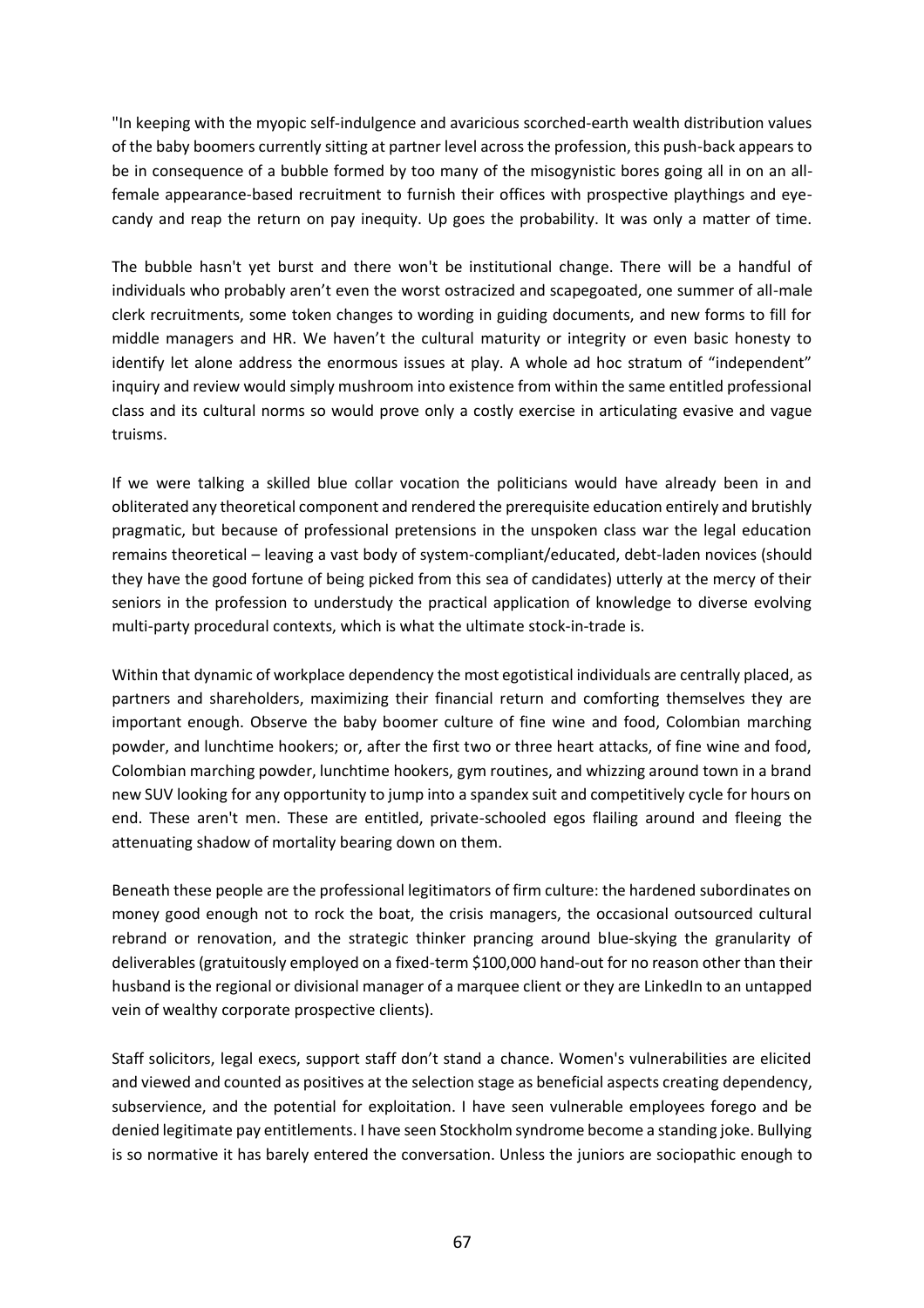turn the system to their advantage, the workplace and its culture significantly increase their exposure to the preconditions for sexual harassment and/or abuse.

The issues will not be meaningfully dealt with until the current scandal jumps the fence to other large and medium firms, the profession as a whole, and then to other professions and onward. As a nation we need some cultural maturity — recognizing the power imbalance economic disparity instantiates and how closed self-regulated professions and groups reinforce these imbalances and create subset group norms and expectations, how recreational drug use and sexuality have been so long repressed under a spurious cloak and pretext of decency/propriety which has enabled exploitation abuse and predation, and how our cultural obsession with vocational martyrdom has eviscerated our lives of broader sounder meaning and social contexts outside the workplace in which to build meaningful relationships.

Cultural struggles directly against wealth and power failed spectacularly in the coming of "postideological" centrism and these new empowerments of communications technologies (#MeToo, etc.) seem to have precipitated a subversive entry point in the struggle, by exposing and undermining the perks and predilections of power rather than power itself. This is a legitimate strategy born unconsciously of desperation, yet I am sceptical of the reach it will achieve."

*Male, 26 - 35*

"Great to have this facility. Under the "Friends" protocols I have been consulted by a number of lawyers with issues concerning sexual harassment, among other things. Virtual slavery is one of thosewhere a newly admitted lawyer pays the law firm for the privilege of working for them, no salary or retainer involved. An aspect some might like to consider. The NZLS complaints system allows for anonymous complaints. Indeed there is no requirement for any complainant to provide true name, occupation or valid address. Combined with the fact there does not need to be a solicitor/client relationship or any direct connection between the lawyer and complainant the complaints structure allows a very cost effective anonymous means to raise any issue and have it addressed." *Male, 65 +*

"I'm actually lucky to have worked in a small one woman firm for a woman for my first two years and then the next 8 years working for a male partner who is very descent and not at all horrible. My only thing to mention is the difficulty for women in the law to progress as working mums. I feel that you are ignored or tolerated as not profitable even though in fact we are often paid well below our skill level: I'm now happily self-employed after taking the leap to work for myself. I feel that often the bullying comes from appearing in court and dealing with difficult people in prosecutions and Judges it's definitely not coming from our clients!

I feel so sorry for any lawyers who are being sexually harassed in their jobs. I had that in other jobs but never law. I've had other bad experiences but not sexual harassment in law." *Female, 36 - 45*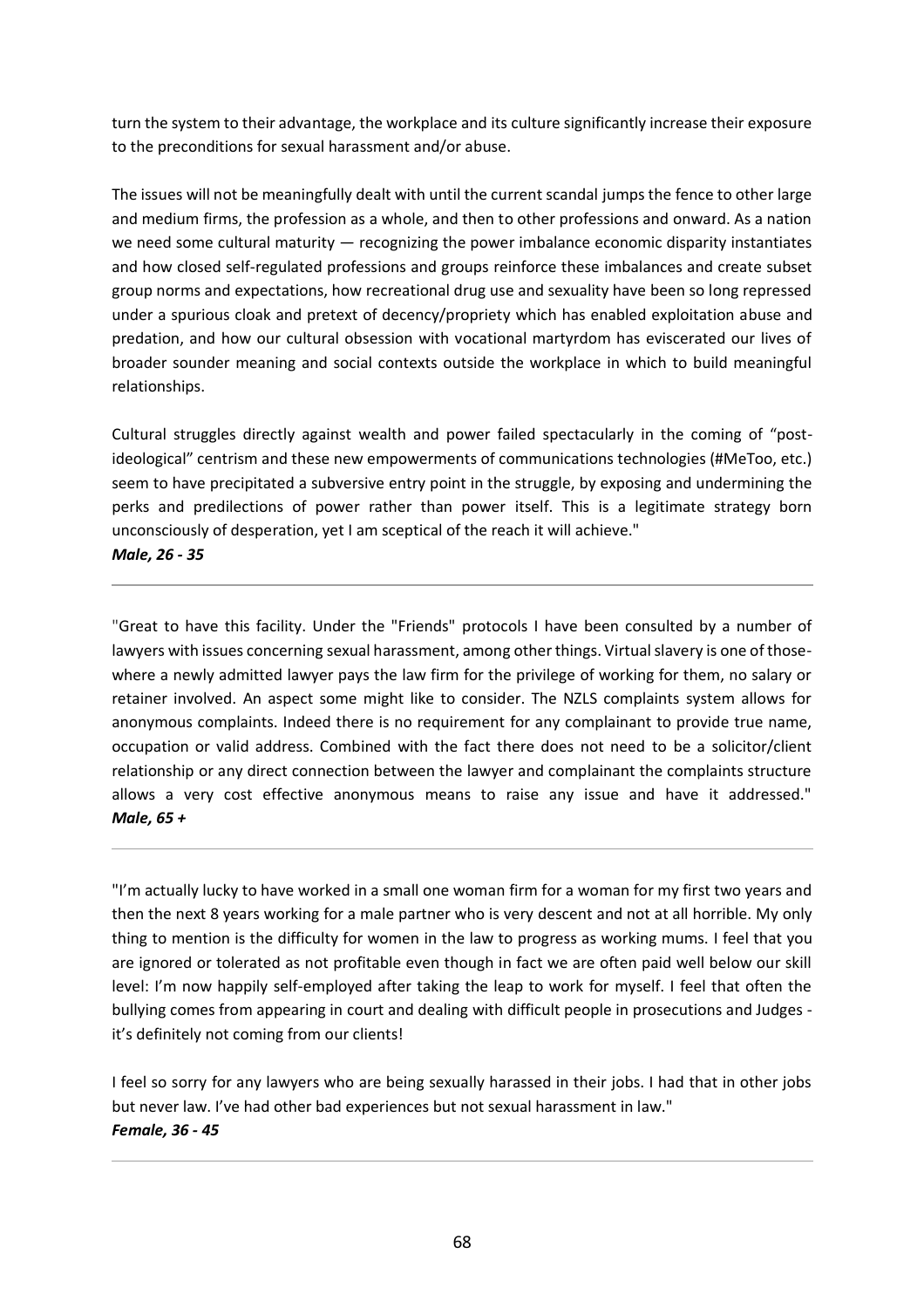#### **Saturday 3 March 2018**

"I worked as a solicitor for several years. I personally did not experience sexual harassment in the firms I worked for, but I decided to leave one job after a partner who I worked for made it clear to me that I was not suited to the role I was in. I believe that the nature of legal partnerships and the culture of the profession means that it is very difficult to have any redress when something goes wrong. If you are unfortunate enough to get offside with a partner or a senior lawyer who you report to, realistically there is little you can do other than leave. The New Zealand legal profession is small and raising an issue (whether about sexual harassment or otherwise) could affect your reputation and ability to obtain future employment."

*Female, 26 - 35*

"A Partner at the law firm I was working at in Auckland was having an affair with a 22 year old. His wife kicked him out and he moved into her apartment.

He took the 22 year old out to a restaurant with some other colleagues, and started putting his fingers in her vagina under the table. It was obvious what was happening and extremely uncomfortable for everyone there.

When the scandal became public knowledge, she got forced to leave, and paid out. She never went back to law. It ruined her career and reputation.

The Partner is still practicing. But many people are aware of his reputation.

The law firm hires mostly young women. The Practice Manager there did nothing when complaints were made. She was an awful bully herself.

It was sleazy and disgusting and an awful experience to have to go through at work." *Female, 26 - 35*

"I spent 2 years in one of the 'Big Eight' firms in the early 90s, first as a summer clerk and law clerk in the Wellington office, then as a junior solicitor in the Auckland office. Although I wasn't subjected to sexual harassment, I was treated in a sexist and patronising way by two of the Auckland partners, one of whom told me I was "far too opinionated".

Due to what were perceived as personality clashes with another senior male partner I was progressively managed out of the firm over a period of about 6 months - starting with my work allocation suddenly "drying up' and have little or nothing to do for most of the day. Eventually I handed in my notice, which I think is what they wanted all along although I didn't recognize it as such at the time.

The atmosphere in both offices was macho and blokey, with heavy drinking on Friday nights at work drinks, and a lot of crude banter and back slapping. I regard myself as lucky to have got out when I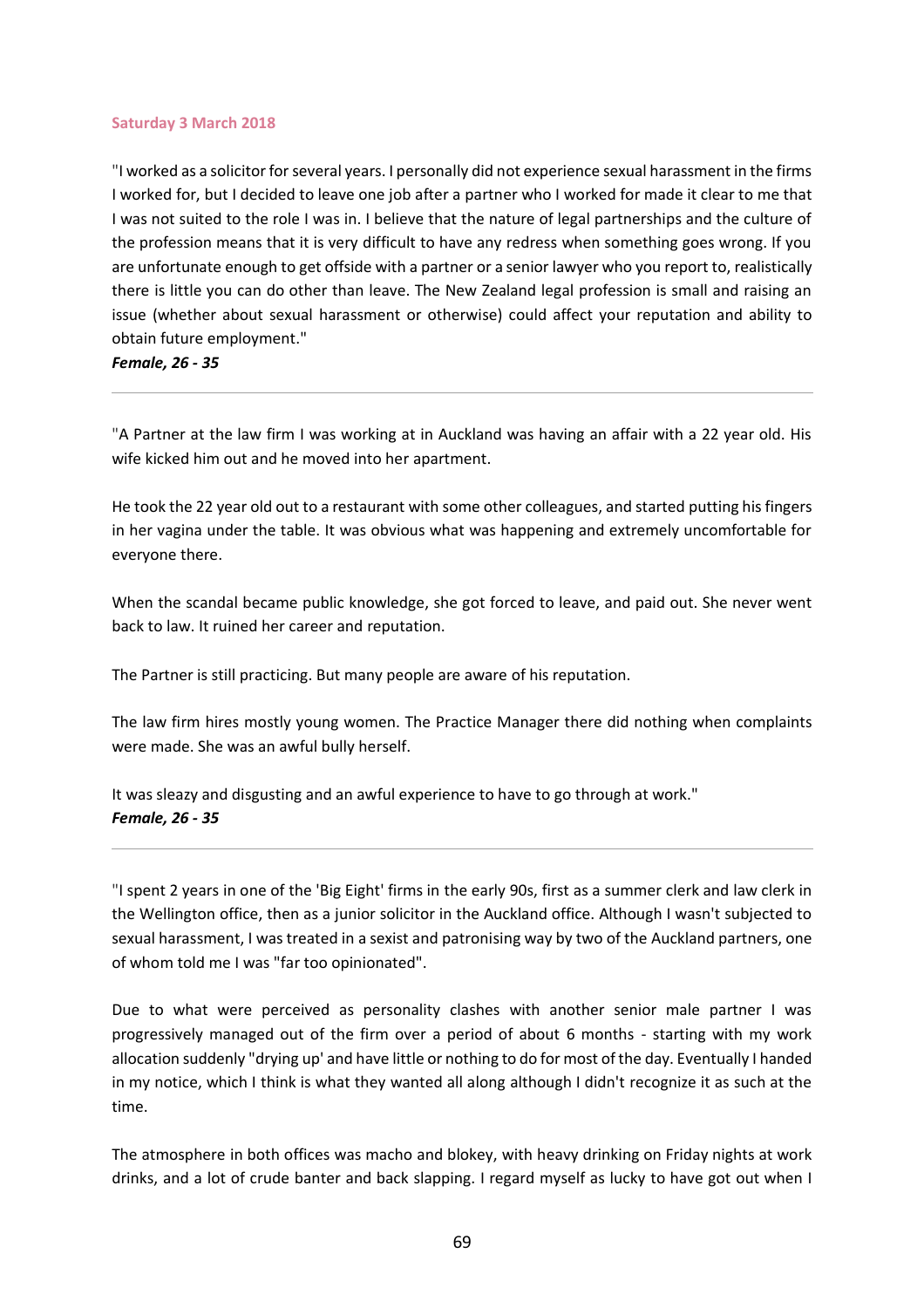did, and into public sector legal practice, and I'm glad I didn't witness any sexual harassment although I'm sure it went on." *Female, 46 - 55*

"I worked in law firms from age 16 to 27 and they were the most miserable 11 years of my life. Just as office assistant/secretary/PA/EA the bullying, intimidation and inuendo I was subjected to was disgusting. This RMV mess has also opened my eyes to how terribly female lawyers are also treated.

As support staff you are treated as dirt - screamed at and blamed for the lawyers' mistakes if you don't catch them. Files slammed down and thrown at you. Then you also have to contend with the senior partners who tell you they know all the senior police, politicians and high and mighty of society in town who then sling their arms over your shoulders as unwelcome comfort because you look upset. Or comment their opinions on what they think your (married) sex life involves. Or that marrying young means you miss out on what someone else can offer and you won't even know what good sex is and that they could show you a thing or two. It is rife throughout the entire industry.

Beyond inappropriate sexual comments and bullying there is also the chronic hours of stress and inevitable burn out in both lawyers and staff and total lack of support or understanding. It's an industry built on power games, deceit and manipulation and needs an overhaul from the top down if anything is ever going to change."

*Female, 26 - 35*

"I'm a recent graduate and have been lucky enough to find employment in a firm with a wholeheartedly different culture than what I anticipate many firms, large and small, possess. It has made the misogyny from lawyers from other firms even more apparent.

The first time I was in court, senior counsel for the other side (one of the leading practitioners in New Zealand in the area I hope to practice in) turned to me in a break, leaned in close to my face and whispered "I hope you're keeping up!" I had written most of the submissions being made. The severity of the incident pales in comparison to the entries I've read here, but it is something that will stay with me as long as I am in the profession.

I do hope that the women writing and reading here find a workplace that is upfront about these issues, and not just for the purposes of damage control. No person can or will ever deserve degradation or prejudice based on their sex or gender." *Female, 18 - 25*

"Receptionists, secretaries, document production and other non-legal staff that work in law firms regularly experience rude and bad behaviour from both male and female lawyers, from summer clerks through to partners. The non-legal staff sit at the bottom of the hierarchy and are treated badly exclusion, bullying, offensive comments and foul language. The HR manager has no idea who you are. If you complain, you should probably look for another job. This behaviour is old. This behaviour is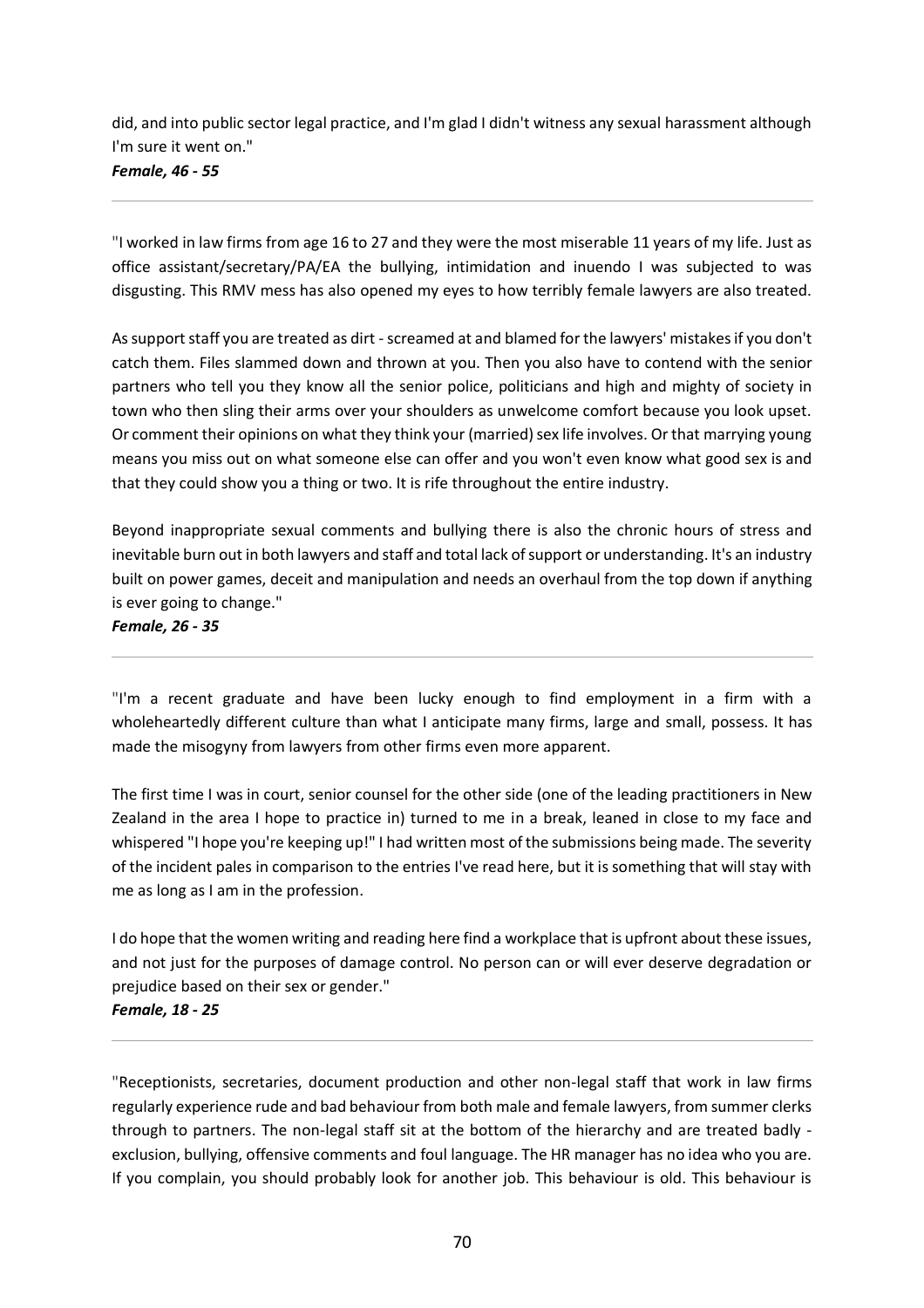daily. This behaviour is accepted. You will be told you need a thick skin to work in a law firm." *Female, 18 - 25*

"Finding a job in law is the hardest part of becoming a lawyer. NZ universities train more law graduates than there are jobs to go around. Law firms know this. Law Clerks, Grads and Juniors are replaceable by a million others. When you get a job, you know you are lucky. You may just put up with anything to keep it.

I get bullied on a daily basis in my firm and I watch as other staff around me (non-solicitors) are harassed and bullied. I came into law because I have a very strong voice and yet, I sit back and watch in horror as secretaries have files thrown at them for mistakes that are the lawyer's fault, not the secretary's. I say "sorry" when I have done nothing but follow instructions and then I am yelled at and gossiped about to the HR manager. Women lawyers in senior positions are so two-faced. As a solicitor, I never want to be like the women lawyer I work under. When your staff are having panic attacks and are anxious to go to work. When you see a grown woman crying at her desk because, she has been stripped down by a woman who is, a psycho narcissistic lawyer and thinks she can do what she likes, and you are too afraid to use your voice when you studied law to speak up for others who couldn't, you suddenly realise that, this is a problem that is unlikely to go away anytime soon. I'm scared to even like the multiple stories online about RMV, in case my employer or a future one is keeping tabs on who are potential "trouble makers". I think there are a few of us doing that too. And I am ashamed at myself for "fitting in" with narcissists because by not speaking up, I am enabling the problem.

Those with power, have a great responsibility. Lawyers are not above the Rule of Law."

#TIMEISUP *Female, 26 - 35*

"I worked for a NZ government department administering justice. The harassment came about due to the team leader (superior) who was employed but not within her ability to perform and grasp technical know-how.

To cover her inadequacy, I became the target of her attention and fury. Examples:

- I applied for annual leave for 1 day and was declined and was subject to long meeting with her and questioned for personal matters.
- I was physically thrown four files at 4pm and asked " to finish by tomorrow morning."
- At one point when we were alone in the same meeting room, she asked when I would hand in my letter of resignation.

I became withdrawn and didn't want to excel as by doing better would bring more punishment unto myself. I finally left the organisation after 9 months." *Male, 26 - 35*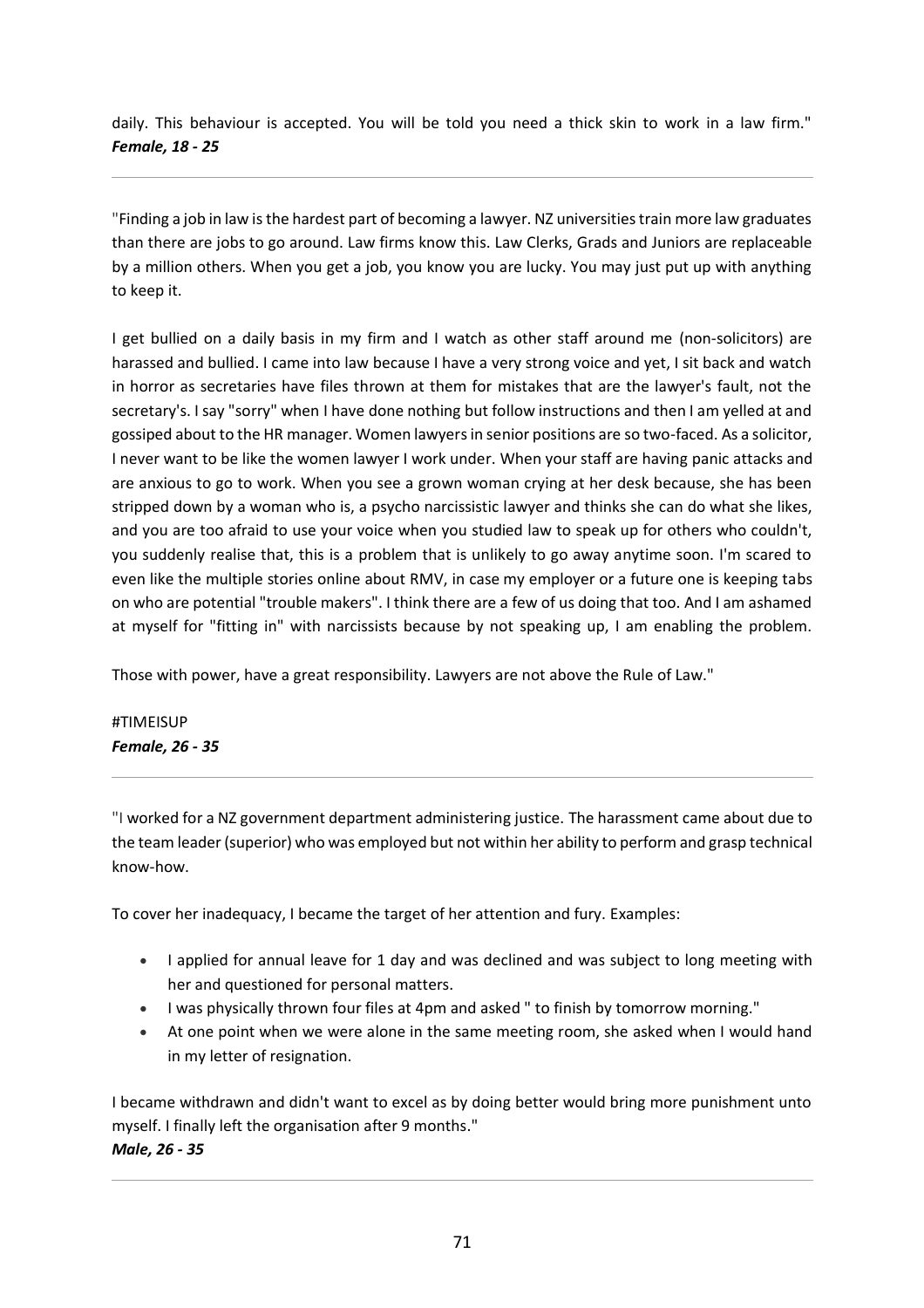"As a young grad who's experienced sexual harassment and assault in other contexts, the persistent rumours and stories I heard throughout law school about the toxic culture of some firms was nearly enough to put me off a career in law.

It's not fair that young women like myself are being put in a position where we actively take the risk of being victimised into consideration when making career choices. It's not fair that we have in the backs of our minds the idea that legal practice may be uncomfortable simply because of our age and gender, in the culture we all know exists.

My point here is simply that even without direct experience of misconduct within the industry, the simple fact that it is so widespread hurts women outside the law, too. We shouldn't be making decisions about which jobs to apply for based on the number of horrific rumours we've heard. But we are. We shouldn't be choosing other careers because we're put off by the culture. But we are. That needs to change."

*Female, 18 -25*

"I have not personally experienced or witnessed sexual harassment whilst working in the legal profession in NZ (my experience in Australia is a different story). However, I have always known that it happened, and that if and when it did, there wouldn't be any repercussions for the perpetrator (usually an older, male partner). Any complaints made to HR would be swept under the carpet and largely ignored. Not surprisingly given this situation, "formal complaints" were rarely made, and the victim (usually a younger, more junior female lawyer) would simply leave the firm. Law firms are very hierarchical, and partners are all powerful. They own the business and bring in the clients and the money. They are seen as invaluable and irreplaceable whereas junior lawyers are a dime a dozen. HR teams are employed by and paid by the partnership. This huge power imbalance is, in my view, a large part of the problem. The only people who can make partners accountable for this sort of behaviour are the other partners in the firm. The change has to come from within." *Female, 26 - 35*

"When I was in my early 20s I was still studying but working part time at a law firm. I was leaving a mid-winter ball at around midnight when one of the mid-level associates followed me outside. He was drunk and put his arm around me and asked me whether I was coming back to his place. I said no but he insisted and kept saying "no, you want to come home with me, come on, you know you want to" and held me tightly around the shoulders, so I thought it would just be easier to go along with it. We walked towards some taxis, and I asked him where he lived, making sure I got the actual address (about 10 minutes drive away). I opened up the back door of the taxi and put him in it, and he tried to pull me into the cab. I told him to wait, that I wanted to tell the taxi driver where we were going, so I closed the door on him, gave the taxi driver his address and \$20 from my wallet, and walked away.

The next Monday at work I emailed him, telling him I wasn't sure if he remembered the night as he was drunk but that I was a student and I needed the \$20 back. He sent it to me in the internal mail." *Female, 26 - 35*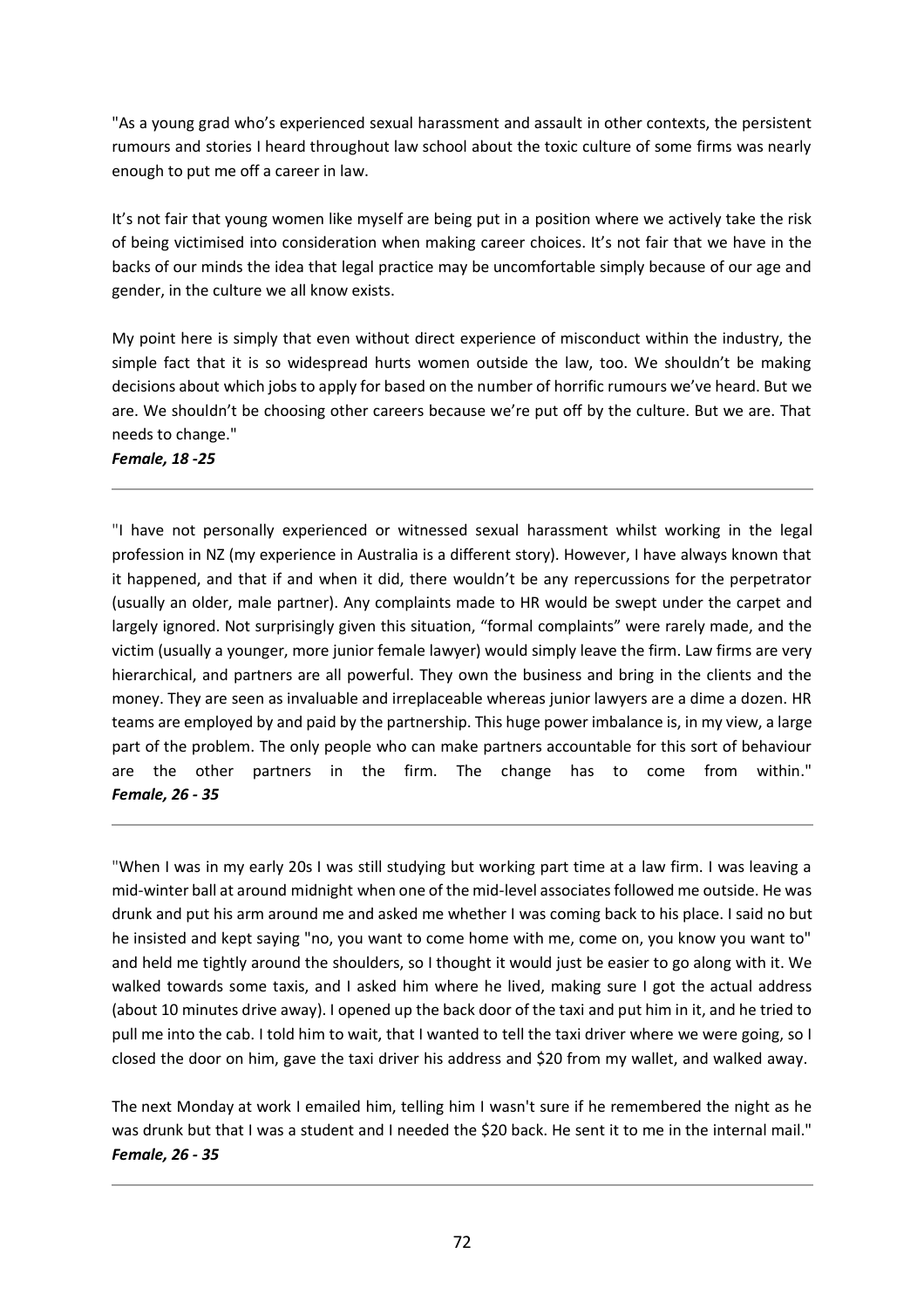"Probably the worst sexual harassment I actually witnessed was before I was a lawyer - I was a law student in the late 90s and working as a waitress in the summer holidays. My work was hosting a convention for a group of provincial lawyers and they got very drunk, started damaging property and also harassing the female wait staff. I don't remember many details except that one lawyer threatened to shove a bottle up the a\$\$ of the waitress. I remember the other wait staff saying to me 'is this the profession you want to join??'"

*Female, 36 - 45*

"At a client function last year, I got chatting to a client whose file I look after. It was all friendly and normal until he said, "you might need to sleep with the judge so that we win our case". I was disgusted and horrified. "Jokes" like this are not OK. They are symptomatic of the pervading opinion among some men that women are sex objects, and are not taken seriously." *Female, 18 - 25*

"I summer clerked with a major NZ law firm and commenced my legal career with the same NZ law firm. I knew it would be a challenging environment after being a Summer Clerk (and experiencing the heavy drinking culture and seedy behaviour that resulted first-hand), but I figured I could do it for a few years to get some initial experience.

In this very first job (where I started as a Law Clerk and became admitted to the Bar as a Solicitor), I was bullied by one of the senior female lawyers in the firm. The bullying arose for no apparent reason – I was told that she would find a personal issue with any attractive female in her team and I saw for myself how she played favourites among the males in her team.

I was often assigned meaningless tasks unrelated to my day-to-day job, then received patronizing and nasty comments in front of the entire team if I didn't find the answer(s) expected. She would literally yell from her office and embarrass you. On top of that, she got kicks out of intimidating young Law Clerks by ignoring them until and unless she wanted something – when, of course, you were expected to jump and say "how high?". I was constantly and often overloaded with work and had very little mentoring – just unconstructive criticism. I was so traumatized by my treatment by this woman (and other female lawyers that were her allies), I left the firm. I seriously considered quitting law altogether, but the fighting spirit within me knew I should rise above the bullshit and try a different work environment since I had worked hard to be a lawyer.

I moved to another major firm where I also witnessed bullying (of others) and general poor behaviour, including yelling, screaming and offensive language (tantrums involving feet stamping) by one particular senior lawyer on a daily basis. Because she was good at her job her unprofessional behaviour was excused and ignored. In any other non-legal environment, this horrific (and distracting) behaviour would not be tolerated and would be confronted and involve HR. Not at this firm – nobody turned a blind eye. When I questioned her behaviour soon after joining the firm I was told "oh, that's just the way she is". It does make you question whether lawyers really are all raging psychos.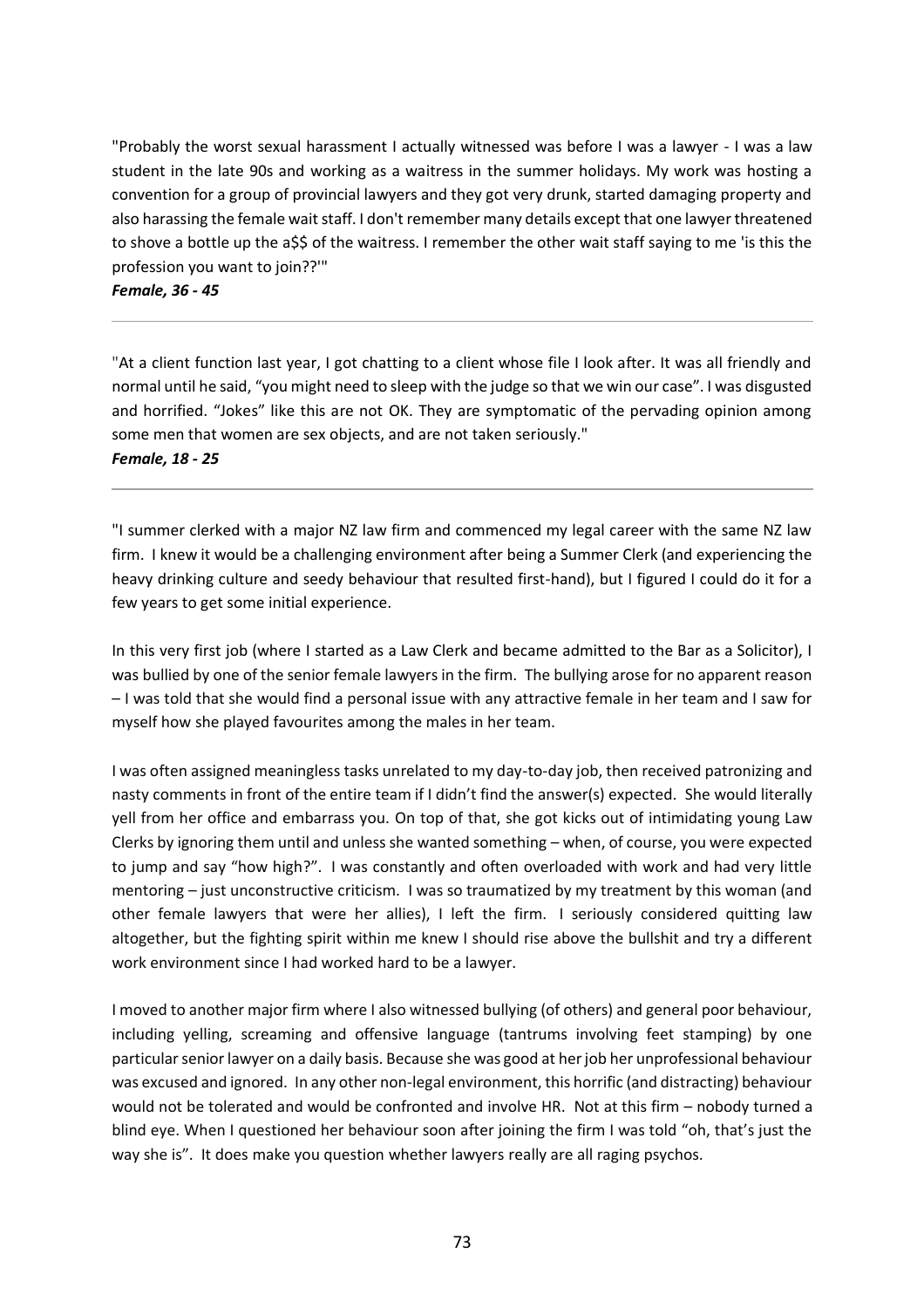I then moved overseas to broaden my legal experience and develop my career and was disappointed to find that bullying (in addition to sexual harassment) is rife in the legal profession everywhere. All you need is a supervising manager that has a personal issue with you and you are (literally) screwed – there is nowhere for you to go other than out the door when things turn pear – shaped.

I worked as a lawyer in Australia where I was again supervised by a female lawyer who got her kicks out of providing constant unconstructive criticism and nit-picked for no reason other than a different approach was taken than she personally liked. Here I also experienced being completely and utterly overloaded with work, being provided with no mentoring or guidance on tasks allocated, and being given insufficient time for completing them then having to deal with the criticism that always followed. In that role I also experienced (for the first time) being undermined and having vital information deliberately withheld. She would turn it around to make it seem as though I was the problem when in fact it was being set up to fail. It was deliberate and malicious and, after escalating the issue to no avail, left the organization.

I experienced further bullying in my next legal role in Europe, where I worked 12 hour days for several years. I would have work dumped on me at 5 – 6pm and be expected to turn it around within just a few hours. The manager thought this was acceptable because "lawyers know that long hours are expected". It was the type of old-school behaviour you would expect to find in an office back in the 1950s, but instead we were all (in the team) subjected to it. We were not encouraged to work as a team, but to work independently and not become too friendly with each other. He saw no issue in emailing us at all hours of the night, nit-picking every aspect of our work (again subjectively, for his own personal preference), telling us every day we were "shit" and playing us all off against each other to test our loyalty. Looking back on it, it verges on psychological harassment, but you become so normalized by such behaviour you begin to consider it usual practice. As soon as I realised this was not normal and that I could not continue working under these conditions, I was perceived as a threat and it was made clear I had no further place in his team. He gave me the worst possible annual performance review and tried to terminate me. I pushed back, involved others in the organization to support me, but quickly learned that they would always back the manager and not the employee with a grievance.

For all of these reasons, I have left the practice of law. Although I miss the intellectual rigor the law provides every day and being a "trusted advisor", I do not miss the day-to-day torment I have suffered (mostly in silence, with some support of my family and close friends from a far) or dealing with ongoing depression and anxiety issues as a result of such experiences. I am happier using my legal skills outside of legal practice, and I refuse to return to the profession unless and until it changes for the better." *Female, 26 - 35*

#### **Friday 2 March 2018**

"I have been a lawyer for nearly 30 years and the saddest thing about this blog is reading stories similar to my own experiences but noting the women involved are only in their early 20s - I had hoped things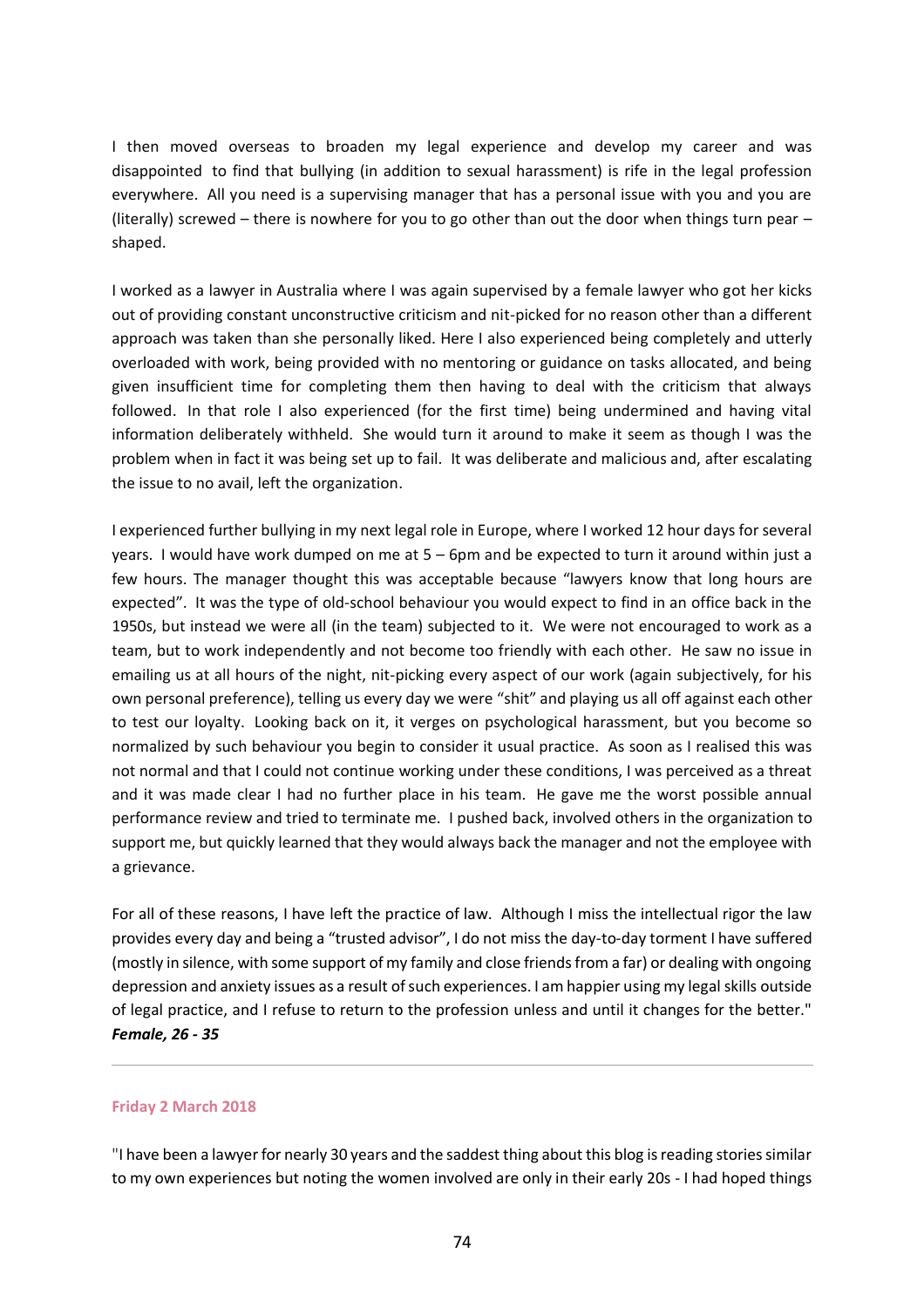had changed. I have been propositioned by partners, the CEO and on one occasion by a client who described in graphic detail exactly what he would like to do with me. Sadly I accepted that putting up with these approaches was simply a part of being in a male dominated environment. I loved the law enough to stick with it and to become a partner so I get to shape the environment for a new generation of lawyers.

I do also want to say though that I have worked with some outstanding men and women in the law decent respectful people who have empowered young lawyers coming through the ranks, who have acted decisively to rebuke or remove partners who have behaved badly and who see the practice of law as a privilege. There are many of those people - most of whom don't win awards or get lauded in articles as "power" lawyers - but who simply do their jobs well. Let's stop with the glorifying of lawyers for top deals etc - it simply reinforces that this is all the profession values." *Female, 46 - 55*

"A client asked me to sit on his lap and call him Daddy. I reacted negatively. I was told off by male partner because "the client always comes first."

I was being followed and watched (stalked) by a male client. I felt scared, and eventually built up the courage to tell my boss. Nothing happened.

A Partner was bragging about the number of girls that were 'teased' because he had taken them home and they turned up to work the next day in the same outfit. I told him that's inappropriate and got the wrath of his power. He no longer called me by my name, but different names to degrade me. I informed another male partner about his behaviour. "It's funny." Actually, it's disgusting."

#TimesUp *Female, 26 - 35*

"I'm the wife of a lawyer. He's one of the good ones. Sadly, this sort of behaviour occurred often at his firm, yet it was tolerated, particularly when it was a senior associate with the juniors or summer clerks. The partners turned a blind eye. One particular male was known to be the worst. Having seen the way he behaved on nights out after Friday drinks, or at the mid-winter balls, I hate to think how many women have been affected by his behaviour. I only wish I had spoken up then for them; as by ignoring it, I too have played a role in this problem."

*Female, 26 -35*

"At a client function, a partner made a comment about a young woman who worked with us, after she left the room: "what does someone have to do to get a blow job from X around here." Client was present as were other men from the team."

*Male, 26 - 35*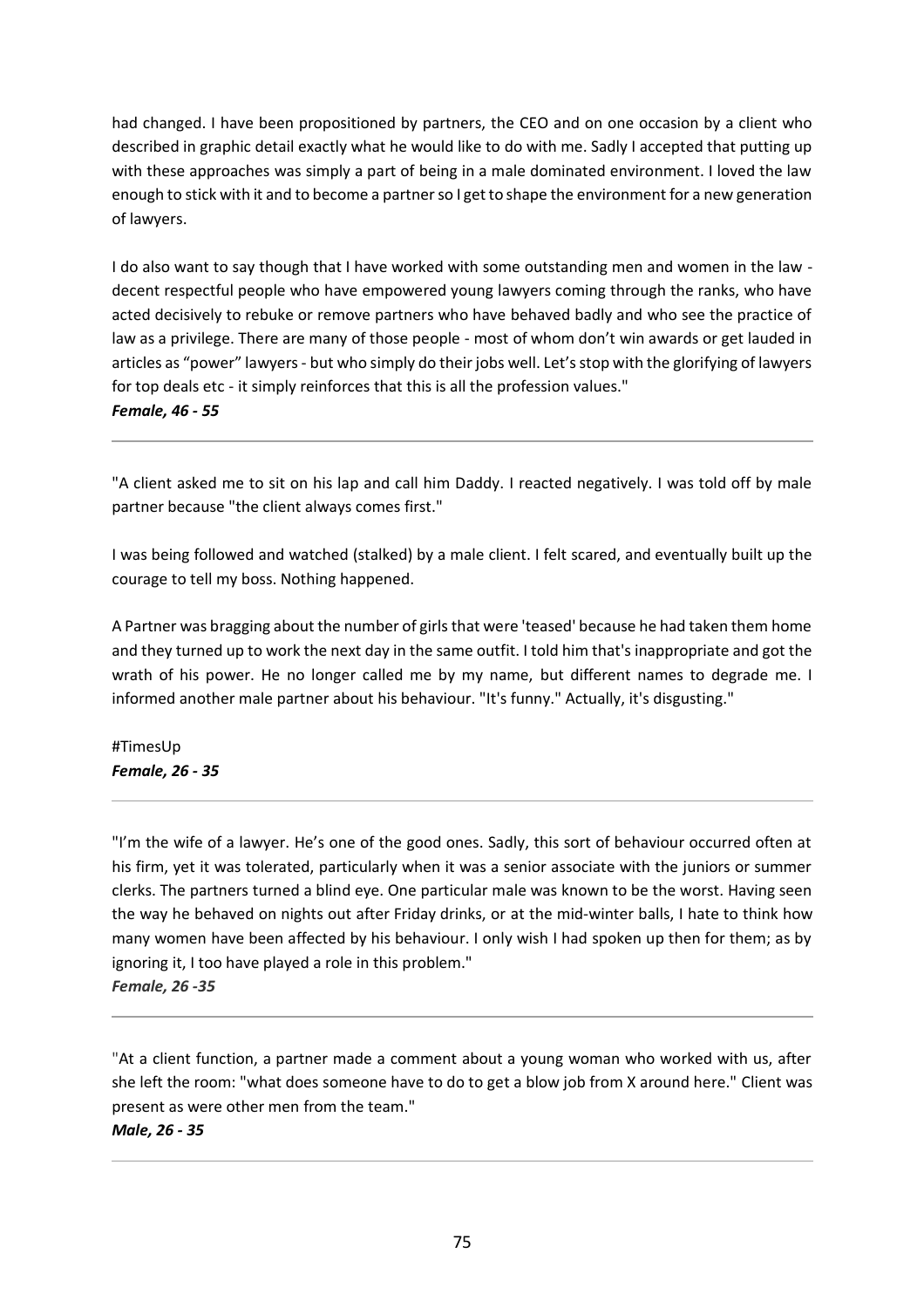"It has been implied/stated by men that I only got my job because I'm a pretty girl, despite being more than qualified. Partners at the law firm would get absolutely trashed at functions, get grabby, and would do inappropriate things like taking their clothes off and making inappropriate comments." *Female, 26 - 35*

"I was in a lift somewhere before a law ball with a group of friends. One of my lecturers - a male Associate Professor - was standing behind me and suddenly without saying anything to me at all started running his hand up and down my waist and hip. I said nothing but got away from him as soon as the lift doors opened.

He was a known letch but it never occurred to me or my friends to say anything about it to anyone in the Law School. He's a professor there now.

It is great to have these movements teaching us that these things don't need to be 'the way it is' and finally to be listened to after all these years of thinking it is." *Female, 36 - 45*

"My wish list, in increasing order of achievability:

I would like sexual harassment to be more comprehensively written into our Health and Safety legislation. We regulate a puddle of water on the ground but we don't regulate comments, actions and inactions that create an unhealthy work environment for women. This needs to be proactive rather than reactive (i.e. someone doesn't need to slip on the puddle for it to be an issue so women should not need to prove harm for an action like unsolicited comments on their bodies to be unacceptable). The onus on women to show that it impacted their career and lives before this is considered to be a big enough deal rather than women being hysterical is unfair. Partners need to be personally liable for their employees' and other partners' behaviours.

I would like sceptics of the movement to specify what kind of data/evidence they need before they are willing to accept that sexual harassment in law firms is an issue. I would also like them to have constructive suggestions before they criticise women speaking out against the status quo because the status quo has been failing women from time immemorial. In the absence of that, I would like them to admit that they are not able/willing to come up with a solution to the problem instead of paying lip service.

I would like a senior male partner to break rank and validate our experiences because we have been gaslit for so long. I know these men exist because one of them apologised to me for their fellow partners after they had sexually harassed me in front of my boyfriend and their own wives.

I cringe that I even have to preface by saying I love men, I have learned a lot from great male leaders and I have supportive male friends.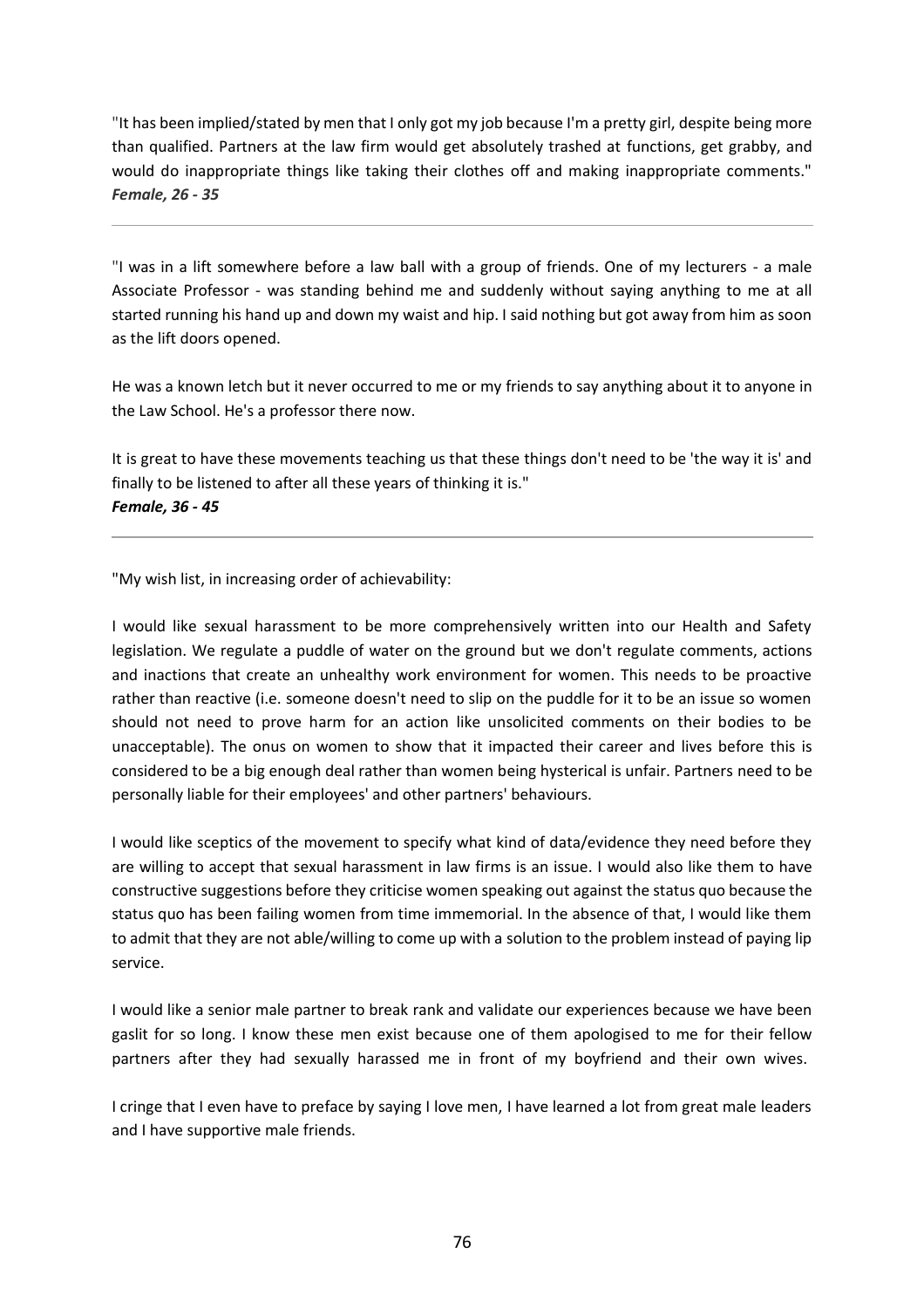I believe:

- Men are capable of regulating their supposed innate biological predisposition to behave inappropriately around women they find attractive (which I don't think is true anyway)
- Men are able to recognise examples of inequality and bad behaviour and acknowledge of their own accord that it is unacceptable without women having to petition or prove them all the time
- Men are truly able to see women as people worthy of respect who in many situations are just trying to do their job

So let's do away with the boys-will-be-boys mentality and aim positively for a work environment that represents our high standards for ourselves and the people around us.

Thank you to all who have spoken out. #metoo" *Female, 26 - 35*

"My experience in the legal profession has been incredibly sexist and unpleasant. As a summer clerk, I had my bottom grabbed by a male partner, who shot me a creepy look to go along with it. I have had my thigh touched by a male partner, who also made inappropriate comments about my body. As a graduate, I had my bottom grabbed again by another partner. This was done in full view of HR, and nothing was done about it. It happened numerous times that evening. I was very young when I experienced these physical advances and did not report them at the time. I worried that any complaints would negatively impact my career, and I still wholeheartedly believe they would have.

What affected me more than these physical advances, however, was the sexist culture within the workplace. Males my age were considered more suitable for client-based work, while as a female I was often tasked with detail-oriented work and was told it was because females were better at that type of work. Pay inequity was a real thing, and was very visible after the second year. Male colleagues were given better work, and then this was used to justify their pay rises - while I was given average work that a monkey could do, and this was then used to justify not giving me a pay rise.

A male partner made comments about my hair and lack of make-up numerous times. I was called "darling", "honey", "love" and so on. A comment was once made by a male partner about my boyfriend and our sex life; he asked me what colour my boyfriend's pubes were. For many of these experiences, there were other people around - I was not helped once by anyone around me, including HR.

The misogyny inherent in these firms is disgusting, and you can't seem to get away from it. I also know that amongst my friends, many have experienced similar physical advances and microaggressions." *Female, 26 - 35*

<sup>&</sup>quot;I have had a joke made about me - to my face and behind my back - by a Senior Partner that I could have a job if I wore a bikini.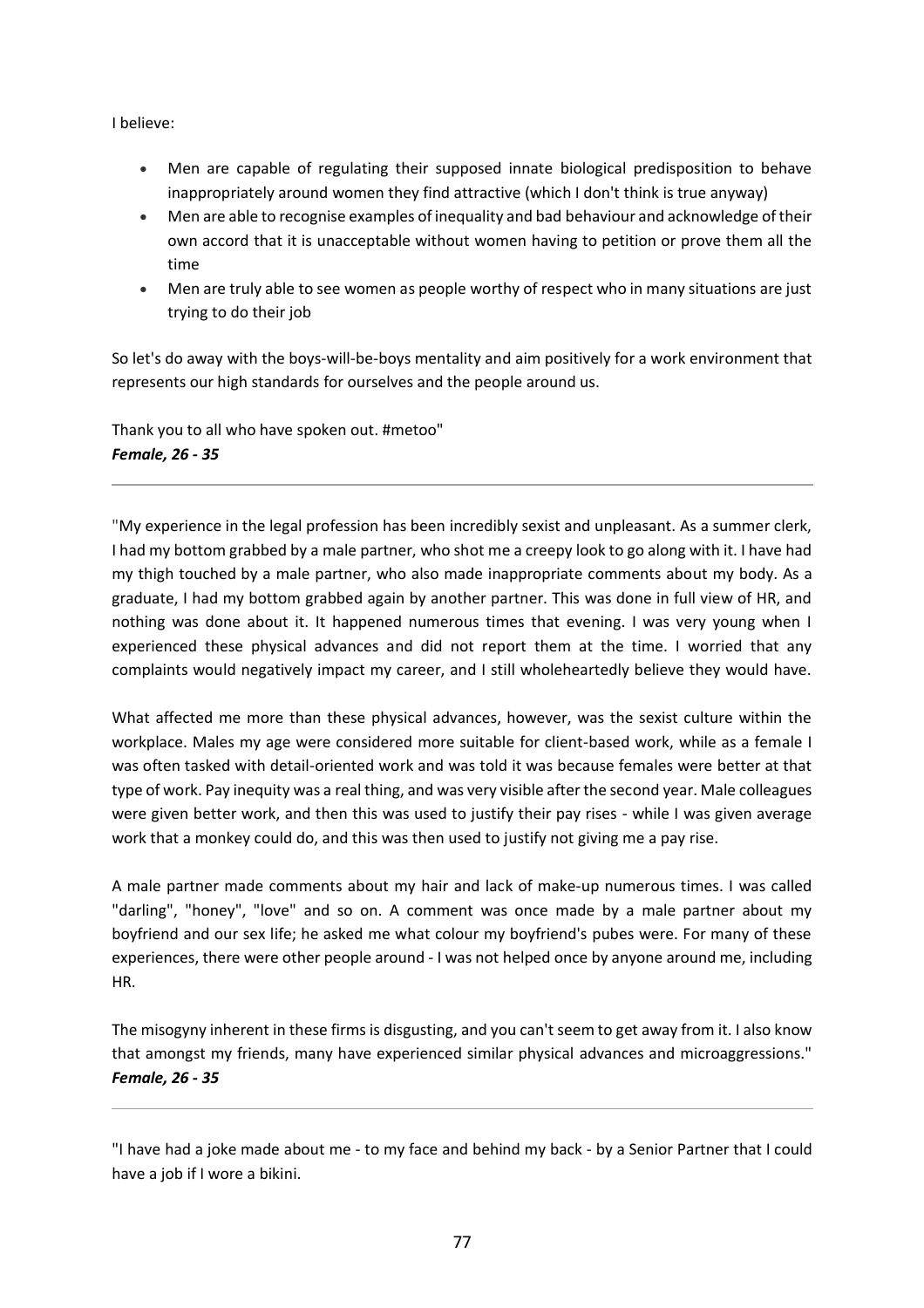I have been told by two seniors (including one female) that I need to change my appearance and lower my voice to be taken seriously.

Having my looks brought up constantly - "I know she doesn't look it because she's so pretty but she is a lawyer I swear".

Having a man assume I am my PA, and asking me to get myself, and after introducing myself being told - "You look more like an assistant than a lawyer."

# *Female, 18 - 25*

"In my 2nd year I was told by a male solicitor (8 years my senior) that if I did not have sex with him, he would tell everyone that I had anyway, so I may as well just do it. He made this threat numerous times. The male senior also said that he had a very close relationship with my (male) boss and that the boss would believe anything the senior said about the work that I did. Before I left the firm, I told 3 of the partners. They said "we want you to know that we provide a safe working environment".

I know that the male solicitor has been similarly intimidating to at least one other female junior. He is still practising law."

*Female, 18 - 25*

"My experience is that the legal profession is incredibly sexist. I have not been harassed at work thankfully but I have definitely been in a courtroom as the only female and been entirely excluded from the other lawyers. I've also had comments made where I was in a hearing about family law and the opposing counsel, who was male, said "Why do you want to get into family law, it won't make you rich. If you want to be rich just marry a farmer." At no point had I said that I wanted to be rich, and his comment implied that the only reason I could possibly be doing law was to make money, and I would stop once I married a rich man."

### *Female, 26 - 35*

"Similar to another poster, I suffered multiple micro-aggressions from a senior partner in my large law firm. No single incident was ever bad enough to "report", but overtime my confidence eroded and I avoided situations where I knew he would be.

An example of one of these micro-aggressions took place after the annual ball. The Monday following, the partner walked past me and said that he "enjoyed my dancing" at the event. My dancing was not inappropriate or in any way notable (a fact verified by other trusted colleagues who were dancing with me), yet this partner had obviously been watching me. This gave me the creeps.

Another example was at another work function, where him and another well-respected male partner asked me (told me?) to kiss the second partner on the cheek. I didn't want to, and said no, but they continued to try to persuade me for several minutes.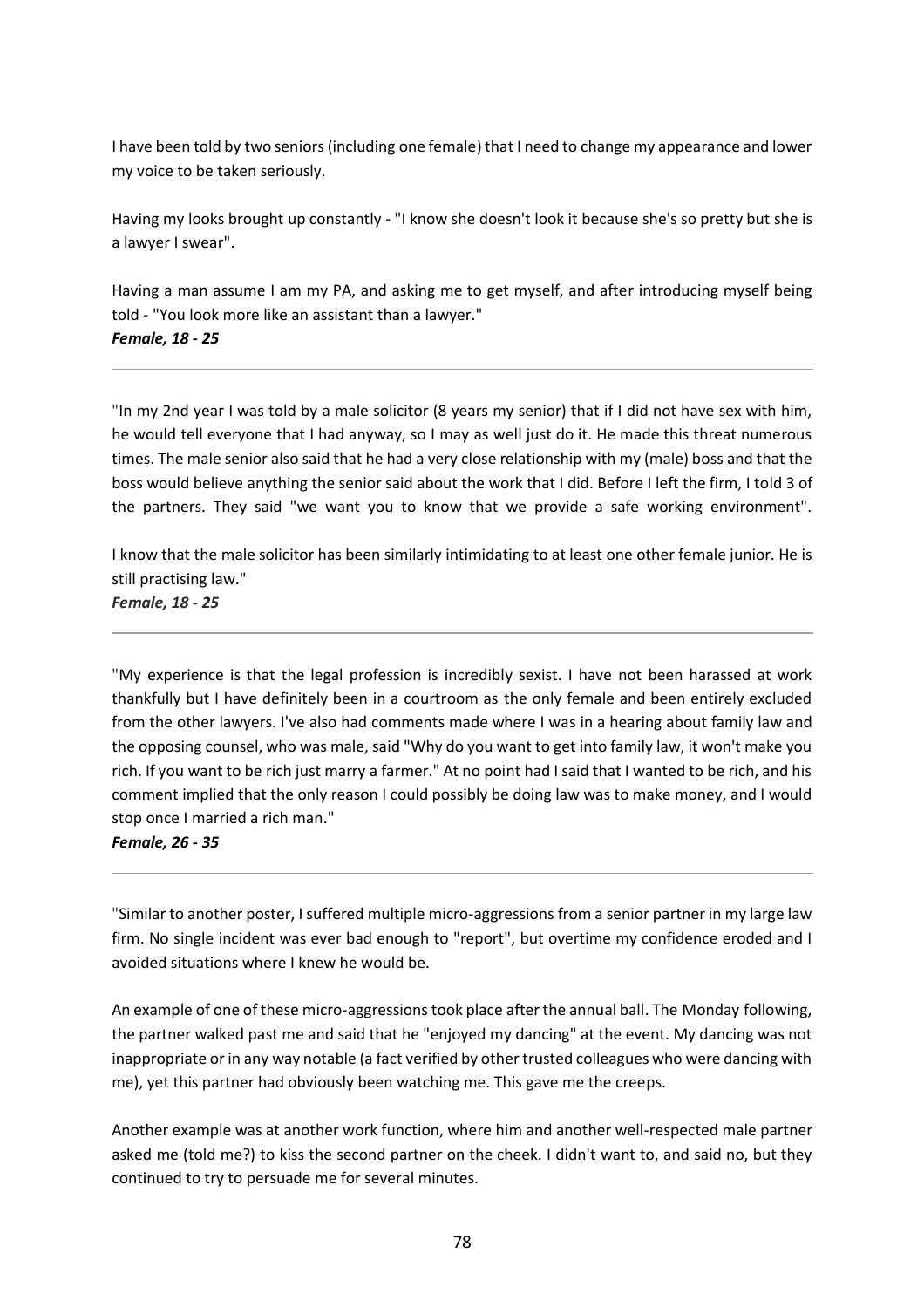The culture is whacked, and the power systems in law firms are so different to normal companies. As a junior lawyer, you have so little power compared with the male partners. It never felt worth it to me to compromise my own position and advancement opportunities for the sake of comments that made me feel uncomfortable."

# *Female, 18 - 25*

"It can start at law school. A law lecturer who had been mentoring me told me that he was in love with me. I told him that it wasn't okay...but he kept trying to go under the table with it. He was many years older than me. That really knocked by confidence, and since then it's made me apprehensive to visit lecturers in their office hours for help, or have anything to do with a male university lecturers. I really wish that had never happened."

*Female, 18 - 25*

"My view is that sexual harassment of female staff is rife within New Zealand law firms and the attitude towards female staff by the older men in firms but also many younger male staff is terrible.

As a male WASP I am exposed to the "inner circle" of sexism which even at "progressive" law firms with diversity awards etc is where the traditional over sexism has moved toward. It is alarming the difference between what these men say publicly or to the firm in general and when the group consists of only male lawyers.

I admit that I am guilty of not speaking against it but merely trying to ignoring it, but by not saying anything I am probably perpetuating the ingrained sexism in the industry and allowing this sexism to evolve into sexual harassment.

I do find it difficult to speak up or question those in power for fear of retribution, although accept that this pales in comparison to the difficulty of female staff to speak up and am not trying to compare. But by ignoring or leaving situation I have now found out that several of my colleagues have been sexually harassed in situations where if I had been more aware I could have prevented and I am apologetic for this and need to find the best ways I can help."

*Male, 26 - 35*

"My first firm was wonderful, never a hint of sexual impropriety. However my second firm was very different. The (sole, male) litigation partner openly admired 1950s style misogyny, where female lawyers were treated merely as decorative objects. He stated on one occasion "you spend a long time in the office, why not make it look nice?". He was well known for his philandering and for his "harem" of female staff. Even if you didn't submit to his so-called charm, there was always speculation and a taint on your reputation that maybe you had."

### *Female, 36 - 45*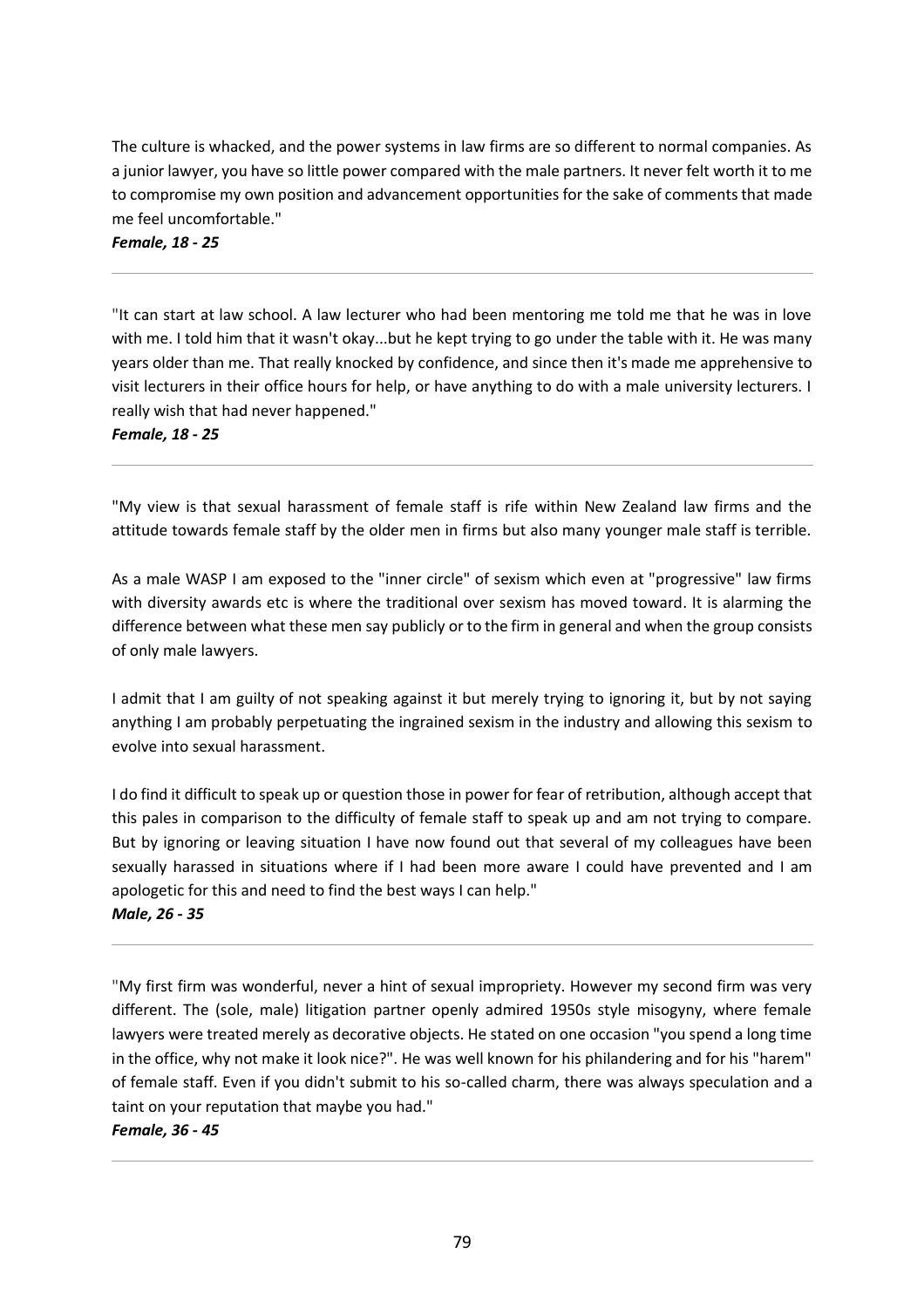"When I was in my early 20s I worked as a legal secretary at [employer redacted]. Every Friday night was drinks upstairs on the top level for all staff to unwind from the week. There was no limit on the alcohol you drank or the cut off time to go home. Senior partners mixed happily with office juniors. There was music and dancing.

I was new to law and very innocent. I had my senior lawyer whom I worked for on a pedestal. He was happily married with a pregnant wife and a toddler at home. He had been nothing but kind and respectful to me since the first day I started working for him and we regularly shared our what we got up to on the weekend stories.

I would go to these drinks on Fridays but would stay clear of the heavy drinkers. I wasn't sure of what they doing/saying in their groups but it always looked like they were on the verge of starting a frat boys dare.

I would witness couples on the dance floor kissing and fondling that weren't couples out of work. These were partners and secretaries and so on. This was not light hearted but full on hands down skirts and blouses. It felt like a whore house at times on the dance floor, hence I always stayed away. It confused me why they were behaving like this and then come Monday everyone was sober and back to their normal selves. I reconciled that it didn't affect me. I had a drink and catch up with my friends, watching these antics from the side then go home.

Themed drinks were the worst. OMG - it practically became an orgy on those nights. You soon learnt not to go back to your desk on the lower floors as that's where they went for sex. Again, I kept my distance. The only time it really affected me was one night I went to catch the lift home. I walked out to the foyer and stumbled upon my boss in a heavy make out session with one of the women from the word processing department. I was floored. Now even this sad behaviour had reached MY boss. He saw me. We never spoke of it. Our relationship changed. He became one of them. His behaviour changed and I would regularly hear him comment to his male colleagues under his breath about female workers clothes or figures or what they would like to do to them.

I left not long after." *Female, 46 - 55*

"As a junior, clients used to ask my boss if I was suitable to send along to Court as counsel because "she looks too small and sweet".

At a client function, another client (who was drunk) told me he was going to take me home and have sex with me repeatedly. The following day, after a complaint, the firm I worked for told the client that the behaviour was totally unacceptable." *Female, 26 - 35*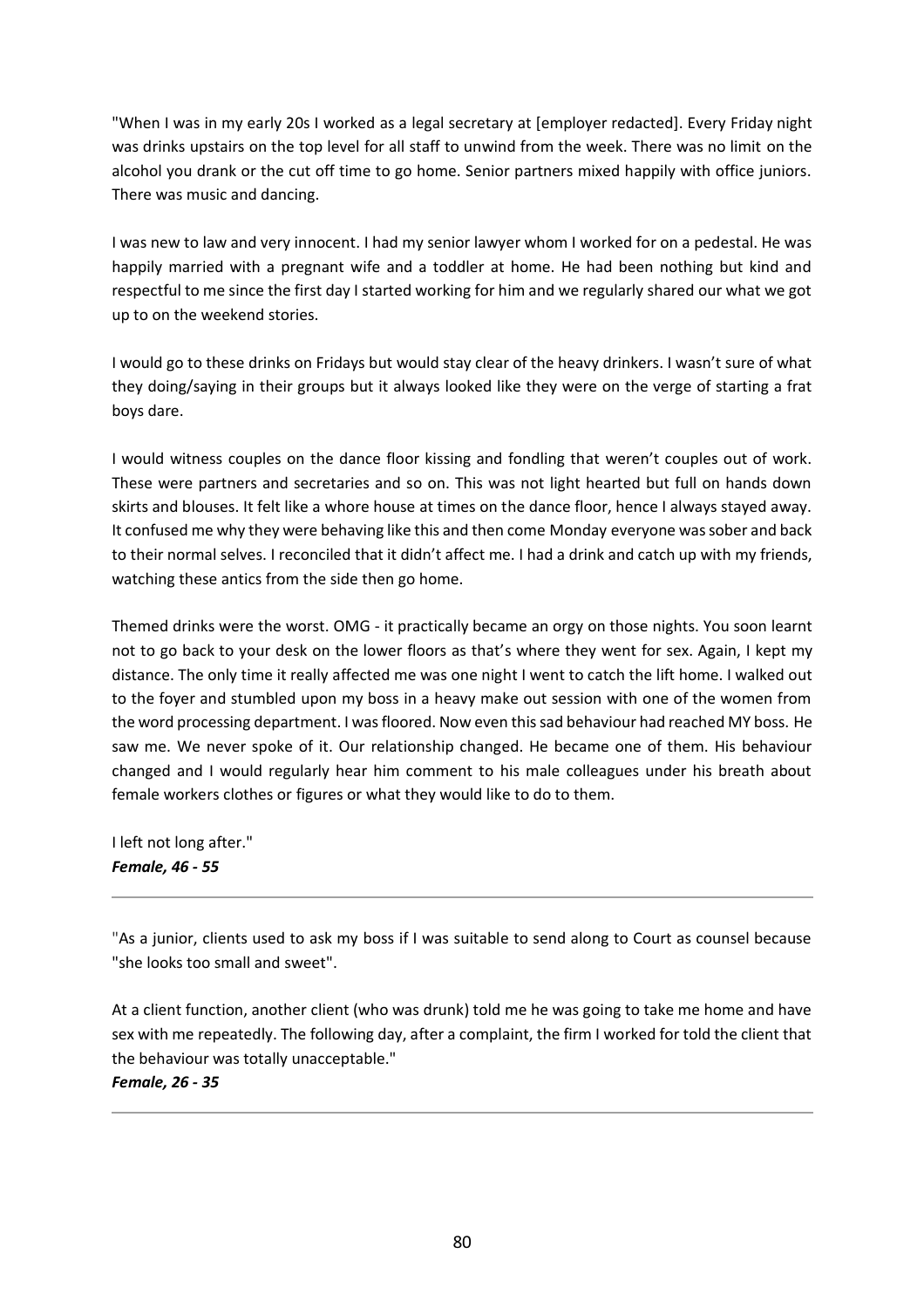#### **Thursday 1 March 2018**

"[Employer 1 redacted] - Senior Commercial Partner: "I don't want women working on my floor".

[Employer 2 redacted] - newly appointed female partner handed nude photograph of a woman on lounge suite (with [employer redacted] logo in corner of pic) at her first partners meeting at the firm to demonstrate how progressive the firm was re advertising." *Female, 36 - 45*

"Where to start? The normalisation of sexual harassment in the NZ legal system perhaps? Luckily my employer was progressive and egalitarian but my colleagues and I were subjected to numerous inappropriate comments in court and particularly at work functions, due to the fact that we were all female. In fact a well-known publication chose to write an article about how young, female and good looking we were, ending it by acknowledging the article was sexist but publishing it anyway.

At one function a senior male lawyer referred to us a stable of fillies. Another male senior lawyer made lewd comments to me in court and he was brushed off by another female lawyer, "he's just joking" etc."

*Female, 26 - 35*

"Worked at a government agency doing [redacted to prevent identification of employer]. A new boss took over our office (after the previous female had to leave due to a sexual assault on a young male worker). Our new boss was ex-[employer redacted]. Within a day myself and another outspoken female were summonsed independently of all other staff to his office. He complemented us on our independence of thought and adherence to ethics. I knew things were not right. He placed me on a secondment while he took hold of my incomplete work to attempt to use the as examples of inadequate work.

On return from my secondment (where I was highly praised) he then produced my incomplete work in his office as failings to say I was unable to be professed under my annual assessment. I refused to agree to his assessment in the circumstances and refused to sign off on my review. I notified HR of the failures in that. I was ignored. My only recourse was a PG. Fatal for a lawyer! But I did it.

The agency knew my manager was a bully, but they backed him. My grievance was found in my favour, but of course I had to leave and he kept his job. My work colleagues all knew what was going on and applauded me, but were too frightened to act themselves. However, after an appalling next year of attrition and another two women taking grievances against the same boss for bullying, he was finally invited to leave, I expect with a pay-out."

### *Female, 36 - 45*

"There needs to be some balance to these conversations. I have worked as a practising litigation lawyer for 20 years in both public and private sector, large and small organisations. I have worked with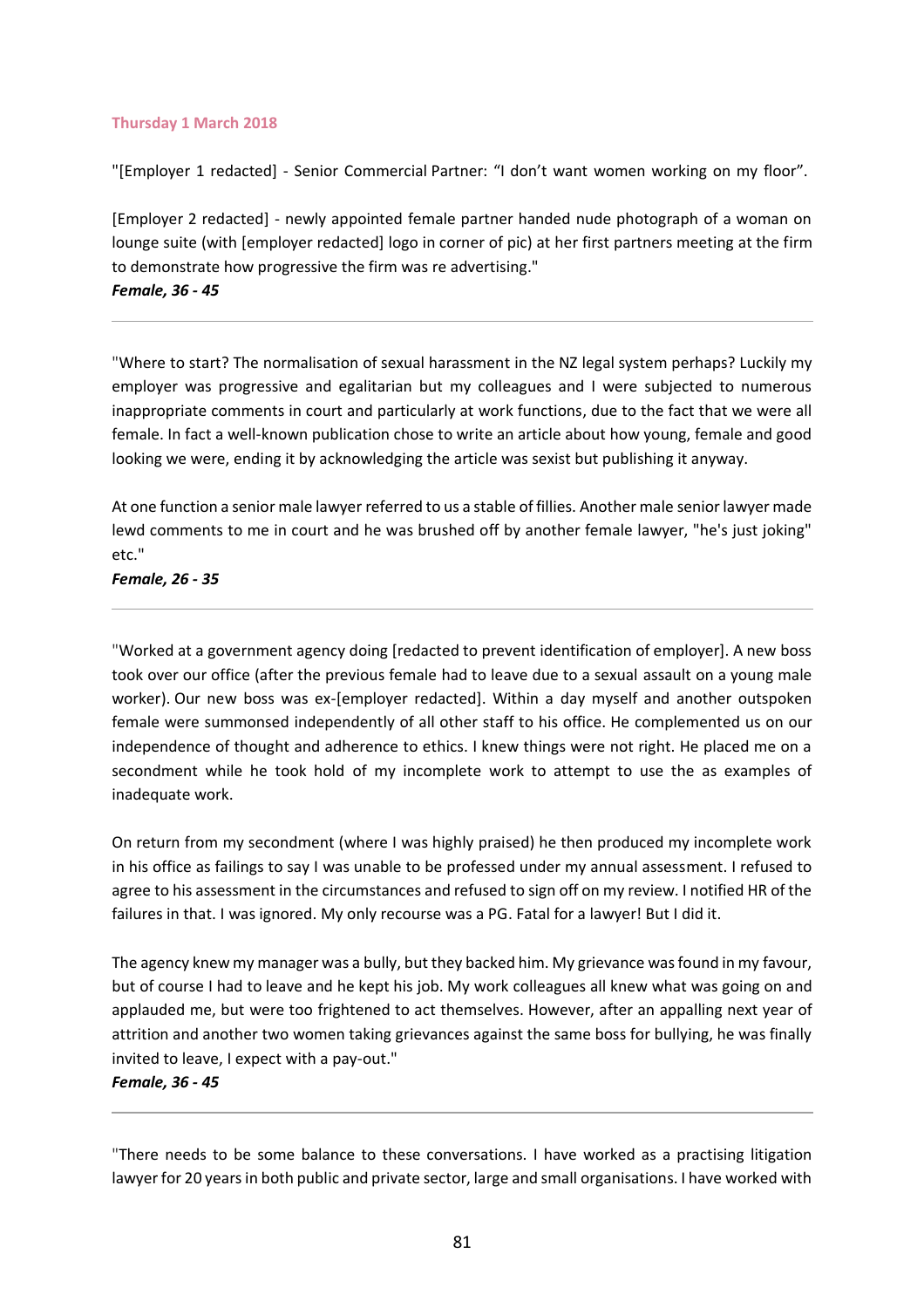countless men and women, senior and junior. The experiences described here and in other media should not be considered the norm. They are horrible and should be rooted out but this is not the legal profession I have long known and I am speaking from diverse experience. While I and female colleagues of mine have experienced sexism at times and disadvantages stemming from childcare obligations falling to women for the most part, sexualised comments, sexual harassment and assault are far from common experiences and should not be lightly attributed to all firms and legal work cultures. That only diminishes the severity of the experiences of those women who have actually suffered such abuse and need support."

*Female, 36 - 45*

"I am a female lawyer now self-employed. I came to law as an adult and from the outset experienced gender biases, despite my abilities and experience.

For a start, it became apparent as I applied following all the glossy pages of the big law firms delivered to the law school in my final year, that irrespective of my grades, I never got an interview with the large firms advertising for new graduates. Nevertheless, I told myself, those environments were not where I wanted to work to do justice and I would find proper work elsewhere. I found myself competing with women of my same age (30 something) for starting law roles with a salary around \$30.K. If I got a role I believed in, I took it. It would be experience.

Unsurprisingly I was absolutely exploited, as were my similar colleagues. My boss was actually an older female lawyer. Ultimately myself and my two female colleagues left. We informed the board of our exploitation and our employers bullying and unethical business practices. We were all blamed. Less than a year later that practice was closed by the overseeing body. However, we employees, and whistle blowers, were tarnished for our observation of our professional duties.

That is just the first job I had in law. I have had many others since. Not all of them, but most, have involved exploitation by managers/partners who are sociopaths. I have an impeccable record before the court and my clients. I work almost 7 days a week, at least 12 hours a day, I am killing myself." *Female, 46 - 55*

"I'm an experienced barrister who has practiced family law for over a decade. I was humiliated and disappointed when the older male Judge interrupted my closing arguments and called me "cute, very cute". I didn't finish and the only thing I could muster up the courage to say was "thank you" before I sat down and did my absolute best not to lose it in open Court.

I hate myself for saying that." *Female, 46 - 55*

"A partner tells me he feels like sex after a work meeting ''How interesting", I said, "No thanks". No apology and felt incredibly uncomfortable being near him after that. Advised HR in confidence and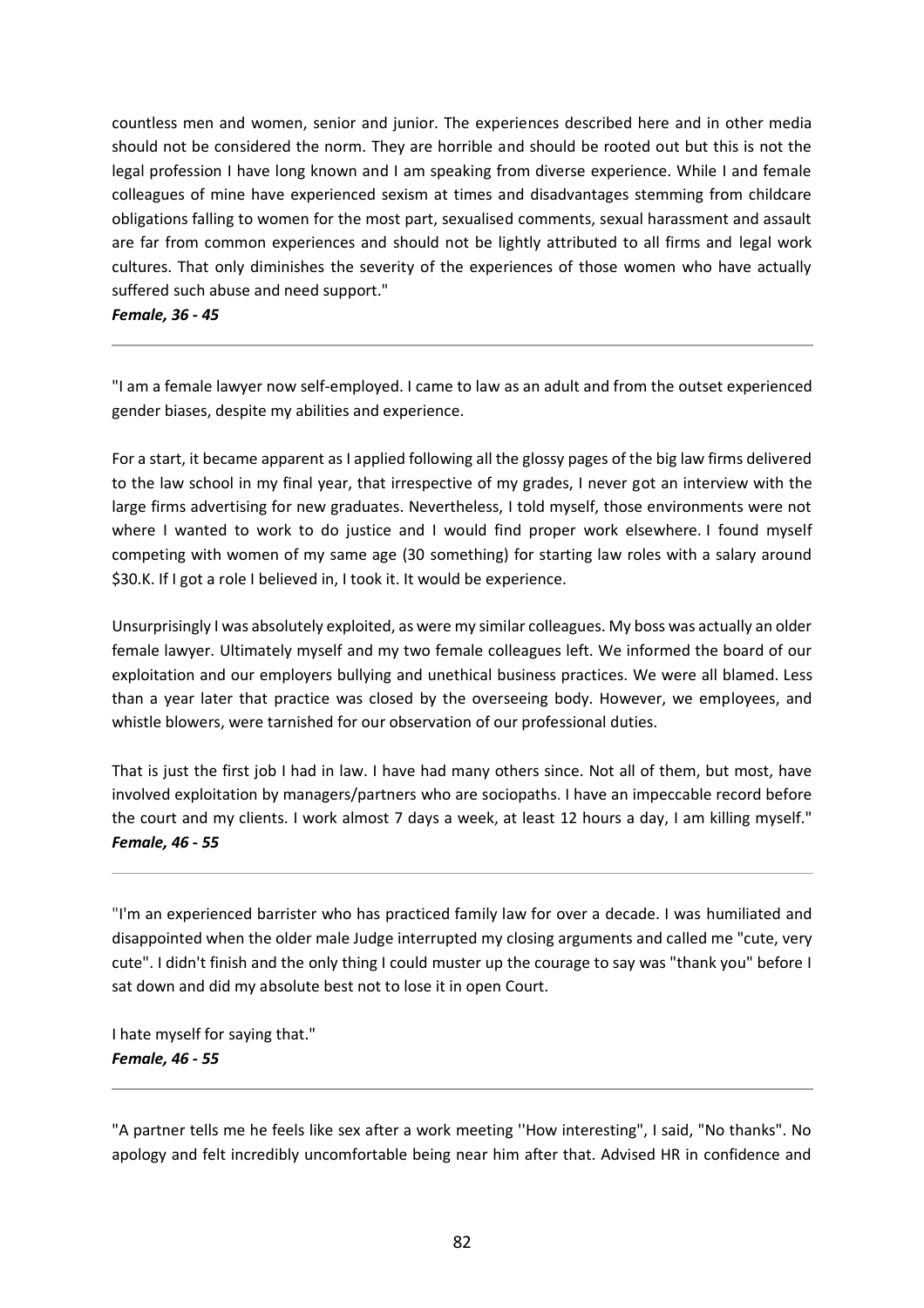they suggested I had brought it on myself. Wait, what? Was so stressed about the rebuff, my ability to do the job properly went downhill.

Another partner advised me that women are [word used to describe female dog] and [word rhyming with nuts]. Charming. He got angry at me when I refused to go home with him after a function. Told HR in confidence without being too specific about the details and wouldn't you know it? I was called in to have a meeting with said sleazebag partner. That's right, high fives for breach of confidence. He of course gets to carry on his merry way, while I had to leave the job as it was intolerable. And the Law Society wonder why people leave? Comical. Chances of me holding a practising cert again equate to nil."

*Female, 36 - 45*

"A history of bullshit: when I was a summer clerk, one of the other (male) clerks said to me "women want a white picket fence, men want a career". That same clerk had a bad habit of putting his arm around me in a "friendly" way whenever I had the misfortune of being around him.

I was six months in to my career when I made the mistake of accepting a job at a boutique firm that, it turned out, was one of the worst places to be a woman. I'd been at the firm a week when we were discussing ideas for a theme for an upcoming party. Several male staff (including partners) laughed about how funny it would be for the men to go as famous murderers/rapists, with the women as the victims.

A male partner told me to tell opposing counsel to "stop being such a woman". That same partner sent a firmwide email referring to a new member of the Tribunal we worked in as "a classic lipstick lesbian". When we were recruiting, that partner asked me if I had any friends who wanted work, but clarified that he wanted people that "won't cause trouble". During an overnight trip for work, that partner had to be forcibly removed from the room of a female solicitor. He had to leave the firm, but it was done under secrecy and he is now running his own firm, with staff that are overwhelming young and female.

A different partner was having an affair with a solicitor the same age/experience level as me, and gave her priority for the good files. He took her to the hotel next door to our firm at lunchtimes, and at a Christmas party, he visibly put his fingers in her vagina on the dance floor in front of several staff. His teenage son did filing for us, and I can only imagine what he thought. He is still a successful partner at that firm.

I moved jobs which improved the situation, but I still experienced issues. I was the only female in the Court during a five month trial - everyone was male, from the Judge to the seven other lawyers, the defendants, the registrar). I opened the door connecting the courtroom to our war rooms for the junior member of the defence team who looked me up and down and said "oh yeah you would open the door for anyone wouldn't you?".

During a different trial, defence counsel accused me of coaching a witness. When I challenged him on that and said it was a serious allegation, he told me to stop being so sensitive.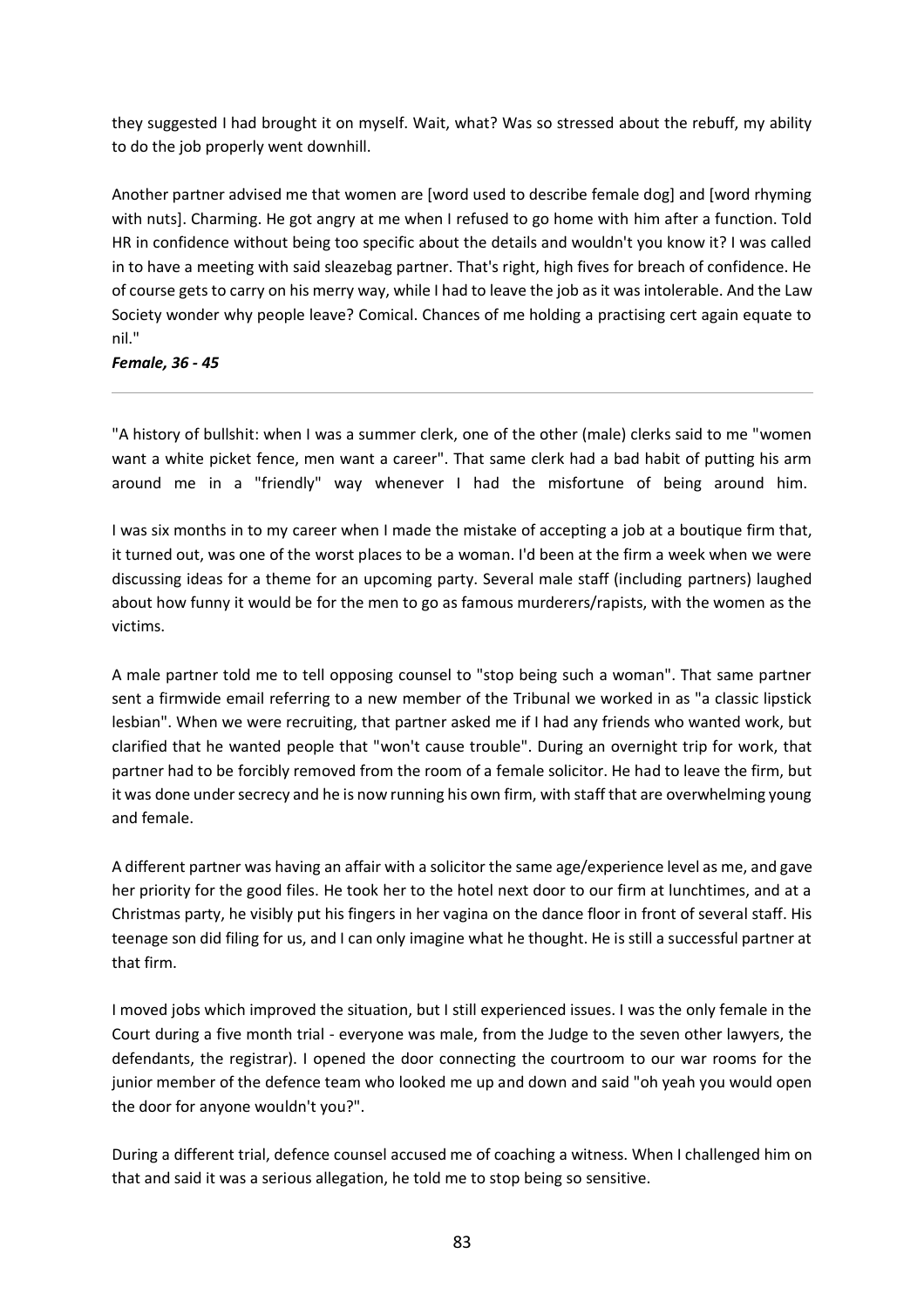During another, I was alone with the Judge in the courtroom. He mentioned that his next trial involved a male who alleged he had been raped by another man. He had a good laugh about that, and said "how long do you think that trial is going to go on before I abort it?".

Seven years in, I took a job at a government department. My "senior" was a man who routinely made belittling comments to me. At a Christmas party, he patted me on the head like I was a good little doggie. At another party, I saw him putting his hands all over one of our newer clients (who were from another government department). I complained to our legal manager about it, and about how he acted towards me. At the time that I made my complaint, he was already subject to "disciplinary action" for harassing one of the admin staff that sat on our floor. What that actually meant was that they moved her down two floors, and did nothing to address his behaviour. He had also called another client a lazy bitch. As far as I know, all they did with my complaint was have a short conversation with him. My manager was also open about the fact that, despite acknowledging I was better at the job, I would never be promoted to that man's level or be paid the same because "bureaucracy". When I quit, citing his behaviour as a contributing factor, my manager said maybe it would be a good idea if they just hired a man to replace me, because he would be unlikely to harass another man.

That's exactly what they did." *Female, 26 - 35*

"When I was about 26 and in my first year of practice - one of the male partners (married with children and about 15 years older) smacked me on my ass at a company dinner. He apologised to me the next day and I just brushed it off. I didn't really think much about it until recently as I just thought it was one of those things. But even these types of actions are not ok."

### *Female, 36 - 45*

"Some extracts from a document entitled "10 Most Common Style Mistakes" - originally distributed to female support staff in the Christchurch office of [employer redacted] (who also had to attend a seminar by the author), and later to all female solicitors in the Wellington office.

- Too much or not enough makeup:... No makeup at work is unprofessional. It is important to get a lesson every 5 years..."
- Wrong Underwear:...It is sleazy to see a lacy bra through any clothing. Moulded cup bras prevent nipple show."
- Poor shoes:...Do not totally compromise looks for comfort."
- Inappropriate for context: ...Cleavage is only suitable for bars, the beach and attracting a partner. Legs are fine for sport, bars, dancing and modelling."
- Focal points:...Remember belts accentuate the waist. "

At the same firm, only the male graduates were invited to play golf tournaments to network with other lawyers/clients, and told "if you don't go to it will jeopardise your career."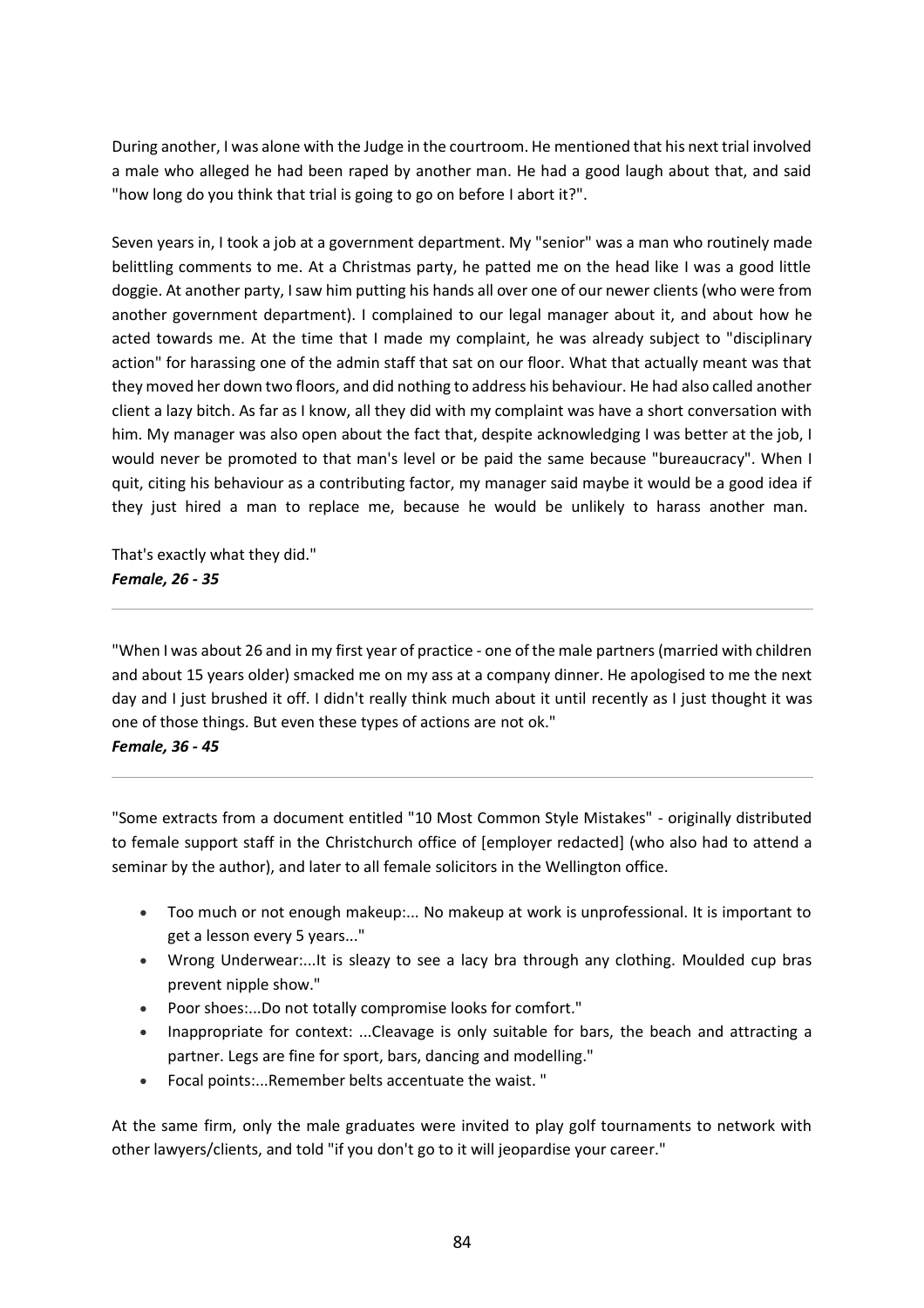Male graduates were automatically paid a higher salary in second year." *Female, 26 - 35*

"I was finishing off a fixed-term graduate internship and was in the process of looking at my next steps. I found myself at a prestigious conference dinner full of partners and senior lawyers. A woman I had just met introduced me to a few partners when she found out I was looking for a job. One partner I spoke to (who I presumed was in his sixties as he mentioned his impending retirement) in between giving me career advice threw several comments about my appearance, "your body is so curvy," "you're so hot" "is everyone in your team hot?" I just kept changing the subject as I didn't want to "jeopardise" my career.

Sometime later, a senior lawyer, whose team just won an award for best in-house team, came up to me and put his hand on my back and then moved it down to my ass. He hadn't even introduced himself. His face is imprinted in my mind. All I could do was walk away." *Female, 26 - 35*

"I believe very strongly in this movement - this is incredibly hard for me to write. As a male, I have been sexually propositioned twice in my career - both times in my office, both times by separate but both confident and determined young women much younger and junior than me. Both times I don't believe I did anything to suggest their advances would be welcome. They were very distressing experiences for me and have caused me significant anxiety over the years. I rejected both advances/propositions but felt I had to do so in the softest way possible safe in the knowledge that if they got upset and accused me of anything my career would be over.

No one would ever believe that an older more senior man would be propositioned by a young attractive woman - let alone complain about it. I had to pretend to be always happy and jovial around them (they were years apart) and worked incredibly hard never to be in the situation of having to critique their work or remotely look as though I was singling them out. I felt trapped and disgusted and I became paranoid about it. I felt constantly under threat of everything coming to an end for me. I couldn't complain - I just had to pretend everything was fine. To this day I go over my actions to see if I had done anything to suggest to them that I would say yes to advances. I am friendly and engaging (like to be) but always appropriate. No one should ever be put in a situation like this." *Male, 46 - 55*

"A senior lecturer at the law school I attended was well known for making female students uncomfortable. I saw him after the course had ended in a cafe one day and he beckoned me over. He gave me a hug which went on for an uncomfortably long time. He then said to me that he could do this now that he was no longer my lecturer and that I looked "delicious" from the other side of the room. I was mortified. When I told my male colleagues they just laughed and thought it was a bit of fun. They simply don't understand that speaking up or challenging this behaviour could ruin your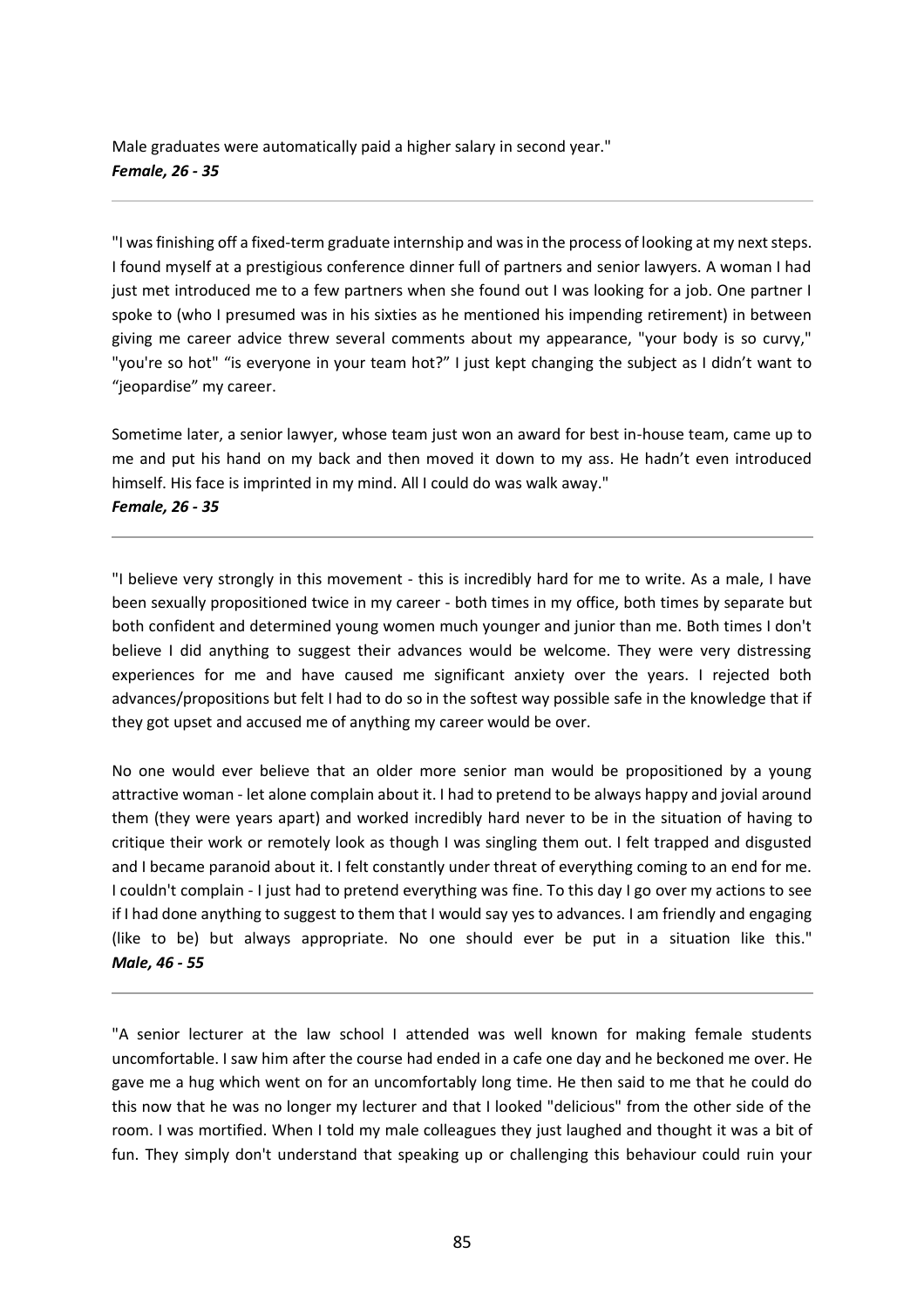career. There is a huge power imbalance by young people in the profession and their seniors take full advantage of this. I have since stopped practising." *Female, 26 - 35*

"Too many to list... constantly having my looks be brought up, inappropriate questions about my sex life / boyfriends. Soooo many "jokes" and rude stuff.

Every girl being ranked by a "number". Being belittled in-front of clients. Being told the way I speak was "girly". Being told that being attractive meant I wouldn't be taken seriously.

Being touched and awful things said to me. So sad that many young women have to go through this." *Female, 18 - 25*

"As a senior lawyer in a national law firm I received unwanted attention from a new CEO. It started with some comments about my legs, which I shut down and brushed off as misguided 'compliments'. He seemed to be 'around' a lot - and friendly/chatting - which I put down to him being new, but a bit unusual. Then, during a senior meeting, I noticed him staring at me, which I deliberately but politely ignored. Not long after this I got a call from him. At first it was general chit chat, but then he said that he always noticed my car was in early (this made me wonder how he knew which car was mine - and it made me feel 'watched'), and then he proceeded to ask me about my hair - which he said he had been 'noticing', and in particular whether I wore my hair down when I went to bed. I told him I didn't think I should have to answer that - but he persisted. I ended up feeling that I had to answer to make him stop. I got off the phone and was gobsmacked, It was creepy and intrusive, and it made me feel unclean that he had obviously been thinking about me in bed. I stared out the window and worried that I was overreacting.

I told a senior female colleague to 'test' my response. She was horrified, so I took it to the firm's senior partner. I was clear I didn't want to complain (didn't want to rock the boat), but said the CEO needed to know it was unacceptable behaviour, and I didn't want him behaving in this way towards junior lawyers, who might not feel able to raise it.

The senior partner later told me that he had had a 'blokey chat' with him, and 'as you do' asked the CEO if he found any of the female staff 'hot' or whether he 'fancied' anyone - which he denied. The partner then asked him "what about [insert my name here]" - at which the CEO apparently went bright red, and the senior partner told me "I knew I had him". The CEO was apparently "mortified" and "embarrassed" about the whole thing. I told the partner that I could not believe that is how he chose to deal with it - which he accepted, with hindsight, was probably inappropriate too. It was a 'boys will be boys' response.

I accept that this is not the worst thing that could happen, but it affected me. I felt diminished by it, and the response to it - although at the time I just put it behind me. But, it is telling that I stopped wearing 'nice' stockings, I cut my long hair off, I began to feel really nervous about going to meetings in case he was there, I felt 'creeped out' in the carpark. I was self-conscious that other partners might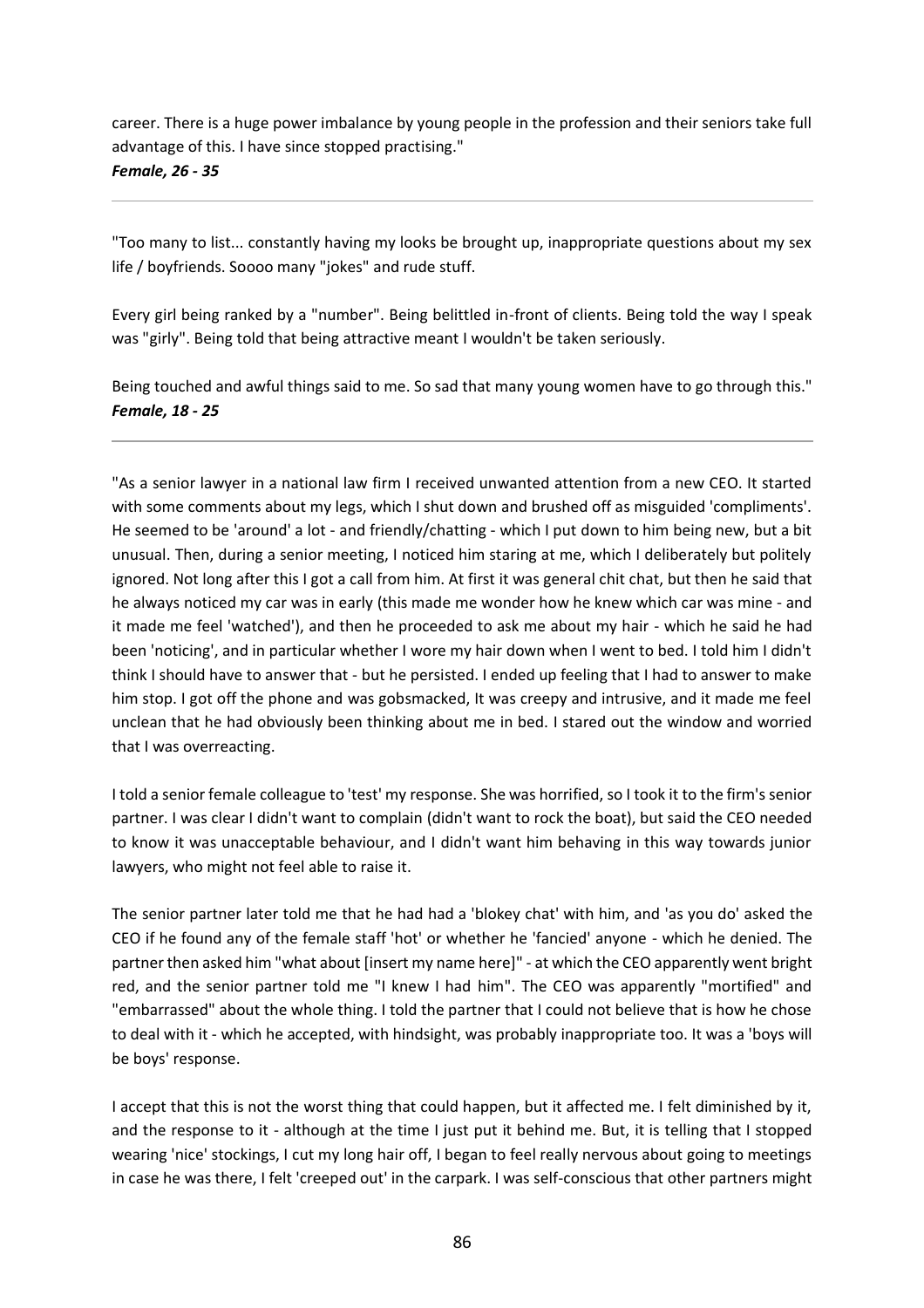have been told - and worried that they were leering or laughing about it, I had a new awareness that this was (apparently) the sort of thing that was talked about by senior male partners - who is hot, who fancies who.

The CEO didn't come near me again - but in such an exaggerated way (practically running the other way) that I was worried others would notice it was somehow related to me. While I didn't formally complain - and I didn't ask for an apology - I am still amazed that he had the guts behave like that, but no guts to apologise. I left the firm not long after this - after many happy years, and not because of this incident. The majority of people (men and women) that I have worked with have been fantastic. However, I worry about the quiet pervasiveness of inappropriate and sexualised behaviour. It has been 'tolerated' by women, and in some cases minimised by those (usually senior men) who sit at the tables that can influence real change."

*Female, 36 - 45*

# **Wednesday 28 February 2018**

"When I was a 3rd year solicitor working at a government department, my manager at the time made a comment about a rash on my neck, I was slightly embarrassed and did not respond.

My manager then proceeded to announce loudly to my entire team that I had a hicky on my neck and he started laughing. This was very humiliating for me because the announcement was made to the team in a large open plan office space where the "announcement" could be heard by everyone around, including other male employees and senior managers (who were also male).

I did not make a compliant to the HR department at the time because I was too embarrassed by the situation. Furthermore, I had only been working at the government department for about 6 months so did not feel like I could complain about my manager's behaviour and it would be career limiting. I also felt that the HR department wouldn't take my complaint seriously as they would view it as "minor".

I eventually did tell HR maybe about 6-8 months later but because I left it too late nothing could be done about it. In retrospect, I wish I had spoken up about it sooner. I would definitely not have let something like that slide if I was in the same situation again." *Female, 26 - 35*

"I have been following all the articles about the RMV scandal and think this is a much wider issue than just one firm or even one industry. However that being said the legal industry needs to step up now if it's to hope to continue to attract (let alone retain) talented females.

The level of "banter" in the big firm I used to work at was similar to what I would have expected in a rugby locker room. I became so frustrated and irritated by constant chatter that I was unable to do my work to the best of my ability.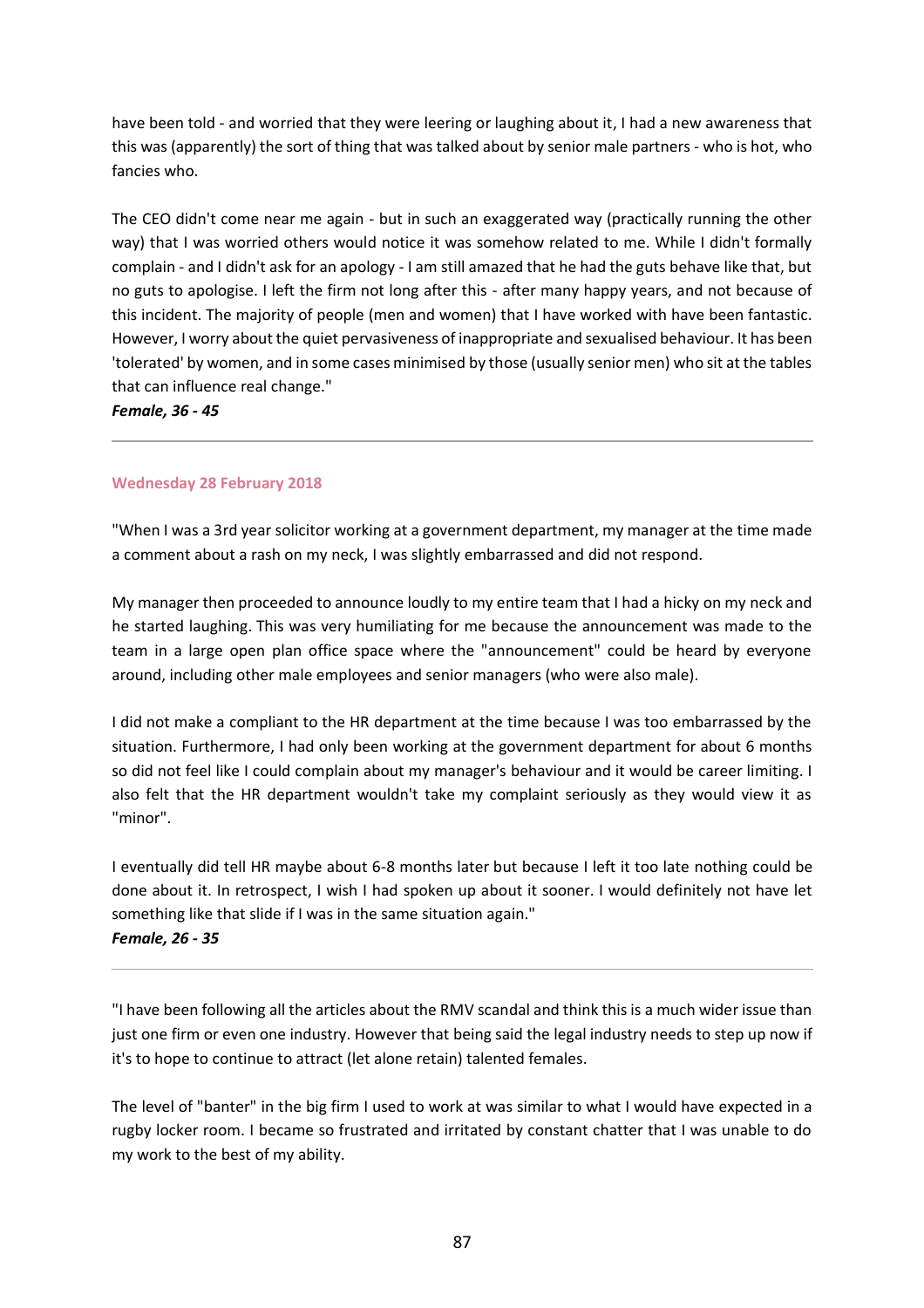I don't think any individuals alone can be blamed for allowing this to continue - there needs to be some sort of responsibility on firms to make their workplaces an enjoyable and inclusive place to work where people feel safe, respected and supported regardless of their gender." *Female, 26 - 35*

"Stories of sexual harassment and the prevailing misogynistic attitudes in the big firms turned me off pursuing a legal career in New Zealand. Thankfully, I work in a unionised government department overseas where employment decisions are based on merit, there is no issue of pay inequality, and there are procedures in place to deal with harassment in the workplace. It's unfair that many women do not feel safe in their place of work. It's time to stop accepting this behaviour as the norm and brushing it under the carpet."

*Female, 26 - 35*

"I've been following the RMV story like a hawk and have been thinking about what I can do within my areas of expertise (HR and law) to raise awareness of harassment within the workplace. It's a dirty secret that so many of us have borne witness to.

I can see the issue from an HR perspective. HR practitioners are taught to align their objectives and department goals with their organisation's objectives and goals. Obviously a key goal of most organisations is to make a profit. Partners bring in the cash...HR will never truly support the needs of employees if the needs clash with the organisation's needs.

I think there needs to be an independent third party where employees across a range of organisations (in-house and firms) can confidently discuss topics which have traditionally been taboo i.e. pay equality, pay equity, sexual harassment, sexual abuse etc.

The stakes are so high for young women in our industry and it's appalling so many men in powerful positions (not only in their firm but also in the community) take advantage. Oh, I could talk for hours about this! I'm definitely keen to put my hand up and contribute to conversations about this issue. My HR colleagues are equally concerned but are caught between a rock and a hard place. This [#metoo](https://www.linkedin.com/search/results/content/?keywords=%23metoo&origin=HASH_TAG_FROM_MESSAGING) campaign has made me so determined as a mum of boys to put my hand up and say enough is enough."

*Female, 26 - 35*

"Regularly called "darling" by older men in the profession, had inappropriate comments made about my body and how it looks. It's the microaggressions that add up!" *Female, 26 - 35*

"I summer clerked at [employer redacted] a few years ago. The Christmas party was themed and my costume involved having a pair of metal toy handcuffs around one of my wrists. One of the male